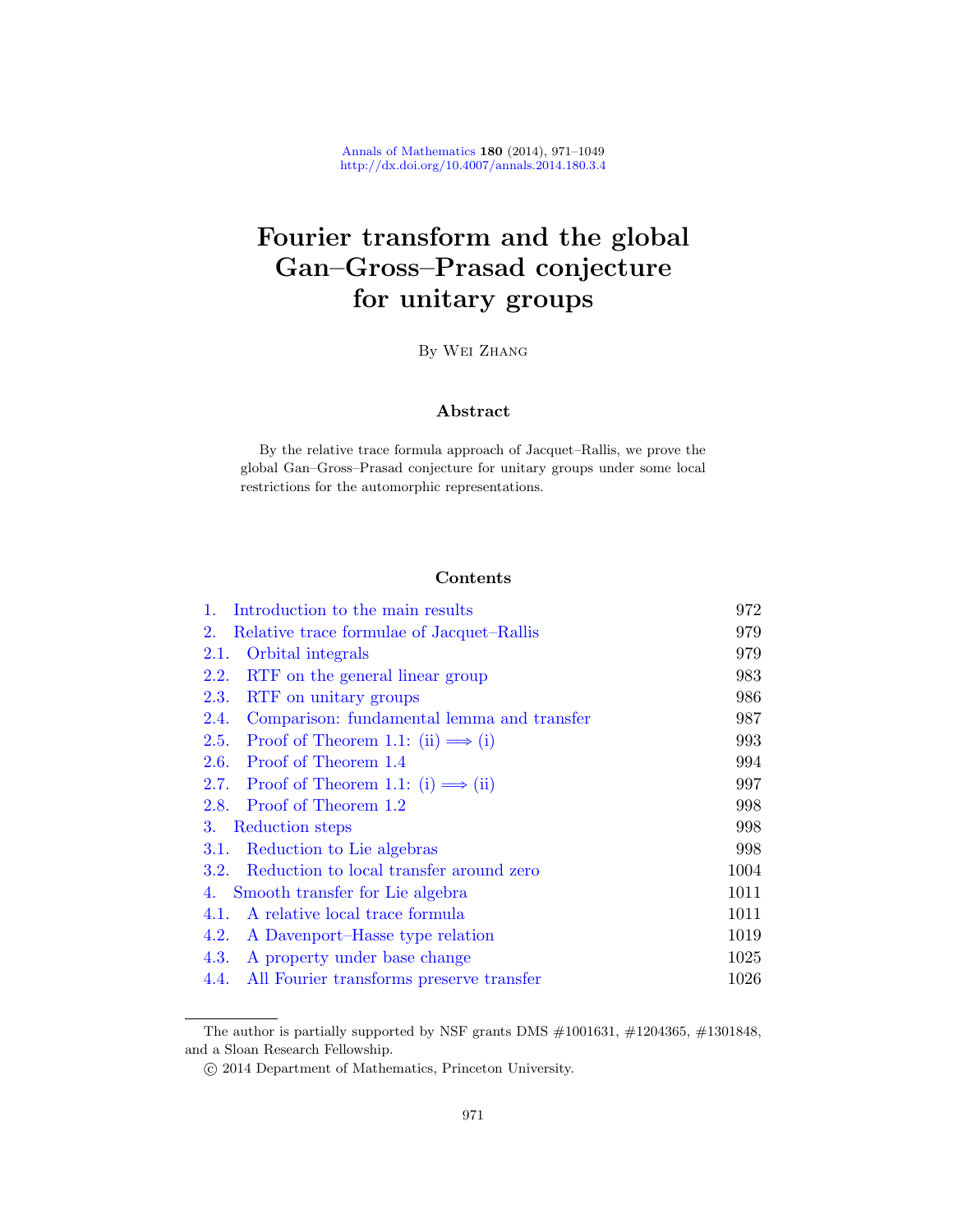|            | 4.5. Completion of the proof of Theorem 2.6                   | 1031 |
|------------|---------------------------------------------------------------|------|
|            | Appendix A. Spherical characters for a strongly tempered pair | 1033 |
|            | Appendix B. Explicit étale Luna slices                        | 1037 |
| References |                                                               | 1045 |

#### 1. Introduction to the main results

The st[udie](#page-76-0)s of periods and heights related to automorphic forms and Shimura varieties have recently r[ecei](#page-78-0)ved a lot of attention. One pioneering exam[ple](#page-77-0) is the work of H[ard](#page-74-0)er–Langlands–Rapoport ([24]) on the Tate conjecture for Hilbert–Blumenthal modular surfaces. [An](#page-77-1)other example that motivates the current paper is the Gross–Zagier formula. It concerns the study of the Neron–Tate heights of Heegner points or CM points: on the modular curve  $X_0(N)$  by Gross and Zagier ([23]) in the 1980's, on Shimura curves by S. Zhang in the 1990's, completed by Yuan–Zhang–Zhang  $(53)$ ) recently. (Also cf. Kudla–Rapoport–Yang ([36]), Bruinier–Ono ([6]) etc., in various perspec[t](#page-75-0)iv[es.\)](#page-76-1) At almost the same time as the [Gros](#page-76-2)s–Zagier's work, Waldspurger ([50]) discovered a formula that relates certain toric periods to the central value of L-functions on  $GL_2$ , the same type L-function appeared in the Gross–Zagier formula. The Waldspurger formula and the Gross–Zagier formula are crucial in the study of the arithmetic of elliptic curves. In the 1990's, Gross and Prasad formulated a co[nje](#page-78-1)ctural generalization of Waldspurger's work to higher rank orthogonal groups  $([21], [22])$  (later refined by Ichino–Ikeda [31]). Recently, Gan, Gross and Prasad have generalized the conjectures further to classical groups ([13]) including unitary groups and symplectic groups. The conjectures are on the relation between period integrals and certain L-values. The main result of this paper is to confirm their conjecture for unitary groups under some local restrictions. A subsequent paper [56] is devoted to the refined conjecture for unitary groups.

In the following we describe the main results of the paper in more details.

 $Gan-Gross-Prasad conjecture for unitary groups.$  Let  $E/F$  be a quadratic extension of number fields with adeles denoted by  $A = A_F$  and  $A_E$  respectively. Let  $W$  be a (nondegenerate) Hermitian space of dimension  $n$ . We denote by  $U(W)$  the corresponding unitary group, as an algebraic group over F. Let  $G'_n = \text{Res}_{E/F} \text{GL}_n$  be the restriction of scalar of  $\text{GL}_n$  from E to F. Let v be a place of F and  $F_v$  the completion at v of F. Let  $\pi_v$  be an irreducible admissible representation of  $U(W)(F_v)$ . We recall the local base change map when a place v is split or the representation is unramified. If a place v of F is split in  $E/F$ , we may identify  $G'_n(F_v)$  with  $GL_n(F_v) \times GL_n(F_v)$  and identify  $U(W)(F_v)$  with a subgroup consisting of elements of the form  $(g,{}^t g^{-1}), g \in GL_n(F_v)$ , where  ${}^t g$ 

<span id="page-1-0"></span>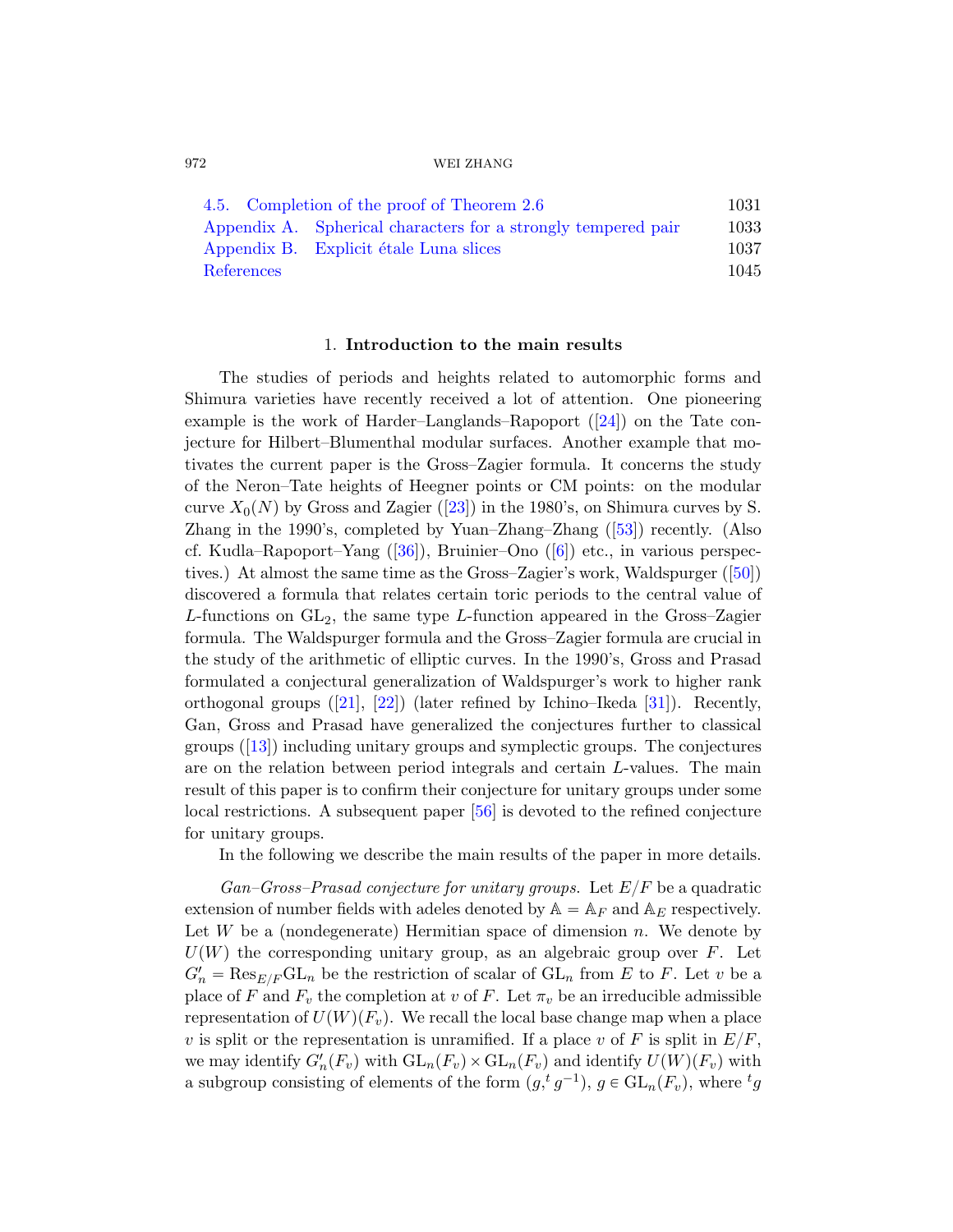is the transpose of g. Let  $p_1, p_2$  be the two isomorphisms between  $U(W)(F_v)$ with  $GL_n(F_v)$  induced by the two projections from  $GL_n(F_v) \times GL_n(F_v)$  to  $GL_n(F_v)$ . We define the local base change  $BC(\pi_v)$  to be the representation  $p_1^*\pi_v \otimes p_2^*\pi_v$  of  $G'(F_v)$  where  $p_i^*\pi_v$  is a representation of  $GL_n(F_v)$  obtained by the isomorphism  $p_i$ . Note that when v is split, the local base change map is injective. When v is nonsplit and  $U(W)$  is unramified at v, there is a local base change map at least when  $\pi_v$  is an unramified representation of  $U(W)(F_v)$ ; cf. [13, §8]. Now let  $\pi$  be a cuspidal automorphic representation of  $U(W)(\mathbb{A})$ . An automorphic representation  $\Pi = \otimes_v \Pi_v$  of  $G'_n(\mathbb{A})$  is called the *weak base change* of  $\pi$  if  $\Pi_v$  is the local base change of  $\pi_v$  for all but finitely many places v where  $\pi_v$  is unramified ([28]). We will then denote it by  $BC(\pi)$ .

<span id="page-2-0"></span>Throughout this article, we will assume the following hypothesis on the base change.

HYPOTHESIS  $(*)$ . For all n, [W](#page-77-2) and cuspidal automorphic  $\pi$ , the weak base [change](#page-2-0)  $BC(\pi)$  of  $\pi$  exists and satisfies the followi[ng lo](#page-76-3)cal-global compatibility at all split places v: the v-component of  $BC(\pi)$  is the local base change of  $\pi_v$ .

Remark 1. This hypothesis should follow from the analogous work of Arthur on endoscopic classification for unitary groups. For quasi-split unitary groups, this has been recently carried out by Mok ([38]), whose appendix is relevant to our Hypothesis  $(*)$ . A much earlier result of Harris–Labesse ([28, Th. 2.2.2]) shows that the hypothesis is valid if  $(1)$   $\pi$  have supercuspidal components at two split places, and  $(2)$  either n is odd or all archimedean places of  $F$  are complex.

Let  $W, W'$  be two Hermitian spaces of dimension n. Then for almost all v, the Hermitian spaces  $W_v$  and  $W'_v$  are isomorphic. We fix an isomorphism for almost every  $v$ , which induces an isomorphism between the unitary groups  $U(W)(F_v)$  and  $U(W')(F_v)$ . We say that two automorphic representations  $\pi, \pi'$ of  $U(W)(\mathbb{A})$  and  $U(W')(\mathbb{A})$  respectively are nearly equivalent if  $\pi_v \simeq \pi'_v$  for all but finitely many places  $v$  of  $F$ . Conjecturally, all automorphic representations in a *Vogan's L-packet* ([13,  $\S\$ 9, 10]) form precisely a single nearly equivalence class. By the strong multiplicity-one theorem for  $GL_n$ , if  $\pi, \pi'$  are nearly equivalent, their weak base changes must be the same.

We recall the notion of (global) *distinction* following Jacquet. Let  $G$  be a reductive group over F and H a subgroup. Let  $\mathcal{A}_0(G)$  be the space of cuspidal automorphic forms on  $G(A)$ . We define a period integral

$$
\ell_H: \mathcal{A}_0(G) \to \mathbb{C}
$$

$$
\phi \mapsto \int_{(Z_G \cap H)(\mathbb{A})H(F)\backslash H(\mathbb{A})} \phi(h)dh
$$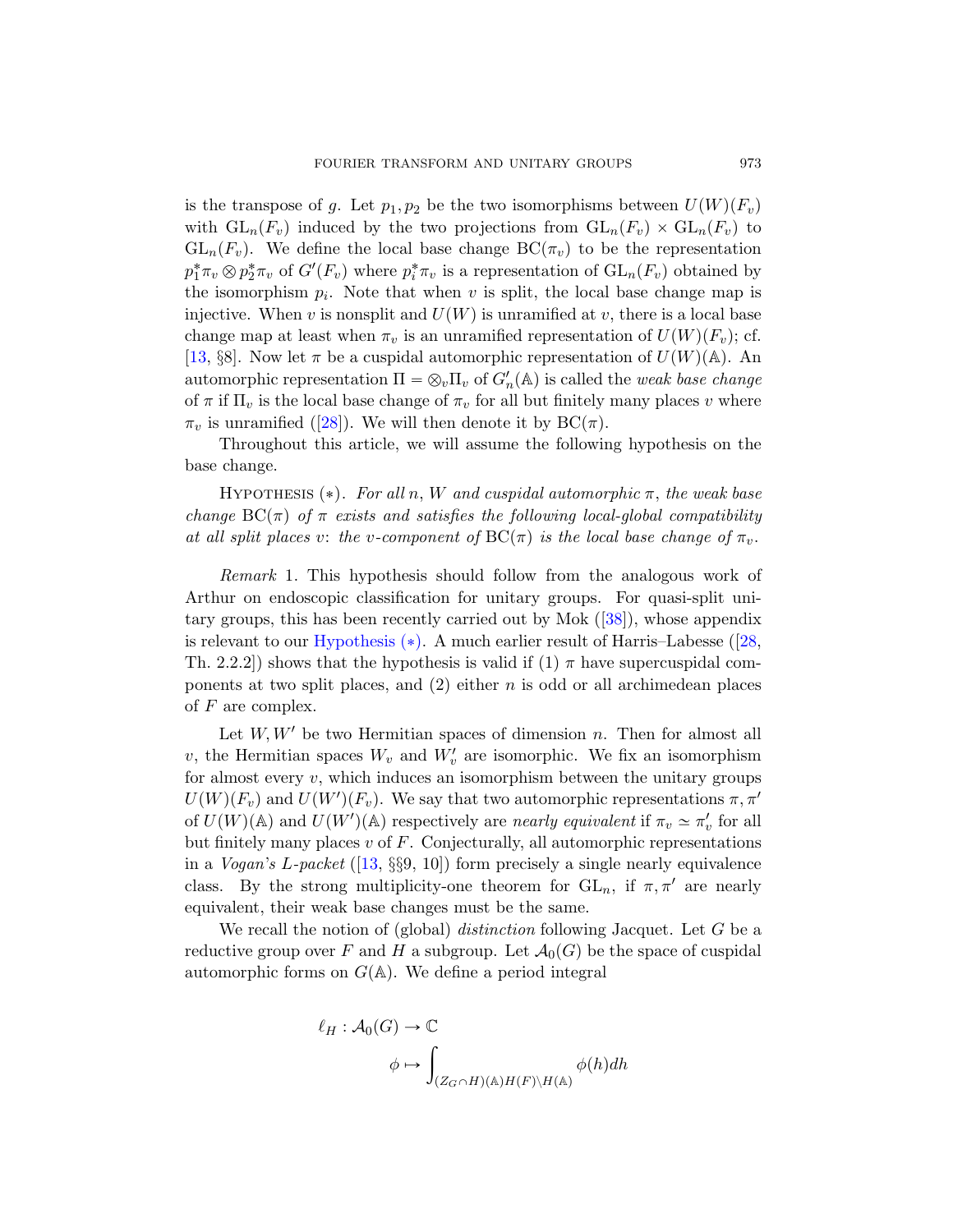whenever the integral makes sense. Here  $Z_G$  denotes the F-split torus of the center of G. Similarly, if  $\chi$  is a character of  $H(F)\backslash H(\mathbb{A})$ , we define

$$
\ell_{H,\chi}(\phi) = \int_{Z_G \cap H(\mathbb{A})H(F)\backslash H(\mathbb{A})} \phi(h)\chi(h)dh.
$$

For a cuspidal automorphic representation  $\pi$  (viewed as a subrepresentation of  $\mathcal{A}_0(G)$ , we say that it is  $(\chi$ -, resp.) distinguished by H if the linear functional  $\ell_H$  ( $\ell_{H,\chi}$ , resp.) is nonzero when restricted to  $\pi$ . Even if the multiplicity one fails for G, this definition still makes sense as our  $\pi$  is understood as a pair  $(\pi, \iota)$  where  $\iota$  is an embedding of  $\pi$  into  $\mathcal{A}_0(G)$ .

To state the main result of this paper on the [glo](#page-75-1)bal Gan–Gross–Prasad conjecture ([13,  $\S 24$ ]), we let  $(W, V)$  be a fixed pair of (nondegenerate) Hermitian spaces of dimension n and  $n + 1$  respectively, with an embedding  $W \hookrightarrow V$ . The embedding  $W \hookrightarrow V$  induces an embedding of unitary groups  $\iota: U(V) \hookrightarrow U(W)$ . We denote by  $\Delta_{U(W)}$  the image of  $U(W)$  under the diagonal embedding into  $U(V) \times U(W)$ . Let  $\pi$  be a cuspidal automorphic representation of  $U(V) \times U(W)$  with [its weak bas](#page-22-0)e c[hang](#page-26-0)e Π. We define (cf. [13, §22])

<span id="page-3-0"></span>(1.1) 
$$
L(s, \Pi, R) = L(s, \Pi_{n+1} \times \Pi_n),
$$

where  $L(s, \Pi_{n+1} \times \Pi_n)$  is the Rankin–Selberg L-function if we write  $\Pi = \Pi_n \otimes$  $\Pi_{n+1}.$ 

The main result of this paper is as follows, proved in Sections 2.5 and 2.7.

THEOREM 1.1. Assume that Hypothesis (\*) holds. Let  $\pi$  be a cuspidal automorphic representation of  $U(V) \times U(W)$ . Suppose that

- (1) Every archimedean place is split in  $E/F$ .
- (2) There exist two distinct places  $v_1, v_2$  (non-archimedean) split in  $E/F$ such that  $\pi_{v_1}, \pi_{v_2}$  are supercuspidal.

Then the following are equivalent:

- (i) The central L-value does not vanish:  $L(1/2, \Pi, R) \neq 0$ .
- (ii) There exists Hermitian spaces  $W' \subset V'$  of dimension n and  $n + 1$ respectively, and an automorphic representation  $\pi'$  of  $U(V') \times U(W')$ nearly equivalent to  $\pi$ , such that  $\pi'$  is disti[ngui](#page-75-1)shed by  $\Delta_{U(W')}$ .

Remark 2. Note that we do not assume that the representation  $\pi'$  occurs with multiplicity one in the space of cuspidal automorphic forms  $\mathcal{A}_0(U(V') \times$  $U(W')$ ) (though this is an expected property of the L-packet for unitary groups). By  $\pi'$  we do mean a subspace of  $\mathcal{A}_0(U(V') \times U(W'))$ .

The theorem confirms the *global* conjecture of Gan–Gross–Prasad ([13,  $\S 24$ ) for unitary group under the local restrictions (1) and (2). The two conditions are due to some technical issues we now briefly describe. Our approach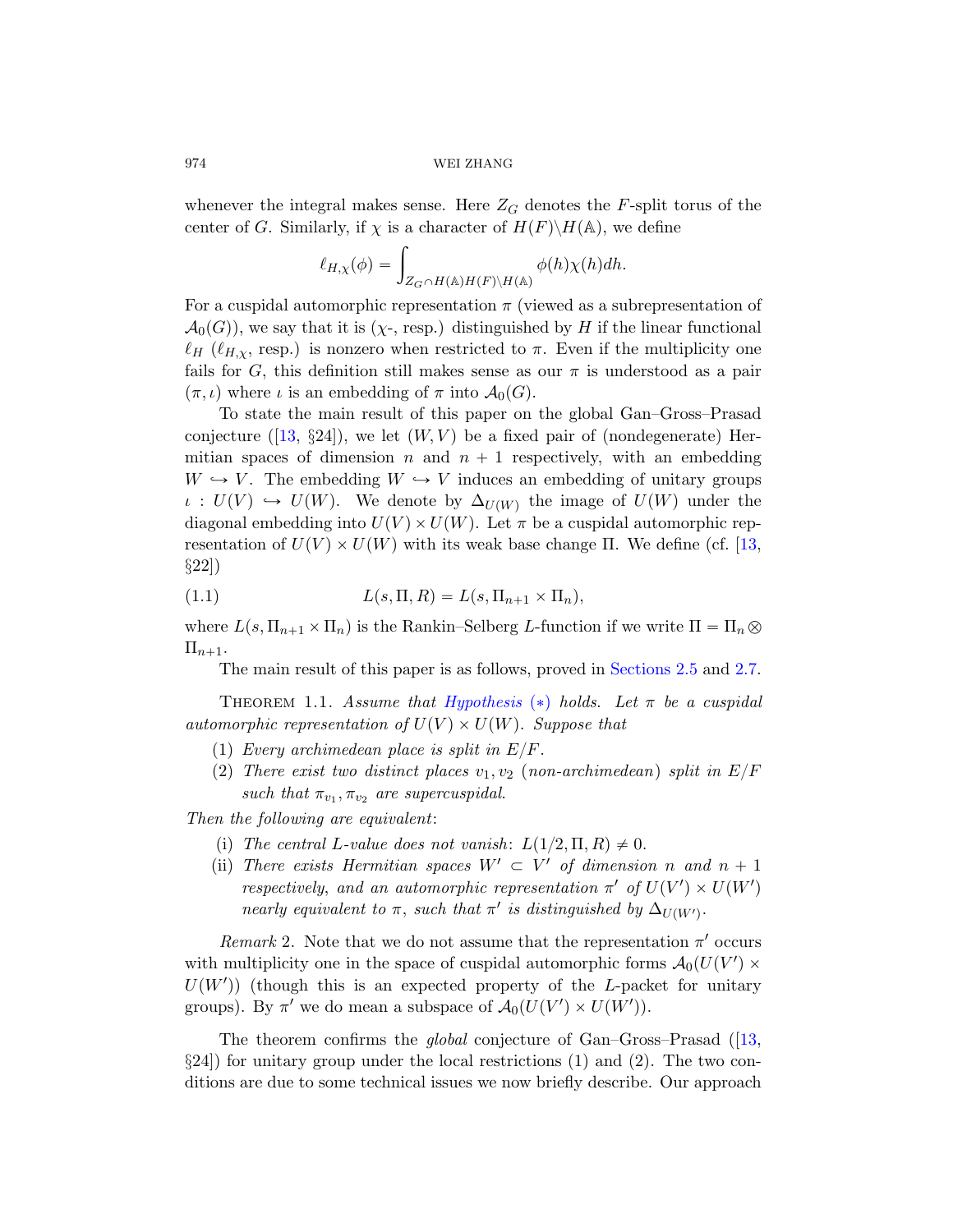is by a simple version of Jacquet–Rallis relative trace formulae (shortened as "RTF" in the rest of the paper). The first assumption is due to the fact that we only prove the existence of [smo](#page-76-4)oth transfer for a  $p$ -adic field (cf. Remark 3). The second assumption is due to the fact that we use a "cuspidal" test function at a s[plit place and us](#page-39-0)e a test function with nice support at another split place (cf. Remark 4). To remove the second assumption, one needs the fine spectral expansion of the RTF of Jacquet–Rallis, which seems to be a very difficult problem on its own. Towards this, there has been the recent work of Ichino and Yamana on the regularization of period integral [32].

Remark 3. In the archimedean case we have some partial result for the [existence](#page-3-0) of smooth transfer (Theorem 3.14). If we assume the local–global compatibility of weak base change at a nonsplit archimedean place, we may replace the first assumption by the following: if  $v|\infty$  is nonsplit, then  $W, V$  are positive definite (hence  $\pi_v$  is finite dimensional) and

$$
\mathrm{Hom}_{U(W)(F_v)}(\pi_v, \mathbb{C}) \neq 0.
$$

*Re[mar](#page-76-5)k* 4. In Theorem [1.1,](#page-75-3) we may weaken [the](#page-76-6) second condition to require only that  $\pi_{v_1}$  is supercuspidal and  $\pi_{v_2}$  is tempered.

Remark 5. We r[ecal](#page-75-4)l some by-no-means complete history related to this c[onje](#page-75-5)c[ture](#page-75-6). In the lower rank cases, a lot of work has been done on the global Gan–Gross–Prasad conjecture for orthogonal groups: the work of Waldspurger on  $SO(2) \times SO(3)$  ([50]), the work of [Gar](#page-75-0)re[tt \(](#page-76-1)[16]), Piatetski-Shapiro–Rallis, Garret–Harris, Harris–Kudla ([27]), Gross–Kudla ([20]), and Ichino ([30]) on the [case](#page-78-2) of  $SO(3) \times SO(4)$  or the so-called *Jacquet's conjecture*, the work of Gan[–I](#page-74-1)c[hin](#page-74-2)o on some cases of  $SO(4) \times SO(5)$  ([15]). For the case of higher rank, Ginzburg–Jiang–Rallis ([18], [19] etc.) prove one direction of the conjecture for some representations in both the orthogonal and the unitary cases.

*Remark* 6. [The original lo](#page-3-0)cal Gross–Prasad conjecture  $([21], [22]$  for the orthogonal case) for p-adic fields has also been resolved in a series of papers by Waldspurger and Mœglin  $([52], [37]$  etc.). It is extended to the unitary case  $([13])$  by Beuzart-Plessis  $([4], [5])$  $([4], [5])$  $([4], [5])$ . But in our paper we will not need this. According to this local conjecture of Gan–Gross–Prasad for unitary groups and the expected multiplicity-one property of  $\pi$  in the cuspidal spectrum, such relevant ([13]) pair  $(W', V')$  and  $\pi'$  in Theorem 1.1 should be unique (if it exists).

Remark 7. Ichino and Ikeda stated a refinement of the Gross–Prasad conjecture in  $[31]$  for the orthogonal case. N. Harris  $([29])$  extended the refinement to the unitary case of the Gan–Gross–Prasad conjecture. The approach of trace formula and the major local ingredients in this paper will be used in a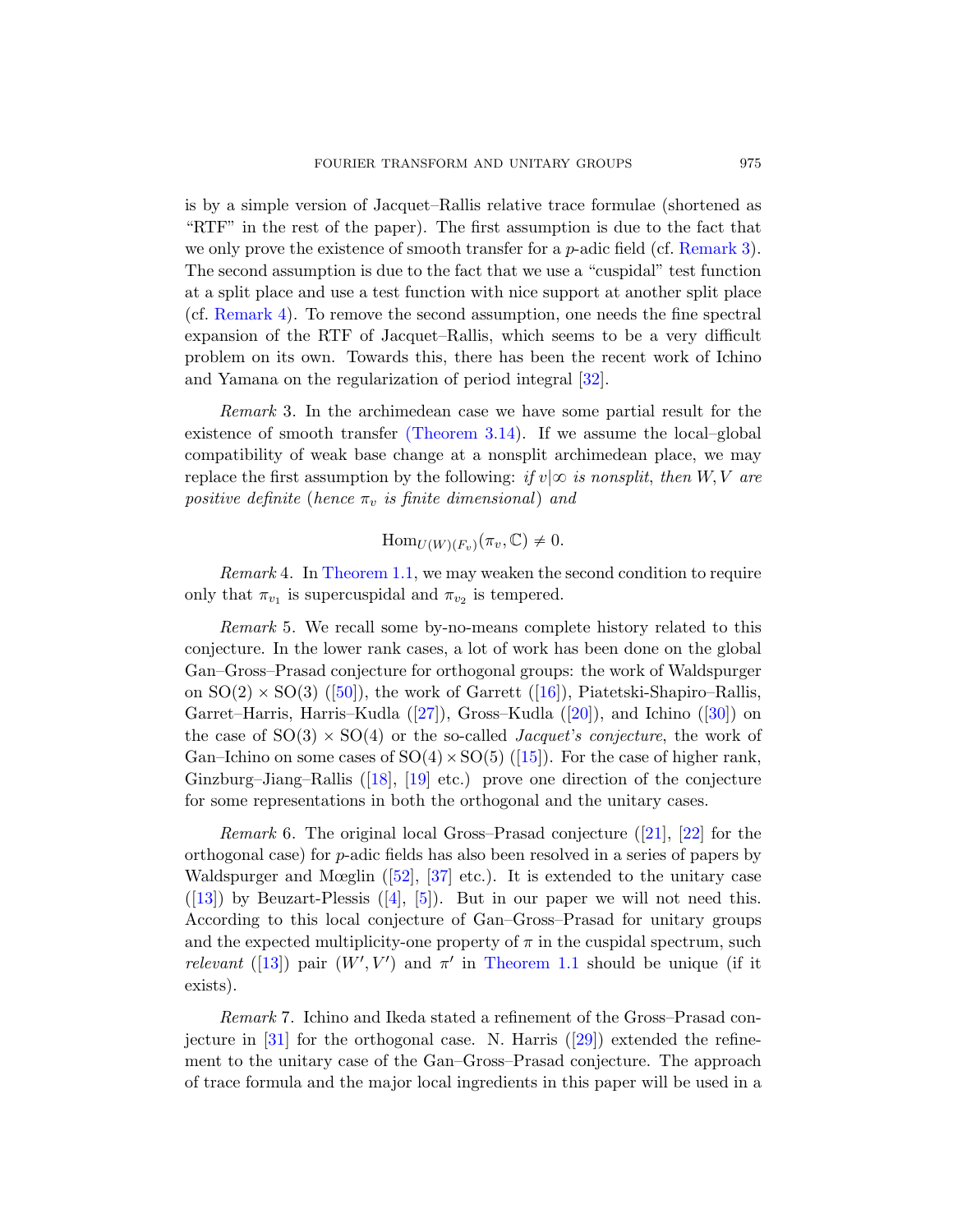<span id="page-5-1"></span>subsequent paper ([56]) to establish the refinement of the Gan–Gross–Prasad conjecture for unitary groups under certain local conditions.

An application to nonvanishing of central L-values. We have an application to the existence of nonvanishing twist of Rankin–Selberg L-function. It may be of independent interest.

THEOREM 1.2. Let  $E/F$  be a quadratic extension of number fields such that all archimedean places are split. Let  $\sigma$  be a cuspidal automorphic representation of  $GL_{n+1}(\mathbb{A}_E), n \geq 1$ . Assume that  $\sigma$  is a weak base change of an automorphic representation  $\pi$  of some unitary group  $U(V)$  where  $\pi_v$  is lo[cally super](#page-27-0)cuspidal at two split places  $v$  of  $F$ . Then there exists a cuspidal automorphic representation  $\tau$  of  $GL_n(\mathbb{A}_E)$  such that the central value of the Rankin–Selberg L-function does not vanish:

$$
L\left(\frac{1}{2}, \sigma \times \tau\right) \neq 0.
$$

This is prov[ed](#page-75-7) in Section 2.8.

Flicker–Rallis conjecture. Let  $\eta = \eta_{E/F}$  be the quadratic character of  $F^{\times}\backslash\mathbb{A}^{\times}$  associated to the quadratic extension  $E/F$  by class field theory. By abuse of notation, we will denote by  $\eta$  the quadratic character  $\eta \circ \det$  (det being the determinant map) of  $GL_n(\mathbb{A})$ .

<span id="page-5-0"></span>CONJECTURE 1.3 (Flicker–Rallis  $[11]$ ). An automorphic cuspidal representation  $\Pi$  on  $GL_n(\mathbb{A}_E)$  is a weak base change from a cuspidal automorphic  $\pi$  on some unitary group in n-variables if and only if it is distinguished  $(\eta_{E/F}$ distinguished, resp.) by  $GL_{n,F}$  if n is odd (even, resp.).

Another result of the paper is to confirm one direction of Flicker-Rallis conjecture under the same local restrictions as in Theorem 1.1. In fact, this result is used in the proof of Theorem 1.1.

THEOREM 1.4. Let  $\pi$  be a cuspidal automorphic representation of  $U(W)(\mathbb{A})$ satisfying

- (1) [Eve](#page-23-0)ry archimedean place is split in  $E/F$ .
- (2) There exist two distinct places  $v_1, v_2$  (non-archimedean) split in  $E/F$ such that  $\pi_{v_1}, \pi_{v_2}$  are supercuspidal.

Then the weak base change  $BC(\pi)$  is ( $\eta$ -, resp.) distinguished by  $GL_{n,F}$  if n is odd (even, resp.).

This is proved in Section 2.6.

Remark 8. If  $\Pi$  is distinguished by  $GL_{n,F}$ , then  $\Pi$  is conjugate self-dual  $([11])$ . Moreover, the partial Asai L-function has a pole at  $s = 1$  if and only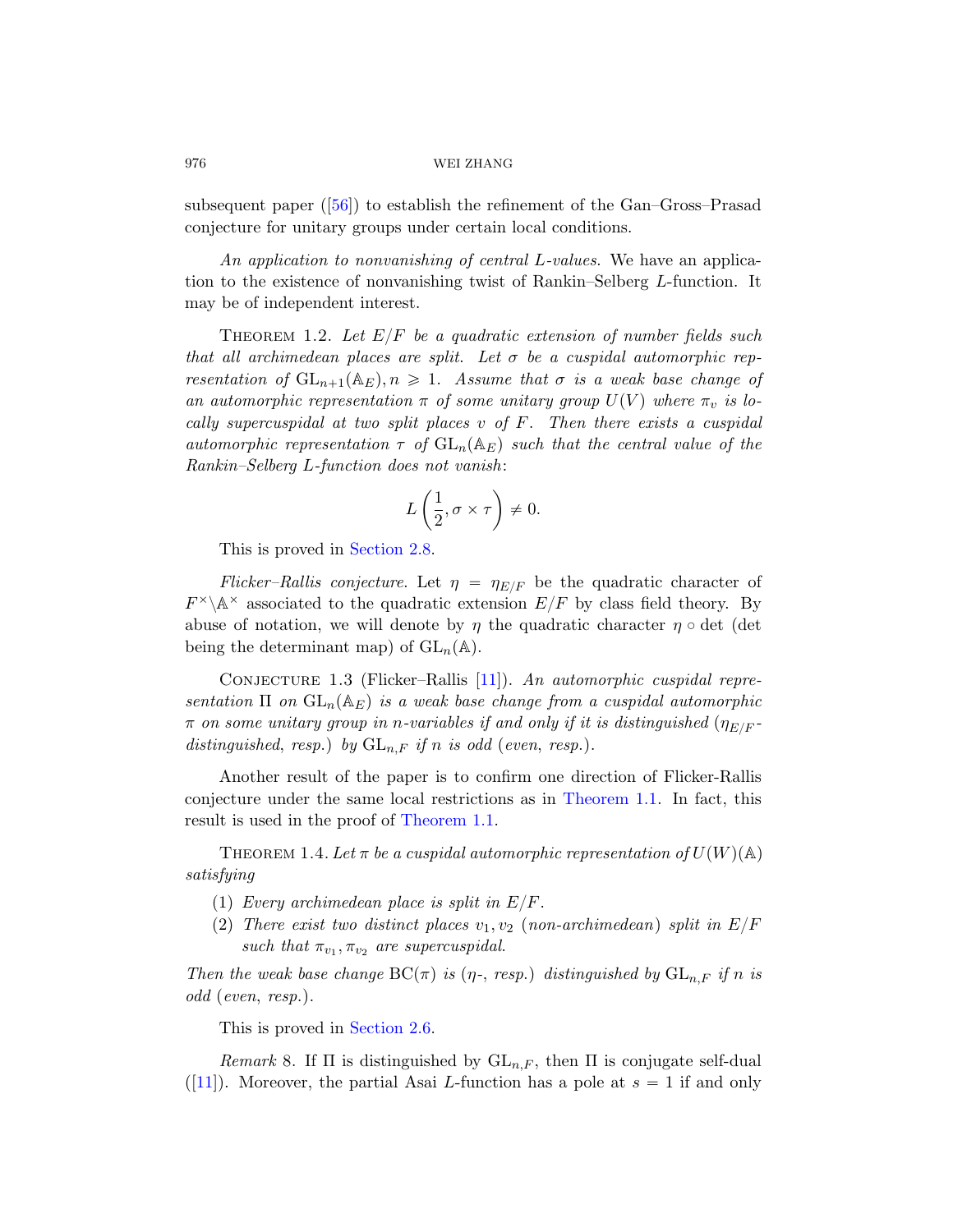if  $\Pi$  is distinguished by  $GL_{n,F}$  ([10], [12]). In [17], it is further proved that if the central character of  $\Pi$  is distinguished, then  $\Pi$  is conjugate self-dual if and only if  $\Pi$  is distinguished (resp.,  $\eta$ -distinguished) if n is odd (resp., even).<sup>1</sup>

We briefly describe the contents of each section. In Section 2, we prove the main theorems assuming the existence of smooth transfer. In Section 3, we reduce the existence of smooth transfer on groups to the same question on "Lie algebras" (an infinitesimal version). In Section 4, we show the existence of smooth transfer on Lie algebras for a p-adic field .

Acknowledgements. The author would like to thank A. Aizenbud, D. Goldfeld, B. Gross, A. Ichino, H. Jacquet, D. Jiang, E. Lapid, Y. Liu, D. Prasad, Y. Sakellaridis, B. Sun, Y. Tian, A. Venkatesh, H. Xue, X. Yuan, Z. Yun, S. Zhang, and X. Zhu for their help during the preparation of the paper. He also thanks the Morningside Center of Mathematics of Chinese Academy of Sciences, the Mathematical Science Center of Tsinghua University for their hospitality and support where some part of the paper was written. Finally, the author thanks the anonymous referee for several useful comments.

Notation and conventions. We list some notation and conventions used throughout this paper. Others will be introduced as we meet them.

Let F be a number field or a local field, and let E be a semisimple quadratic  $F$ -algebra, and moreover, a field if  $F$  is a number field.

For a smooth variety X over a local field F, we endow  $X(F)$  with the analytic topology. We denote by  $\mathcal{C}_c^{\infty}(X(F))$  the space of smooth (locally constant if  $F$  is non-archimedean) functions with compact support.

Some groups are as follows:

 $\bullet$  The general linear case. We will consider the F-algebraic group

(1.2) 
$$
G' = \text{Res}_{E/F} (\text{GL}_{n+1} \times \text{GL}_n)
$$

and two subgroups:  $H'_1$  is the diagonal embedding of  $\text{Res}_{E/F}\text{GL}_n$  (where  $GL_n$  is embedded into  $GL_{n+1}$  by  $g \mapsto diag[g, 1]$  and  $H'_2 = GL_{n+1,F}$   $\times$  $GL_{n,F}$  embedded into G' in the obvious way. In this paper, for an Falgebraic group H we will denote by  $Z_H$  the center of H. We note that  $Z_{G'} \cap Z_{H'_1}$  is trivial.

<sup>1</sup>As Lapid points out to the author, the work of Ginzburg–Rallis–Soudry on automorphic descent already shows that for a cuspidal  $\Pi$  of  $GL_n(\mathbb{A}_E)$ , its Asai L-function has a pole at  $s = 1$  if and only if  $\Pi$  is the base change from some  $\pi$  on a unitary group. In addition, the work of Arthur, extended to unitary groups, should also prove this. But our proof of Theorem 1.4 is different from theirs and may be of independent interest.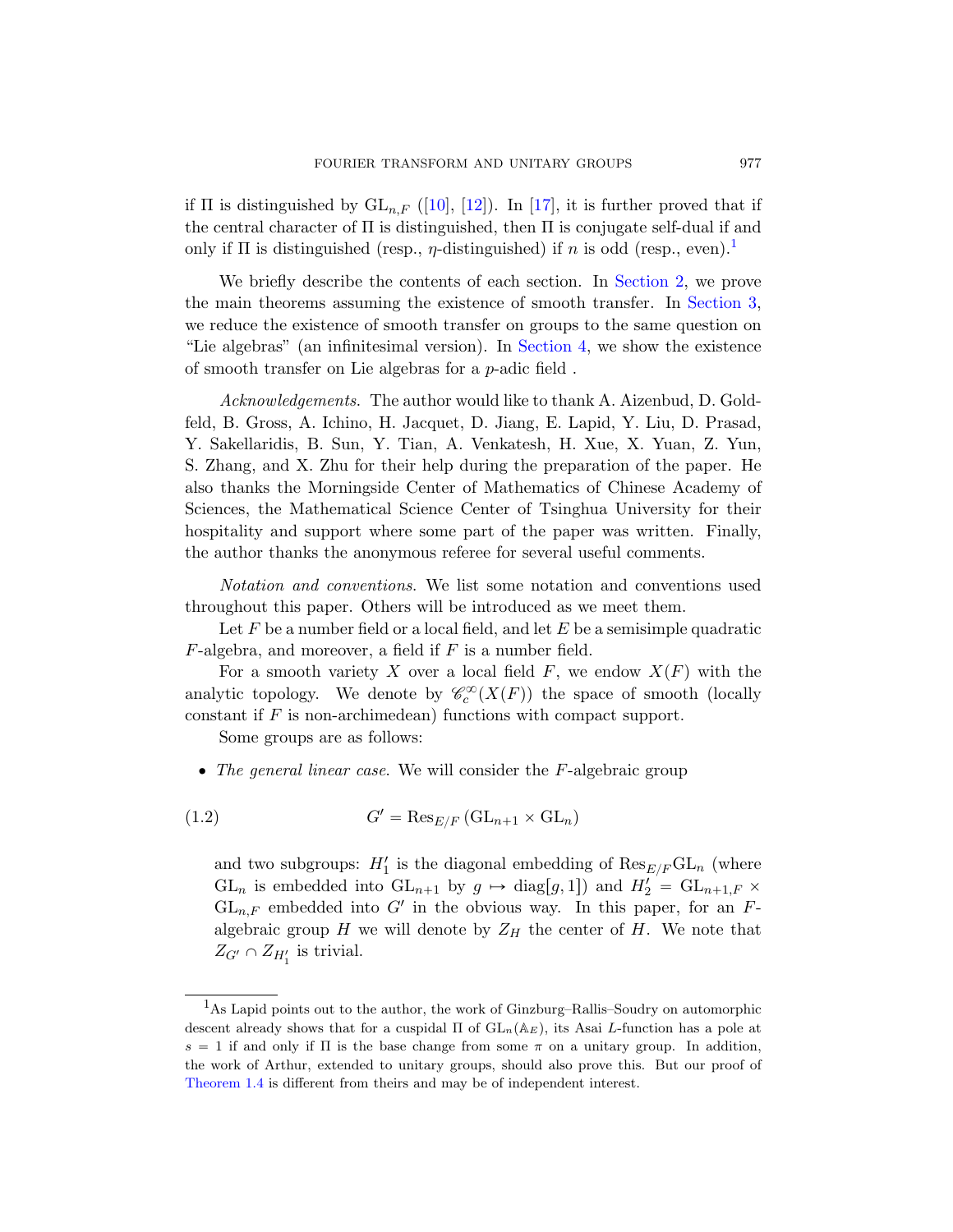• The unitary case. We will consider a pair of Hermitian spaces over the quadratic extension E of F: V and a codimension-one subspace W. Suppose that  $W$  is of dimension  $n$ . Without loss of generality, we may and do always assume

<span id="page-7-1"></span>
$$
(1.3) \t\t V = W \oplus Eu,
$$

where u has norm one:  $(u, u) = 1$ . In particular, the isometric class of V is determined by  $W$ . We have an obvious embedding of unitary groups  $U(W) \hookrightarrow U(V)$ . Let

$$
(1.4) \tG = GW = U(V) \times U(W),
$$

and let  $\Delta : U(W) \hookrightarrow G$  be the diagonal embedding. Denote by  $H = \Delta_{U(W)}$ (or  $H_W$  to emphasize the dependence on W) the image of  $\Delta$ , as a subgroup of G.

For a number field  $F$ , let

(1.5) 
$$
\eta = \eta_{E/F} : F^{\times} \backslash \mathbb{A}^{\times} \to \{\pm 1\}
$$

be the quadratic character associated to  $E/F$  by class field theory. By abuse of notation we will also denote by  $\eta$  the character of  $H'_{2}(\mathbb{A})$  defined by  $\eta(h) :=$  $\eta(\det(h_1))$   $(\eta(\det(h_2)),$  resp.) if  $h = (h_1, h_2) \in GL_{n+1}(\mathbb{A}) \times GL_n(\mathbb{A})$  and n is odd (even, resp.). Fix a character

(1.6) 
$$
\eta' : E^{\times} \backslash \mathbb{A}_{E}^{\times} \to \mathbb{C}^{\times}
$$

(not necessarily quadratic) such that its restriction

$$
\eta'|_{\mathbb{A}^\times} = \eta.
$$

We similarly define the local analogue  $\eta_v, \eta'_v$ .

Let  $F$  be a field of character zero. For a reductive group  $H$  acting on an affine variety X, we say that a point  $x \in X(F)$  is

- $\bullet$  H-semisimple if Hx is Zariski closed in X. (When F is a local field, equivalently,  $H(F)x$  is closed in  $X(F)$  for the analytic topology; cf. [2, Th. 2.3.8].)
- H-regular if the stabilizer  $H_x$  of x has the minimal dimension.

If no confusion arises, we will simply use the words "semisimple" and "regular." We say that x is regular semisimple if it is regular and semisimple. In this paper, we will be interested in the following two cases:

- $\bullet$  X = G is a reductive group, and  $H = H_1 \times H_2$  is a product of two reductive subgroups of G where  $H_1$  ( $H_2$ , resp.) acts by left (right, resp.) multiplication.
- $\bullet$   $X = V$  is a vector space (considered as an affine variety) with an action by a reductive group  $H$ .

<span id="page-7-0"></span>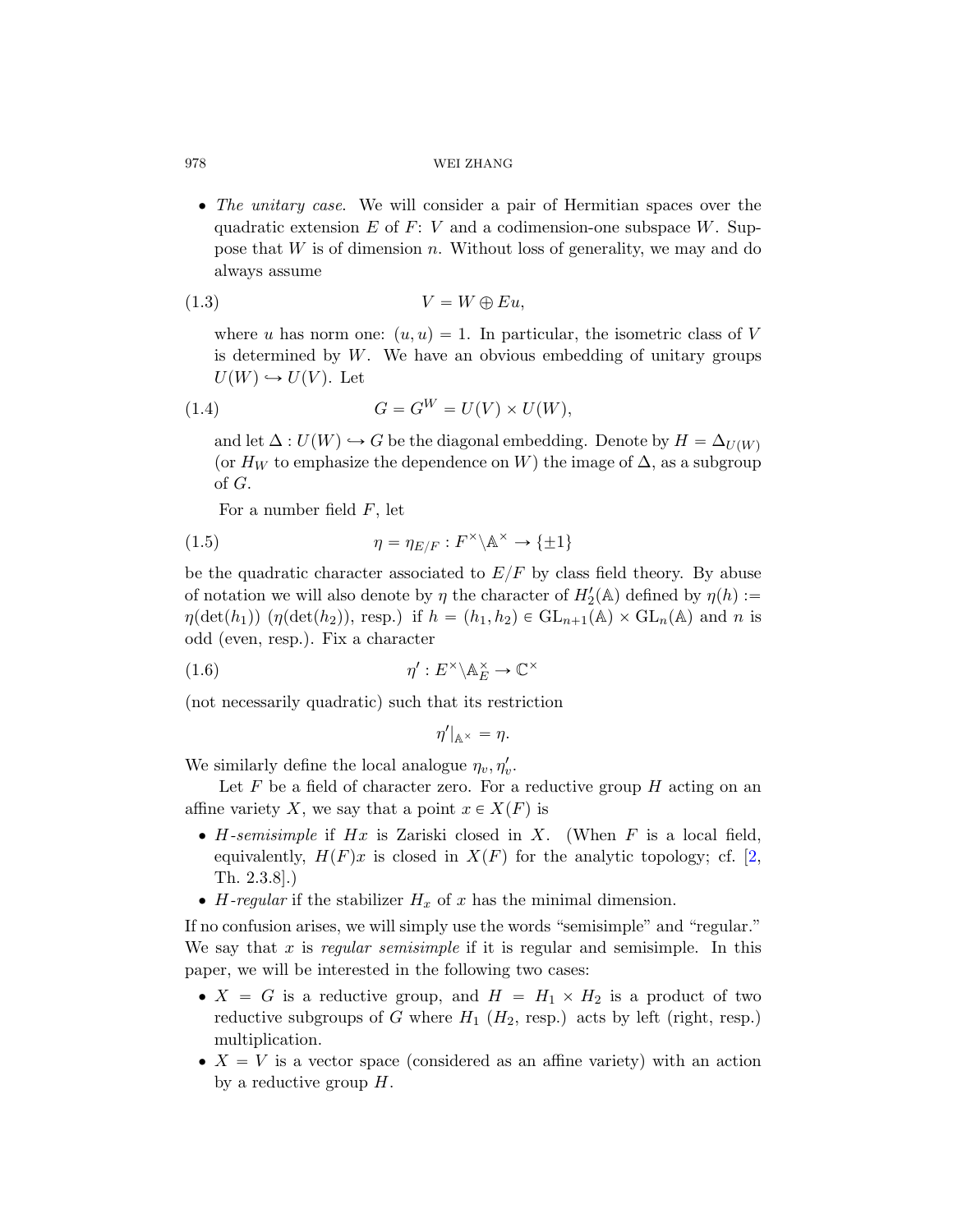For  $h \in H$  and  $x \in X$ , we will usually write (especially in an orbital integral)

$$
(1.7) \t\t xh = h \cdot x
$$

for the h-translation of  $x$ .

For later use, we also recall that the *categorical quotient* of  $X$  by  $H$  (cf. [2], [39]) consists of a pair  $(Y, \pi)$  where Y is an algebraic variety over F and  $\pi: X \to Y$  is an H-morphism with the following universal property: for any pair  $(Y', \pi')$  with an H-morphism  $\pi' : X \to Y'$ , there exists a unique morphism  $\phi: Y \to Y'$  such that  $\pi' = \phi \circ \pi$ . If such a pair exists, then it is unique up to a canonical isomorphism. When  $X$  is affine (in all our cases), the categorical quotient always exists. Indeed we may construct as follows. Consider the affine variety

$$
X/H := \operatorname{Spec} \mathcal{O}(X)^H
$$

together with the obvious quotient morphism

$$
\pi = \pi_{X,H} : X \to \text{Spec } \mathcal{O}(X)^H.
$$

Then  $(X/{\mu}, \pi)$  is a categorical quotient of X by H. By abuse of notation, we will also let  $\pi$  denote the induced map  $X(F) \to (X/H)(F)$  if no confusion arises.

Below we list some other notation.

- $\bullet$   $M_n$ :  $n \times n$ -matrices.
- $F_n$  ( $F^n$ , resp.): the *n*-dimensional  $F$ -vector space of row (column, reps.) vectors.
- <span id="page-8-0"></span>•  $e = e_{n+1} = (0, \ldots, 0, 1) \in F_{n+1}$  is a  $1 \times (n+1)$ -row vector and  $e^* \in F^{n+1}$ its transpose.
- For a p-adic local field F, we denote by  $\varpi = \varpi_F$  a fixed uniformizer.
- For  $E/F$  be a (separable) finite extension, we [den](#page-78-3)ote by  $\text{tr} = \text{tr}_{E/F} : E \to F$ the trace map and  $N = N_{E/F} : E^{\times} \to F^{\times}$  the norm map. Let  $E^1$  (N $E^{\times}$ , resp.) be the kernel (the image, re[sp.\) of the](#page-27-2) norm map.

## 2. Relative trace formulae of Jacquet–Rallis

2.1. Orbital integrals. We first introduce the local orbital integrals appearing in the relative trace formulae of Jacquet–Rallis. We refer to [55, §2] on important properties of orbits (namely, double cosets). In Section 3 we will also recall some of them. We now let  $F$  be a local field of characteristic zero. Let E be a quadratic semisimple  $F$ -algebra; i.e., E is either a quadratic field extension of F or  $E \simeq F \times F$ .

The general linear case. We start with the general linear case. If an element  $\gamma \in G'(F)$  is  $H'_1 \times H'_2$ -regular semisimple, for simplicity we will say that it is regular semisimple. For a regular semisimple  $\gamma \in G'(F)$  and a test function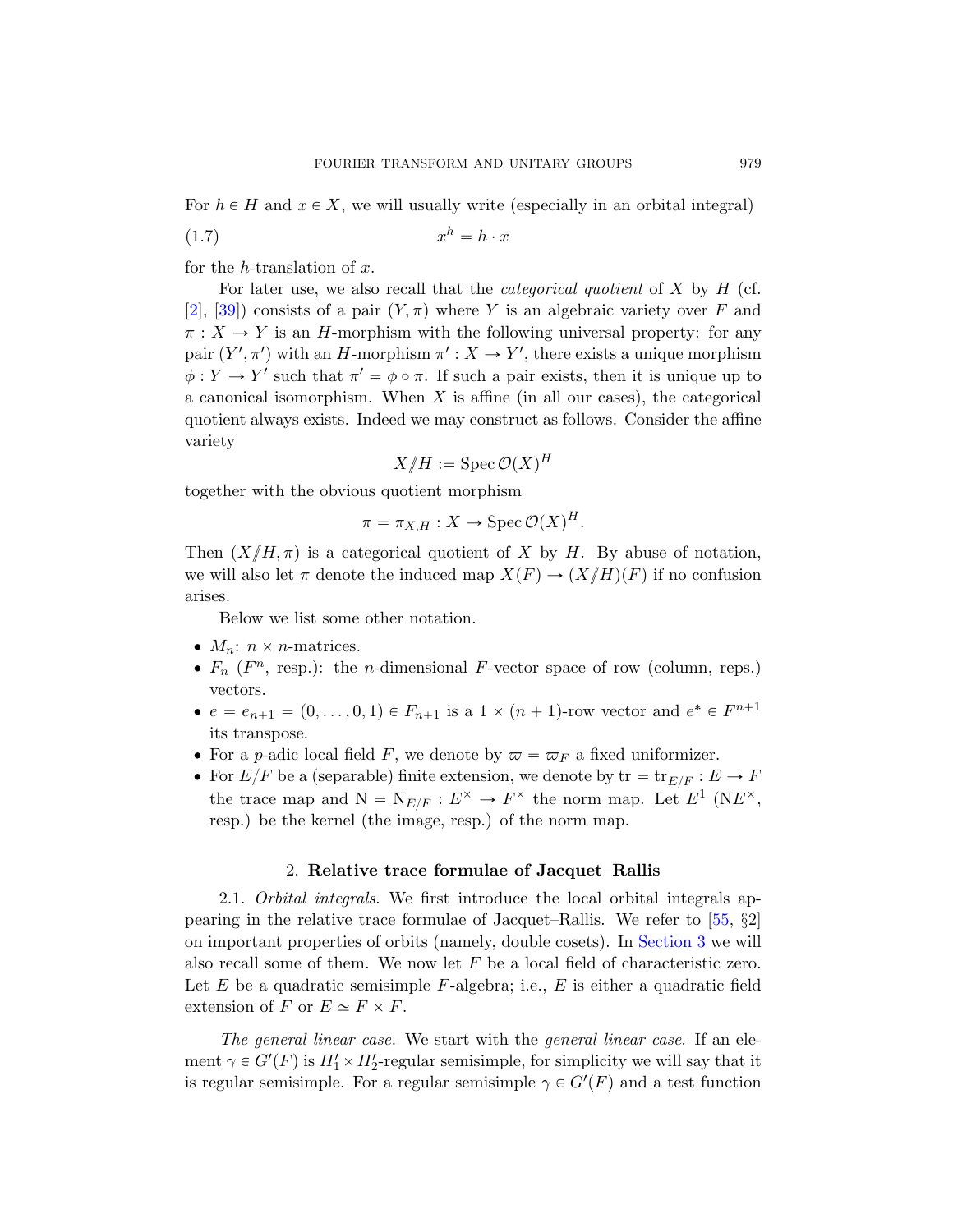$f' \in \mathcal{C}_c^{\infty}(G'(F))$ , we define its orbital integral as

(2.1) 
$$
O(\gamma, f') := \int_{H'_1(F)} \int_{H'_2(F)} f'(h_1^{-1} \gamma h_2) \eta(h_2) dh_1 dh_2.
$$

This depends on the choice of Haar measure. But in this paper, the choice of measure is not crucial since we will only be concerned with nonvanishing problem. In the following, we always pre-assume that we have made a choice of a Haar measure on each group.

The integral  $(2.1)$  is absolutely convergent and  $\eta$ -twisted invariant in the following sense:

$$
(2.2) \t O(h_1^{-1}\gamma h_2, f') = \eta(h_2)O(\gamma, f'), \quad h_1 \in H'_1(\mathbb{A}), h_2 \in H'_2(\mathbb{A}).
$$

We may simplify the orbital integral as follows. Identify  $H_1'\backslash G'$  with  $\text{Res}_{E/F} \text{GL}_{n+1}$ . Let  $S_{n+1}$  be the subvariety of  $\text{Res}_{E/F} \text{GL}_{n+1}$  defined by the equation  $s\bar{s} = 1$ , where  $\bar{s}$  denotes the entry-wise Galois conjugation of  $s \in \mathbb{R}$  $\text{Res}_{E/F} \text{GL}_{n+1}$ . By Hilbert Satz-90, we have an isomorphism of two affine varieties,

$$
\mathrm{Res}_{E/F}\mathrm{GL}_{n+1}/\mathrm{GL}_{n+1,F}\simeq S_{n+1},
$$

induced by the following morphism  $\nu$  between two F-varieties:

(2.3) 
$$
\nu: \operatorname{Res}_{E/F} \mathrm{GL}_{n+1} \to S_{n+1},
$$

$$
(2.4) \t\t\t g \mapsto g\bar{g}^{-1}.
$$

Moreover, we have a homeomorphism on the level of  $F$ -points:

(2.5) 
$$
GL_{n+1}(E)/GL_{n+1}(F) \simeq S_{n+1}(F).
$$

We may integrate  $f'$  over  $H'_1(F)$  to get a function on  $\text{Res}_{E/F}\text{GL}_{n+1}(F)$ :

$$
\bar{f}'(x) := \int_{H'_1(F)} f'(h_1(x, 1)) dh_1, \quad x \in \text{Res}_{E/F} \text{GL}_{n+1}(F).
$$

We first assume that *n* is odd. Then the character  $\eta$  on  $H'_2$  is indeed only nontrivial on the component  $\mathrm{GL}_{n+1,F}$ . We may introduce a function  $\tilde{f}'$  on  $S_{n+1}(F)$  as follows. When  $\nu(x) = s \in S_{n+1}(F)$ , we define

$$
\tilde{f}'(s) := \int_{\mathrm{GL}_{n+1}(F)} \bar{f}'(xg)\eta'(xg)dg.
$$

Then  $\tilde{f}' \in \mathcal{C}_c^{\infty}(S_{n+1}(F))$  and all functions in  $\mathcal{C}_c^{\infty}(S_{n+1}(F))$  arise this way. Now

it is easy to see that for 
$$
\gamma = (\gamma_1, \gamma_2) \in G'(F) = \text{GL}_{n+1}(E) \times \text{GL}_n(E)
$$
,  
(2.6)  $O(\gamma, f') = \eta'(\det(\gamma_1 \gamma_2^{-1})) \int_{\text{GL}_n(F)} \tilde{f}'(h^{-1}sh)\eta(h)dh, \quad s = \nu(\gamma_1 \gamma_2^{-1}).$ 

If  $n$  is even, in the above we simply define

$$
\tilde{f}'(s) := \int_{\mathrm{GL}_{n+1}(F)} \bar{f}'(xg) dg, \quad \nu(x) = s.
$$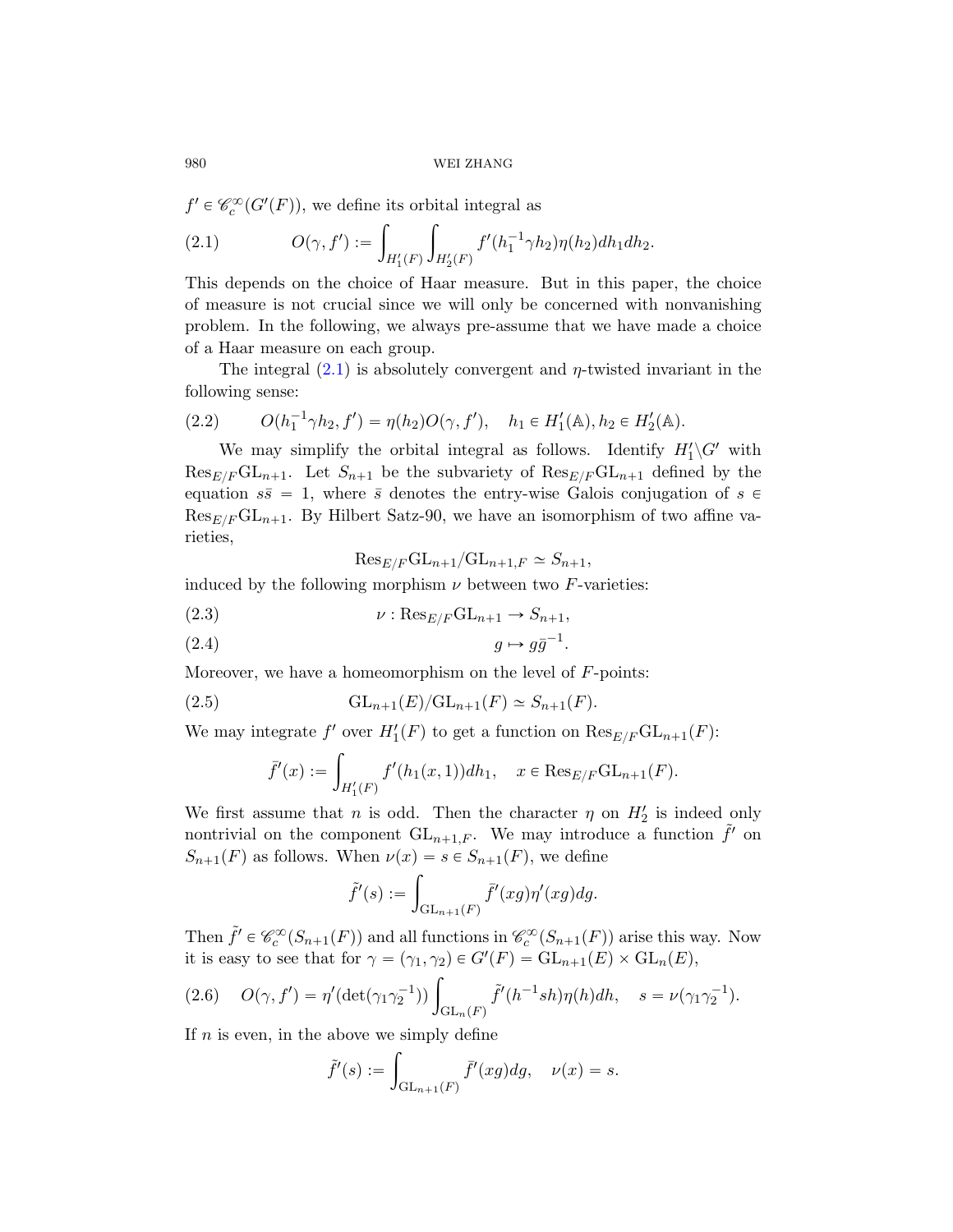For  $\gamma = (\gamma_1, \gamma_2)$ , we than have

(2.7) 
$$
O(\gamma, f') = \int_{GL_n(F)} \tilde{f}'_v(h^{-1}sh)\eta(h)dh, \quad s = \nu(\gamma_1\gamma_2^{-1}).
$$

An element  $\gamma = (\gamma_1, \gamma_2) \in G'(F)$  is  $H'_1 \times H'_2$ -regular semisimple if and only if  $s = \nu(\gamma_1 \gamma_2^{-1}) \in S_{n+1}(F)$  is  $GL_{n,F}$ -regular semisimple. We also recall that, by [43, §6], an element  $s \in S_{n+1}(F)$  is  $\mathrm{GL}_{n,F}$ -regular semisimple if and only if the following discriminant does not vanish:

(2.8) 
$$
\Delta(s) := \det(e s^{i+j} e^*)_{i,j=0,1,\dots,n} \neq 0,
$$

where  $e = (0, \ldots, 0, 1)$  is a row vector and  $e^*$  its transpose.

To deal with the center of  $G'$ , we will also need to consider the action of  $\mathcal{H} := Z_{G'} H_1' \times H_2'$  on  $G'$ . Though the categorical quotient of  $G'$  by  $Z_{G'} H_1' \times H_2'$ exists, we are not sure how to explicitly write down a set of generators of invariant regular functions nor how to determine when  $\gamma$  is  $Z_{G'}H'_1 \times H'_2$ -regular semisimple. But we may give an explicit Zariski open subset consisting of  $Z_{G'}H'_1 \times H'_2$ -regular semisimple elements. It suffices to work with the space  $S_{n+1}$ . Then we have the induced action of  $Z_{G'} \times GL_{n,F}$  on  $S_{n+1}$ :

- $\bullet$  h  $\in$  GL<sub>n,F</sub> acts by the conjugation;
- $z = (z_1, z_2) \in Z_{G'} \simeq (E^{\times})^2$  acts by Galois-conjugate conjugation by  $z_2^{-1}z_1$ :

$$
z \circ s = (z_2^{-1} z_1) s(\overline{z}_1^{-1} \overline{z_2}).
$$

<span id="page-10-0"></span>The two subgroups  $Z_{\mathrm{GL}_{n+1,F}} \subset Z_{G'}$  and  $\{((1, z_2), z_2) \in Z_{G'} \times \mathrm{GL}_{n,F} | z_2 \in Z_{\mathrm{GL}_{n,F}} \}$ clearly act trivially on  $S_{n+1}$ . We let  $\mathcal{Z}_0$  denote their product. We may write

$$
s = \begin{pmatrix} A & b \\ c & d \end{pmatrix} \in S_{n+1}(F),
$$

where  $A \in M_n(E), b \in M_{n,1}(E), c \in M_{1,n}(E), d \in E$ . Then we have the following  $Z_{G'} \times GL_{n,F}$ -invariant polynomials on  $S_{n+1}$ :

(2.9) 
$$
N_{E/F}(\text{tr}(A)), \quad N_{E/F}d.
$$

<span id="page-10-1"></span>We say that s is Z-regular semisimple if s is  $GL_n$ -regular semisimple and the above two invariants are invertible in  $E$ . When  $E$  is a field, this is equivalent to

$$
\operatorname{tr}(A) \neq 0, \quad d \neq 0, \quad \Delta(s) \neq 0.
$$

Otherwise we understand " $\neq$  0" as " $\in$  E<sup> $\times$ </sup>" in these inequalities. The Z-regular semisimple locus, denoted by  $Z$ , clearly forms a Zariski open dense subset in  $S_{n+1}.$ 

LEMMA 2.1. If s is Z-regular semisimple, the stabilizer of s is precisely  $\mathcal{Z}_0$  and its  $Z_{G'} \times GL_{n,F}$ -orbit is closed. In particular, a Z-regular semisimple element is  $Z_{G'} \times GL_{n,F}$ -regular semisimple.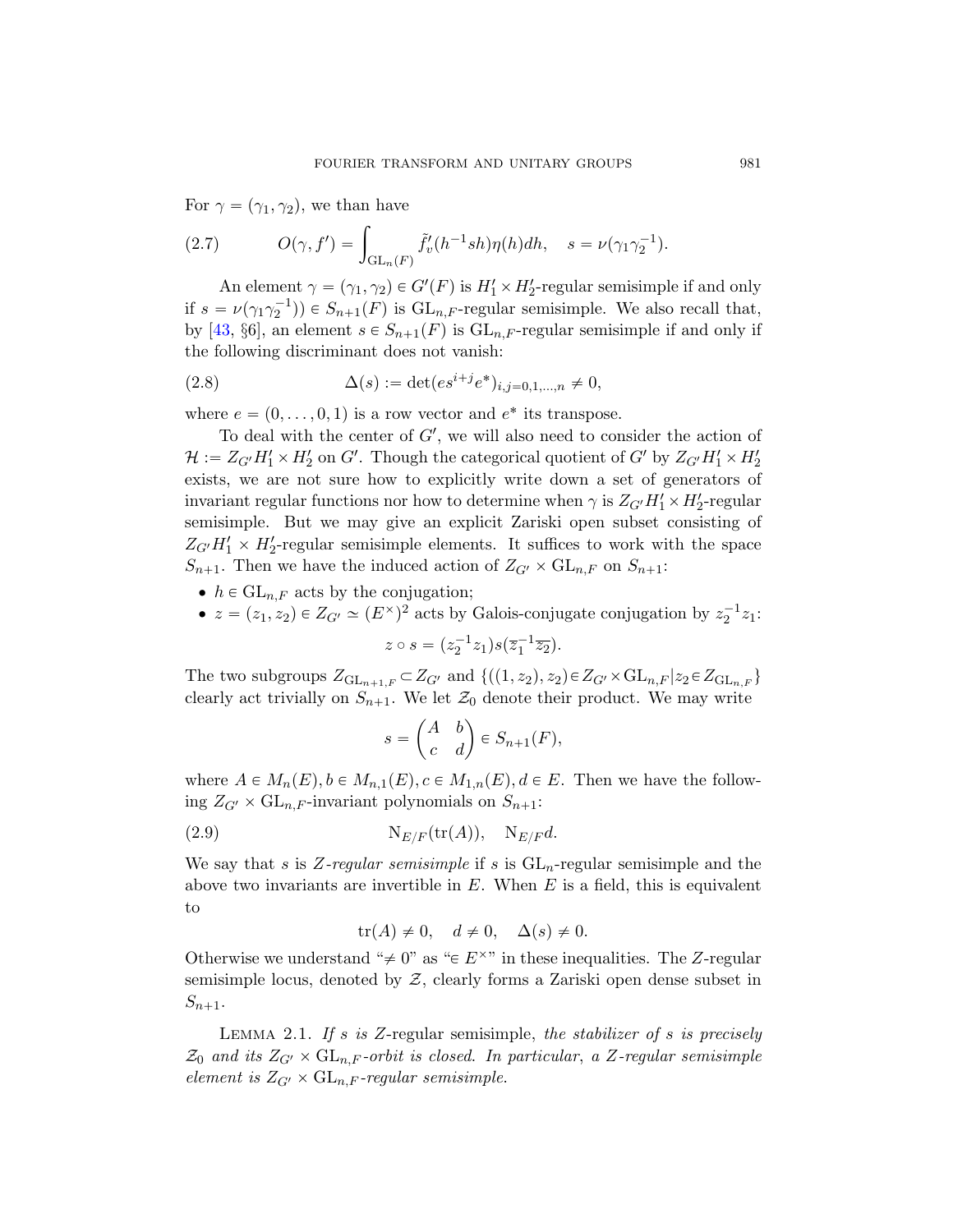*Proof.* Suppose that  $(z, h) \circ s = s$ . As  $tr(A) \neq 0, d \neq 0$ , up to modification by elements in  $\mathcal{Z}_0$ , we may assume that  $z = 1$ . Then the first assertion follows from the fact that the stabilizer of s is trivial for the  $GL_n$ -action on  $S_{n+1}$  when  $\Delta(s) \neq 0$ . When  $\text{tr}(A) \neq 0, d \neq 0$ , besides  $N_{E/F}(\text{tr}(A)), N_{E/F}d$ , the following are also  $Z_{G'} \times GL_{n,F}$ -invariant:

$$
\frac{\operatorname{tr}\nolimits \wedge^i A}{(\operatorname{tr}\nolimits (A))^i}, \quad \frac{c A^j b}{(\operatorname{tr}\nolimits (A))^{j+1} d}, \quad 1
$$

Then we claim that two Z-regular sem[isim](#page-78-3)ple s, s' are in the same  $Z_{G'}$   $\times$  $GL_{n,F}$ -orbit if and only if they have the same invariants (listed above). One direction is obvious. For the other direction, we now assume that  $s, s'$  are Z-regular semisimple and have the same invariants. In particular, the values of  $N_{E/F}(\text{tr}(A)), N_{E/F}d$  are the same. Replacing s' by zs' for a suitable  $z \in Z_{G'}$ , we may assume that s' and s have the same  $\text{tr}(A)$  and d. Then s, s' have the same values of  $tr \wedge^i A$ ,  $1 \leq i \leq n$  and  $cA^j b$ ,  $0 \leq j \leq n-1$ . Then by [55, §2], s and s' are conjugate by  $GL_{n,F}$  since they are also  $GL_{n,F}$ -regular semisimple. This proves the claim. Therefore, the  $Z_{G'} \times GL_{n,F}$ -orbit of s consists of  $s \in S_{n+1}$ such that for a fixed tuple  $(\alpha, \beta, \alpha_i, \beta_j)$ ,

$$
\mathrm{N}_{E/F}(\mathrm{tr}(A))=\alpha, \mathrm{N}_{E/F}=\beta
$$

and

$$
\alpha_i = \frac{\text{tr }\wedge^i A}{(\text{tr}(A))^i}, \ \beta_j = \frac{cA^jb}{(\text{tr}(A))^{j+1}d}1 < i \leq n, 0 \leq j \leq n-1.
$$

The second set of conditions can be rewritten as

$$
\operatorname{tr} \wedge^i A - \alpha_i(\operatorname{tr}(A))^i = 0, \, cA^j b - \beta_j(\operatorname{tr}(A))^{j+1} d = 0
$$

for  $1 < i \leq n, 0 \leq j \leq n - 1$ . This shows that the  $Z_{G'} \times GL_{n,F}$ -orbit of s is Zariski closed.

Let  $\chi'$  be a character of the center  $Z_{G'}(F)$  that is trivial on  $Z_{H'_2}(F)$ . If an element  $\gamma \in G'(F)$  is Z-regular semisimple, we define the  $\chi'$ -orbital integral of  $f' \in \mathcal{C}_c^{\infty}(G'(F))$  as (2.10)

$$
O_{\chi'}(\gamma,f'):=\int_{H_1'(F)}\int_{Z_{H_2'}(F)\backslash H_2'(F)}\int_{Z_{G'}(F)}f'(h_1^{-1}z^{-1}\gamma h_2)\chi'(z)\eta(h_2)dzdh_1dh_2.
$$

<span id="page-11-0"></span>The integral is absolutely convergent.

The unitary case. We now consider the unitary case. Similarly, we will simply use the term "regular semisimple" relative to the action of  $H \times H$  on  $G = U(V) \times U(W)$ . For a regular semisimple  $\delta \in G(F)$  and  $f \in \mathcal{C}_c^{\infty}(G(F))$ ,

we define its orbital integral  
(2.11) 
$$
O(\delta, f) = \int_{H(F) \times H(F)} f(x^{-1} \delta y) dx dy.
$$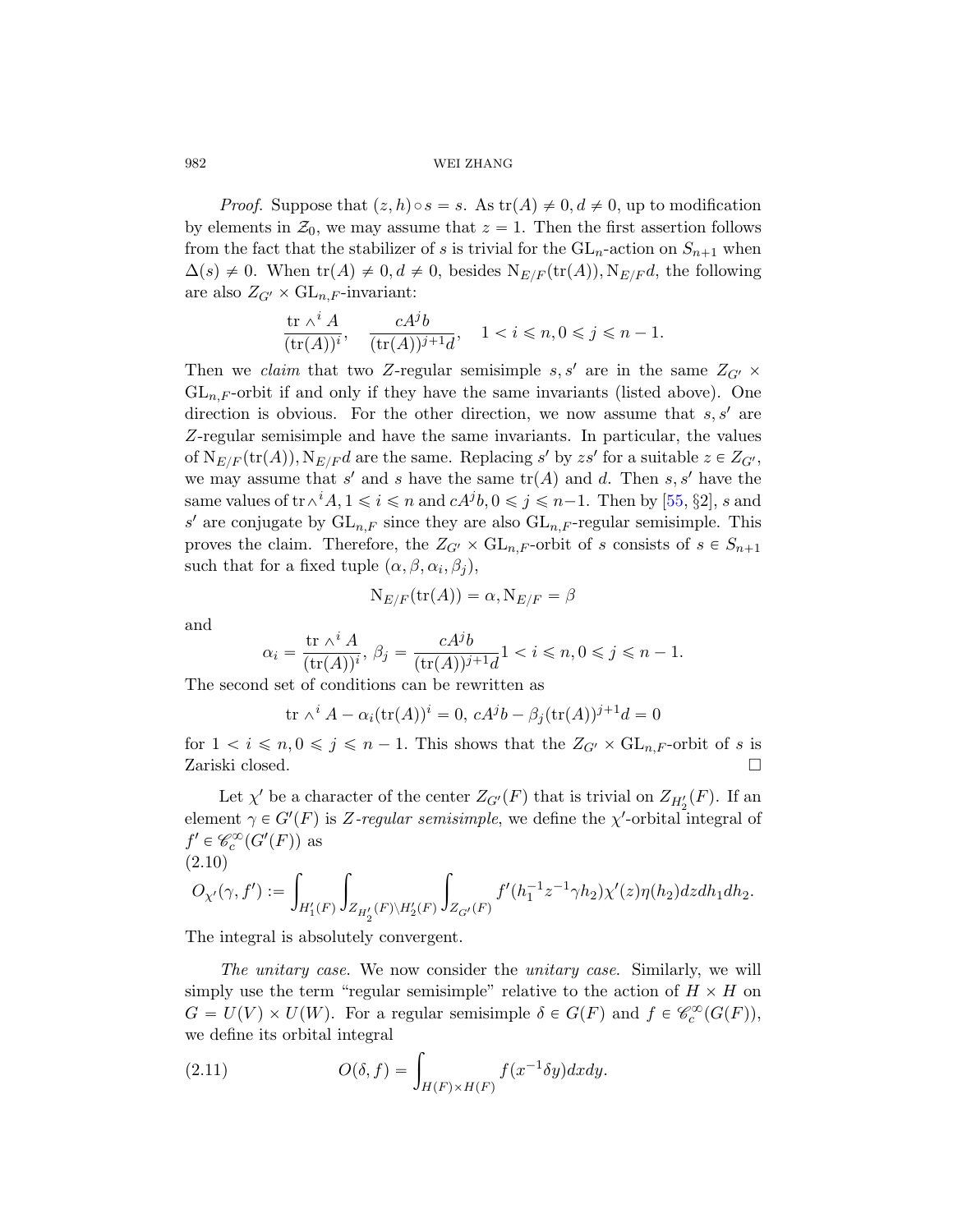The integral is absolutely [conv](#page-11-0)ergent. Similar to the general linear case, we may simplify the orbital integral  $O(\delta, f)$ . We introduce a new function on  $U(V)(F)$ :

(2.12) 
$$
\bar{f}(g) = \int_{U(W)(F)} f((g, 1)h) dh, \quad g \in U(V)(F).
$$

Then for  $\delta = (\delta_{n+1}, \delta_n) \in G(F)$ , we may rewrite (2.[11\)](#page-78-3) as

(2.13) 
$$
O(\delta, f) = \int_{U(W)(F)} \bar{f}(y^{-1}(\delta_{n+1}\delta_n^{-1})y)dy.
$$

We thus have the action of  $U(W)$  on  $U(V)$  by conjugation. An element  $\delta =$  $(\delta_{n+1}, \delta_n) \in G(F)$  is  $H \times H$ -regular semisimpl[e if a](#page-10-0)nd only if  $\delta_{n+1}\delta_n^{-1} \in U(V)(F)$ is  $U(W)$ -regular semisimple [for the conju](#page-10-1)gation action. We recall that, by [55, §2, an element  $\delta \in U(V)(F)$  is  $U(W)$ -regular semisimple if and only if the vectors  $\delta^i u \in V$ ,  $i = 0, 1, ..., n$ , form an E-basis of V, where u is any nonzero vector in the line  $W^{\perp} \subset V$  (cf. (1.3)). To deal with the center, we also need to consider the action of the center  $Z_G$ . Similar to the general linear case, we define the notion of Z-regular semisimple in terms the invariants in  $(2.9)$  where we view  $\delta \in U(V)$  as an element in GL(V). Then Lemma 2.1 easily extends to the unitary case. Let  $\chi$  be a character of the center  $Z_G(F)$ . If an element  $\delta \in G(F)$  is Z-regular se[misi](#page-76-8)mple, we define the  $\chi$ -orbital integral as

$$
(2.14) \tO\chi(\delta, f) := \int_{H(F) \times H(F)} \int_{Z_G(F)} f(x^{-1}z \delta y) \chi(z) dz dx dy.
$$

The integral is absolutely convergent.

2.2. RTF on the general linear group. Now we recall the construction of Jacquet–Rallis' RTF on the general linear side ([34]). Let  $E/F$  be a quadratic extension of *number fields*. Fix a Haar measure on  $Z_{G'}(\mathbb{A})$ ,  $H'_i(\mathbb{A})$   $(i = 1, 2)$ etc. and the counting measure on  $Z_{G'}(F)$ ,  $H'_i(F)$   $(i = 1, 2)$  etc.

For  $f' \in \mathcal{C}_c^{\infty}(G'(\mathbb{A}))$ , we define a kernel function

$$
K_{f'}(x,y) = \sum_{\gamma \in G'(F)} f'(x^{-1}\gamma y).
$$

<span id="page-12-0"></span>For a character  $\chi'$  of  $Z_{G'}(F) \backslash Z_{G'}(\mathbb{A})$ , we define the  $\chi'$ -part of the kernel function:

$$
K_{f',\chi}(x,y) = \int_{Z_{G'}(F)\backslash Z_{G'}(\mathbb{A})} \sum_{\gamma \in G(F)} f'(x^{-1}z^{-1}\gamma y)\chi(z)dz.
$$

We then consider a distribution on  $G'(\mathbb{A})$ :

(2.15) 
$$
I(f') = \int_{H'_1(F)\backslash H'_1(\mathbb{A})} \int_{H'_2(F)\backslash H'_2(\mathbb{A})} K_{f'}(h_1, h_2) \eta(h_2) dh_1 dh_2.
$$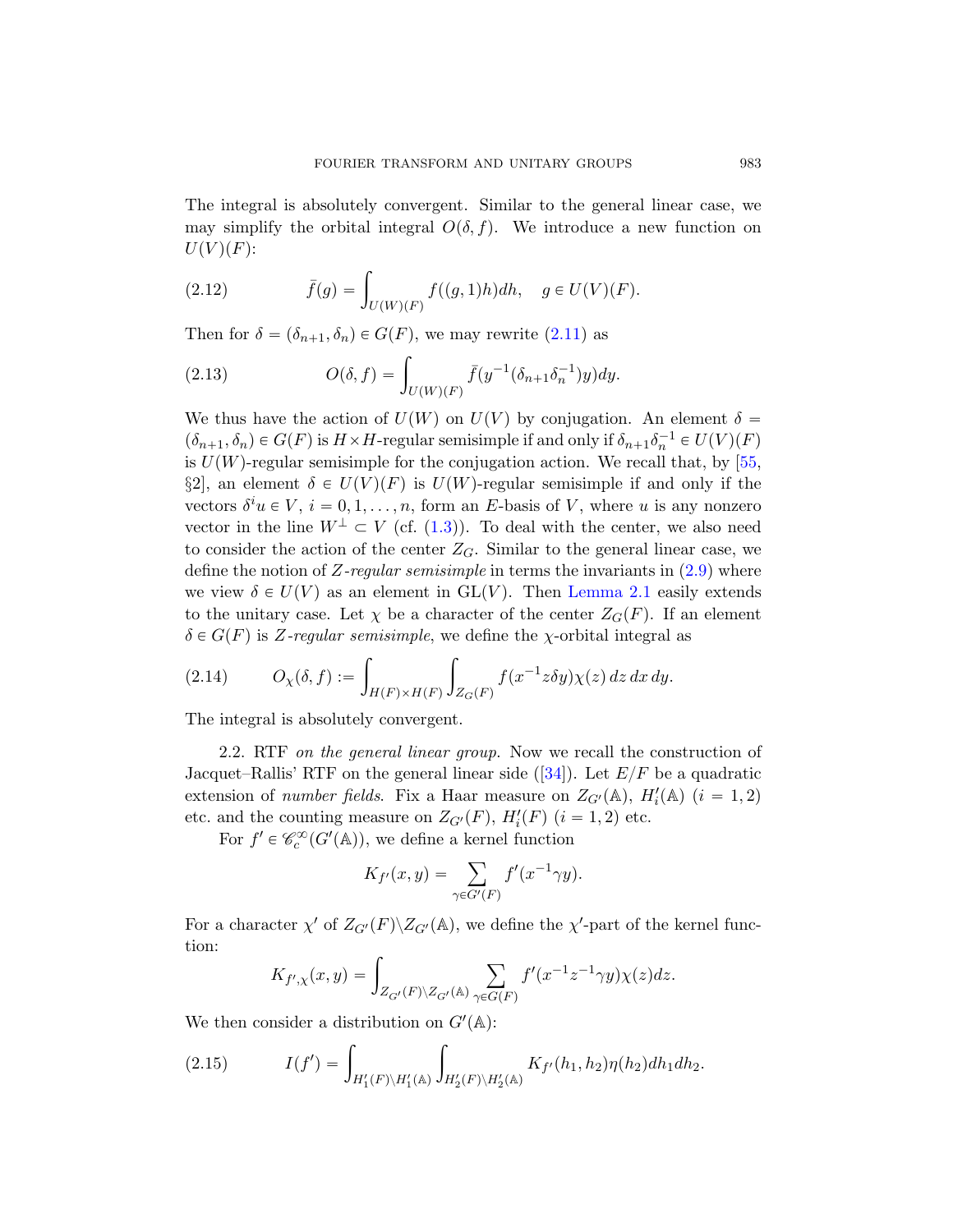Similarly, for a character  $\chi'$  of  $Z_{G'}(F) \backslash Z_{G'}(\mathbb{A})$  that is trivial on  $Z_{H'_2}(\mathbb{A})$ , we

define the 
$$
\chi'
$$
-part of the distribution  
(2.16) 
$$
I_{\chi'}(f') = \int_{H'_1(F)\backslash H'_1(\mathbb{A})} \int_{Z_{H'_2}(\mathbb{A})H'_2(F)\backslash H'_2(\mathbb{A})} K_{f',\chi}(h_1,h_2) \eta(h_2) dh_1 dh_2.
$$

For the convergence of the integral, we will consider a subset of test functions f'. We say that a function  $f' \in \mathcal{C}_c^{\infty}(G'(\mathbb{A}))$  is nice with respect to  $\chi'$  if it is decomposable  $f' = \otimes_v f'_v$  and satisfies

• For at least one place  $v_1$ , the test function  $f'_{v_1} \in \mathcal{C}^{\infty}_c(G'(F_{v_1}))$  is essentially a matrix coefficient of a supercuspidal representation with respect to  $\chi_{v_1}'$ . This means that the function on  $G(F_{v_1})$ 

$$
f'_{v_1,\chi'_{v_1}}(g) := \int_{Z_G(F_{v_1})} f'_{v_1}(gz) \chi'_{v_1}(z) dz
$$

is a matrix coefficient of a supercuspidal representation of  $G(F_{v_1})$ .  $\ln$ particular, we require that  $v_1$  is non-archimedean.

• For at least one place  $v_2 \neq v_1$ , the test function  $f'_{v_2}$  is supported on the locus of Z-regular semisimple elements of  $G'(F_{v_2})$ . The place  $v_2$  is not required to be non-archimedean.

LEMMA 2.2. Let  $\chi'$  be a (unitary) character of  $Z_{G'}(F)\backslash Z_{G'}(\mathbb{A})$  that is trivial on  $Z_{H'_2}(\mathbb{A})$ . Suppose that  $f' = \otimes_v f'_v$  is nice with respect to  $\chi'$ .

- As a function on  $H'_1(\mathbb{A}) \times H'_2(\mathbb{A})$ ,  $K_{f'}(h_1, h_2)$  is compactly supported modulo  $H'_1(F) \times H'_2(F)$ . In particular, the integral  $I(f')$  converges absolutely.
- As a function on  $H'_1(\mathbb{A}) \times H'_2(\mathbb{A}), K_{f',\chi'}(h_1,h_2)$  is compactly supported modulo  $H'_1(F) \times H'_2(F) Z_{H'_2}(\mathbb{A})$ . In particular, the integral  $I_{\chi'}(f')$  converges absolutely.

*Proof.* The kernel function  $K_{f'}$  can be written as

$$
\sum_{\gamma \in H'_1(F) \backslash G'(F)/H'_2(F)} \sum_{(\gamma_1, \gamma_2) \in H'_1(F) \times H'_2(F)} f'(h_1^{-1}\gamma_1^{-1}\gamma\gamma_2h_2),
$$

where the outer sum is over a complete set of representatives  $\gamma$  of regular semisimple  $H'_1(F) \times H'_2(F)$ -orbits. First we claim that in the outer sum only finite many terms have nonzero contribution. Let  $\Omega \subset G'(\mathbb{A})$  be the support of f'. Note that the invariants of  $G'(\mathbb{A})$  define a continuous map from  $G'(\mathbb{A})$  to  $X(\mathbb{A})$ , where X is the categorical quotient of G' by  $H'_1 \times H'_2$ . So the image of the compact set  $\Omega$  will be a compact set in  $X(\mathbb{A})$ . On the other hand, the image of  $h_1^{-1} \gamma_1^{-1} \gamma \gamma_2 h_2$  is in the discrete set  $X(F)$ . Moreover, for a fixed  $x \in X(F)$ , there is at most one  $H'_1(F) \times H'_2(F)$  double coset with given invariants. This shows the outer sum has only finite many nonzero terms.

It remains to show that for a fixed  $\gamma_0 \in G'(F)$ , the function on  $H'_1(\mathbb{A}) \times$  $H'_2(\mathbb{A})$  defined by  $(h_1, h_2) \mapsto f'(h_1^{-1}\gamma_0 h_2)$  has compact support. Consider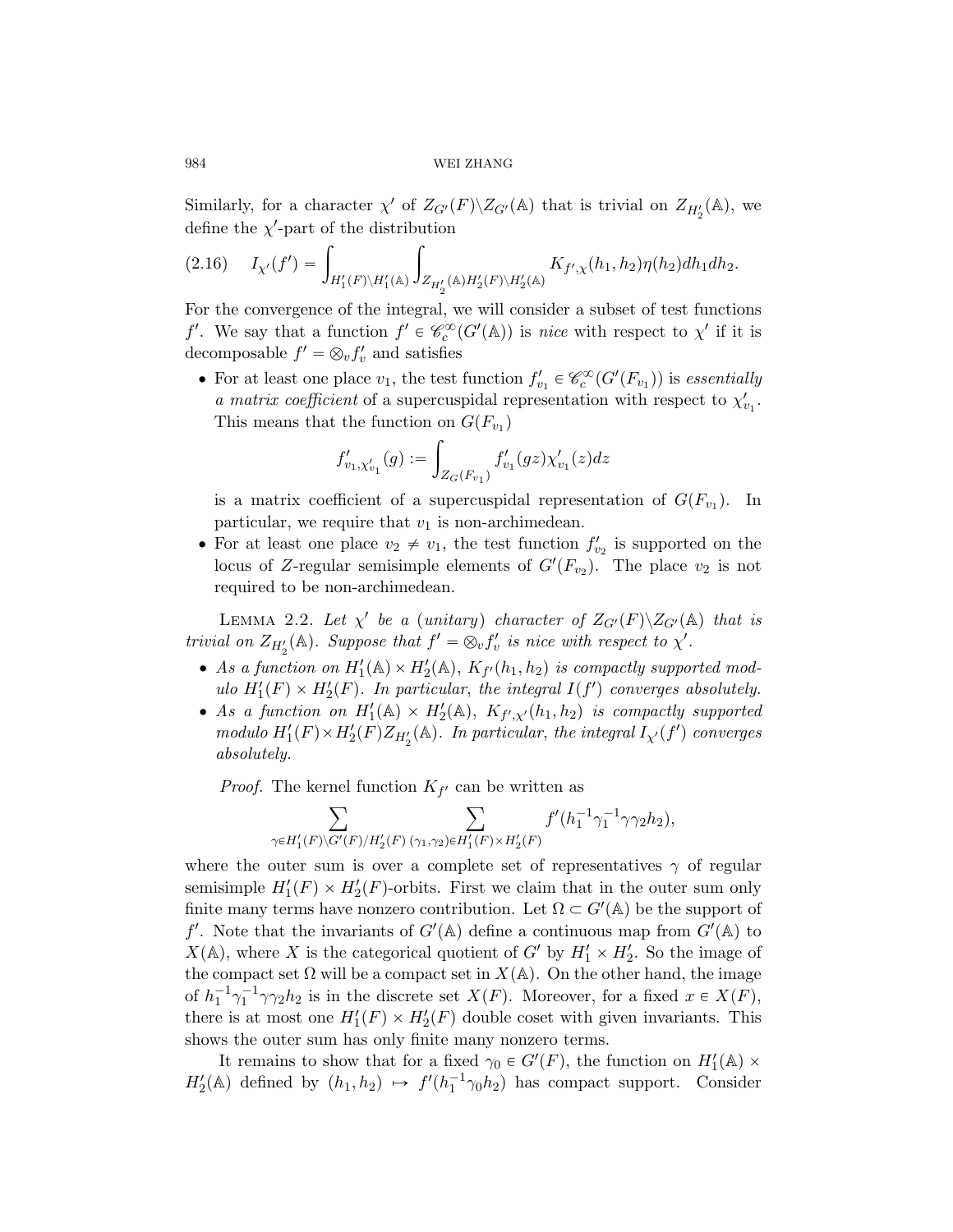the continuous map  $H'_1(\mathbb{A}) \times H'_2(\mathbb{A}) \to G'(\mathbb{A})$  gi[ven b](#page-12-0)y  $(h_1, h_2) \mapsto h_1^{-1} \gamma_0 h_2$ . When  $\gamma$  is regular semisimple, this defines an homeomorphism onto a closed subset of  $G'(\mathbb{A})$ . This implies the desired compactness and completes the proof the first assertion. The second one is similarly proved using the Z-regular semisimplicity.

The last lemma allows us to decompose the distribution  $I(f')$  in (2.15) into a finite sum of orbital integrals

$$
I(f') = \sum_{\gamma} O(\gamma, f'),
$$

where the sum is over regular semisimple  $\gamma \in H'_1(F) \backslash G'(F)/H'_2(F)$  and

$$
(2.17) \tO(\gamma, f') := \int_{H_1'(\mathbb{A})} \int_{H_2'(\mathbb{A})} f'(h_1^{-1} \gamma h_2) \eta(h_2) \, dh_1 \, dh_2.
$$

If  $f' = \otimes_v f'_v$  is decomposable, we may decompose the orbital integral as a product of local orbital integrals:

$$
O(\gamma, f') = \prod_v O(\gamma, f'_v),
$$

where  $O(\gamma, f_v')$  is defined in (2.1). Similarly, we have a decomposition for the  $\chi'$ -part  $I_{\chi'}(f')$  in (2.16)

$$
I_{\chi'}(f') = \sum_{\gamma} O_{\chi'}(\gamma, f'),
$$

where the sum is over regular semisimple  $\gamma \in Z_{G'}(F)H'_1(F) \backslash G'(F)/H'_2(F)$ .

For a cuspidal automorphic representation  $\Pi$  of  $G'(\mathbb{A})$  whose central character is trivial on  $Z_{H'_2}(\mathbb{A})$ , we define a (global) spherical character (2.18)

2.18)  

$$
I_{\Pi}(f') = \sum_{\phi \in \mathcal{B}(\Pi)} \left( \int_{H'_1(F) \backslash H'_1(\mathbb{A})} \Pi(f') \phi(x) dx \right) \left( \int_{Z_{H'_2}(\mathbb{A}) H'_2(F) \backslash H'_2(\mathbb{A})} \overline{\phi(x)} dx \right),
$$

where the sum is over an orthonormal basis  $\mathcal{B}(\Pi)$  of  $\Pi$ .

We are now ready to state a simple RTF for nice test functions on  $G'(\mathbb{A})$ .

THEOREM 2.3. Let  $\chi'$  be a (unitary) character of  $Z_{G'}(F)\backslash Z_{G'}(\mathbb{A})$  that is trivial on  $Z_{H'_2}(\mathbb{A})$ . If  $f' \in \mathcal{C}_c^{\infty}(G'(\mathbb{A}))$  is nice with respect to  $\chi'$ , then we have an equality

$$
\sum_{\gamma} O_{\chi'}(f') = \sum_{\Pi} I_{\Pi}(f'),
$$

where the sum on the left-hand side runs over all Z-regular semisimple

$$
\gamma \in H'_1(F) \backslash G'(F)/Z_G(F)H'_2(F)
$$

and the sum on the right-hand side runs over all cuspidal automorphic representations  $\Pi$  of  $G'(\mathbb{A})$  with central character  $\chi'$ .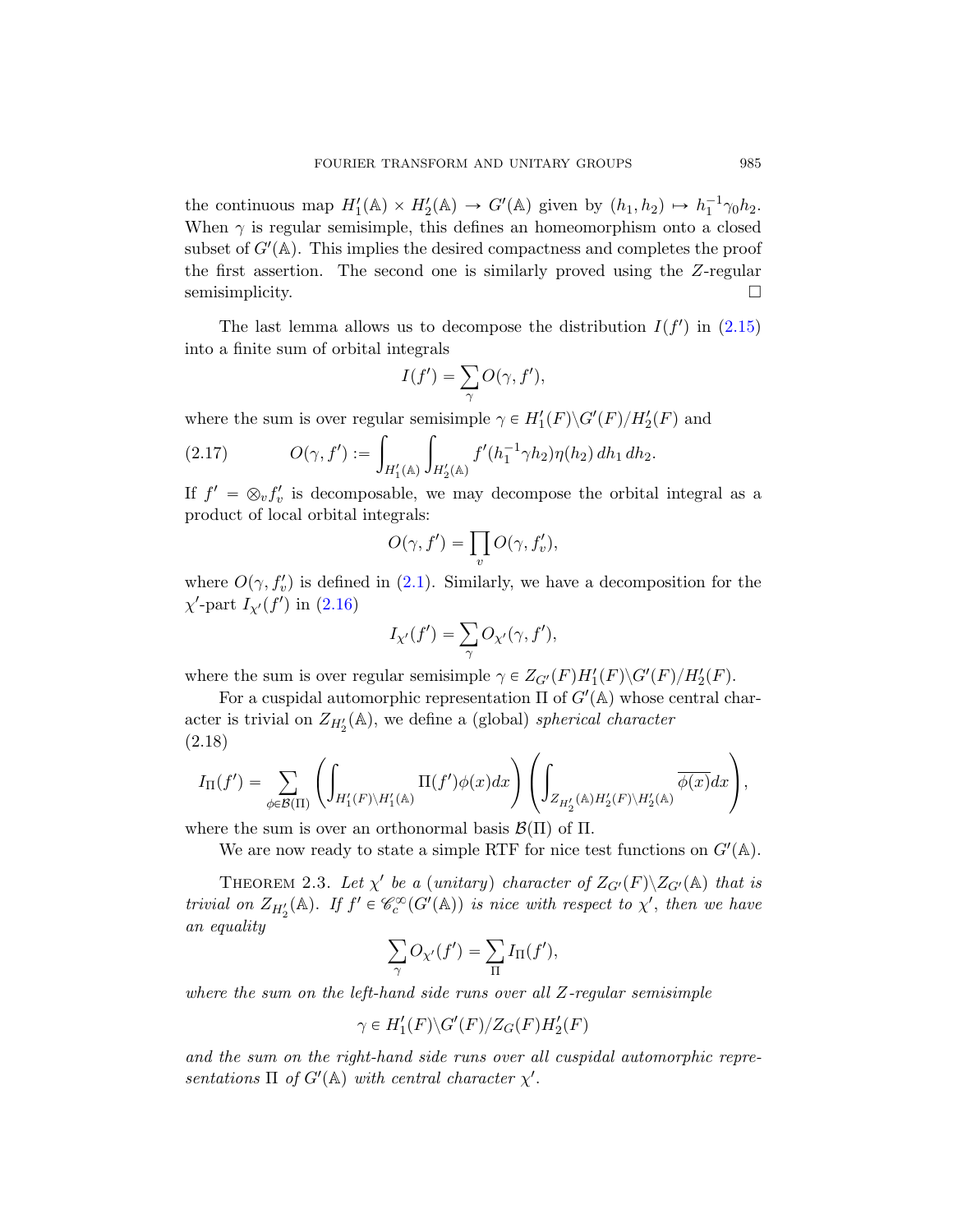*Proof.* It suffices to treat the spectral side. Let  $\rho$  be the right translation of  $G'(\mathbb{A})$  on  $L^2(G', \chi')$  (cf. [45] for this notation). Since  $f'_{v_1}$  is essentially a matrix coefficient of a super-cuspidal representation, by [45, Prop. 1.1],  $\rho(f)$ acts by zero on the orthogonal complement of the cuspidal part  $L_0^2(G', \chi')$ . We

obtain that the kernel function is an absolute convergent sum  
(2.19) 
$$
K_{f',\chi'}(x,y) = \sum_{\phi} \rho(f')\phi(x)\overline{\phi(y)},
$$

where the sum runs over an orthonormal basis of the cuspidal part  $L_0^2(G', \chi')$ . We may further assume that the  $\phi$ 's are all in  $\mathcal{A}_0(G', \chi')$ . This yields an absolutely convergent sum

$$
I_{\chi'}(f') = \sum_{\Pi} I_{\Pi}(f'),
$$

where  $\Pi$  runs over automorphic cuspidal representations of  $G'(\mathbb{A})$  with central character  $\chi'$ .

2.3. RTF on unitary groups. We now recall the RTF of Jacquet–Rallis in the unitary case. For  $f \in \mathcal{C}_c^{\infty}(G(\mathbb{A}))$  we consider a kernel function

$$
K_f(x, y) = \sum_{\gamma \in G(F)} f(x^{-1} \gamma y)
$$

and a distribution

$$
J(f) := \int_{H(F)\backslash H(\mathbb{A})} \int_{H(F)\backslash H(\mathbb{A})} K_f(x, y) dx dy.
$$

Fix a (necessarily unitary) character  $\chi = (\chi_{n+1}, \chi_n) : Z_G(F) \backslash Z_G(\mathbb{A}) \to \mathbb{C}^\times$ .

We introduce the 
$$
\chi
$$
-part of the kernel function  
\n
$$
K_{f,\chi}(x,y) = \int_{Z_G(F)\backslash Z_G(\mathbb{A})} K_f(zx,y)\chi(z)dz = \int_{Z_G(F)\backslash Z_G(\mathbb{A})} K_f(x,z^{-1}y)\chi(z)dz
$$

and a distribution

$$
J_{\chi}(f) := \int_{H(F)\backslash H(\mathbb{A})} \int_{H(F)\backslash H(\mathbb{A})} K_{f,\chi}(x,y) dx dy.
$$

Note that the center  $Z_G$  is an anisotropic torus and its intersection with H is trivial.

Similar to the general linear case, we will consider a simple RTF for a subset of test functions  $f \in \mathcal{C}_c^{\infty}(G(\mathbb{A}))$ . We say that a function  $f \in \mathcal{C}_c^{\infty}(G(\mathbb{A}))$ is nice with respect to  $\chi$  if  $f = \otimes_v f_v$  satisfies

• For at least one place  $v_1$ , the test function  $f_{v_1}$  is essentially a matrix coefficient of a supercuspidal representation with respect to  $\chi_{v_1}$ . This means that the function

function  

$$
f_{v_1,\chi_{v_1}}(g) = \int_{Z_G(F_{v_1})} f_{v_1}(gz) \chi_{v_1}(z) dz
$$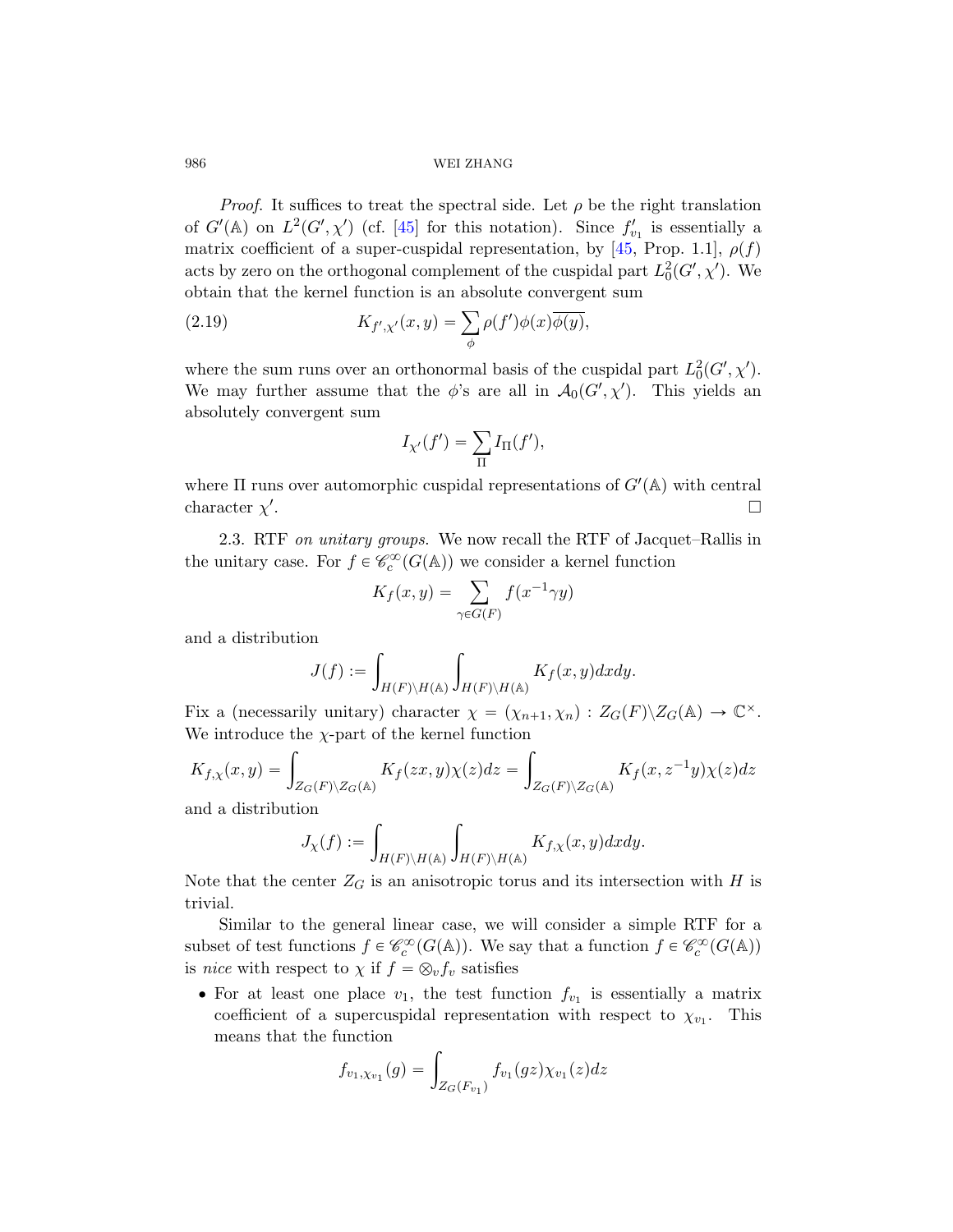is a matrix coefficient of a supercuspidal representation of  $G(F_{v_1})$ . In particular, we require that  $v_1$  is non-archimedean.

<span id="page-16-1"></span>• For at least one place  $v_2 \neq v_1$ , the test function  $f_{v_2}$  is supported on the locus of Z-regular semisimple elements of  $G(F_{v_2})$ . The place  $v_2$  is not required to be non-archimedean.

For a cuspidal automorphic representation  $\pi$  of  $G(\mathbb{A})$ , we define a (global) spherical character as a distribution on  $G(\mathbb{A})$ :

<span id="page-16-0"></span>(2.20) 
$$
J_{\pi}(f) = \sum_{\phi \in \mathcal{B}(\pi)} \left( \int_{H(F) \backslash H(\mathbb{A})} \pi(f) \phi(x) dx \right) \left( \int_{H(F) \backslash H(\mathbb{A})} \overline{\phi(x)} dx \right),
$$

where the sum is over an orthonormal basis  $\mathcal{B}(\pi)$  of  $\pi$ .

We are now ready to state a simple RTF for nice test functions on  $G(\mathbb{A})$ .

THEOREM 2.4. Let  $\chi$  be a (unitary) character of  $Z_G(F)\backslash Z_G(\mathbb{A})$ . If f is a nice test function with respect to  $\chi$ , then  $J_{\chi}(f)$  is equal to<br> $\sum O_{\chi}(\delta, f) = \sum J_{\pi}(f)$ ,

$$
\sum_{\delta} O_{\chi}(\delta, f) = \sum_{\pi} J_{\pi}(f),
$$

where the sum in left-hand side runs over all regular semisimple orbits

$$
\delta \in H(F) \backslash G(F) / Z_G(F)H(F)
$$

and the right-hand side runs over all cuspidal automorphic representations  $\pi$ with central character  $\chi$ .

Here in the right-hand side, by a  $\pi$  we mean a subrepresentation of the space of cuspidal automorphic forms. So, a priori, two such representations may be isomorphic (as we do not know yet the multiplicity one for such a  $\pi$ , whic[h is](#page-78-3) expected to hold by the Langlands–Arthur classification).

Proof. The proof follows the same line as that of Theorem 2.3 in the general linear case.

2.4. Comparison: fundamental lemma and transfer.

Smooth transfer. We first recall the matching of orbits without proof. The proof can be found [43] and [\[55](#page-78-3),  $\S2.1$ ]. Now the field F is either a number field or a local field of characteristic zero. We will view both  $S_{n+1}$  and  $U(V)$  as closed subvarieties of  $\text{Res}_{E/F} \text{GL}_{n+1}$ . In the case of  $U(V)$ , this depends on a choice of an  $E$ -basis of  $V$ . Even though such choice is not unique, the following notion is independent of the choice: we say that  $\delta \in U(V)(F)$  and  $s \in S_{n+1}(F)$ match if s and  $\delta$  (both considered as elements in  $GL_{n+1}(E)$ ) are conjugate by an element in  $GL_n(E)$ . Then it is proved in [55, §2] that this defines a natural bijection between the set of regular semisimple orbits of  $S_{n+1}(F)$  and the disjoint union of regular semisimple orbits of  $U(V)$  where  $V = W \oplus Eu$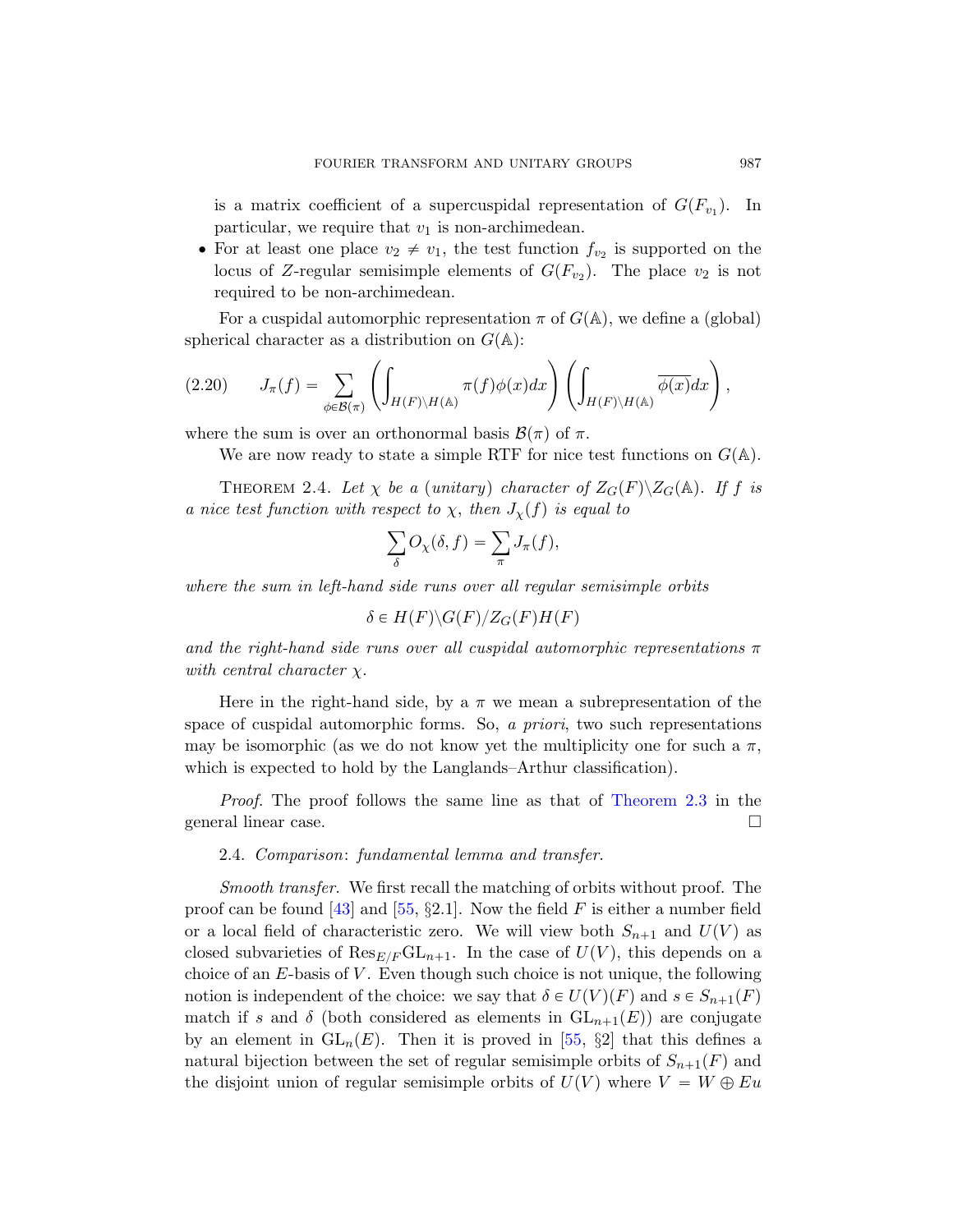(with  $(u, u) = 1$ ) and W runs over all (isometric classes of) Hermitian spaces over  $E$ .

Now let  $E/F$  be number fields. To state the matching of test functions, we need to introduce a "transfer factor": it is a compatible family of functions  $\{\Omega_v\}_v$  indexed by all places v of F, where  $\Omega_v$  is defined on the regular semisimple locus of  $S_{n+1}(F_v)$ , and they satisfy

<span id="page-17-1"></span>• If  $s \in S_{n+1}(F)$  is regular semisimple, then we have a product formula

$$
\prod_{v} \Omega_{v}(s) = 1.
$$

• For any  $h \in GL_n(F_v)$  and  $s \in S_{n+1}(F_v)$ , we have  $\Omega_v(h^{-1}sh) = \eta(h)\Omega_v(s)$ .

The transfer factor is not unique. But we may construct one as follows. We have fixed a character  $\eta': E^{\times} \backslash \mathbb{A}_{E}^{\times} \to \mathbb{C}^{\times}$  (not necessarily quadratic) such that its restriction  $\eta'|_{\mathbb{A}^\times} = \eta$ . We define

(2.21) 
$$
\Omega_v(s) := \eta'_v(\det(s)^{-[(n+1)/2]}\det(e, es, \ldots, es^n)).
$$

Here  $e = e_{n+1} = (0, \ldots, 0, 1)$  and  $(e, es, \ldots, es^n)$  is the  $(n+1) \times (n+1)$ -matrix whose *i*-th row is  $es^{i-1}$ . It is easy to verify that such a family  $\{\Omega_v\}_v$  defines a transfer factor.

We also extend this to a transfer factor on  $G'$ , by which we mean a compatible family of functions (to abuse notation)  $\{\Omega_v\}_v$  on the regular semisimple locus of  $G'(F_v)$ , indexed by all places v of F, such that

• If  $\gamma \in G'(F)$  is regular semisimple, then we have a product formula

$$
\prod_v \Omega_v(\gamma) = 1.
$$

<span id="page-17-0"></span>• For any  $h_i \in H_i'(F_v)$  and  $\gamma \in G'(F_v)$ , we have  $\Omega_v(h_1\gamma h_2) = \eta(h_2)\Omega_v(\gamma)$ . We may construct it as follows. Write  $\gamma = (\gamma_1, \gamma_2) \in G'(F_v)$  and  $s = \nu(\gamma_1 \gamma_2^{-1}) \in$  $S_{n+1}(F_v)$ . If n is odd, we set

(2.22) 
$$
\Omega_v(\gamma) := \eta_v'(\det(\gamma_1 \gamma_2^{-1})) \eta_v'(\det(s)^{-(n+1)/2} \det(e, es, \dots, es^n)),
$$

and if  $n$  is even, we set

(2.23) 
$$
\Omega_v(\gamma) := \eta'_v(\det(s)^{-n/2} \det(e, es, \dots, es^n)).
$$

For a place v of F, we consider  $f' \in \mathcal{C}_c^{\infty}(S_{n+1}(F_v))$  and the tuple  $(f_W)_W$ ,  $f_W \in \mathcal{C}_c^{\infty}(U(V)(F_v))$  indexed by the set of all (isometric classes of) Hermitian spaces W over  $E_v = E \otimes F_v$ , where we set  $V = W \oplus E_v u$  with  $(u, u) = 1$  as in (1.3). In particular, V is determined by W. We say that  $f' \in \mathcal{C}(S_n(F_v))$  and the tuple  $(f_W)_W$  are (smooth) transfer of each other if

$$
\Omega_v(s)O(s,f')=O(\delta,f_W),
$$

whenever a regular semisimple  $s \in S_{n+1}(F_v)$  matches a  $\delta \in U(V)(F_v)$ .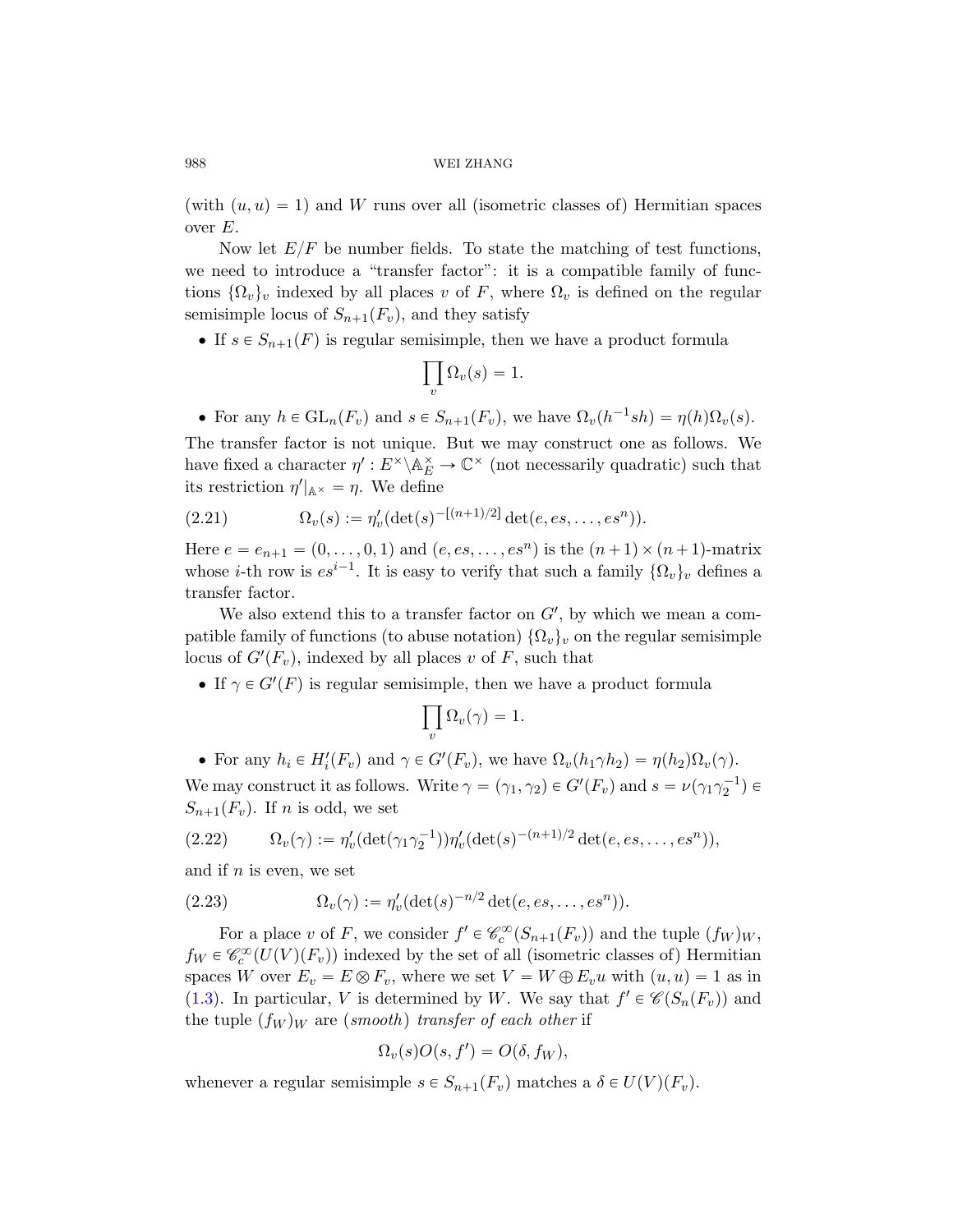Similarly, we extend the definition to (smooth) transfer between elements in  $\mathcal{C}_c^{\infty}(G'(F_v))$  and those in  $\mathcal{C}_c^{\infty}(G^W(F_v))$ , where we use  $G^W$  as in (1.4) to indicate the dependence on  $W$ . It is then obvious that the existence of the two transfers are equivalent. Similarly, we may extend the definition of (smooth) transfer to test functions on  $G'(\mathbb{A})$  and  $G^W(\mathbb{A})$ .

For a split place  $v$ , the existence of transfer is almost trivial. To see this, we may directly work with smooth transfer on  $G'(F_v)$  and  $G^W(F_v)$ . We may identify  $GL_n(E \otimes F_v) = GL_n(F_v) \times GL_n(F_v)$  and write the function  $f'_n =$  $f'_{n,1} \otimes f'_{n,2} \in \mathcal{C}_c^{\infty}(\mathrm{GL}_n(E \otimes F_v)).$  There is only one isometric class of Hermitian space W for  $E_v/F_v$ . We identify the unitary group  $U(W)(F_v) \simeq GL_n(F_v)$ and let  $f_n \in \mathscr{C}_c^{\infty}(U(W)(F_v)) = \mathscr{C}_c^{\infty}(\mathrm{GL}_n(F_v))$ . Similarly, we have  $f'_{n+1}$  for  $GL_{n+1}(F_v)$ , etc.

PROPOSITION 2.5. If v is split in  $E/F$ , then the smooth transfer exists. In fact we may take the convolution  $f_i = f'_{i,1} \star f'_{i,2}$  where  $i = n, n + 1$  and  $f'_{i,2}(g) = f'_{i,2}(g^{-1}).$ 

*Proof.* In this case the quadratic character  $\eta_v$  is trivial. For  $f' = f'_{n+1} \otimes f'_n$ , the orbital integral  $O(\gamma, f')$  can be computed in two steps: first we integrate

over 
$$
H_2(F_v)
$$
 then over the rest. Define  
\n
$$
\bar{f}_i'(x) = \int_{\mathrm{GL}_i(F_v)} f'_{i,1}(xy) f'_{i,2}(y) dy = f'_{i,1} \star f'_{i,2}(x), \quad i = n, n + 1.
$$

Then obviously we have the orbital integral for  $\gamma = (\gamma_{n+1}, \gamma_n) \in G'(F_v)$  and  $\gamma_i = (\gamma_{i,1}, \gamma_{i,2}) \in GL_i(F_v) \times GL_i(F_v), i = n, n + 1:$  $\gamma_i = (\gamma_{i,1}, \gamma_{i,2}) \in GL_i(F_v) \times GL_i(F_v), i = n, n + 1:$  $\gamma_i = (\gamma_{i,1}, \gamma_{i,2}) \in GL_i(F_v) \times GL_i(F_v), i = n, n + 1:$ 

$$
O(\gamma, f') = \int_{\mathrm{GL}_n(F_v)} \int_{\mathrm{GL}_n(F_v)} \bar{f}'_{n+1}(x\gamma_{n+1,1}\gamma_{n+1,2}^{-1}y) \bar{f}'_n(x\gamma_{n,1}\gamma_{n,2}^{-1}y) dxdy.
$$

<span id="page-18-0"></span>No[w the lemm](#page-27-2)a fol[low](#page-40-0)s easily.  $\square$ 

Now use  $E/F$  to denote a local (genuine) quadratic field extension. We write  $\Omega$  for the local transfer factor defined by (2.22) and (2.22). The main local result of this paper is the following

THEOREM 2.6. If  $E/F$  is non-archimedean, then the smooth transfer exists.

The proof will occupy Sections 3 and 4.

Let  $\chi$  be a character of  $Z_G(F)$ , and define the character  $\chi'$  of  $Z_{G'}(F)$  to be the base change of  $\chi$ .

COROLLARY 2.7. If  $f'$  and  $f_W$  match, then the  $\chi$ -orbital integrals also match; *i.e.*,

$$
O_{\chi}(\delta, f_W) = \Omega(\gamma)O_{\chi'}(\gamma, f')
$$

whenever  $\gamma$  and  $\delta$  match.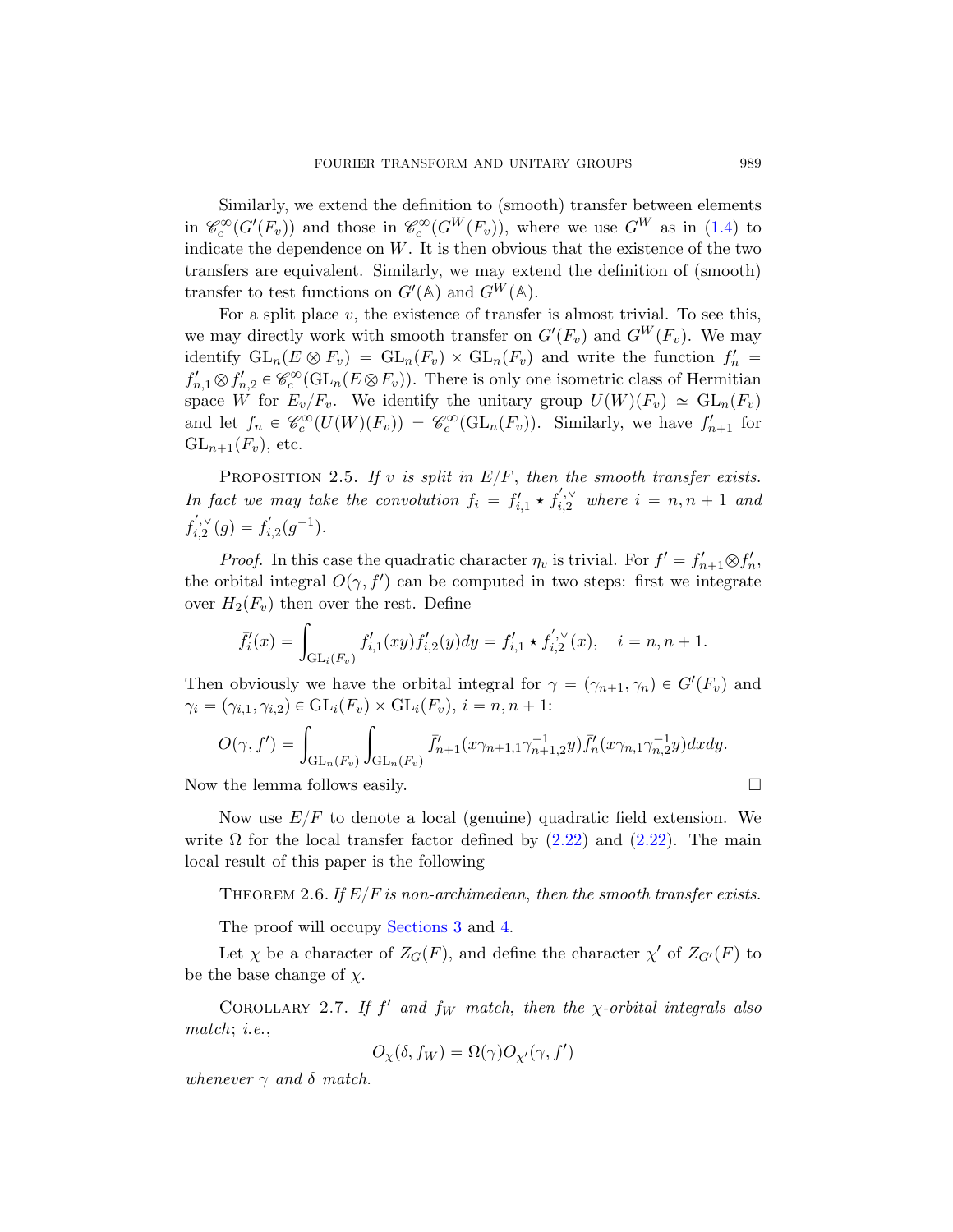Proof. It suffices to verify that the orbital integrals are compatible with multiplication by central elements in the following sense. Consider  $z \in E^{\times} \times E^{\times}$ identified with the center of  $G'(F)$  in the obvious way. We denote by  $\overline{z}$  the Galois conjugate coordinate-wise. Then  $z/\overline{z} \in E^1 \times E^1$ , which can be identified with the center of  $G(F)$  in the obvious way. Assume that  $\delta$  and  $\gamma$  match. Then so do  $z\gamma$  and  $z/\overline{z}\delta$ . We have by assumption that  $f'$  and  $f_W$  match:

$$
\Omega(z\gamma)O(z\gamma, f') = O(z/\bar{z}\delta, f_W)
$$

for all z. It is an easy computation to show that our definition of transfer factors satisfy

$$
\Omega(z\gamma) = \Omega(\gamma). \qquad \qquad \Box
$$

<span id="page-19-0"></span>The fundamental lemma. We will need the fundamental lemma for units in the spherical Hecke algebras. Let  $E/F$  be an unramifeid quadratic extension (non-archimedean). There are precisely two isometric classes of Hermitian space W: the one with a self-dual lattice is denoted by  $W_0$  and the other by  $W_1$ . For  $W_0$ , the Hermitian space  $V = W \oplus Eu$  with  $(u, u) = 1$  also has a self-dual lattice. We denote by K the subgroup of  $G^{W_0}$  that is the stubblier of the self-dual lattice. Denote by  $K'$  the maximal subgroup  $G'(\mathcal{O}_F)$ of  $G'(F)$ . Denote by  $1_K$  and  $1_{K'}$  the corresponding characteristic function. Choose measures on  $G^{W_0}(F)$ ,  $G'(F)$  so that the volume of K, K' are all equal to one[.](#page-78-4)

THEOREM 2.8. There is a constant  $c(n)$  depending only on n such that the fundamental lemma of Jacquet–Rallis holds for all quadratic extension  $E/F$ with residue character larger than  $c(n)$ ; namely, the function  $1_K \in \mathcal{C}_c^{\infty}(G'(F))$ and the pair  $f_{W_0} = 1_{K'}$ ,  $f_{W_1} = 0$  are the transfer of each other.

Proof. This is proved in [54] by Z. Yun in the positive characteristic case, extended to characteristic zero by J. Gordon in the appendix to [54].  $\Box$ 

An automorphic-Cebotarev-density theorem. We will need a theorem of automorphic-Cebotarev-density type proved by Ramakrishnan. It will allow us to separate (cuspidal) spectrums without using the fundamental lemma for the full sphe[rica](#page-77-4)l Hecke algebras at nonsplit places. It is stronger than the strong multiplicity-one theorem for  $GL_n$ .

THEOREM 2.9. Let  $E/F$  be a quadratic extension. Two cuspidal automorphic representations  $\Pi_1, \Pi_2$  of  $\mathrm{Res}_{E/F}\mathrm{GL}_n(\mathbb{A})$  are isomorphic if and only if  $\Pi_{1,v} \simeq \Pi_{2,v}$  for almost all places v of F that are split in  $E/F$ .

The proof can be found in [44].

The trace formula identity. We first have the following coarse form of a trace formula identity.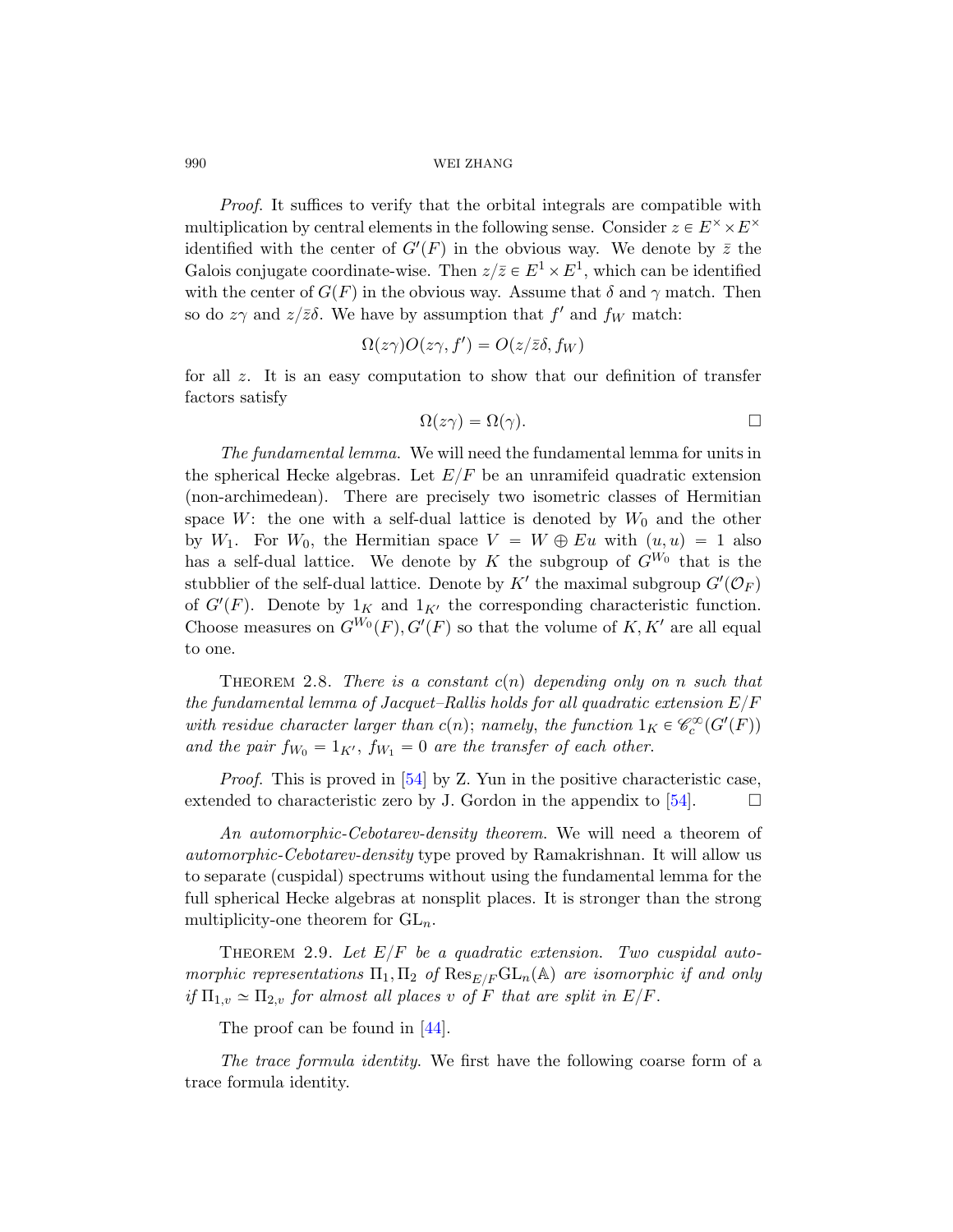<span id="page-20-0"></span>PROPOSITION 2.10. Fix a character  $\chi$  of  $Z_G(F)\backslash Z_G(\mathbb{A})$ , and let  $\chi'$  be its base change. Fix a split place  $v_0$  and a supercuspidal representation  $\pi_{v_0}$  of  $G(F_{v_0})$  with central character  $\chi_{v_0}$ . Suppose that

- $\bullet$  f' and  $(f_W)_W$  are nice test functions and are smooth transfer of each other.
- Let  $\Pi_{v_0}$  be the local base change of  $\pi_{v_0}$ . Then  $f'_{v_0}$  is essentially a matrix coefficient of  $\Pi_{v_0}$  and is related to  $f_{W,v_0}$  as prescribed by Proposition 2.5. (In particular,  $f_{W,v_0}$  is essentially a matrix coefficient of  $\pi_{v_0}$ .)

Fix a representation  $\otimes_v \pi_v^0$  where the product is over almost all split places v and each  $\pi_v^0$  is irreducible unramified. Then we have

$$
\sum_{\Pi} I_{\Pi}(f') = \sum_{W} \sum_{\pi_W} J_{\pi_W}(f_W),
$$

where the sums run over all automorphic representations  $\Pi$  of  $G'(\mathbb{A})$  and  $\pi_W$ of  $G^W(\mathbb{A})$  with central characters  $\chi', \chi$  respectively such that

- $\pi_{W,v} \simeq \pi_v^0$  for almost all split v.
- $\pi_{W,v_0}$  is the fixed supercuspidal representation  $\pi_{v_0}$ .
- $\bullet$   $\Pi = BC(\pi_W)$  is a weak base change of  $\pi_W$ , and  $\Pi_{v_0}$  is the local base change of  $\pi_{v_0}$ . In particular,  $\Pi$  is cuspidal and the left-hand side contains at most one term.

Proof. We may assume that all test functions are decomposable. Let S [be a finite set](#page-19-0) of places such that

- All Hermitian spaces W with  $f_W \neq 0$  are unramified outside S.
- For any v outside  $S$ ,  $f'_v$  and  $f_{W,v}$  are units of the spherical Hecke algebras. (In particular,  $v$  is non-archimedean and unramified in  $E/F$ .)

So we may identify  $G^W(\mathbb{A}^S)$  (and write it as  $G(\mathbb{A}^S)$ ) for all such W appearing in the sum. Now we enlarge S so that for all nonsplit v outside  $S$ , the fundamental lemma for units holds (Theorem 2.8). The fundamental lemma for the entire spherical Hecke algebra holds at all non-archimedean split places. Consider the spherical Hecke algebra  $\mathcal{H}(G'(\mathbb{A}^S)/K'{}^S)$  where  $K'{}^S = \prod_{v \notin S} K'_v$  is the usual maximal compact subgroup of  $G'(\mathbb{A}^S)$ , and the counterpart  $\mathcal{H}(G(\mathbb{A}^S)/\!\!/K^S)$  for unit[ary](#page-16-0) groups. For any  $f^{',S} \in \mathcal{H}(G'(\mathbb{A}^S)/K^{'}S)$  and  $f^S \in \mathcal{H}(G(\mathbb{A}^S)/K^S)$  such that at a nonsplit  $v \notin S$ ,  $f'_v, f_v$  are the units, we have a trace formula identity:

$$
I(f'_{S} \otimes f' \cdot S) = \sum_{W} J(f_{W,S} \otimes f^{S}).
$$

Again all these test functions are nice, so we may apply the simple trace formulae of Theorems 2.3 and 2.4:

$$
\sum_{\Pi} I_{\Pi}(f'_{S} \otimes f'^{S}) = \sum_{W} \sum_{\pi_{W}} J_{\pi_{W}}(f_{W,S} \otimes f^{S}).
$$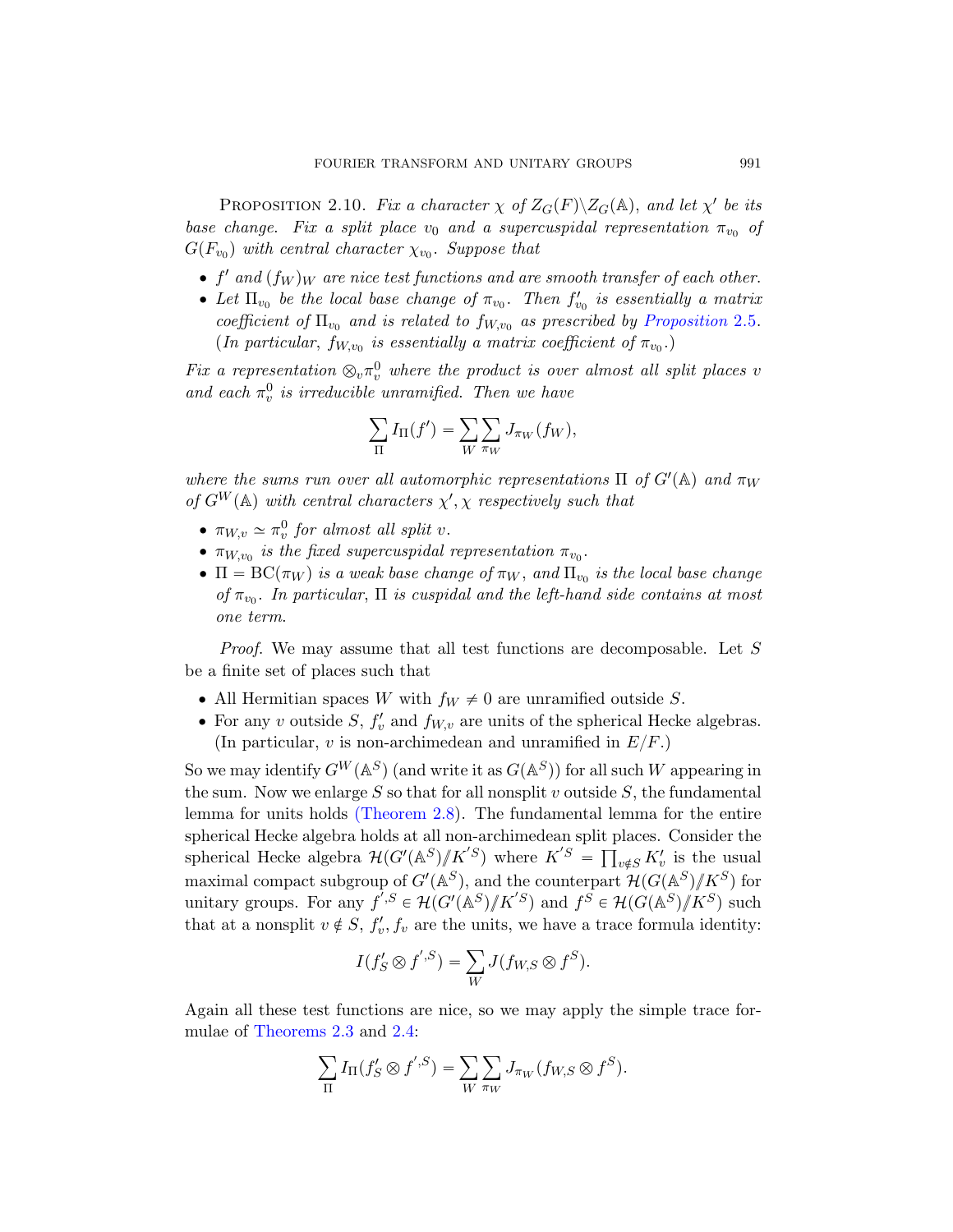Here all  $\Pi$ ,  $\pi_W$  are cuspidal automorphic representations whose component at  $v_0$  are the given ones. Let  $\lambda_{\Pi^S}$  ( $\lambda_{\pi_W^S}$ , resp.) be the linear functional of the spherical Hecke algebras  ${\cal H}(G'(\mathbb{A}^S)/K'{}^S)$   $({\cal H}(G(\mathbb{A}^S)/K^S)$ , resp.). Then we observe that

$$
I_{\Pi}(f'_{S} \otimes f^{',S}) = \lambda_{\Pi^{S}}(f^{',S})I_{\Pi}(f'_{S} \otimes 1_{K^{'S}})
$$

and similarly for  $J_{\pi_W}(f_{W,S} \otimes f^S)$ . Note that we are only allowed to take the unit elements in the spherical Hecke algebras at almost all nonsplit spaces. Therefore, we can view both sides as linear functionals on the spherical Hecke algebra  $\mathcal{H}(G'(\mathbb{A}^{S,\text{split}})/K^{S,\text{split}})$  where "split" indicates we only consider the product over all split places outside S. These linear functionals are linearly independent. In particular, for the fixed  $\otimes_v \pi_v^0$ , we may have an equality as claimed in the theorem. Since such  $\Pi$ 's are cuspidal, there exists at most one  $\Pi$  by T[heore](#page-7-1)m 2.9 .

<span id="page-21-0"></span>Now we come to the trace formula identity that will allow us to deduce the main theorems in the introduction.

PROPOSITION 2.11. Let  $E/F$  be a quadratic extension such that all archimedean places  $v|\infty$  are split. Fix a Hermitian space  $W_0$ , and define  $V_0$ , the group  $G = G^{W_0}$  by (1.3) and (1.4). Let  $\pi$  be a cuspidal automorphic representation of G such that for a split place  $v_0$ ,  $\pi_{v_0}$  is supercuspidal. Consider decomposable nice functions  $f'$  and  $(f'_W)_W$  satisfying the same conditions as in [Propositio](#page-20-0)n 2.10. Then we have a trace formula identity:<br> $I_{\Pi}(f') = \sum_{\alpha} \sum_{\alpha} J_{\pi_W}(f_W),$ 

$$
I_{\Pi}(f') = \sum_{W} \sum_{\pi_W} J_{\pi_W}(f_W),
$$

where  $\Pi = BC(\pi)$  and the sum in the right[-hand side r](#page-2-0)uns over all W and all  $\pi_W$  nearly equivalent to  $\pi$ .

*Proof.* Apply Proposition 2.10 to  $\pi_v^0 = \pi_v$  [for almo](#page-3-0)st all split v. Then in the sum of the right-hand side there, all  $\pi_W$  have the same weak base change Π. Note th[at the](#page-16-1) local base change maps are injecti[ve](#page-74-3) for split places and for unramified representations at nonsplit unramified places. By our Hypothesis (\*), this implies that all  $\pi_W$  are in the same nearly equivalence class.

A nonvanishing result. To see that the second condition in Theorem 1.1 on the niceness of a test function does not lose generality in some sense, at least for tempered representations at  $v$ , we will need some "regularity" result for the distribution  $J_{\pi}$  defined by (2.20). By the multiplicity-one result of [3] and [48], we have dim  $\text{Hom}_{H_v}(\pi_v, \mathbb{C}) \leq 1$ . We may fix an appropriate choice of generator  $\ell_{H_v} \in \text{Hom}_{H_v}(\pi_v, \mathbb{C})$  ( $\ell_{H_v} = 0$  if the space is zero) and decompose

$$
\ell_H = c_\pi \prod_v \ell_{H_v},
$$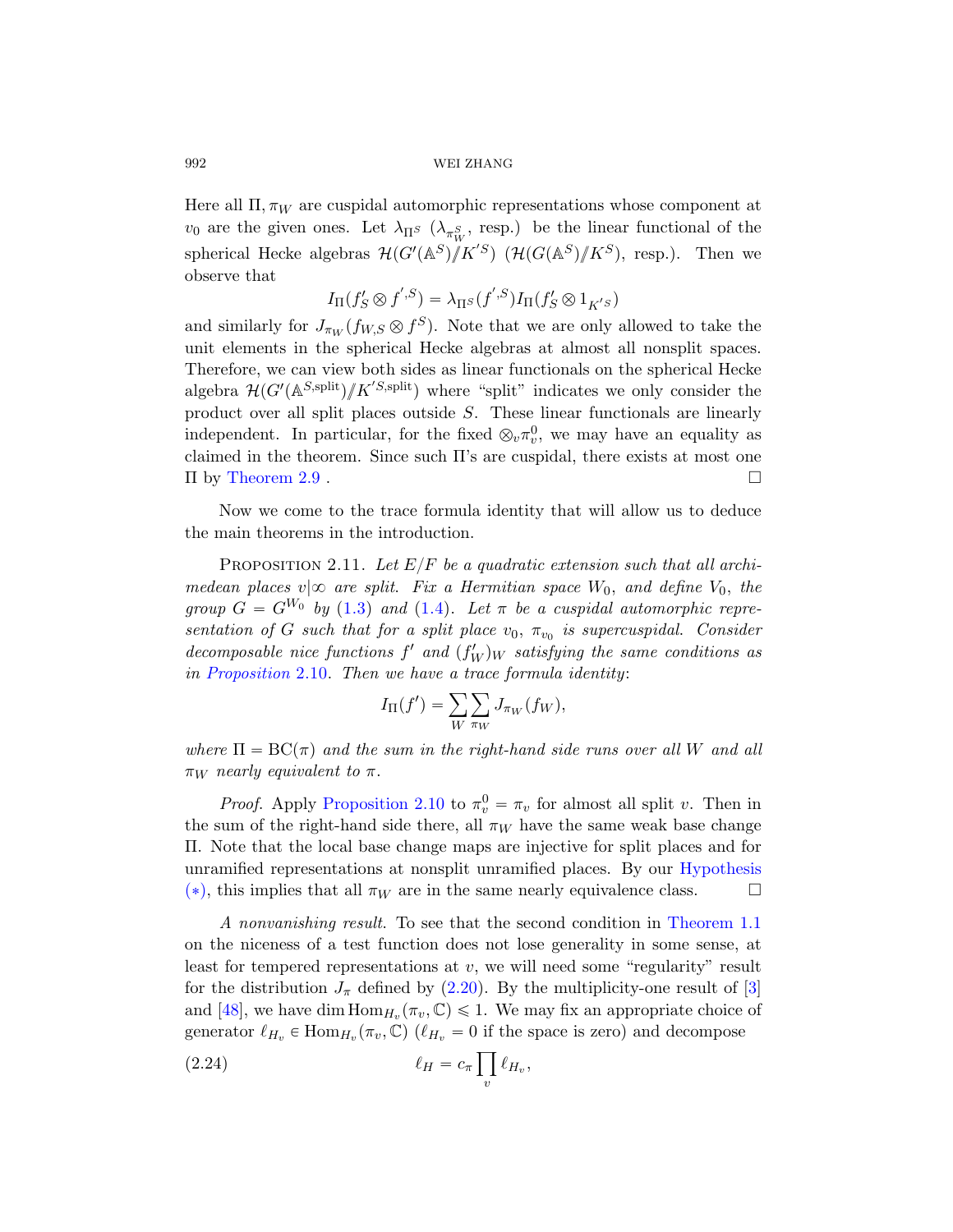<span id="page-22-3"></span>where  $c_{\pi}$  is a constant depending on the cuspidal automorphic representation  $\pi$  (and its realization in  $\mathcal{A}_0(G)$ ). This gives a decomposition of the spherical character as a product of local spherical characters<br>  $I(f) = |g|^2 \prod_{i} I(f_i)$ 

(2.25) 
$$
J_{\pi}(f) = |c_{\pi}|^2 \prod_{v} J_{\pi_v}(f_v),
$$

where the spherical character is defined as

$$
J_{\pi_v}(f_v) = \sum_{\phi_v \in \mathcal{B}(\pi_v)} \ell_{H_v}(\pi_v(f_v)\phi_v) \overline{\ell_{H_v}(\phi_v)}.
$$

Note that  $J_{\pi_v}$  is a distribution of positive type; namely, for all  $f_v \in \mathcal{C}_c^{\infty}(G(F_v)),$ 

$$
J_{\pi_v}(f_v * f_v^*) \ge 0, \quad f_v^*(g) := \overline{f(g^{-1})}.
$$

<span id="page-22-1"></span>To see the positivity, we notice that

$$
J_{\pi_v}(f_v * f_v^*) = \sum_{\phi_v \in \mathcal{B}(\pi_v)} \ell_{H_v}(\pi_v(f_v)\phi_v)\overline{\ell_{H_v}(\pi_v(f_v)\phi_v)} \geq 0.
$$

We will also say that a functi[on of the form](#page-63-0)  $f_v * f_v^*$  is of positive type.

PROPOSITION 2.12. Let  $\pi_v$  be a tempered representation of  $G(F_v)$ . Then there exists function  $f_v \in \mathcal{C}_c^{\infty}(G(F_v))$  supported in the Z-regular semisimple locus such that

$$
J_{\pi_v}(f_v) \neq 0.
$$

<span id="page-22-2"></span><span id="page-22-0"></span>The proof is given in Appendix A to this paper (Theorem A.2). Equivalently, the result can be stated as follows. The support of the spherical char[act](#page-7-1)er  $J_{\pi_v}$  (as a distribution on  $G(F_v)$ ) is not contained in the complement of Z-regular semisimple locus.

2.5. Proof of Theorem 1.1: (ii)  $\Longrightarrow$  (i).

PROPOSITION 2.[13.](#page-3-0) Let  $E/F$  be a quadratic extension of number fields [such that all ar](#page-21-0)chimedean places  $v \mid \infty$  are split. Let  $W \subset V$  and  $H \subset G$  be defined by (1.3) and (1.4). Let  $\pi$  be a cuspidal automorphic representation of G such that for a split place  $v_1$ ,  $\pi_{v_1}$  is supercuspidal and for a split place  $v_2 \neq v_1$ ,  $\pi_{v_2}$  is tempered. Denote by  $\Pi = BC(\pi)$  its weak base change.

If  $\pi$  is distinguished by H, then  $L(1/2, \Pi, R) \neq 0$  and  $\Pi$  is  $\eta$ -distinguished by  $H_2' = GL_{n+1,F} \times GL_{n,F}$ . In particular, in Theorem 1.1, (ii) implies (i).

*Proof.* We apply Proposition 2.11. It suffices to show that there exist  $f'$ as in Proposition 2.11 such that

$$
I_{\Pi}(f')\neq 0.
$$

We will first choose an appropriate  $f := f_W$  and then choose  $f'$  to be a transfer of the tuple  $(f_W, 0, \ldots, 0)$  where for all Hermitan space other than W, we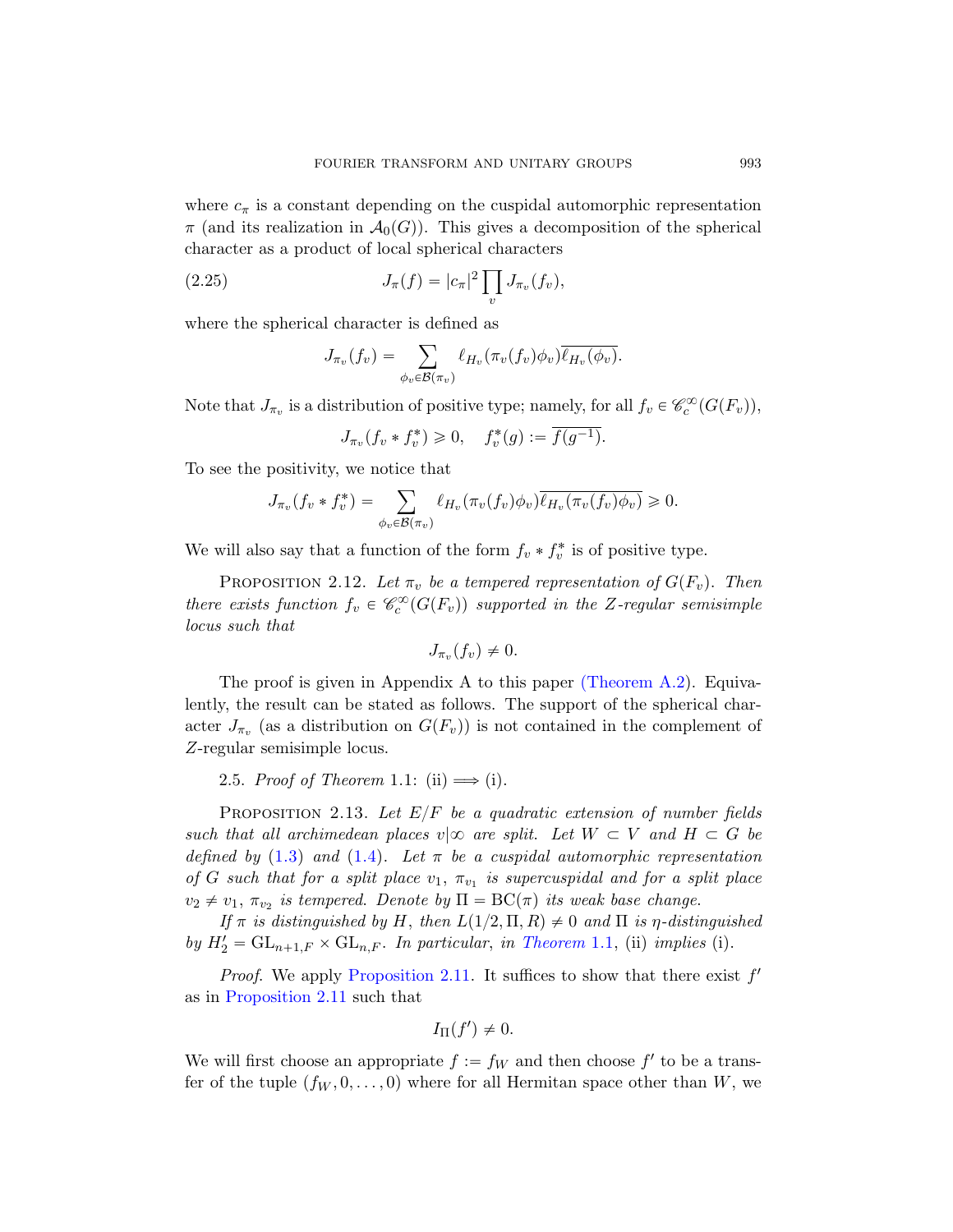choose the zero functions. We choose  $f'$  satisfying the conditions of Proposition 2.11. Then the trace formula identity from Proposition 2.11 is reduced to

$$
I_{\Pi}(f') = \sum_{\pi_W} J_{\pi_W}(f_W).
$$

Note that for all  $\pi_W$ , they have the same local component at  $v_1, v_2$  by our Hypothesis  $(*)$  on the local-global compatibility for weak base change at split places.

We choose  $f = f_W = \otimes_v f_v$  as follows. By the assumption on the distinction of  $\pi$ , we have  $c_{\pi} \neq 0$  in (2.24) and we may choose a function  $g = \otimes_v g_v$ of positive type on  $G^W(\mathbb{A})$  such that  $J_{\pi_v}(g_v) > 0$  for all v. We may assume that at  $v_1, g_{v_1}$  is essentially a matrix coefficient of  $\pi_{v_1}$ . This is clearly possible. Then we have

$$
J_{\pi}(g) = |c_{\pi}|^2 \prod_{v} J_{\pi_v}(g_v) > 0
$$

and for all  $\pi_W$  nearly equivalent to  $\pi$ ,

$$
J_{\pi_W}(g) \geqslant 0.
$$

Now we choose  $f_v = g_v$  for every place v other than  $v_2$ . We choose  $f_{v_2}$  to be supported in the Z-regular semisimple locus. By Proposition 2.12, we may choose an  $f_{v_2}$  such that

$$
J_{\pi_{v_2}}(f_{v_2}) \neq 0.
$$

For this choice of  $f$ , the trace identity is reduced to

$$
I_{\Pi}(f') = J_{\pi_{v_2}}(f_{v_2}) \left( \sum_{\pi_W} |c_{\pi_W}|^2 J_{\pi_W^{(v_2)}}(f^{(v_2)}) \right),
$$

<span id="page-23-1"></span><span id="page-23-0"></span>where the superscript indicates the away from  $v_2$ -part:  $J_{\pi_{W}^{(v_2)}} = \prod_{v \neq v_2} J_{\pi_{W,v}}$ . In the sum, every term is nonnegative as we choose  $f^{(v_2)} = g^{(v_2)}$  of positive type. And [at le](#page-77-5)ast one of these terms (the one from  $\pi$ ) is nonzero. Therefore, we conclude that for this choice, the right-hand side above is nonzero. This shows that  $I_{\Pi}(f') \neq 0$  and completes the proof. Note that the proof should be much easier if we assume the multiplicity one for  $\pi_W$  in the cuspidal spectrum of the unitary group.  $\Box$ 

2.6. Proof of Theorem 1.4. A key ingredient is the following Burger– Sarnak type principle à la Prasad  $[41]$ .

PROPOSITION 2.14. Let V be a Hermitian space of dimension  $n+1$  and W a nondegenerate subspace of codimension one. Let  $\pi$  be a cuspidal automorphic representation of  $U(V)(\mathbb{A})$ . Fix a finite (nonempty) set S of places and an irreducible representation  $\sigma_v$  of  $U(W)(F_v)$  for each  $v \in S$  such that

• If  $v \in S$  is archimedean, both W and V are positive definite at v.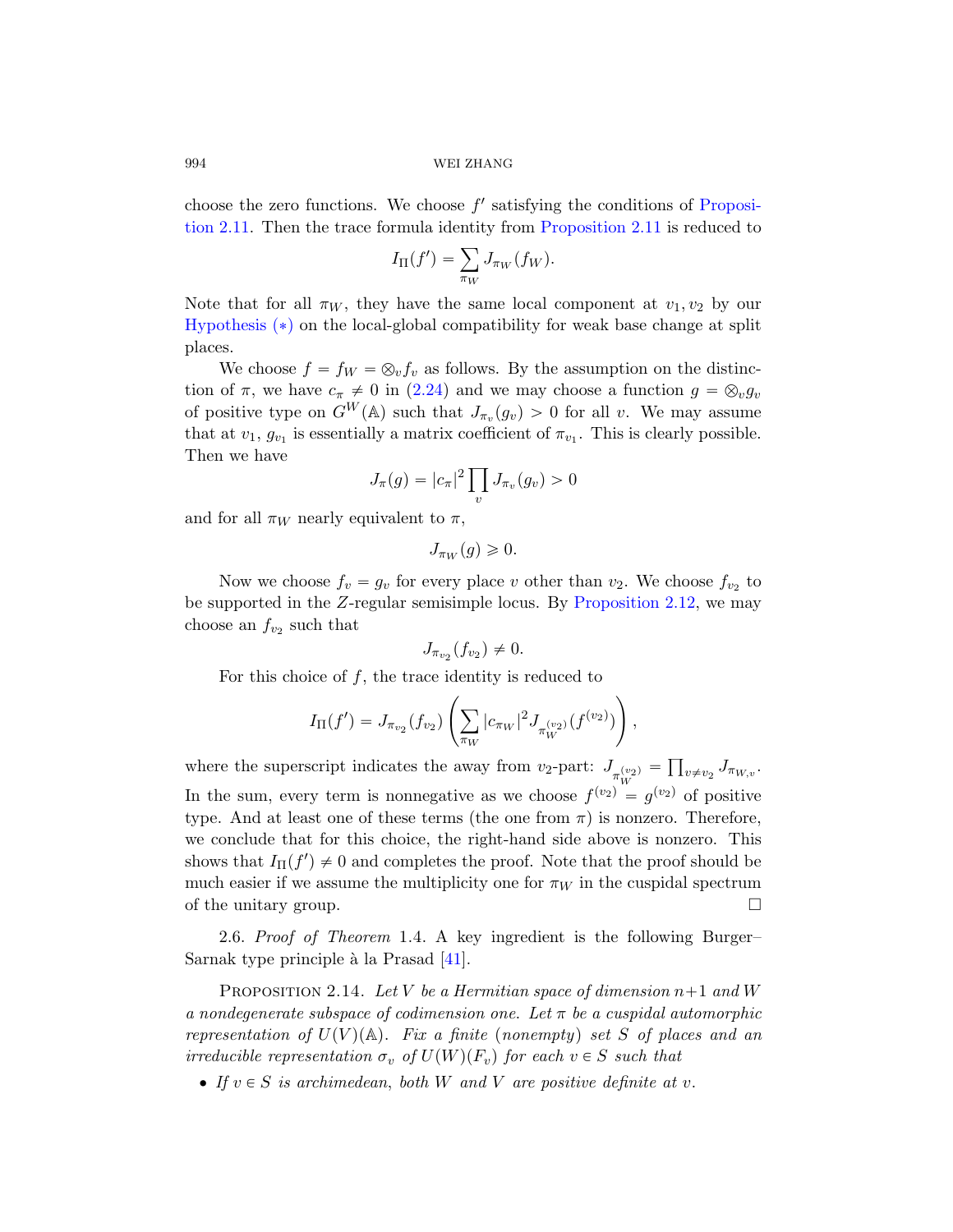- If  $v \in S$  is non-archimedean and split,  $\sigma_v^0$  is induced from a representation of  $Z_vK_v$ , where  $K_v$  is a compact open subgroup and  $Z_v$  is the center of  $U(W)(F_v).$
- If  $v \in S$  is either archimedean or nonsplit, the contragredient of  $\sigma_v^0$  appears as a quotient of  $\pi_v$  restricted to  $U(W)(F_v)$ .

Then there exists a cuspidal automorphic representation  $\sigma$  of  $U(W)(\mathbb{A})$  such that

- $\sigma_v = \sigma_v^0$  for all  $v \in S$ ,
- the linear form  $\ell_W$  on  $\pi \otimes \sigma$  is nonzero.

<span id="page-24-0"></span>Heuristically, this allows us to pair  $\pi$  with a  $\sigma$  with prescribed local components at S such that  $\pi \otimes \sigma$  is distinguished.

We first show the following variant of [41, Lemma 1]. Note that the only difference lies in the assumption on the center. The assumption on the center seems to be indispensable. For example, it seems to be difficult to prove the same result if  $G = GL_{n+1}$  and  $H = GL_n$ .

Lemma 2.15. Suppose that we are in the following situation:

- $\bullet$  F is a number field.
- $\bullet$  G is a reductive algebraic group defined over  $F$ , and  $H$  is a reductive subgroup of G.
- S is a finite set of places of F such that if  $v \in S$  is archimedean, then  $G(F_v)$  is compact. Denote  $G_S = \prod_{v \in S} G(F_v)$  and  $H_S = \prod_{v \in S} H(F_v)$ .
- $\bullet$  The center Z of H is anisotropic over F.

Let  $\pi$  be a cuspidal automorphic representation of  $G(\mathbb{A})$ . Let  $\otimes_{v\in S}\mu_v$  be an irreducible representation of  $H<sub>S</sub>$  such that

- (1) For each  $v \in S$ ,  $\mu_v$  appears as a quotient of  $\pi_v$  restricted to  $H(F_v)$ .
- (2) For each non-archimedean  $v \in S$ ,  $\mu_v$  is supercuspidal representations of  $H(F_v)$ , and it is an induced representation  $\mu_v = \text{Ind}_{Z_vK_v}^{H_v} \nu_v$  from a representation  $\nu_v$  of a subgroup  $Z_vK_v$ , where  $K_v$  is an open compact subgroup of  $H_n$ .

Then there is an automorphic representation  $\mu' =$  $v \mu'_v$  of  $H(\mathbb{A})$  and functions  $f_1 \in \pi$ ,  $f_2 \in \mu'$  such that

(i)

$$
\int_{H(F)\backslash H(\mathbb{A})} f_1(h)\overline{f}_2(h)dh \neq 0,
$$

and

(ii) If  $v \in S$  is archimedean,  $\mu'_v = \mu_v$ ; if  $v \in S$  is non-archimedean,  $\mu'_v =$  $\text{Ind}_{Z_v K_v}^{H_v} \nu_v'$  is induced from  $\nu_v',$  where  $\nu_v'|_{K_v} = \nu_v|_{K_v}.$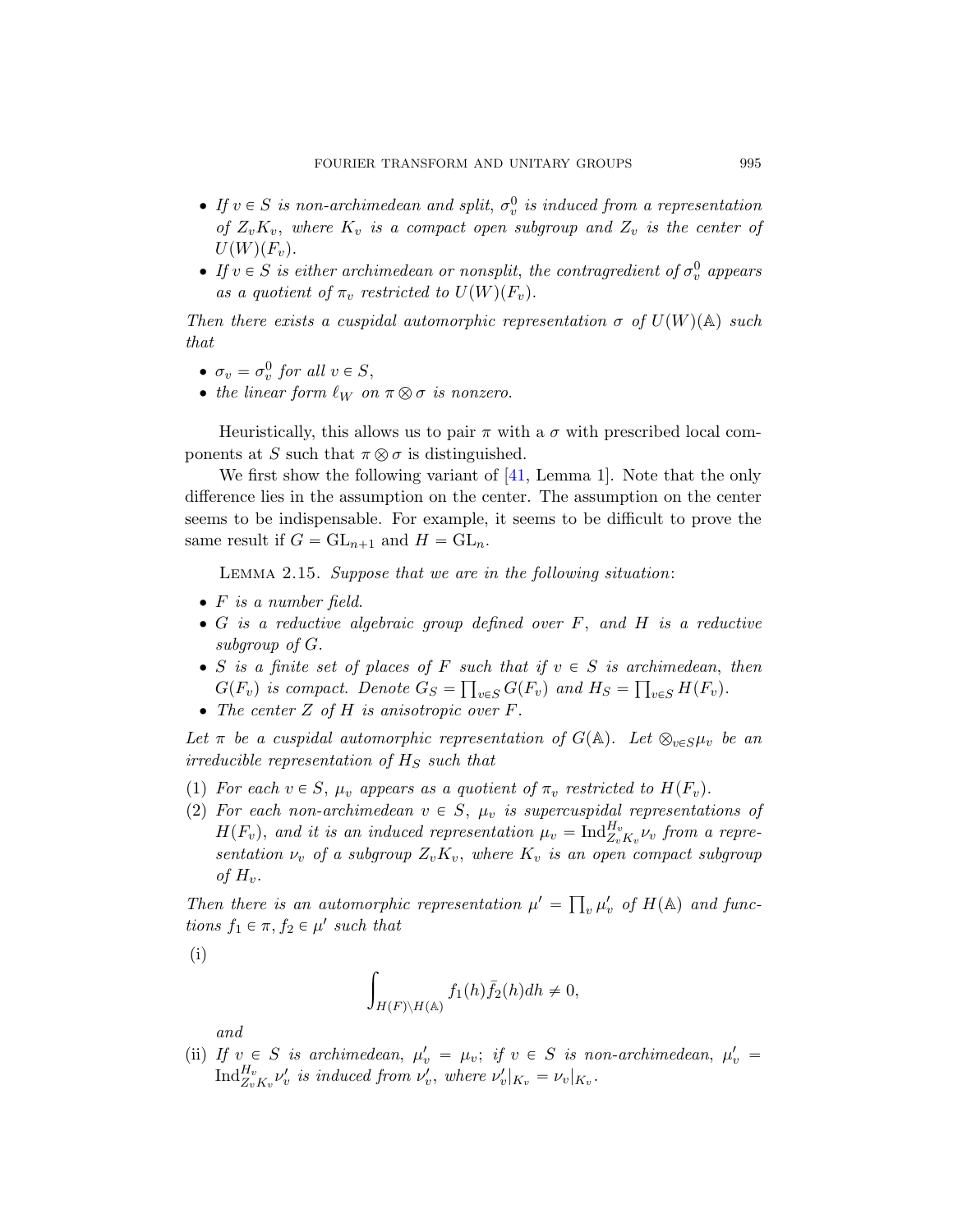*Proof.* The proof is a variant o[f \[4](#page-77-5)1, Lemma 1]. If  $v \in S$  is archimedean, let  $K_v = H(F_v)$  and  $\nu_v = \mu_v$ . It is compact by assumption. We consider the restriction of  $\pi_v$  to  $K_v$  for each  $v \in S$ . By the assumption and Frobenius reciprocity,  $\nu_v|_{K_v}$  is a quotient representation of  $\pi_v|_{K_v}$ . Since  $K_v$  is compact,  $\nu_v|_{K_v}$ is also a subrepresentation for  $v \in S$ . This means that we may find a function f on  $G(\mathbb{A})$  whose  $K_S = \prod_{v \in S} K_v$  translates span a space that is isomorphic to  $\otimes_{v \in S} \nu_v|_{K_v}$  as K<sub>S</sub>-modules. By the same argument as in [41, Lemma 1] (using weak approximation), we may assume that such  $f$  has nonzero restriction (denoted by f) to  $H(F)\backslash H(\mathbb{A})$ . Now note that  $Z(F)\backslash Z(\mathbb{A})$  is compact. For a character  $\chi$  of  $Z(F)\backslash Z(\mathbb{A})$ , we may define

$$
\tilde{f}_{\chi}(h) := \int_{Z(F)\backslash Z(\mathbb{A})} f(zh) \chi^{-1}(z) dz, \quad h \in H(F) \backslash H(\mathbb{A}).
$$

As  $Z_S$  and  $K_S$  commute, each of  $\tilde{f}$  and  $\tilde{f}_\chi$  generates a space of functions on  $H(F)\backslash H(\mathbb{A})$  that is isomorphic to  $\otimes_{v\in S}\nu_v|_{K_v}$  as  $K_S$ -modules. There must exist some  $\chi$  such that it is nonzero. For such a  $\chi$ , it is necessarily true that  $\chi_v|_{Z_v \cap K_v} = \omega_{\nu_v}|_{Z_v \cap K_v}$ , where  $\omega_{\nu_v}$  [is](#page-77-5) the central character of  $\nu_v$ . In particular, we may replace  $\mu_v = \text{Ind}_{Z_v K_v}^{H_v} \nu_v$  by  $\mu'_v := \text{Ind}_{Z_v K_v}^{H_v} \nu'_v$  where  $\nu_v$  is an irreducible representation of  $Z_v K_v$  with central character  $\chi_v$  and  $\nu'_v|_{K_v} = \nu_v|_{K_v}$ . Certainly such  $\mu'_{v}$  [is still s](#page-23-1)upercuspidal if  $v \in S$  is non-archimedean. If  $v \in S$  is [archimedean](#page-24-0), we have  $\mu'_v = \mu_v$ . Now we consider the space generated by  $\tilde{f}_\chi$ archimedean, we have  $\mu'_v = \mu_v$ . Now we consider the space generated by  $f_\chi$ <br>under  $Z_S K_S$  translations. This space is certainly isomorphic to  $\prod_{v \in S} \nu'_v$  as  $Z_S K_S$ -modules. The rest of the proof is the sa[me a](#page-75-1)s in [41, Lemma 1], namely applying [41, Lemma 2] to the space of  $H_S$ -translations of  $\tilde{f}_\chi$  that is isomorphic to  $\otimes_{v \in S} \text{Ind}_{Z_v K_v}^{H_v} \nu_v'$  as  $H_S$ -modules.

We now return to prove Proposition 2.14.

*Proof.* We apply Lemma 2.15 above to  $H = U(W), G = U(V)$ . Then the center of H is anisotropic. If  $v \in S$  is split non-archimedean, it is always true that  $\mu_v$  appears as a quotient of  $\pi_v$ . (The local conjecture in [13] for the general linear group is known to hold for generic representations.) The proposition then follows imme[diately.](#page-24-0)  $\Box$ 

*Remark* 9. [Note tha](#page-5-0)t any supercuspidal representation of  $GL_n(F_v)$  for a non-archimedean local field  $F_v$  is induced from an irreducible representation of an open subgroup that is compact modulo center. But an open subgroup of  $GL_n(F)$  compact modulo center is not necessarily of the form  $K_vZ_v$ . As pointed out by Prasad to the author, it may be possible to choose an arbitrary supercuspidal  $\mu_v$  if one suitably extends the result in Lemma 2.15.

Now we come to the proof of Theorem 1.4.

*Proof.* We show this by induction on the dimension  $n = \dim W$  of W. If n is equal to one, then the theorem is obvious. Now assume that for all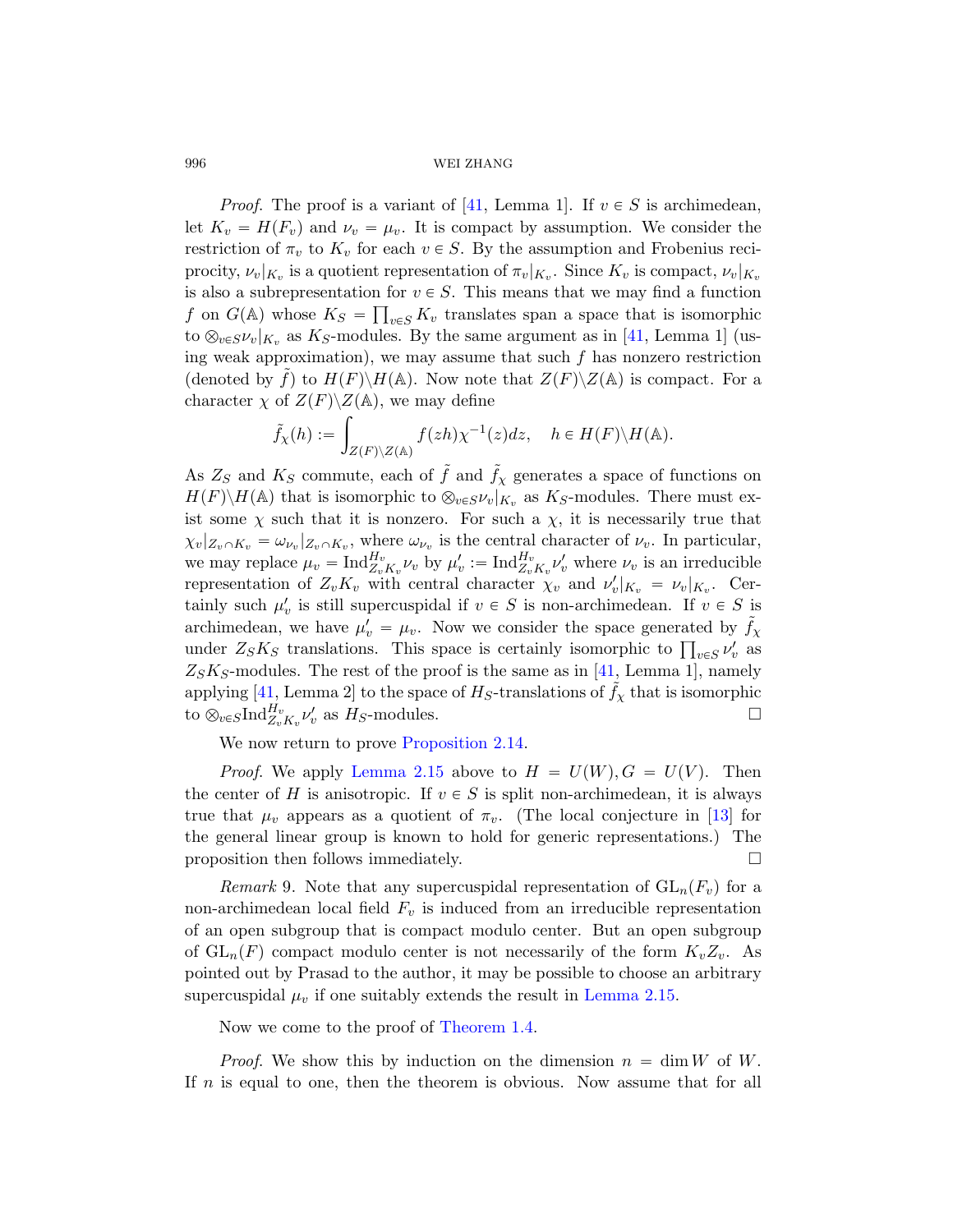dimension at most n [Hermitian spaces,](#page-22-2) the statement holds. Let V be a  $n+1$ dimensional Hermitian space and W be a codimension-one subspace. Let  $\pi$ be a cuspidal automorphic representation such that  $\pi_{v_1}$  is supercuspidal for a split place  $v_1$ . By [8], there exists a supercuspidal representation  $\sigma_{v_1}^0$  that verifies the assumptions of Proposition 2.14. Then we apply Proposition 2.14 to  $S = \{v_1\}$  to choose a cuspidal automorphic representation  $\sigma$  of  $U(W)$  such that  $\pi \otimes \sigma$  is distinguished by H. Then by Proposition 2.13, the weak base change of  $\pi \otimes \sigma$  is  $\eta$ -distinguished by  $H'_2 = GL_{n+1,F} \times GL_{n,F}$ . By induction [hy](#page-22-2)pothesis, the weak base change of  $\sigma$  is ( $\eta$ -, resp.) distinguished by  $GL_{n,F}$ if  $n$  [is](#page-5-0) odd (even, resp.). Together we conclude that the weak base change of  $\pi$  is  $(\eta$ -, resp.) distinguished by  $GL_{n+1,F}$  if  $n + 1$  is odd (even, resp.). This completes the proof.  $\Box$ 

<span id="page-26-0"></span>Remark 10. If we have the trace formula identity for all test functions f (say, after one proves the fine spectral decomposition), then we may use the [proof of](#page-3-0) Proposition 2.13 to show first the existence of weak base change, then use the proof of Theorem 1.4 to show the distinction of the weak base change as predicted by the conjecture of Flicker–Rallis. But it seems impossible to characterize the image of the weak base change using the Jacquet–Rallis trace formulae alone.

2.7. Proof of Theorem 1.1: (i)  $\implies$  (ii). Now we finish the proof of the other direction of Theorem 1.1: (i)  $\implies$  (ii). We may prove a slightly stronger result, replacing condition (2) by the following: " $\pi_{v_1}$  is supercuspidal at a split place  $v_1$ , and  $\pi_{v_2}$  is tempered at a split place  $v_2 \neq v_1$ .

By Theorem 1.4 (whose proof also works if we only assume the temperedness of  $\pi_{v_2}$ ), the weak base change  $\Pi = BC(\pi)$  is  $\eta$ -distinguished by  $H'_2$ . By the assumption on the nonvanishing of  $L(1/2, \Pi, R)$ , we know that  $\Pi$  is also distinguished by  $\text{Res}_{E/F} \text{GL}_n$ . [There](#page-22-3)fore,  $I_{\Pi}$  is a nonzero distribution on  $G'(\mathbb{A})$ and we have  $I_{\Pi}(f') \neq 0$  for some decomposable  $f' = \otimes_v f'_v$ . Note that the multiplicity one also holds in this case:

$$
\dim \mathrm{Hom}_{H'_{i}(F_{v})}(\Pi_{v}, \mathbb{C}) \leq 1.
$$

Similar to the deco[mposition of the](#page-21-0) distribution  $J_{\pi}$  (2.25), we may fix a decomposition

$$
I_{\Pi} = c_{\Pi} \prod_{v} I_{\Pi_{v}}.
$$

In particular,  $c_{\Pi} \neq 0$  and for the  $f'$  above,  $I_{\Pi_v}(f'_v) \neq 0$  for all v. We want to modify  $f'$  at the two places  $v_1, v_2$  to apply Proposition 2.11.

It is easy to see that we may replace  $f'_{v_1}$  by essentially a matrix coefficient of  $\pi_{v_1}$  such that the nonvanishing  $I_{\Pi} \neq 0$  remains. Now note that, at the split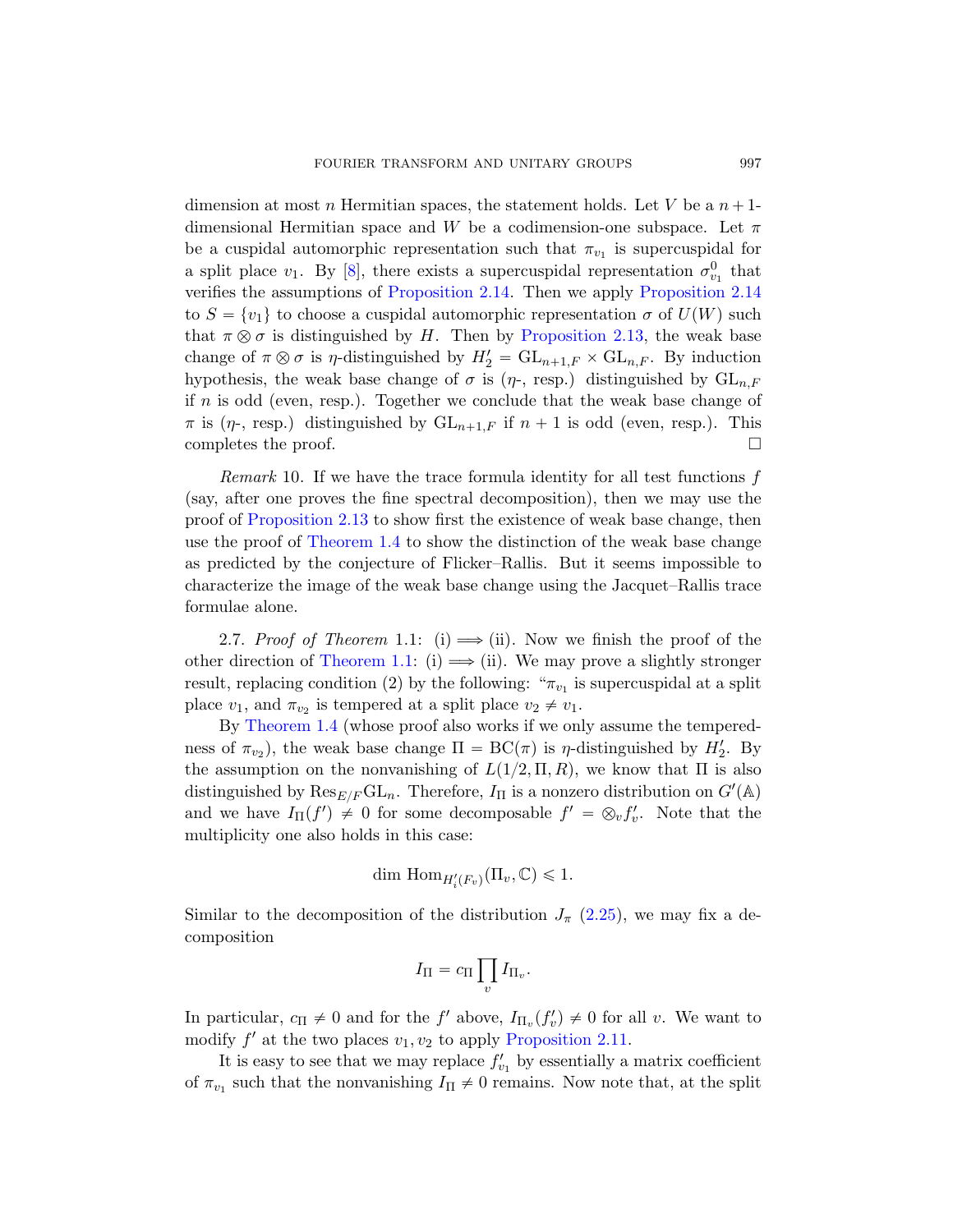place  $v_2$ , there is a nonzero constant  $c_v$ ,

$$
I_{\Pi_{v_2}}(f'_{v_2}) = c_v J_{\pi_{v_2}}(f_{v_2}),
$$

if  $\Pi_{v_2}$  [is the local b](#page-21-0)ase change of  $\pi_{v_2}$  and  $f_{v_2}$  is the transfer of  $f'_{v_2}$  as prescribed by Proposition 2.5. By Proposition 2.12,  $J_{\pi_{v_2}}(f_{v_2}) \neq 0$  for some  $f_{v_2}$  supported in Z-regular semisimple locus. Therefore, we may choose  $f'_{v_2}$  supported in Z-regular semisimple locus such that  $I_{\Pi_{v_2}}(f'_{v_2}) \neq 0$ .

<span id="page-27-0"></span>Now we replace  $f'_{v_i}, i = 1, 2$  by the new choices. Then we let the tuple  $(f_W)$  [be a tra](#page-3-0)nsfer of f' satisfying the conditions in Proposition 2.11. By the trace formula identity of Prop[osition 2.11, w](#page-5-1)e have<br> $I_{\Pi}(f') = \sum_{i} J_{\pi_{W'}}(f_{W'}),$ 

$$
I_{\Pi}(f') = \sum_{\pi_{W'}} J_{\pi_{W'}}(f_{W'}),
$$

where the sum in right-hand side runs over all  $W'$ , and all  $\pi_{W'}$  nearly equivalent to  $\pi$ . There must be at least one term  $J_{\pi}(f_{W'}) \neq 0$  for some W'. This [compl](#page-3-0)etes the proof of Theorem 1.1.

<span id="page-27-2"></span>2.8. Proof of Theorem 1.2. Now we may prove Theorem 1.2. Assume that  $\sigma = BC(\pi_1)$  for a cuspidal automorphic representation  $\pi_1$  of some unitary group  $U(V)$  where dim  $V = n + 1$ . Then by Proposition 2.14, we may find a cuspidal auto[morphic](#page-18-0)  $\pi_2$  of  $U(W)$  for a Hermitian subspace W of codimension one such that  $\pi = \pi_1 \otimes \pi_2$  is distinguished by H. Let  $\tau$  be the weak base change of  $\pi_2$ . Then by [Theorem 1](#page-39-0).1, the Rankin–Selberg L-function  $L(\sigma \times \tau, \frac{1}{2}) \neq 0$ . This completes the proof.

#### 3. Reduction steps

In this and the next section, we will prove the existence of smooth transfer at a non-archimedean nonsplit place (Theorem 2.6) as well as a partial result at an archimedean nonsplit place (Theorem 3.14).

<span id="page-27-1"></span>In this section, we reduce the question to an analogue on "Lie algebras" (an infinitesimal version) and then to a local question around zero. Let  $F$  be a local field of characteristic zero. In this section, both archimedean and nonarchimedean local fields are allowed. Let  $E = F[\sqrt{\tau}]$  be a quadratic extension where  $\tau \in F^{\times}$ . We remind the reader that, even though our interest is in the genuine quadratic extension  $E/F$ , we may actually allow E to be split; namely,  $\tau \in (F^{\times})^2$ .

3.1. Reduction to Lie algebras.

*Categorical quotients.* We consider the action of  $H' := GL_{n,F}$  on the tangent space of the symmetric space  $S_{n+1}$  (cf. §2.1) at the identity matrix  $1_{n+1}$ :

(3.1) 
$$
\mathfrak{S}_{n+1} := \{x \in M_{n+1}(E)|x + \bar{x} = 0\},\
$$

which will be called the "Lie algebra" of  $S_{n+1}$ . When no confusion arises, we will write it as  $\mathfrak S$  for simplicity. It will be more convenient to consider the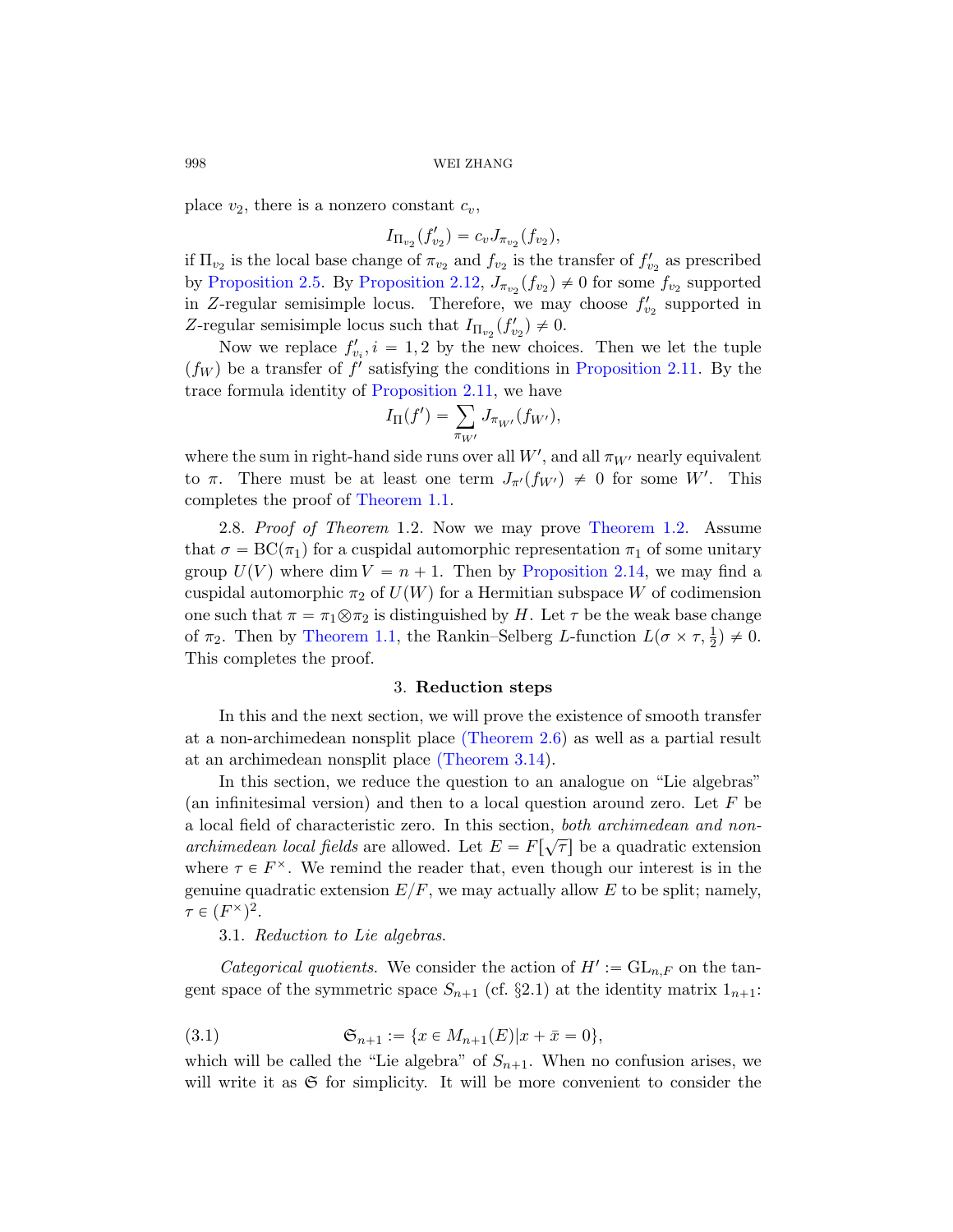action of  $H'$  on the Lie algebra of  $GL_{n+1,F}$ :

 $\mathfrak{gl}_{n+1} \simeq \{x \in M_n(E)|x = \bar{x}\}.$ 

The right-hand side is isomorphic to  $\mathfrak{S}_{n+1}$  noncanonically.

Let W be a Hermitian space of dimension n, and let  $V = W \oplus Eu$  with  $(u, u) = 1$ . We identify the Lie algebra (as an F-vector space) of  $U(V)$  with

(3.2) 
$$
\mathfrak{U}(V) = \{x \in \text{End}_E(V)|x + x^* = 0\},\
$$

where  $x^*$  is the adjoint of x with respect to the Hermitian form on  $V$ :

$$
(xa, b) = (a, x^*b), \quad a, b \in V.
$$

We consider the restriction to  $H = H_W = U(W)$  of the adjoint action of  $U(V)$ on  $U(V)$  and  $\mathfrak{U}(V)$ .

<span id="page-28-2"></span>Relative to the  $H$ -action or  $H'$ -action, we have notions of regular semisimple elements. Analogous to the group case, regular semisimple elements have trivial stabilizers. We also define an analogous matching of orbits as follows. We may identify  $\text{End}_E(V)$  with  $M_{n+1}(E)$  by choosing a basis of V. Then for regular semisimple  $x \in \mathfrak{S}(F)$  and  $y \in \mathfrak{U}(V)(F)$ , we say that they (and their orbits) match each other if x and y, considered as elements in  $M_{n+1}(E)$ , are conjugate by an element in  $GL_n(E)$ . We will also say that x and y are transfer of each ot[he](#page-77-6)r and denote the r[elat](#page-78-3)ion by  $x \leftrightarrow y$ .

Then, analogous to the case for groups, the notion of transfer defines a

bijection between regular semisimple orbits  
(3.3) 
$$
\mathfrak{S}(F)_{\text{rs}}/H'(F) \simeq \coprod_{W} \mathfrak{U}(V)(F)_{\text{rs}}/H(F),
$$

where the disjoint union runs over all isomorphism classes of  $n$ -dimensional Hermitian space W. We recall some results from [43], [55,  $\S2$ ]. For the natural map  $\pi'_F : \mathfrak{S}(F) \to (\mathfrak{S}/H')(F)$   $(\pi_{W,F} : \mathfrak{U}(V)(F) \to (\mathfrak{U}(V)/H)(F)$ , resp.), the fiber of a regular semisimple element consists of precisely one orbit (at most one, resp.) with trivial stabilizer. Moreover,  $\pi_F'$  is surjective. In particular,  $\pi_F'$  induces a bijection:

$$
\mathfrak{S}(F)_{\text{rs}}/H'(F) \simeq (\mathfrak{S}/H')(F)_{\text{rs}}.
$$

<span id="page-28-1"></span><span id="page-28-0"></span>Furthermore,  $\pi_{W,F}$  induces a bijection between  $\mathfrak{U}(V)(F)_{rs}/H(F)$  and its image in  $(\mathfrak{U}(V)/H)(F)$ .

A more intrinsic way is to establish an isomorphism between the categorical quotients between  $\mathfrak{S}/H'$  and  $\mathfrak{U}(V)/H$ . To state this more precisely, let us consider the invariants on them. We may choose a set of invariants on  $\mathfrak{S}_{n+1}$ ,

(3.4) 
$$
\operatorname{tr} \wedge^i x, \quad e \cdot x^j \cdot e^*, \quad 1 \leqslant i \leqslant n+1, 1 \leqslant j \leqslant n,
$$

and on  $\mathfrak{U}(V)$  for  $V = W \oplus Eu$ :

(3.5) 
$$
\operatorname{tr} \wedge^i y, \quad (y^j u, u), \quad 1 \leq i \leq n+1, 1 \leq j \leq n,
$$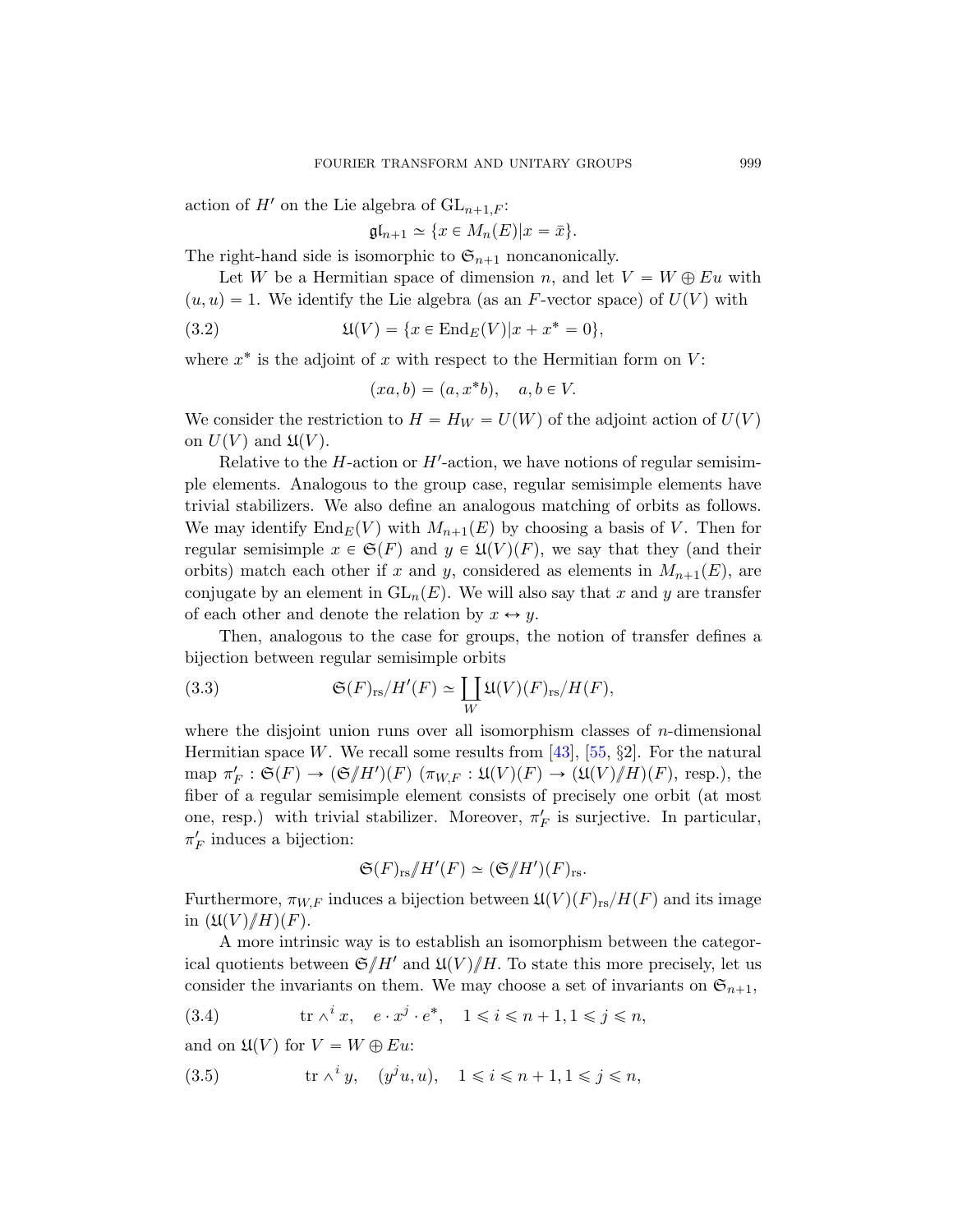where  $x \in \mathfrak{S}_{n+1}$  and  $y \in \mathfrak{U}(V)$ . If we write  $\mathfrak{S}_{n+1} \ni x =$  $\left(\begin{smallmatrix} A & b \\ c & d \end{smallmatrix}\right)$ ,  $A \in \mathfrak{S}_n$ , an equivalent set of invariants on  $\mathfrak{S}_{n+1}$  are

tr ^ <sup>i</sup> A, c ¨ A j ¨ b, d, 1 ď i ď n, 0 ď j ď n ´ 1;(3.6)

similarly for the unitary case.

Denote by  $Q = \mathbb{A}^{2n+1}$  the  $2n + 1$ -dimensional affine space. (In this and the next section we are always in the local situation, and A will denote the affine line instead of the ring of adeles.) Then the invariants above define a morphism

$$
\pi_{\mathfrak{S}} : \mathfrak{S}_{n+1} \to Q
$$
  

$$
x \mapsto (\text{tr } \wedge^i x, e \cdot x^j \cdot e^*), \quad i = 1, 2, \dots, n+1, j = 1, 2, \dots, n.
$$

To abuse notation, we wil[l als](#page-28-0)o [deno](#page-28-1)te by  $\pi_{\mathfrak{S}}$  the morphism defined by the second set of invariants above. Similarly, we have morphism denoted by  $\pi_{\mathfrak{U}}$  for the unitary case. We will simply write  $\pi$  if no confusion arises.

LEMMA 3.1. For each case  $V = \mathfrak{S}$  or  $\mathfrak{U}(V)$ , the pair  $(Q, \pi_V)$  defines a categorical quotient of V.

Equivalently, the [set](#page-76-9) of invariants d[efin](#page-77-7)ed by  $(3.4)$   $((3.5)$ , resp.) is a set of generators of the ring of invariant polynomials on  $\mathfrak{S}_{n+1}$  ( $\mathfrak{U}(V)$ , resp.). Moreover, we have an obvious analogue if we replace  $\mathfrak{S}_{n+1}$  by  $\mathfrak{gl}_{n+1}$ .

Proof. As this is a geometric statement, we may extend the base field to the algebraic closure where two cases coincide. Hence it suffices to treat the case  $V = \mathfrak{S}$  or the equivalent case  $V = \mathfrak{gl}_{n+1}$ . We will use the set of invariants  $(3.6)$  for  $\mathfrak{gl}_{n+1}$ . We will use Igusa's criterion ([33, Lemma 4] or [49, Th. 4.13]): Let a reductive group  $H$  act on an irreducible affine variety  $V$ . Let  $Q$  be a normal irreducible affine variety, and let  $\pi : \mathcal{V} \to Q$  be a morphism that is constant on the orbits of  $H$  such that

- (1)  $Q \pi(V)$  has codimension at least two.
- (2) There exists a nonempty open subset  $Q_0$  of  $Q$  such that the fiber  $\pi^{-1}(q)$ of  $q \in Q_0$  contains exactly one closed orbit.

Then  $(Q, \pi)$  is a categorical quotient for the H-action on V.

For  $\mathfrak{gl}_{n+1}$ , the morphism  $\pi$  is clearly constant on the orbits of H. Now we define a section of  $\pi$  close to the classical companion matrices. Consider

$$
\begin{pmatrix}\n0 & 1 & 0 & \cdots & 0 \\
0 & 0 & 1 & \cdots & 0 \\
\cdots & \cdots & 0 & 1 & 0 \\
b_n & b_{n-1} & \cdots & b_1 & 1 \\
a_n & a_{n-1} & \cdots & a_1 & d\n\end{pmatrix}.
$$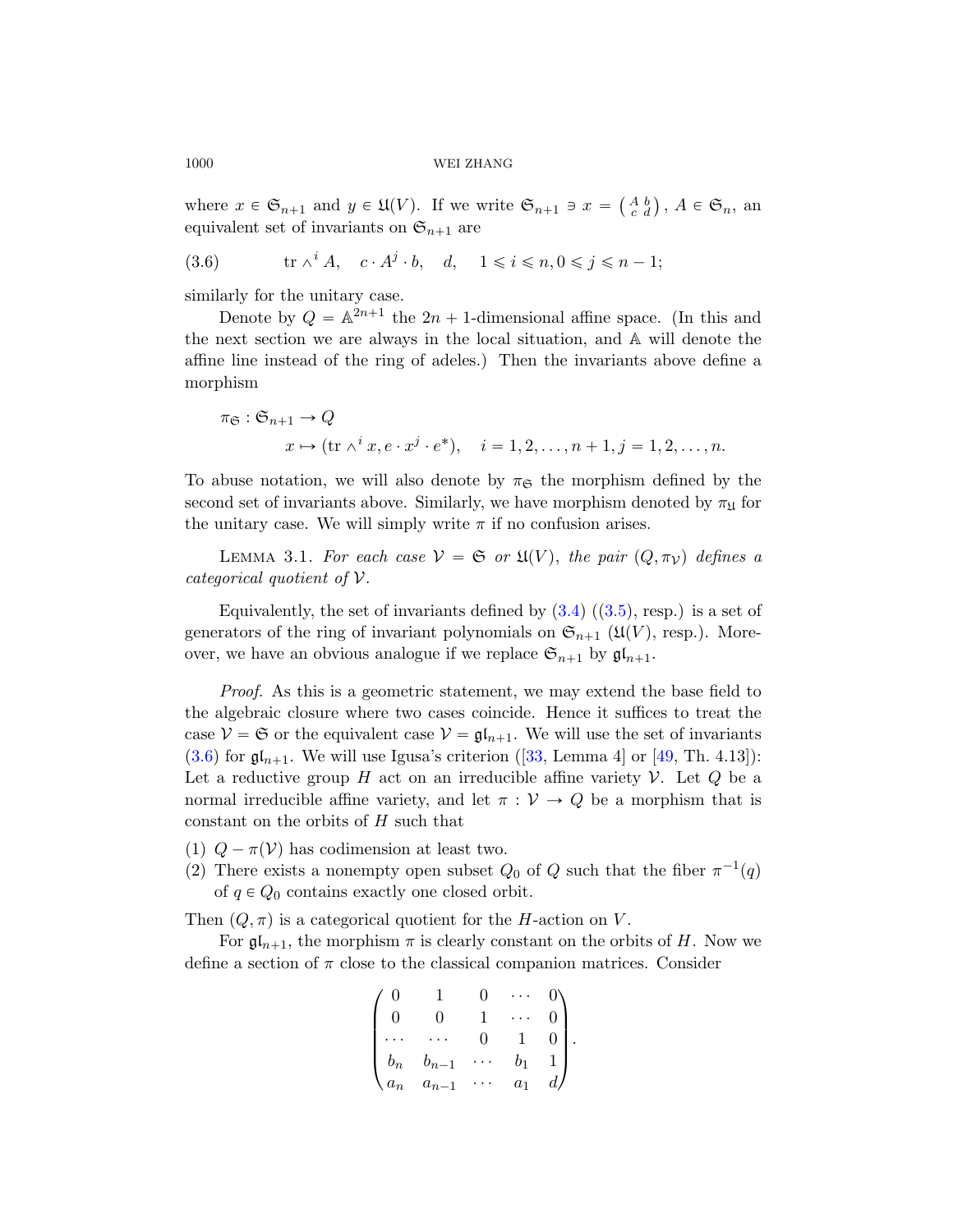Then its invariants are

 $\text{tr } \wedge^i A = (-1)^{i-1} b_i, c \cdot A^j \cdot b = a_{j+1}, d \quad i = 1, 2, \dots, n, j = 0, 1, 2, \dots, n-1.$ 

This gives us an explicit choice of section of  $\pi$ , and it shows that  $\pi$  is surjective. This verifies (1). By [[43\],](#page-28-2) for all regular semisimple  $q \in Q$ , the fiber of q consists of at most one closed orbit. It follows by the explicit construction above that the fiber contains precisely one closed orbit. The regular semisimple elements form the complement of a principle divisor, and hence we have verified condition (2). This completes the proof.  $\Box$ 

By this result, we have a natural isomorphism between the categorical quotients  ${\mathfrak{S}}/H'$  and  ${\mathfrak{U}}(V)/H$ . In the bijection (3.3), the appearance of disjoint union is due to the fact that the map between F-points induced by  $\pi_{\mathfrak{S}}$  is surjective but the one induced by  $\pi_{\mathfrak{U}(V)}$  is not.

Lemma 3.1 also allows us to transfer semisimple elements (not necessarily regular). We say that two *semisimple* elements  $x \in \mathfrak{S}(F)$  and  $y \in \mathfrak{U}(V)(F)$ match each other if they have the same invariants, or equivalently, their images in the quotients correspond to each other under the isomorphism between the categorical quotients. A warning is that, given a semisimple  $x \in \mathfrak{S}(F)$  (not necessary regular), in general there may be more than one matching semisimple orbits in  $\mathfrak{U}(V)(F)$ .

Smooth transfer conjecture of Jacquet–Rallis. Before we state the infinitesimal version of smooth transfer, we need to define a transfer factor on the level of Lie algebras.

Definition 3.2. Consider the action of H' on  $X = \mathfrak{gl}_{n+1}$  $X = \mathfrak{gl}_{n+1}$  or G. A transfer factor is a smooth function  $\omega: X(F)_{rs} \to \mathbb{C}^\times$  such that  $\omega(x^h) = \eta(h)\omega(x)$ .

Obviously, the two transfer factors  $\omega, \omega'$  differ by an  $H'(F)$ -invariant smooth function  $\xi : X(F)_{rs} \to \mathbb{C}^{\times}$ . If  $\xi$  extends to a smooth function on  $X(F)$  (with moderate growth towards infinity for a norm on  $X(F)$  if F is archimedean), we say that  $\omega, \omega'$  are equivalent, which we denote by  $\omega \sim \omega'$ .

We have fixed a transfer factor  $\Omega$  earlier on the relevant groups by  $(2.21)$ , (2.22), and (2.23). We now define a transfer factor on the Lie algebras. If  $\sqrt{\tau}x \in \mathfrak{S}(F)$  is regular semisimple, we define

(3.7) 
$$
\omega(\sqrt{\tau}x) := \eta(\det(e, ex, ex^2, \dots, ex^n)).
$$

Now we may similarly define the notion of transfer of test functions on  $\mathfrak{S}(F)$  and  $\mathfrak{U}(V)(F)$ . For an  $f' \in \mathscr{C}_c^{\infty}(\mathfrak{S}(F))$ , and a tuple  $(f_W)_W$  where  $f_W \in \mathcal{C}_c^{\infty}(\mathfrak{U}(V)(F))$ , they are called a (smooth) transfer of each other if for all matching regular semisimple  $\mathfrak{S}(F) \ni x \leftrightarrow y \in \mathfrak{U}(V)(F)$ ,  $V = W \oplus Eu$ , we have

$$
\omega(x)O(x, f') = O(y, f_W).
$$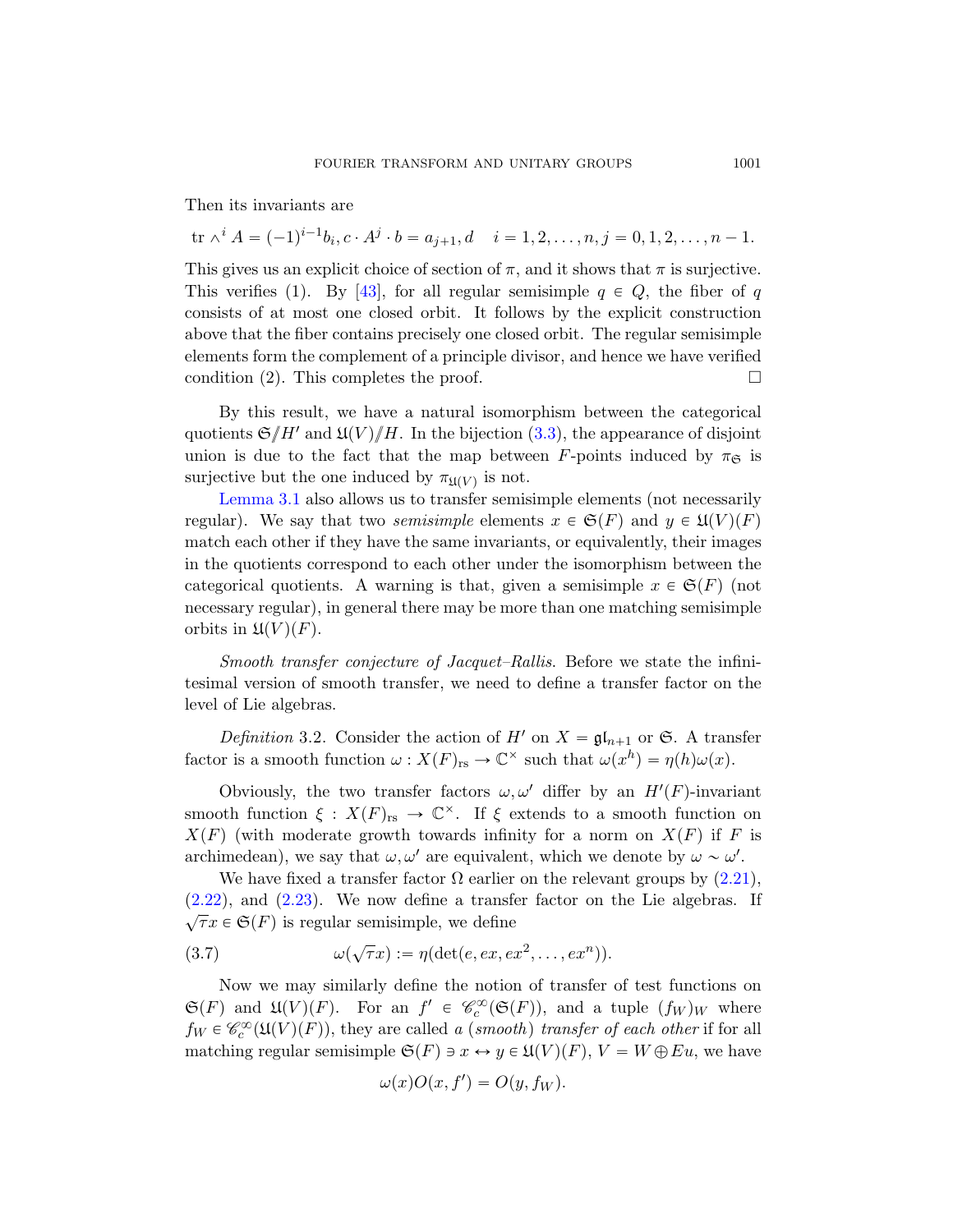For  $n \in \mathbb{Z}_{\geqslant 1}$ , we rewrite the "smooth transfer conjecture" of Jacquet-Rallis ([34]) for the symmetric space  $S_{n+1}$  and the unitary group  $U(V)$  as follows:

CONJECTURE  $S_{n+1}$ . For any  $f' \in \mathcal{C}_c^{\infty}(S_{n+1}(F))$ , its transfer  $(f_W)_W$  exists, where  $f_W \in \mathcal{C}_c^{\infty}(U(V)(F))$ . The other direction also holds; namely, given any a tuple  $(f_W)_W$ , there exists its transfer f'.

The corresponding statement for Lie algebras can be stated as

CONJECTURE  $\mathfrak{S}_{n+1}$ . For any  $f' \in \mathcal{C}_c^{\infty}(\mathfrak{S}_{n+1}(F))$ , its transfer  $(f_W)_W$ exists, where  $f_W \in \mathcal{C}_c^{\infty}(\mathfrak{U}(V)(F))$ . The other direction also holds; namely, given any a tuple  $(f_W)_W$ , there exists its transfer f'.

<span id="page-31-0"></span>Note that the statement depends on the choice of a transfer factor. But it is obvious that the truth of the conjecture does not depend on the choice of the transfer factor within an equivalence class.

Reduction to Lie algebras. We now reduce the group version of smooth transfer conjecture to the Lie algebra one.

THEOREM 3.3. Conjecture  $\mathfrak{S}_{n+1}$  implies Conjecture  $S_{n+1}$ .

To prove this theorem, we need some preparation. For  $\nu \in E$ , we define a set

$$
D_{\nu} = \{ x \in M_{n+1}(E) | \det(\nu - x) = 0 \}.
$$

We will choose a basis of V to realize the unitary group  $U(V)$  ( $\mathfrak{U}(V)$ , resp.) as a subgroup (an F-subvector space, resp.) of  $GL_{n+1,E}$   $(M_{n+1}(E),$  resp.).

LEMMA 3.4. Let  $\xi \in E^1$ . The Cayley map

$$
\alpha_{\xi}: M_{n+1}(E) - D_1 \to \mathrm{GL}_{n+1}(E)
$$

$$
x \mapsto -\xi(1+x)(1-x)^{-1}
$$

induces an H-equivariant isomorphism between  $\mathfrak{S}_{n+1}(F) - D_1$  and  $S_{n+1}(F)$  $-D_{\xi}$ . In particular, if we choose a sequence of distinct  $\xi_1, \xi_2, \ldots, \xi_{n+2} \in E^1$ , the images of  $\mathfrak{S}_{n+1}(F) - D_1$  under  $\alpha_{\xi_i}$  form a finite cover by open subset of  $S_{n+1}(F)$ .

Similarly,  $\alpha_{\xi}$  induces a  $U(W)$ -equivariant isomorphism between  $\mathfrak{U}(V)(F)$  $-D_1$  and  $U(V)(F) - D_{\xi}$ .

*Proof.* First it is easy to verify that the image of  $\alpha_{\xi}$  lies in  $S = S_{n+1}$ ; i.e.,

$$
\alpha(x)\bar{\alpha}(x) = (1+x)(1-x)^{-1}(1+\bar{x})(1-\bar{x})^{-1} = 1,
$$

which holds as long as char  $F \neq 2$ . Now we note that if  $\det(\xi - s) \neq 0$ ,  $\alpha_{\xi}$  has an inverse defined by

$$
s \mapsto -(\xi + s)(\xi - s)^{-1}.
$$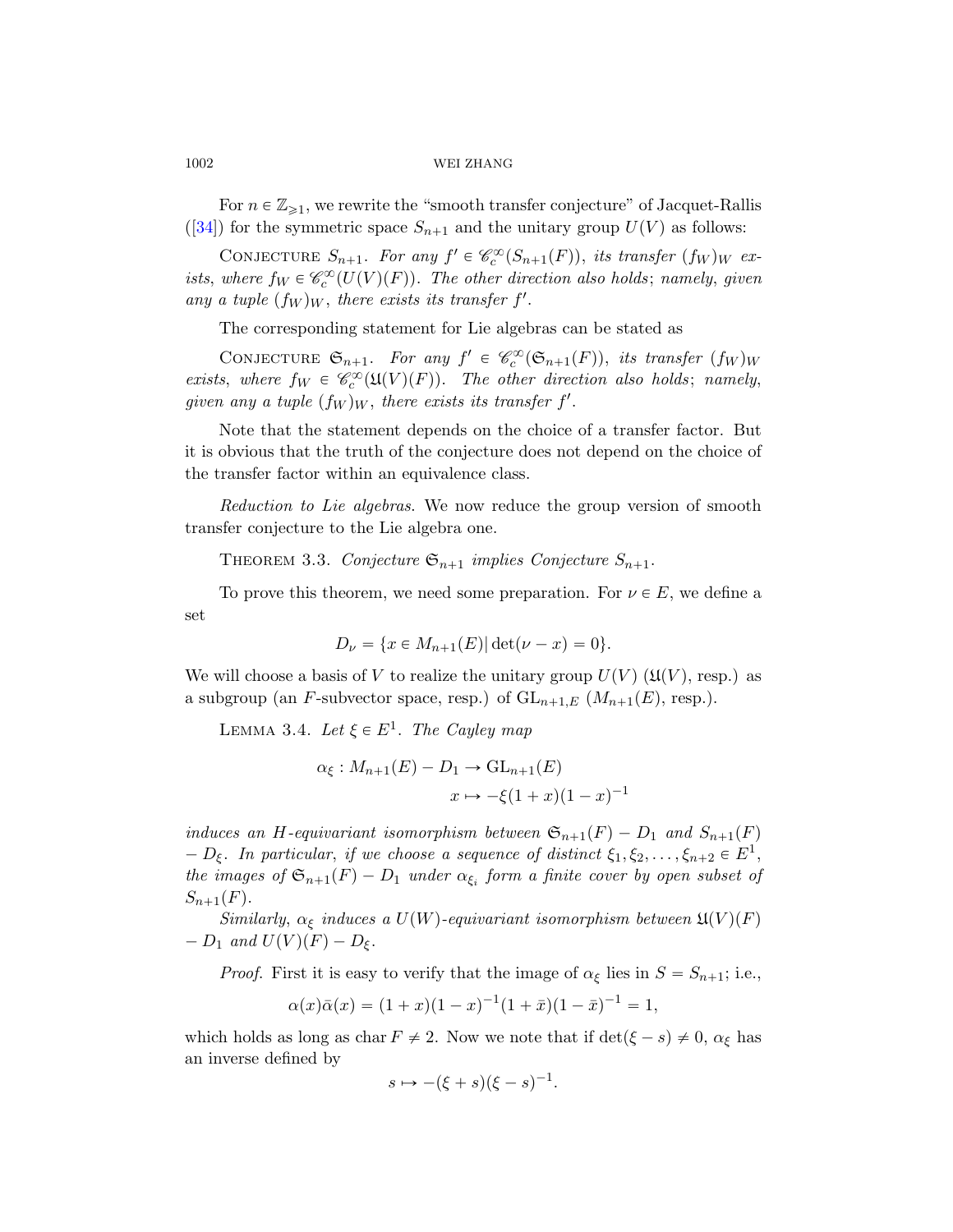This shows that the image of  $\alpha_{\xi}$  is  $S - D_{\xi}$ , and  $\alpha_{\xi}$  defines an isomorphism between two affine varieties. The same argument proves the desired assertion in the unitary case.  $\Box$ 

LEMMA 3.5. The transfer factors are compatible under the Cayley map  $\alpha_{\mu}$ .

*Proof.* It suffices to consider the case  $\mu = 1$  as the argument is the same for a general  $\mu$ . Note that  $(1+x)$  and  $(1-x)^{\pm 1}$  commute. We have

$$
\Omega((1+x)(1-x)^{-1}) = \eta'(\det((1+2(1-x)^{-1})^i e^*)_{i=0}^{n-1}).
$$

Set  $T = 2(1-x)^{-1}$ . Then it is easy to see that the determinant is equal to

$$
\det((1+T)^{i}e^{*})_{i=0}^{n-1} = \det(T^{i}e^{*})_{i=0}^{n-1}
$$

by elementary operations on a matrix. This is equal to

$$
2^{n}(-1)^{n(n-1)/2} \det((1-x)^{i}e^{*})_{i=0}^{n-1} = 2^{n} \det(x^{i}e^{*})_{i=0}^{n-1}.
$$

Therefore, we have proved that

$$
\Omega((1+x)(1-x)^{-1}) = \eta'(2^n \det(x^i e^*)_{i=0}^{n-1}) = c \cdot \omega(x/\sqrt{\tau})
$$

for a nonzero constant  $c$ .

For more flexibility, we will consider the following statement  $P_\mu$  indexed by  $\mu \in F^{\times}$ :

$$
P_{\mu}
$$
: For  $f \in \mathcal{C}_c^{\infty}(\mathfrak{S}_{n+1} - D_{\mu})$ , its transfer  $(f_W)$  exists and can  
be chosen such that  $f_W \in \mathcal{C}_c^{\infty}(\mathfrak{U}(V) - D_{\mu})$ . The other direction  
also holds.

Then it is clear that if  $P_{\nu}$  holds for all  $\mu \in F^{\times}$ , then Conjecture  $S_{n+1}$  follows by applying a partition of unity argument to the open cover of  $S_{n+1}$  and  $U(V)$ for distinct  $\mu_0, \ldots, \mu_{n+1}$ .

To prove Theorem 3.3, it remains to show the following:

LEMMA 3.6. Conjecture  $\mathfrak{S}_{n+1}$  implies  $P_{\mu}$  for all  $\mu \in F^{\times}$ .

*Proof.* Fix a  $\mu$ . Assume that  $(f_W)$  is a transfer of  $f \in \mathcal{C}_c^{\infty}(\mathfrak{S} - D_{\mu})$ . Let  $Y = \text{supp}(f) \subseteq \mathfrak{S}(F)$  and  $Z = \pi'(Y)$ . It suffices to show that for each W, there exists a function  $\alpha_W \in \mathscr{C}^\infty(\mathfrak{U}(V)(F))$  (smooth when F is archimedean, locally constant when  $F$  is non-archimedean) satisfying

(1)  $\alpha_W$  is  $H(F)$ -invariant,

$$
(2) \alpha_W|_{\pi_W^{-1}(Z)} \equiv 1,
$$

(3)  $\alpha_W|_{D_\mu} \equiv 0.$ 

Then we may replace  $f_W$  by  $f_W \alpha_W$ , which will still be in  $\mathcal{C}_c^{\infty}(\mathfrak{U}(V)(F))$  and has the same orbital integral as  $f_W$ .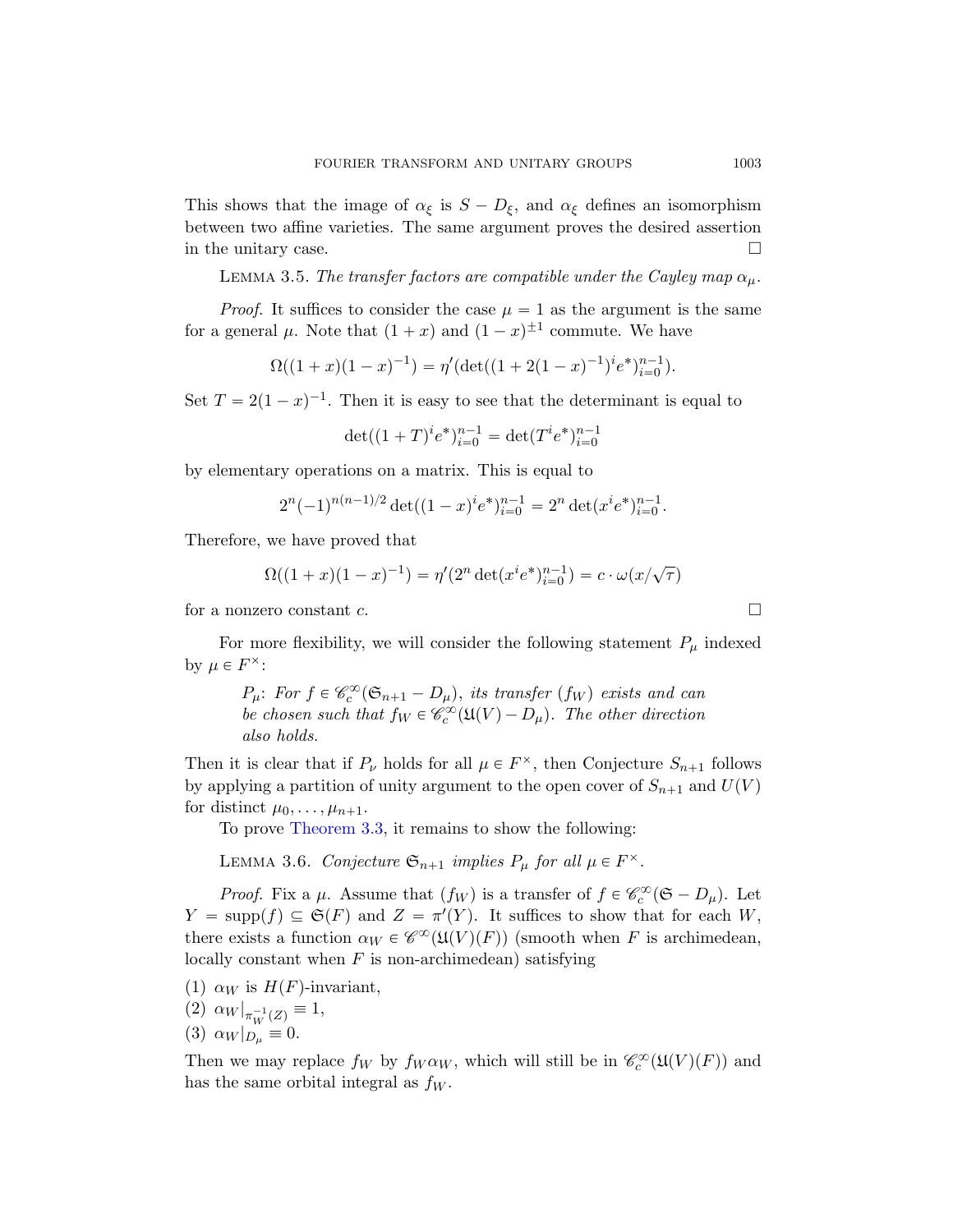Now note that  $Z = \pi'(Y) \subseteq (\mathfrak{S}/H')(F)$  is compact, and  $D_{\mu}$  is the preimage under  $\tilde{\pi}$  of a hypersurface denoted by C in  $(\mathfrak{S}/H')(F)$  such that  $Z \cap C = \varnothing$ . Then we may find a  $\mathscr{C}^{\infty}$  function  $\beta$  on  $(\mathfrak{S}/H')(F)$  satisfying

- (1)  $\beta|_Z \equiv 1$ ,
- (2)  $\beta|_C \equiv 0$ .

<span id="page-33-0"></span>When F is ar[chimedean, on](#page-31-0)e may construct  $\beta$  using a bump function. When F is non-archimedean function, we may cover Z by open compact subsets  $\hat{Z}$  that are disjoint from C. Then we take  $\beta$  to be the characteristic function of  $\hat{Z}$ .

Then we may take  $\alpha_W$  to be the pullback of  $\beta$  under  $\pi_{W,F}$ . The other direction can be proved similarly.

We have completed the proof of Theorem 3.3.

3.2. Reduction to local transfer around zero. The aim of this section is to reduce the existence of transfer to the existence of a local transfer near zero (Proposition 3.16). From now on we will denote by  $Q_n = \mathbb{A}^{2n+1}$  or simply Q the common base  $\mathfrak{S}_{n+1}/H' \simeq \mathfrak{U}(V)/H$  as an affine variety.

*Localization*. We fix a transfer factor  $\omega$  and let  $\pi' : \mathfrak{S}(F) \to Q(F)$  and  $\pi : \mathfrak{U}(V)(F) \to Q(F)$  be the induced maps on the rational points.

Definition 3.7. Let  $\Phi$  be a function on  $Q(F)_{rs}$  that vanishes outside a compact set of  $Q(F)$ .

(1) For  $x \in Q(F)$  (not necessarily regular-semisimple), we say that  $\Phi$  is a local orbital integral for  $\mathfrak{S}$  around  $x \in Q(F)$  if there exist a neighborhood U of x in  $Q(F)$  and a function  $f \in \mathcal{C}_c^{\infty}(\mathfrak{S}(F))$  such that for all  $y \in U_{rs}$  and z with  $\pi'(z) = y$ , we have

$$
\Phi(y) = \omega(z)O(z, f).
$$

(2) Similarly, we can define a local orbital integral for  $\mathfrak{U}(V)$  around a point  $x \in Q(F)$ .

Note that if  $\Phi$  is a local orbital integral for a transfer factor  $\omega$ , it is also a local orbital integral for any other equivalent transfer factor  $\omega' \sim \omega$ .

We have the following localization principle for orbital integrals:

PROPOSITION 3.8. Let  $\Phi$  be a function on  $Q(F)_{rs}$  that vanishes outside a compact set U of  $Q(F)$ . If  $\Phi$  is a local orbital integral for  $\mathfrak S$  at x for all  $x \in Q(F)$ , then it is an orbital integral; namely, there exists  $f \in \mathscr{C}_c^{\infty}(\mathfrak{S}(F))$ such that for all  $y \in Q(F)_{rs}$  and z with  $\pi'(z) = y$ , we have

$$
\Phi(y) = \omega(z)O(z, f).
$$

A similar result holds for  $\mathfrak{U}(V)$ .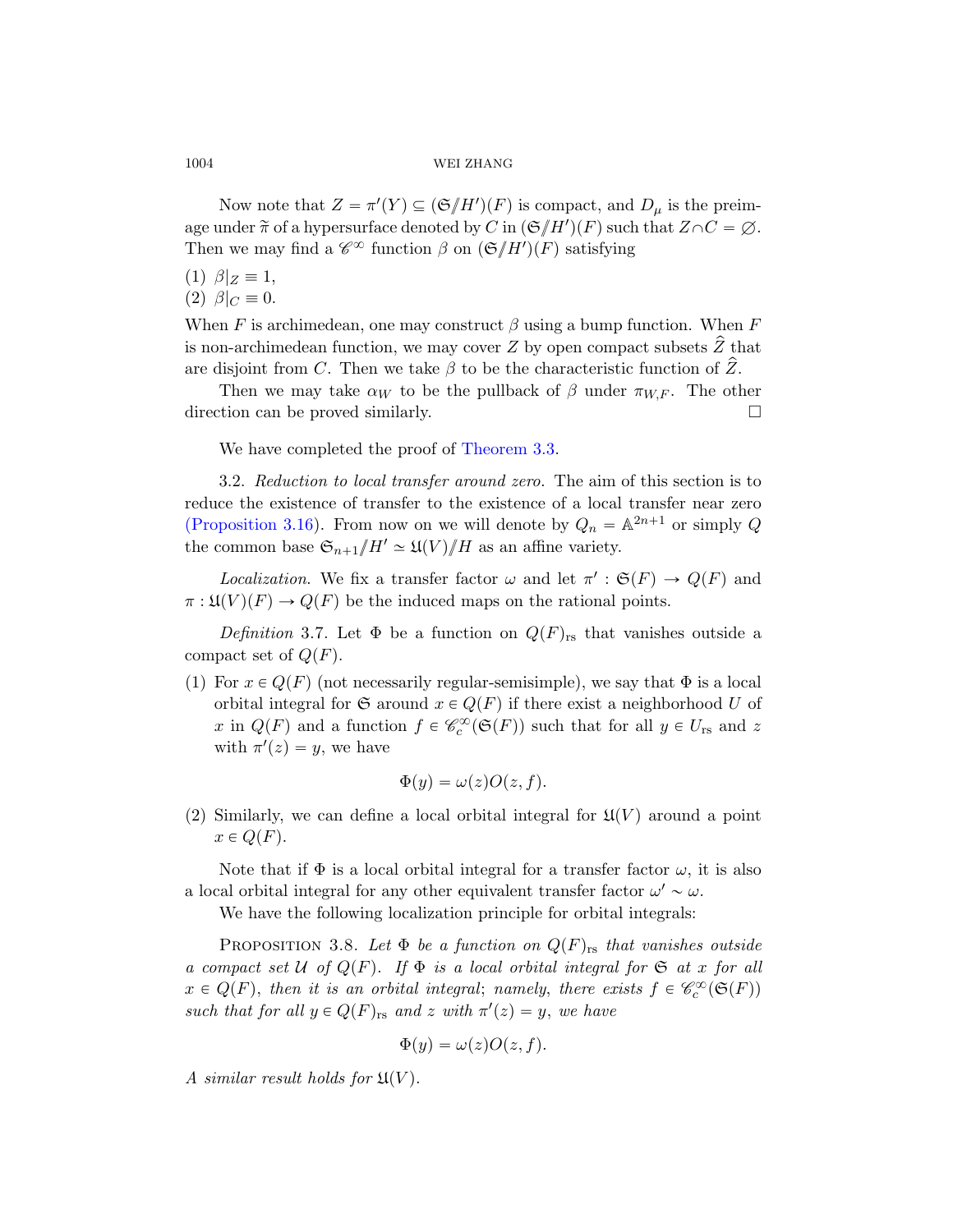*Proof.* By assumption, for each  $x \in \mathcal{U}$ , we have an open neighborhood  $U_x$ and  $f_x \in \mathcal{C}_c^{\infty}(\mathfrak{S}(F))$ . By the compactness of U, we may find finitely many of them, say  $x_1, \ldots, x_m$ , such that  $U_{x_i}$  cover  $\mathcal{U}$ . Then we apply "partition of unity" to the cover of  $Q(F)$  by  $U_{x_i}$   $(i = 1, 2, ..., m)$  and  $Q(F) - U$  to obtain smooth functions  $\beta_i$ ,  $\beta$  on  $Q(F)$  such that  $\text{supp}(\beta_i) \subseteq U_{X_i}$  and  $\text{supp}(\beta) \subseteq$  $Q(F) - U$ , and  $\beta + \sum_i \beta_i$  is the identify function on  $Q(F)$ . Since  $\Phi \beta \equiv 0$ ,  $Q(F) - U$ , and  $\beta + \sum_{i=1}^n$ <br>we may write  $\Phi = \sum_{i=1}^m$  $\sum_{i=1}^{m} \Phi_i$ , where  $\Phi_i = \Phi \beta_i$  is a function on  $Q(F)_{rs}$  that vanishes outside  $U_{x_i}$ . Then  $\alpha_i = \beta_i \circ \pi'$  is a smooth  $H'(F)$ -invariant function on  $\mathfrak{S}(F)$  and  $f_{x_i} \alpha_i \in \mathcal{C}^{\infty}_c(\mathfrak{S}(F))$ . We claim that for every  $y \in Q(F)_{rs}$  and  $z \in \pi'^{-1}(y)$ , we have  $\omega(z)O(z, f_{x_i}\alpha_i) = \Phi_i(y)$ . Indeed, the left-hand side is equal to  $\omega(z)O(z, f_{x_i})\beta(y)$ . If y is outside  $U_{x_i}$ , then both sides vanish. If  $y \in U_{x_i}$ , then by the choice of  $f_{x_i}$ , we have  $\omega(z)O(z, f_{x_i}) = \Phi(y)$ . By the claim, we may take  $f = \sum_i f_{x_i} \alpha_i$  to complete the proof.

For  $f \in \mathcal{C}_c^{\infty}(\mathfrak{S}(F))$ , we define a "direct image"  $\pi'_{*,\omega}(f)$  as the function on  $Q(F)_{rs}$ :

 $\pi'_{*,\omega}(f)(x) := \omega(y)O(y, f),$ 

where  $x \in Q(F)_{rs}, y \in (\pi')^{-1}(x)$ . It clearly does not depend on the choice of y. Similarly, for  $f_W \in \mathcal{C}_c^{\infty}(\mathfrak{U}(V))$ , we define a function  $\pi_{W,*}(f_W)$  on  $Q(F)_{rs}$ . (Extend by zero to those  $x \in Q(F)_{rs}$  such that  $\pi_W^{-1}(x)$  is empty.) If the dependence of W is clear, we will also write it as  $\pi_{*,\omega}(f_W)$  with the trivial transfer factor  $\omega = 1$ .

Definition 3.9. For  $x \in Q(F)$  (not necessarily regular-semisimple), we say that the local transfer around x exists if for all  $f \in \mathcal{C}_c^{\infty}(\mathfrak{S}(F))$ , there exist  $(f_W)_W$   $(f_W \in \mathcal{C}^{\infty}_c(\mathfrak{U}(V)))$  such that [in](#page-74-4) a neighborhood of x in  $Q(F)$ , the following equality holds:

$$
\pi'_{*,\omega}(f) = \sum_{W} \pi_{W,*}(f_W);
$$

conversely, for any tuple  $(f_W)_W$ , we may find f satisfying the equality.

Descent of orbital integrals. We recall some results of  $[2]$ . Let V be a representation of a reductive group H. Let  $\pi : \mathcal{V} \to \mathcal{V}/H$  be the categorical quotient. An open subset  $U \subset V(F)$  is called *saturated* if it is the preimage of an open subset of  $(\mathcal{V}/H)(F)$ .

Let  $x \in \mathcal{V}(F)$  be a semisimple element. Let  $N_{Hx,x}^{\mathcal{V}}$  be the normal space of Hx at x. Then the stabilizer  $H_x$  acts naturally on the vector space  $N_{H_x,x}^{\mathcal{V}}$ . We call  $(H_x, N_{Hx,x}^{\mathcal{V}})$  the sliced representation at x.

An étale Luna slice (for short, a Luna slice) at x is by definition ([2]) a locally closed smooth  $H_x$ -invariant subvariety  $Z \ni x$  together with a strongly  $\text{\'etale } H_x\text{-morphism }\iota: Z\to N_{Hx,x}^{\mathcal{V}} \text{ such that the } H\text{-morphism } \phi: H\times_{H_x} Z\to \mathcal{V}$ is strongly étale. Here,  $H \times_{H_x} Z$  is  $(H \times Z)/H_x$  for the action  $h_x(h, z) =$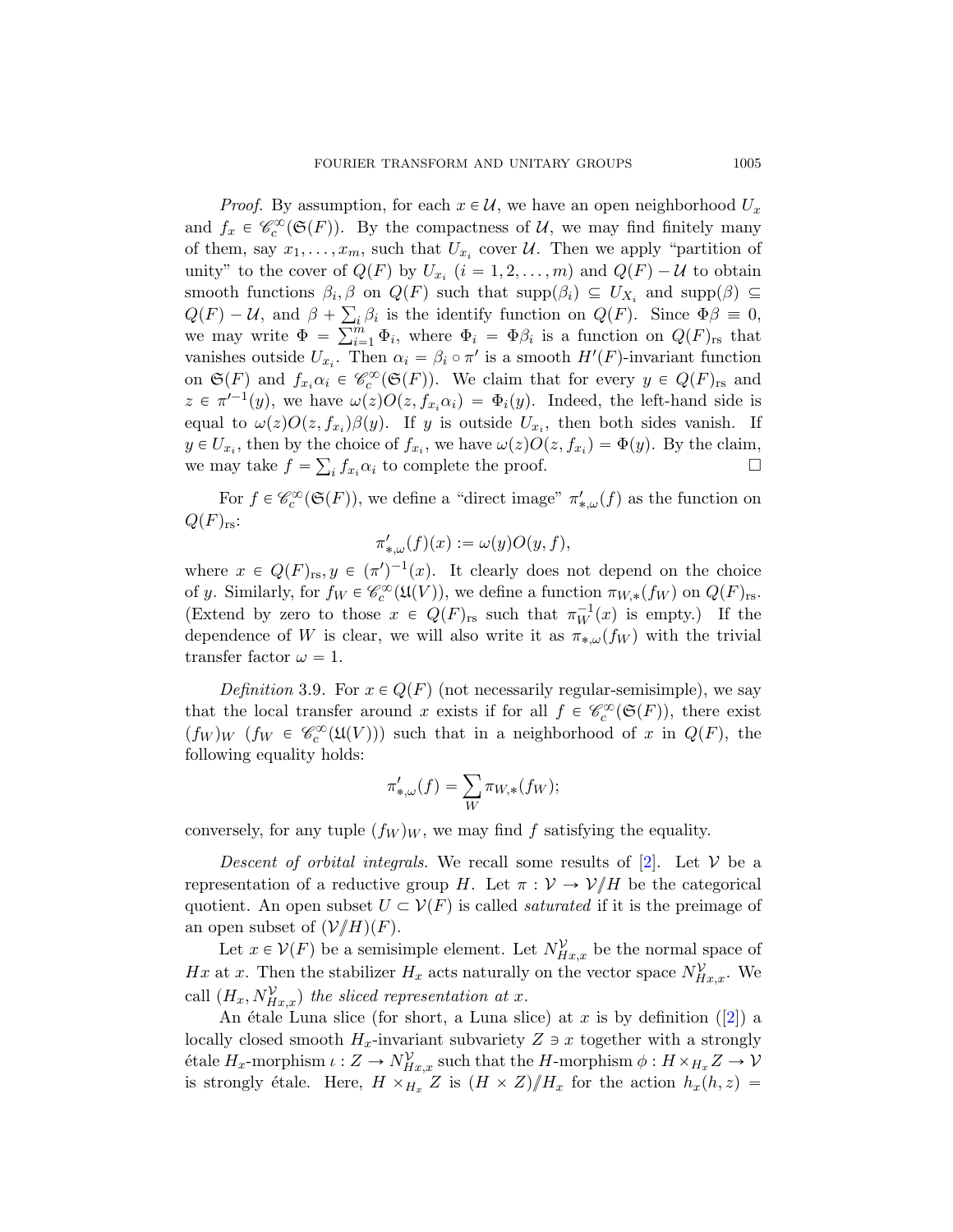$(hh_x^{-1}, h_x)$  and an H-morphism between two affine varieties  $\phi : X \to Y$  is called *strongly étale* if  $\phi/H : X/H \to Y/H$  is étale and the induced diagram is Cartesian:



When there is no confusion, we will simply say that  $Z$  is an étale Luna slice.

We then have the Luna's étale slice theorem: Let a reductive group  $H$  act on a smooth affine variety X, and let  $x \in X$  be semisimple. Then there exists a Luna slice at x. We will describe an explicit Luna slice in the appendix for our case. We may even assume that the morphism  $\iota$  is essentially an open immersion in our case.

As an application, we have an analogue of Harish-Chandra's compactness lemma ([25, Lemma 25]).

LEMMA 3.10. Let  $x \in V(F)$  be semisimple. Let Z be an étale Luna slice at x. Then for any  $H_x(F)$ -invariant neighborhood U of x in  $Z(F)$  whose image in  $(Z/{H_x})(F)$  is (relatively) compact, and any compact subset  $\Xi$  of  $V(F)$ , the set

$$
\{h \in H_x(F) \backslash H(F) : \mathcal{U}^h \cap \Xi \neq \emptyset\}
$$

is relatively compact in  $H_x(F)\backslash H(F)$ . Recall that the notation  $\mathcal{U}^h$  is given by  $(1.7).$ 

Proof. We consider the étale Luna slice:

$$
\phi: H\times_{H_x}Z\to \mathcal{V}.
$$

Consider the composition

$$
H \times_{H_x} Z \simeq \mathcal{V} \times_{\mathcal{V}/H} Z/H_x \hookrightarrow \mathcal{V} \times Z/H_x.
$$

The composition is a closed immersion. Shrinking  $Z$  if necessary, we may take the F-points to get a closed embedding

$$
i: (H \times_{H_x} Z)(F) \hookrightarrow \mathcal{V}(F) \times (Z/H_x)(F).
$$

We also have the projection

$$
H\times_{H_x}Z=(H\times Z)/H_x\to H_x\backslash H.
$$

We denote

$$
j:(H\times_{H_x}Z)(F)\to (H_x\backslash H)(F).
$$

Note that  $H_x(F)\backslash H(F)$  sits inside  $(H_x\backslash H)(F)$  as an open and closed subset. Let  $\mathcal{U}'$  be the image of  $\mathcal{U}$  in  $(Z/H_x)(F)$ . Then we see that the set

$$
\{h \in H_x(F) \backslash H(F) : U^h \cap \Xi \neq \emptyset\}
$$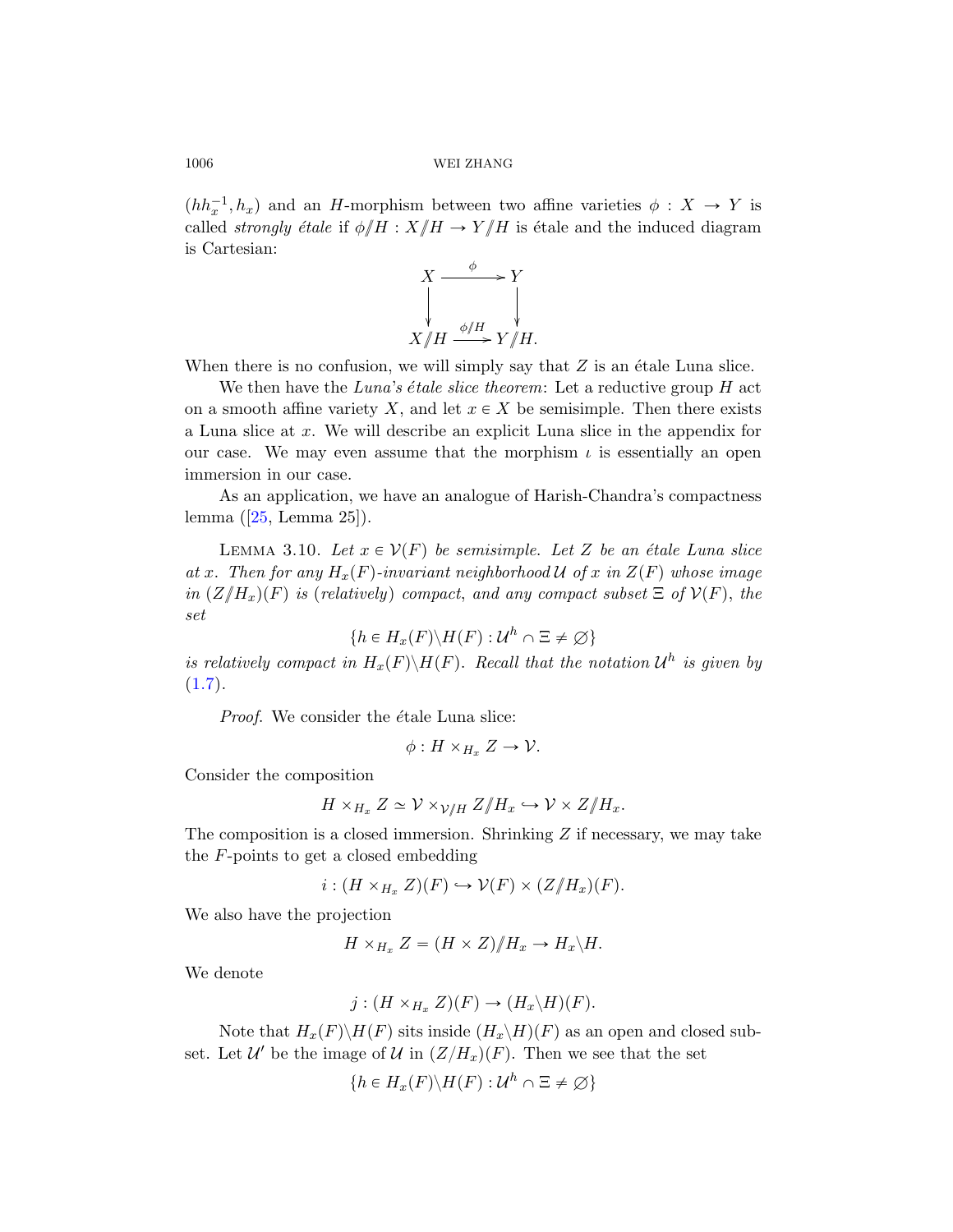is contained in

$$
ji^{-1}(\Xi \cap \mathcal{U}'),
$$

which is obviously compact.  $\Box$ 

We also need the *analytic Luna slice* theorem  $([2, Th. 2.7])$ : There exists

- (1) an open  $H(F)$ -invariant neighborhood U of  $H(F)x$  in  $\mathcal{V}(F)$  with an H-equivariant retract  $p: U \to H(F)x$ ;
- (2) an  $H_x$ -equivariant embedding  $\psi : p^{-1}(x) \hookrightarrow N_{Hx,x}^{\mathcal{V}}(F)$  with an open saturated image such that  $\psi(x) = 0$ :



Denote  $S = p^{-1}(x)$  and  $N = N_{Hx,x}^{\mathcal{V}}(F)$ . The quintuple  $(U, p, \psi, S, N)$  is then called an analytic Luna slice at x.

From an étale Luna slice we may construct an analytic Luna slice (cf. the proof of [2, Cor. A.2.4]). In our case, the existence of analytic Luna slice is self-evident once we describe the explicit étale Luna slices in the appendix.

We recall some useful properties of an analytic Luna slice  $(2, \text{Cor. } 2.3.19)$ . Let  $y \in p^{-1}(x)$  and  $z := \psi(y)$ . Then we have

- <span id="page-36-1"></span>(1)  $(H(F)_x)_z = H(F)_y;$
- (2)  $N_{H(F)y,y}^{\mathcal{V}(F)} = N_{H_x(F)z,z}^N$  as  $H(F)_y$ -spaces;
- (3) y is H-semisimple if and only if z is  $H_x$ -semisimple.

As an application, we state the Harish-Chandra (semisimple-) descent for orbital integrals.

<span id="page-36-0"></span>PROPOSITION 3.11. Let  $x \in V(F)$  be semisimple, and let  $(U, p, \psi, S, N)$ be an analytic Luna slice at x. Then there exists a neighborhood  $\mathcal{U} \subset \psi(S)$  of 0 in  $N_{Hx,x}^{\mathcal{V}}(F)$  with the following properties:

• To every  $f \in \mathscr{C}_c^{\infty}(\mathcal{V}(F))$ , we may associate  $f_x \in \mathscr{C}_c^{\infty}(N_{Hx,x}^{\mathcal{V}}(F))$  such that for all semisimple  $z \in \mathcal{U}$  (with  $z = \psi(y)$ ) such that  $\eta|_{H_y(F)} = 1$ , we have ż

(3.8) 
$$
\int_{H_y(F)\backslash H(F)} f(y^h) \eta(h) dh = \int_{H_y(F)\backslash H_x(F)} f_x(z^h) \eta(h) dh.
$$

• Conversely, given  $f_x \in \mathcal{C}_c^{\infty}(N_{Hx,x}^{\mathcal{V}}(F))$ , we may find  $f \in \mathcal{C}_c^{\infty}(\mathcal{V}(F))$  such that (3.8) holds for all semisimple  $z \in \mathcal{U}$  with  $\eta|_{H_y(F)} = 1$ .

*Proof.* Let  $\mathcal{U}'$  be a relatively compact neighborhood of x in S, and let  $\mathcal{U} = \psi(\mathcal{U}')$ . By Lemma 3.10, we may find a compact set C of  $H_x(F)\backslash H(F)$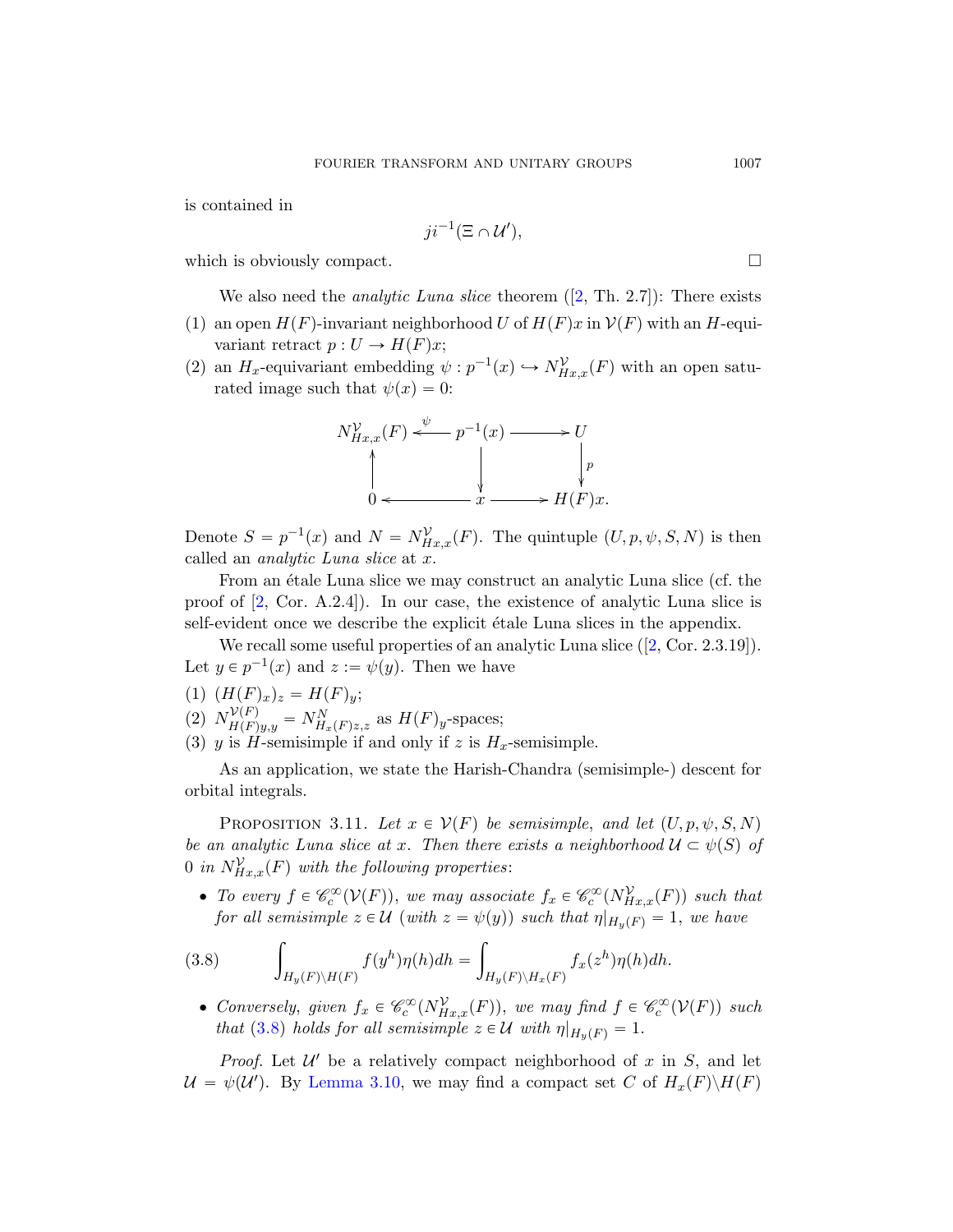that contains the set

$$
\{h \in H_x(F) \backslash H(F) : U'^h \cap \text{supp}(f) \neq \emptyset\}.
$$

In the non-archimedean case, we may assume that  $C$  is compact open. Choose any function  $\alpha \in \mathcal{C}_c^{\infty}(H(F))$  such that the function

$$
H_x(F)\backslash H(F) \ni h \mapsto \int_{H_x(F)} \alpha(gh) dg
$$

is the characteristic function  $1<sub>C</sub>$  when the field F is non-archimedean (or, when the field  $F$  is archimedean, a bump function that takes value one on  $C$  and zero outside some larger compact subset  $C_1 \supset C$ . We define a function on S by

$$
f_x(y) := \int_{H(F)} f(y^h) \alpha(h) \eta(h) dh.
$$

In the non-archimedean case, we may assume that  $S$  is a closed subset of  $V$ , and i[n th](#page-36-0)e archimedean case, we may assume that  $S$  contains a closed neighborhood of x in V whose image in  $N_{Hx,x}^{\mathcal{V}}(F)$  is the pre-image of a closed neighborhood in the categorical quotient. Then possibly using a bump function in the archimedean case to modify  $f_x$ , we may assume that  $f_x \in \mathcal{C}_c^{\infty}(S)$ . The map  $f \mapsto f_x$  depends on U. We may also view  $f_x \in \mathcal{C}_c^{\infty}(N_{Hx,x}^{\mathcal{V}}(F))$  via the embedding  $\psi : S \hookrightarrow N_{Hx,x}^{\mathcal{V}}(F)$ .

Now the right-hand side of  $(3.8)$  is equal to

$$
\int_{H_y(F)\backslash H_x(F)} \int_{H(F)} f(y^{hg})\alpha(g)\eta(g) dg \eta(h) dh
$$
\n
$$
= \int_{H_y(F)\backslash H_x(F)} \int_{H(F)} f(y^g)\alpha(h^{-1}g)\eta(g) dg dh
$$
\n
$$
= \int_{H_y(F)\backslash H_x(F)} \int_{H_y(F)\backslash H(F)} \int_{H_y(F)} f(y^g)\alpha(h^{-1}pg) dp \eta(g) dg dh.
$$

Interchange the order of the first two integrals, and notice that when  $g \in C$ ,

$$
\int_{H_y(F)\backslash H_x(F)} \int_{H_y(F)} \alpha(h^{-1}pg) dp dh = \int_{H_x(F)} \alpha(h^{-1}g) dh = 1.
$$

By Lemma 3.10, the value of the above integral outside  $C$  does not matter when  $y \in \mathcal{U}'$ . We thus obtain

$$
\int_{H_y(F)\backslash H(F)} f(y^g)1_C(g)\eta(g)dg.
$$

This is equal to the left-hand side when  $y \in \mathcal{U}'$  (or equivalently,  $\psi(y) = z \in \mathcal{U}$ ).

To show the converse, we note that  $\psi(S)$  is saturated in  $N_{Hx,x}^{\mathcal{V}}(F)$ . Replacing  $f_x$  by  $f_x \cdot 1_S$  in the non-archimedean case, and by  $f_x \cdot \alpha_S$  for some bump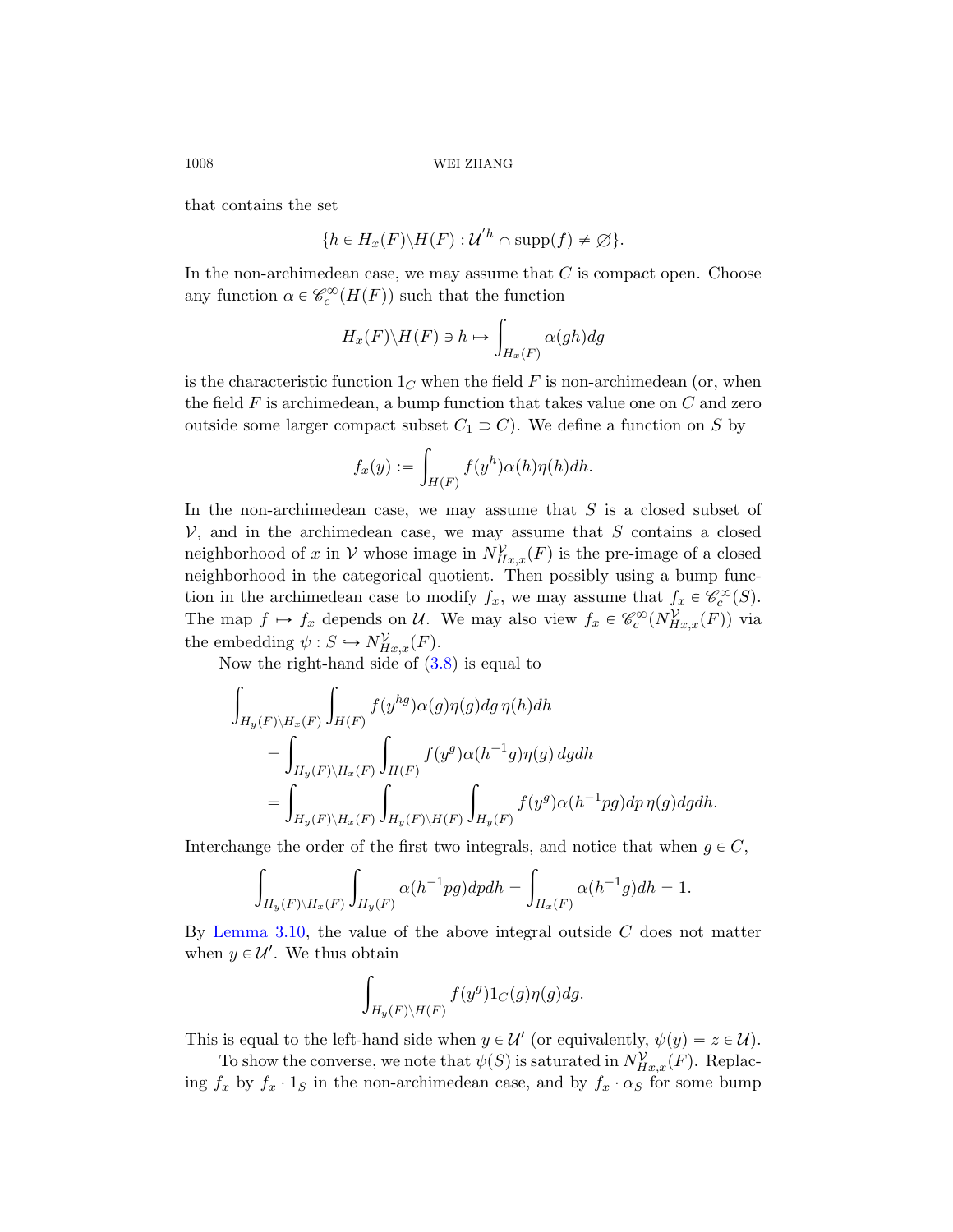function  $\alpha$  in the archimedean case, we may assume that supp $(f_x) \subset \psi(S)$ . Then we choose a function  $\beta \in \mathcal{C}_c^{\infty}(H(F))$  such that

(3.9) 
$$
\int_{H(F)} \beta(h)\eta(h)dh = 1.
$$

Consider the natural surjective map

$$
H(F) \times S \to U
$$

under which  $H(F) \times S$  is an  $H_x(F)$ -principal homogeneous space over U (in the category of F-manifolds). It is obviously a submersion. We define  $f \in \mathscr{C}_c^{\infty}(U)$ by integrating  $\beta \otimes f_x$  over the fiber

$$
f(y^h) := \int_{H_x(F)} f_x(\psi(y^g)) \beta(g^{-1}h) dg, \quad y \in S, h \in H(F).
$$

Then  $f \in \mathcal{C}_c^{\infty}(U)$  can be also viewed as an element in  $\mathcal{C}_c^{\infty}(\mathcal{V}(F))$ . The left-hand side of  $(3.8)$  is then equal to

$$
\int_{H_y(F)\backslash H(F)} \int_{H_x(F)} f_x(\psi(y^g)) \beta(g^{-1}h) dg \eta(h) dh
$$
\n
$$
= \int_{H_y(F)\backslash H(F)} \int_{H_y(F)\backslash H_x(F)} \int_{H_y(F)} f_x(\psi(y^g)) \beta(g^{-1}p^{-1}h) dg \eta(h) dh
$$
\n
$$
= \int_{H_y(F)\backslash H_x(F)} \left( \int_{H(F)} \beta(g^{-1}h) \eta(h) dh \right) f_x(\psi(y^g)) dg.
$$

<span id="page-38-0"></span>By  $(3.9)$ , this is equal to

$$
\int_{H_y(F)\backslash H_x(F)} f_x(\psi(y^g)) \eta(g) dg.
$$

This completes the proof.

Smooth transfer for regular supported functions.

LEMMA 3.12. Let  $V$  be either  $\mathfrak{S}$  or  $\mathfrak{U}(V)$ . Let  $f \in \mathcal{C}_c^{\infty}(V(F))$ . Then the function  $\pi_{*,\omega}(f)$  is smooth on  $(\mathcal{V}/H)(F)_{\text{rs}}$  and (relatively) compact supported on  $(\mathcal{V}/H)(F)$ .

Proof. The smoothness follows from the first part of Proposition 3.11 and the fact that the stabilizer of a regular semisimple element is trivial. The support is contained in the continuous image of a compact set, hence (relatively)  $\Box$ compact.

PROPOSITION 3.13.

(1) If  $f' \in \mathcal{C}_c^{\infty}(\mathfrak{S}_{rs})$ , then  $\pi_{*,\omega} \in \mathcal{C}_c^{\infty}(Q(F)_{rs})$ . Conversely, given  $\phi \in \mathcal{C}_c^{\infty}(Q(F)_{rs})$ viewed as a function on  $Q(F)$ , there exists  $f' \in \mathcal{C}_c^{\infty}(\mathfrak{S}_{rs})$  such that  $\pi_{*,\omega}(f')$  $= \phi$ .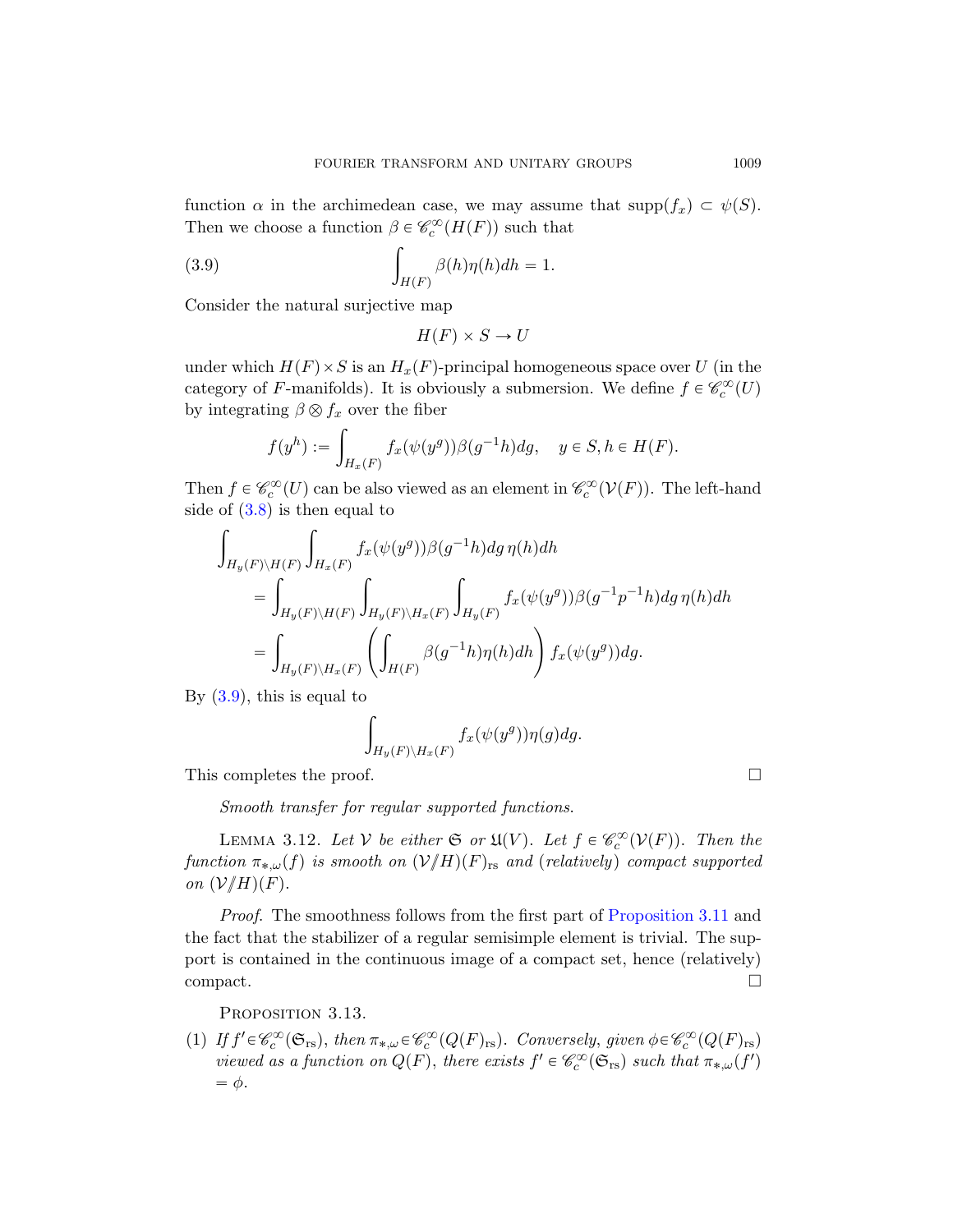(2) If  $f_W \in \mathcal{C}_c^{\infty}(\mathfrak{U}(V)_{\text{rs}})$ , then  $\pi_*(f_W) \in \mathcal{C}_c^{\infty}(Q(F)_{\text{rs}})$ . Conversely, given  $\phi \in$  $\mathscr{C}_c^{\infty}(Q(F)_{rs})$  viewed as a function on  $Q(F)$ , there exists a tuple  $(f_W \in$  $\mathscr{C}_c^{\infty}(Q(F)_{\text{rs}})$  viewed as a function on  $Q(F)_{\text{rs}}(W)_{\text{rs}})$  such that  $\sum_W \pi_*(f_W) = \phi$ .

*Proof.* We only prove (1); the proof of (2) is similar. By Lemma 3.12, it suffices to show [the converse part.](#page-36-1) By the localization principle Proposition 3.8 (or rather its proof), it suffices to show that for every regular semisimple  $x \in$  $Q(F)$ ,  $\phi$  is locally an orbital integral at x of a function with regular-semisimple support. We now fix a regular semisimple x. Note that the stabilizer of x is trivial. When choosing the analytic slice, we may require that  $S$  is contained in the regular semisimple locus. Then the result follows from the decent of orbital integral, i.e., the second part of Proposition 3.11.  $\Box$ 

This immediately implies

THEOREM 3.14. Given  $f' \in \mathcal{C}_c^{\infty}(\mathfrak{S}_{rs})$ , there exists its smooth transfer  $(f_W)$ such that  $f_W \in \mathscr{C}_c^{\infty}(\mathfrak{U}(V)_{rs})$ . Conversely, given a tuple  $(f_W \in \mathscr{C}_c^{\infty}(\mathfrak{U}(V)_{rs}))_W$ , there exists its smooth transfer  $f' \in \mathcal{C}_c^{\infty}(\mathfrak{S}_{rs})$ .

In particular, this includes the existence of local transfer at a regular semisimple point  $z \in Q(F)$ . We also emphasize that in Theorem 3.14, the local field F is allowed to be archimedea[n.](#page-40-0)

Reduction to local transfer around 0 of sliced representations. The result in the rest of this section relies on the results in Appendix B on the explicit construction of Luna slices. The construction is very technical, and we decide to write it as an appendix. We need the explicit construction, instead of the abstract existence theorem, for at least one reason: we need to compare the transfer factors for the original and the sliced representations (Lemma 3.15 below).

We now fix  $z \in Q(F)$ . Within the fiber of z, there are one semisimple H'-orbit in  $\mathfrak{S}_{n+1}$  and finitely many semisimple H-orbits in  $\mathfrak{U}(V)$ . Note that there may be infinitely many nonsemisimple orbits within the fiber. By the description of the sliced representations at semisimple elements in Appendix B, we know that they are products of lower-dimensional vector spaces that are of the same type as  $\mathfrak{S}$  or  $\mathfrak{U}(V)$  with possibly extending the base field F to a finite extension. So we may also speak of the local transfer around zero of those sliced representations.

To compare the local transfer at  $z$ , and at zero of the sliced representations, we need to compare their transfer factors. We may define an equivalent choice ` we need to compare their transfer factors. We may define an equi-<br>of transfer factors as follows. For  $x = \begin{pmatrix} X & u \\ v & d \end{pmatrix} \in \mathfrak{gl}_{n+1,F}$ , we define

$$
\nu(x) = \det(u, Xu, X^2u, \dots, X^{n-1}u).
$$

Then the transfer factor can be chosen as  $\eta(\nu(x)) \in {\pm 1}$ .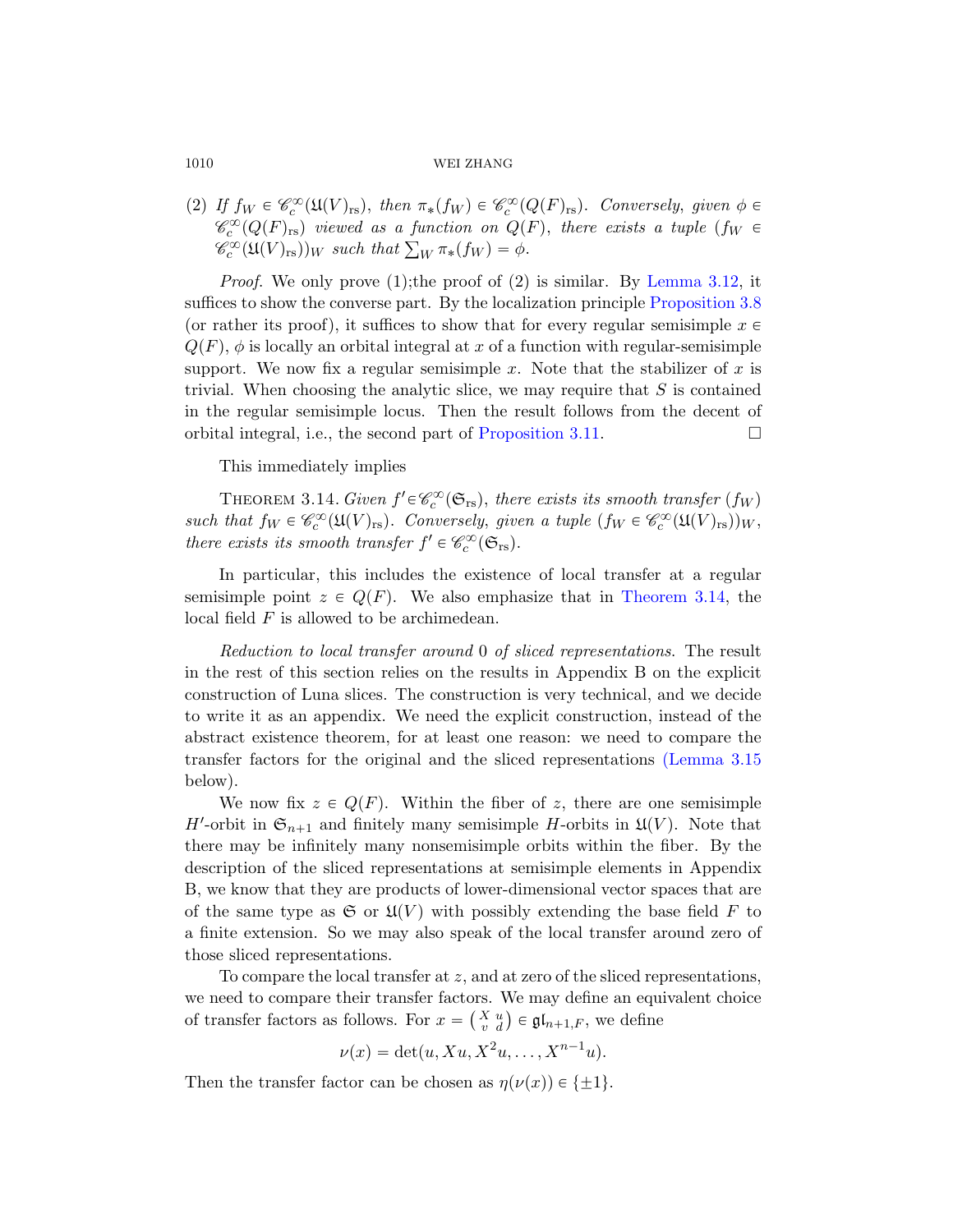<span id="page-40-0"></span>LEMMA 3.15. We may choose an  $H_x$ -invariant neighborhood of x such that for any y in this neighborhood,  $\omega(y)$  is equal to a nonzero constant times  $\omega(\psi(y)).$ 

*Proof.* We only treat two basic cases: (1)  $r = 0$ , (2)  $r = n$ , where r is as in Appendix B. The general case can be reduced to those two by the same strategy as in the proof of Lemma B.4 in Appendix B. When  $r = n$ , namely x is regular semisimple so that  $H_x$  is trivial, the assertion follows since there is a neighborhood of x over which  $\omega$  is a constant. When  $r = 0$ , using the notation in (B.3) we have

$$
\nu(y) = \pm \nu(\psi(y)) \det(\mathrm{ad}(Y), \mathfrak{gl}_{n+1}/\mathfrak{gl}_{n+1,Y_{11}})^{1/2},
$$

<span id="page-40-1"></span>where  $\det(\text{ad}(Y), \mathfrak{gl}_{n+1}/\mathfrak{gl}_{n+1,Y_{11}})^{1/2}$  is a square root of

 $\det(\mathrm{ad}(Y), \mathfrak{gl}_{n+1}/\mathfrak{gl}_{n+1,Y_{11}}).$ 

(For example, it can be given by the determinant of  $\text{ad}(Y)$  on the upper triangular blocks.) Since  $\det(\text{ad}(X), \mathfrak{gl}_{n+1}/\mathfrak{gl}_{n+1,X_{11}}) \neq 0$ , we may shrink the [neighbor](#page-36-1)hood if necessary such that  $\eta(\nu(y))$  and  $\eta(\nu(\psi(y)))$  differ only by a nonzero constant.

PROPOSITION 3.16 (Reduction to zero). Fix  $z \in Q(F)$ . If the local transfer around zero exists for the sliced representations at z, then the local transfer around z exists.

Proof. By Proposition 3.11, the orbital integral of regular semisimple elements near a semisimple element can be written as an orbital integral of regular semisimple elements near zero of the sliced representation. By our construction in Appendix B, the choice of étale and analytic Luna slices on  $\mathfrak{S}_{n+1}$  and the  $\mathfrak{U}(V)$ 's can be made compatible. Moreover, the transfer factors are compatible with respect to the choice of analytic Luna slices by Lemma 3.15. This completes the proof.  $\Box$ 

Remark 11. We see that the reduction steps are along the same line as those [in the classic](#page-18-0)al endoscopic transfer by Langlands–Shelstad. The only nontrivial point is the explicit construction of the étale Luna slices, which is slightly more involved than the case of adjoint action of a reductive group on its Lie algebra.

#### 4. Smooth transfer for Lie algebra

In this section we prove Theorem 2.6. From now on we assume that  $F$  is a non-archimedean local field of characteristic zero.

4.1. A relative local trace formula. To simplify notation we unify the linear side and the unitary side in this subsection. Let  $F$  be a field and  $E$  be an étale  $F$ -algebra of rank two. Namely,  $E$  is either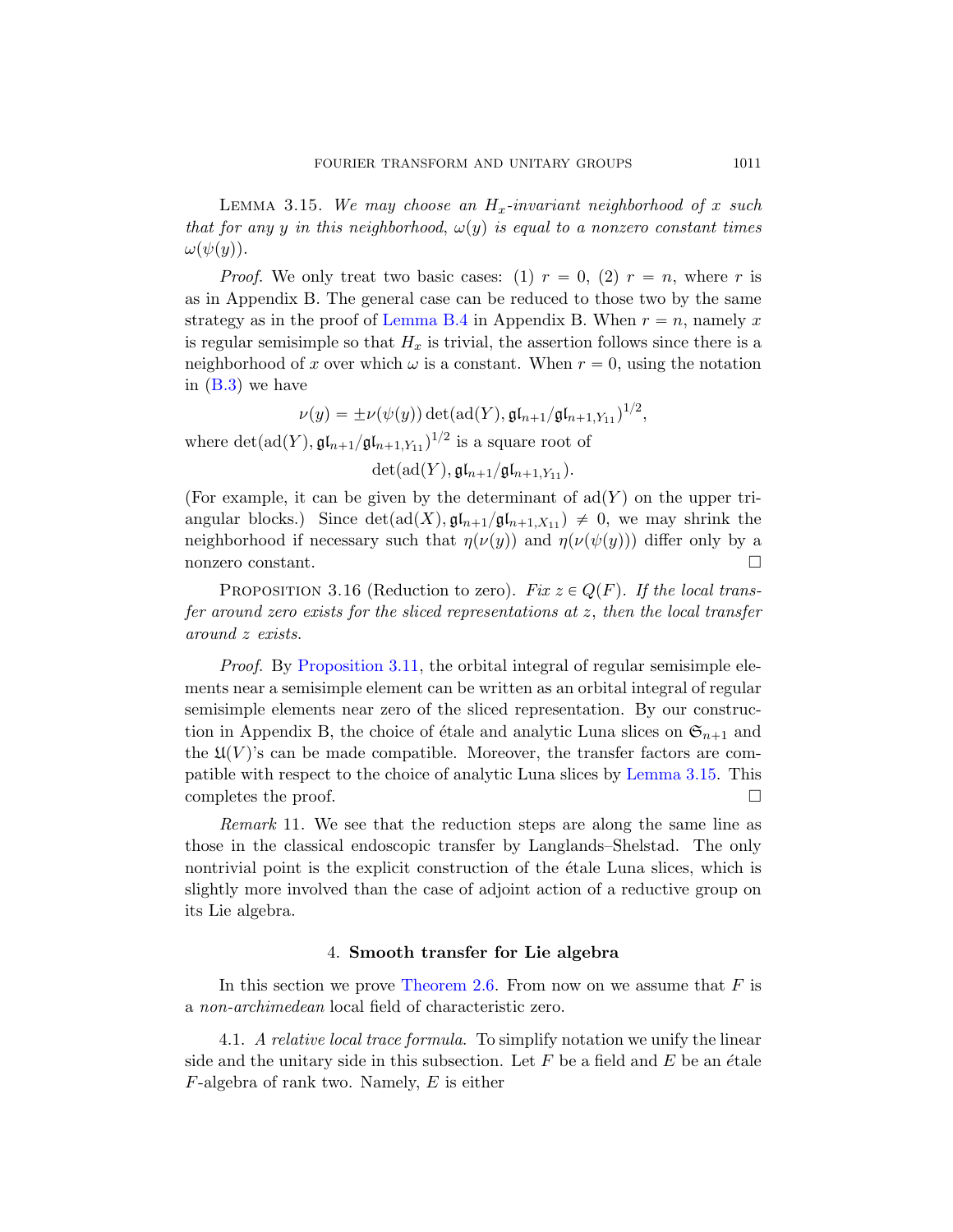- $\bullet$  a quadratic field extension of F, or
- $\bullet$   $F \times F$ .

Let W be a free E-module of rank n and  $(\cdot, \cdot) : W \times W \to E$  a nondegenerate Hermitian form. We denote by  $H = H_W$  the algebraic group  $U(W)$ :

$$
H = U(W) = \{ h \in Aut_E(W) : (hu, hv) = (u, v), u, v \in W \}
$$

and  $\mathfrak{U}(W)$  its Lie algebra:

$$
\mathfrak{U}(W) = \{ X \in \text{End}_E(W) : (Au, v) = -(u, Av) \}.
$$

Note that we allow  $E = F \times F$ , in which case we have  $H \simeq GL_n$ .

We will use  $x \to \bar{x}$  to denote the (unique) nontrivial F-linear automorphism of E. In the case  $E = F \times F$ , it is the permutation of the two coordinates.

We consider the representation of  $H = H_W$  on the F-vector space:

$$
(4.1) \t\t\t V = \mathfrak{U}(W) \times W.
$$

We usually denote by  $x = (X, w)$  an element of  $V$  for  $X \in \mathfrak{U}(W), w \in W$ . We define

(4.2) 
$$
\Delta(x) = \Delta(X, w) = \det((X^i w, X^j w))_{i,j=0}^{n-1}.
$$

Then x is regular semisimple if and only if  $\Delta(x) \neq 0$ . In the case  $E = F \times F$ , we also consider  $\mathfrak{gl}_n \times F_n \times F^n$  with the natural action of  $H = GL_n$  by

$$
h \cdot (X, u, v) = (h^{-1}Xh, uh^{-1}, hv).
$$

Similarly, for an element  $x = (X, u, v)$ , we define

(4.3) 
$$
\Delta(x) = \Delta(X, u, v) = \det(uX^{i+j}v)_{i,j=0}^{n-1}.
$$

Then x is regular semisimple if and only if  $\Delta(x) \neq 0$ . In either case, we denote by  $D(X)$  the discriminant of  $X \in \mathfrak{U}(W)$  or  $\mathfrak{gl}_n$ ; namely,

(4.4) 
$$
D(X) = \prod_{i,j} (\lambda_i - \lambda_j)^2,
$$

where  $\lambda_1, \lambda_2, \ldots, \lambda_n$  are the *n* eigenvalues of X.

Upper bound of orbital integrals. We first estimate the orbital integral for a regular semisimple  $x \in \mathcal{V}$ :

<span id="page-41-1"></span>(4.5) 
$$
O_x(f) = O(x, f) := \int_H f(x^h) \eta(h) dh, \quad f \in \mathscr{C}_c^{\infty}(\mathcal{V}),
$$

where  $\eta$  is any (unitary) character. Let h be the Lie algebra of  $H = H_W$ . Then we have  $\mathcal{V} = \mathfrak{h} \times W$ .

<span id="page-41-0"></span>LEMMA 4.1. Let  $\Omega \subset \mathfrak{h}(F)$  be a compact open set. Let T be a Cartan subgroup of  $H(F)$  and  $\mathfrak{t} \subset \mathfrak{h}(F)$  be the corresponding Cartan subalgebra. Let  $\varphi \in \mathscr{C}_c^{\infty}(W)$ . Then there exist a constant  $r > 0$  depending only on n and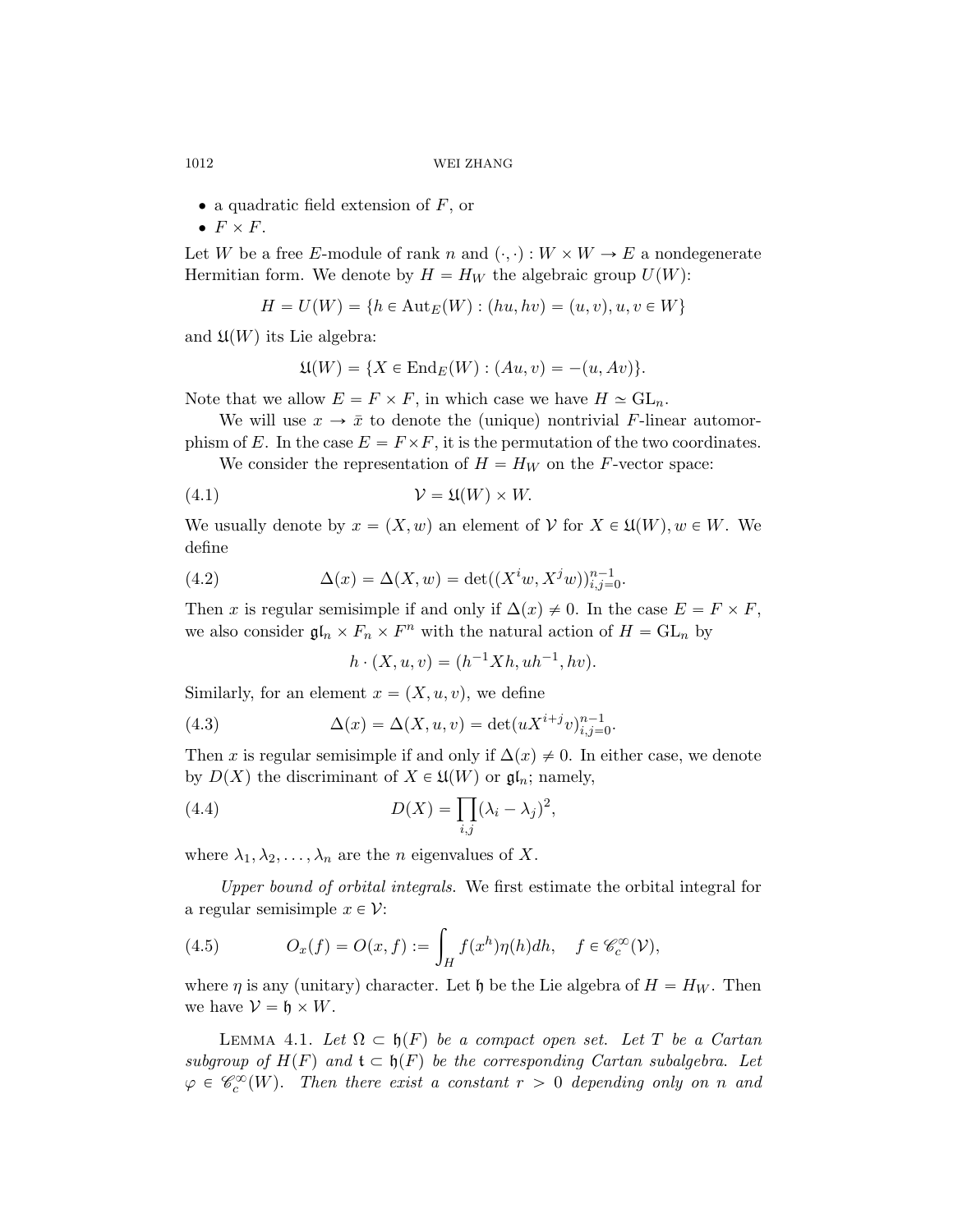a constant C depending only on  $n, \varphi, \Omega$  with the following property: for all regular semisimple  $X \in \mathfrak{t}$ , and  $h \in GL_n(F)$  such that  $X^h \in \Omega$ , we have ˇ ˇ

$$
\left|\int_T\varphi(w^h)dt\right|\leqslant C\cdot\max\{1,\log|\Delta(X,w)|\}^r.
$$

*Proof.* We prove this in the general linear case. The unitary case is similar and easier. We write  $V = \mathfrak{gl}_n \times F_n \times F^n$  and  $x = (X, u, v)$ . If  $h^{-1}Xh \in \Omega$ , then for all  $i, j = 0, \ldots, n - 1$ , the following vectors are in a compact set depending only on the support of  $\varphi$  and  $\Omega$ :

$$
h^{-1}t^{-1}X^iv, \quad uX^jth.
$$

Write  $\delta_1 = (X^i v)_{i=0,\dots,n-1} \in \mathfrak{gl}_n(F)$  and  $\delta_2 = (u X^j)_{j=0,\dots,n-1} \in \mathfrak{gl}_n(F)$  so that  $\Delta(X, u, v) = \det(\delta_1 \delta_2)$ . Then the condition becomes that the elements

$$
h^{-1}t^{-1}\delta_1, \quad \delta_2 th
$$

are in a compact set  $\Omega_1$  of  $\mathfrak{gl}_n(F)$  depending only on the support of  $\varphi$  and  $\Omega$ .

in a compact set  $\Omega_1$  of  $\mathfrak{gl}_n(F)$  depending only on the support of  $\varphi$  and  $\Omega$ .<br>We may identify t with  $\prod_{i=1}^e E_i$  and T with  $\prod_{i=1}^e E_i^\times$  where  $E_i/F$  is a We may identify t with  $\prod_{i=1}^r E_i$  and T with  $\prod_{i=1}^r E_i$  where  $E_i/F$  is a degree  $n_i$  field extension such that  $\sum n_i = n$ . Let P be the parabolic of degree  $n_i$  field extension such that  $\sum n_i = n$ . Let P be the parabolic of  $H = GL_{n-1}$  associated to the partition  $\sum n_i = n$  with Levi decomposition  $P = MN$ . We may assume that  $T \subset M$ . Then T is elliptic in M. By Iwasawa decomposition  $H = NMK$  for  $K = GL_n(\mathcal{O}_F)$ , we may write  $h = nmk, \delta_1 =$  $n_1m_1k_1, \delta_2 = k_2m_2n_2$ . By enlarging  $\Omega_1$  if necessary, we may assume that  $\Omega_1 = K\Omega_1 K$  (i.e., bi-K-invariant). Since  $h^{-1}t\delta_1 = k^{-1}m^{-1}n^{-1}tn_1m_1k_1 \in \Omega_1$ , we may see that the Levi component  $m^{-1}t^{-1}m_1 \in \Omega_2$  for a compact set  $\Omega_2$  of  $M_2(F)$ . Similarly, we have  $m_2tm \in \Omega_2$ . Let  $t = (t^{(i)})_{i=1}^e \in T$  where  $t^{(i)} \in E_i^{\times}$ , and similarly for  $m, m_1, m_2$ . Then there exist constants  $C_1, C_2 > 0$  such that for all  $i = 1, 2, \ldots, e$ ,

$$
C_1 |\det(m_1^{(i)}(m^{(i)})^{-1})| \leq |t_i| \leq C_2 |\det(m_2^{(i)}m^{(i)})|^{-1}.
$$

The volume of such  $t_i$  is bounded above by

$$
C_3 + \log \frac{C_2 |\det(m_2^{(i)} m^{(i)})|^{-1}}{C_1 |\det(m_1^{(i)} (m^{(i)})^{-1})|} = C_4 - \log |\det(m_1^{(i)} m_2^{(i)})|
$$

for constants  $C_3, C_4$ . In particular, the integral in the lemma is zero unless for all  $i = 1, 2, \ldots, e$ , we have

$$
C_4 - \log |\det(m_1^{(i)} m_2^{(i)})| \ge 0.
$$

Under this assumption, there is a constant C such that for all  $i = 1, 2, \ldots, e$ ,

$$
C_4 - \log |\det(m_1^{(i)} m_2^{(i)})| \le C_5 - \sum_{i=1}^e \log |\det(m_1^{(i)} m_2^{(i)})|,
$$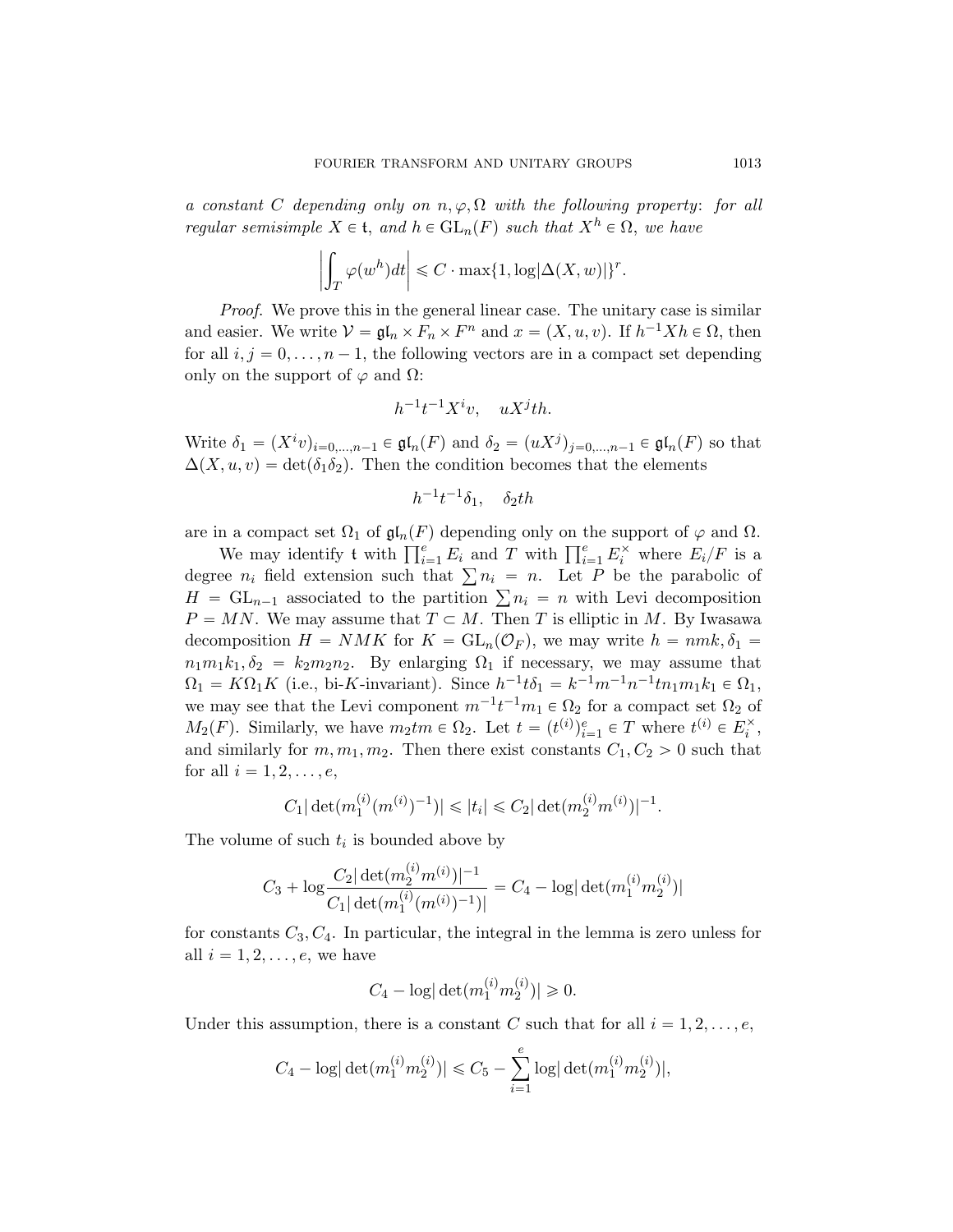which is equal to

$$
C_5 - \log |\det(m_1 m_2)| = C_5 - \log |\det(\Delta(X, u, v))|.
$$

Then it is easy to see that the integral over  $T$  is either zero or bounded above by the  $L^{\infty}$ -norm of  $\varphi$  times:

$$
(C_5 - \log|\det(\Delta(X, u, v))|)^k.
$$

Now the lemma follows immediately.

Before we proceed, we introduce one more definition: we say that  $x =$  $(X, w)$  is strongly regular if x, X, w are all H-regular semisimple (ie.,  $\Delta(x) \neq 0$ ,  $(w, w) \neq 0$  and  $D(X) \neq 0$ .

PROPOSITION 4.2. Let  $f \in \mathcal{C}_c^{\infty}(\mathcal{V})$ . Then there exist a constant C depending on f and an integer  $r > 0$  such th[at for all](#page-41-0)  $x \in V$  strongly regular,

 $|O(x, f)| \leq C \cdot \max\{1, |\log|\Delta(x)||^r\} \max\{1, |D(X)|^{-1/2}\}.$ 

Proof. We only give the proof in the general linear case. The unitary case is similar a[nd e](#page-76-0)asier. We choose a (finite) complete set of representatives of Cartan subalgebras t up to H-conjugacy. We may assume that  $X \in \mathfrak{t}$  and  $f = \phi \otimes \varphi$ , where  $\phi \in \mathcal{C}_c^{\infty}(\mathfrak{gl}_n(F))$  and  $\varphi \in \mathcal{C}_c^{\infty}(F_n \times F^n)$  as in Lemma 4.1. Then we have

$$
|O(x, f)| \le C_6 \cdot \max\{1, |\log |\Delta(x)||\} \int_{H/T} |\phi|(ht_0 h^{-1}) dh.
$$

<span id="page-43-0"></span>By the bound of Harish-Chandra  $([26])$  on the usual orbital integral, the integral in the right-hand side is bounded by a constant times  $\max\{1, |D(X)|^{-1/2}\}.$ Since there are only finitely many  $t$ , we may choose a uniform constant  $C$  to complete the proof.  $\Box$ 

Local integrability. We want to show the orbital integral, as a function on  $V$ , is locally integrable. The following result is probably well known, but we could not find a reference so we decide to include a proof here.

LEMMA 4.3 (Igusa integral). Let  $P(x) \in F[x_1, \ldots, x_m]$  be a polynomial. Then there exists  $\epsilon > 0$  such that

$$
\int_{\mathcal{O}_F^m} |P(x)|^{-\epsilon} dx < \infty.
$$

If P is homogeneous, then there exists  $\epsilon > 0$  such that the function  $|P(x)|^{-\epsilon}$  is locally integrable everywhere on  $F^m$ .

*Proof.* The first assertion implies the second one. If  $P$  is homogeneous of degree  $k \geq 0$ , assuming the first assertion we want to show that  $|P|^{-\epsilon}$  is locally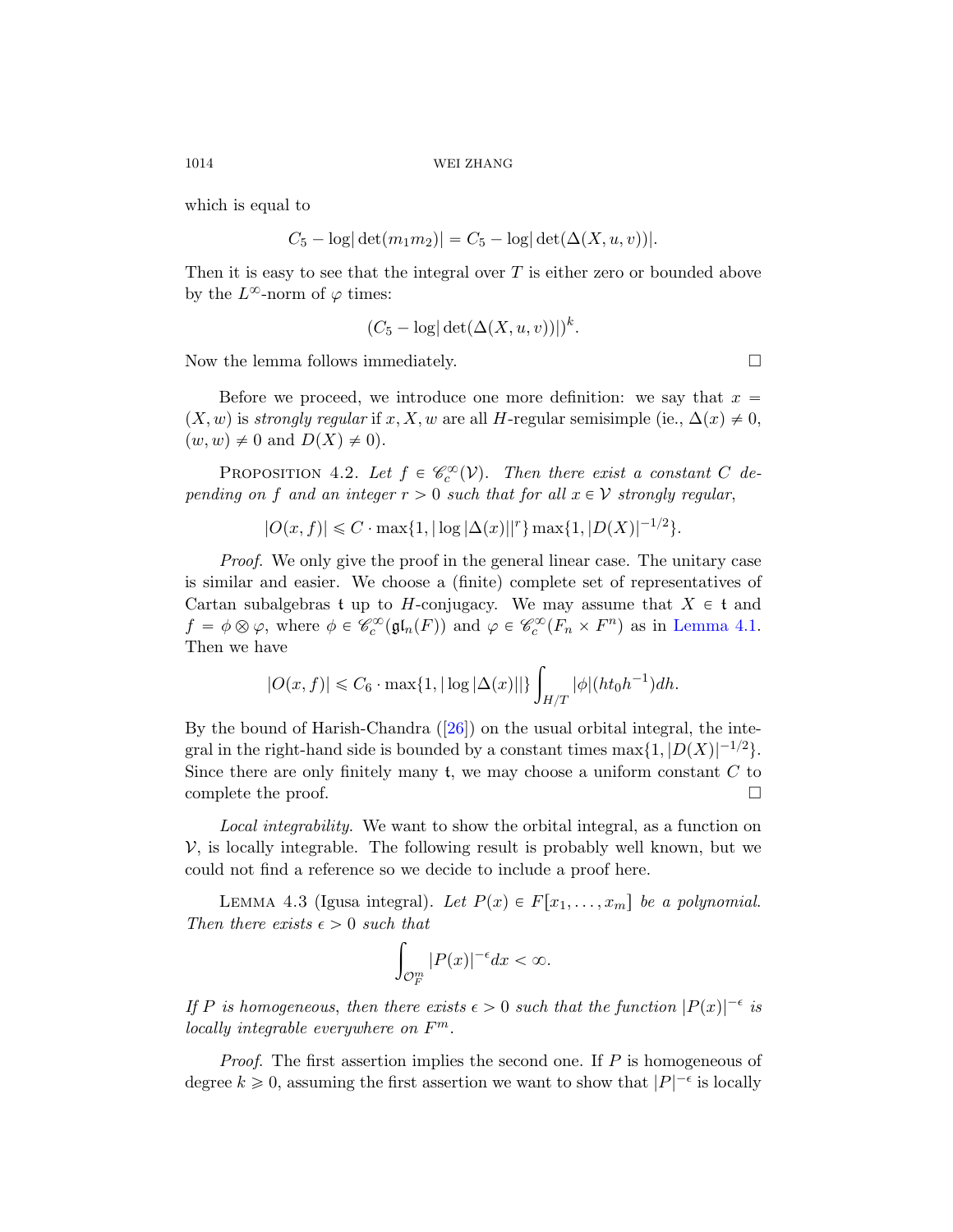[in](#page-74-1)tegrable around any  $x_0 \in F^m$ . Indeed, we may assume that  $x_0 \in \varpi^{-n}\mathcal{O}^m$  for some  $n > 0$ . By homogeneity, we have

By nonlogenergy, we have  
\n
$$
\int_{\varpi^{-n}\mathcal{O}^m} |P(x)|^{-\epsilon} dx = |\varpi|^{-mn+\epsilon kn} \int_{\mathcal{O}^m} |P(x)|^{-\epsilon} dx < \infty.
$$

This shows the local integrality around  $x_0$ .

To show the first assertion, we may assume that  $P \in \mathcal{O}_F[x]$  and  $F = \mathbb{Q}_p$ . Now following Igusa  $([9])$ , we define

$$
\widetilde{N}_n:=\sharp\{x\in(\mathbb{Z}_p/p^n)^m|f(x)\equiv 0\mod p^n\}.
$$

Let  $w_n = \tilde{N}_n / p^{nm}$ . Then  $w_{n+1} < w_n$ . We want to prove that there exists  $\epsilon > 0$ such that

$$
\sum_{n} p^{n\epsilon} (w_n - w_{n+1}) < \infty.
$$

We define an associated Poincare series

$$
\widetilde{P}(T) = \sum_{n=0}^{\infty} \widetilde{N}_n T^n.
$$

By the rationality of  $\widetilde{P}(T)$  (proved first by Igusa, [9]), we may write

$$
\widetilde{P}(T) = Q(T) \prod_{i,j} (1 - \alpha_{i,j} p^{\beta_i} T)^{-k_{i,j}},
$$

where  $\beta_i \in \mathbb{R}, k_i \in \mathbb{N}_{>0}$  and  $\beta_i$  are distinct,  $\alpha_{i,j}$  are roots of unity, and  $Q(T)$  is a polynomial ([9, Rem. 3.3]). We must have all  $\beta_i \leq m$  since  $\widetilde{N}_n \leqslant |(\mathbb{Z}_p/p^n)^m| =$  $q^{nm}$  for all *n*. If all  $\beta_i < m$ , then we certainly can choose  $\epsilon > 0$  such that all  $\beta_i < m - \epsilon$ , and hence

$$
\widetilde{N}_n = O(p^{n(m-\epsilon)}).
$$

Assume now that  $\beta_0 = m$  and all other  $\beta_i < m$ . Since  $|\tilde{N}_n| \leq p^{nm}$ , we must have all  $k_{0,j} = 1$  (i.e., no multiplicity). Then for suitable  $a_j \in \mathbb{C}$ , and all  $\epsilon < m - \max_{i \neq 0} {\beta_i},$  when n is sufficiently large, we have<br> $\widetilde{N} = \widetilde{n}_i m \sum_{i,j} a_i m^{n-j} = O(m^{n(m-\epsilon)})$ 

$$
|\widetilde{N}_n - p^{nm} \sum_j a_j \alpha_{0,j}^n| = O(p^{n(m-\epsilon)}).
$$

Let  $w'_n =$  $j a_j a_{0,j}^n$ . Since  $\alpha_{i,j}$  are roots of unity, the sequence  $w'_n (n \geq 0)$  is periodic, say with period  $N$ ; i.e.,  $w'_n = w'_{n+N}$ . Then by

$$
|w_n - w'_n| = O(p^{-n\epsilon}),
$$

we have

$$
w_n - w_{n+1} \leq w_n - w_{n+N} \leq |w'_n - w'_{n+N}| + O(p^{-n\epsilon}) = O(p^{-n\epsilon}).
$$

This completes the proof.

Remark 12. The integral in the lemma is called local zeta integral. The same result also holds for archimedean local fields.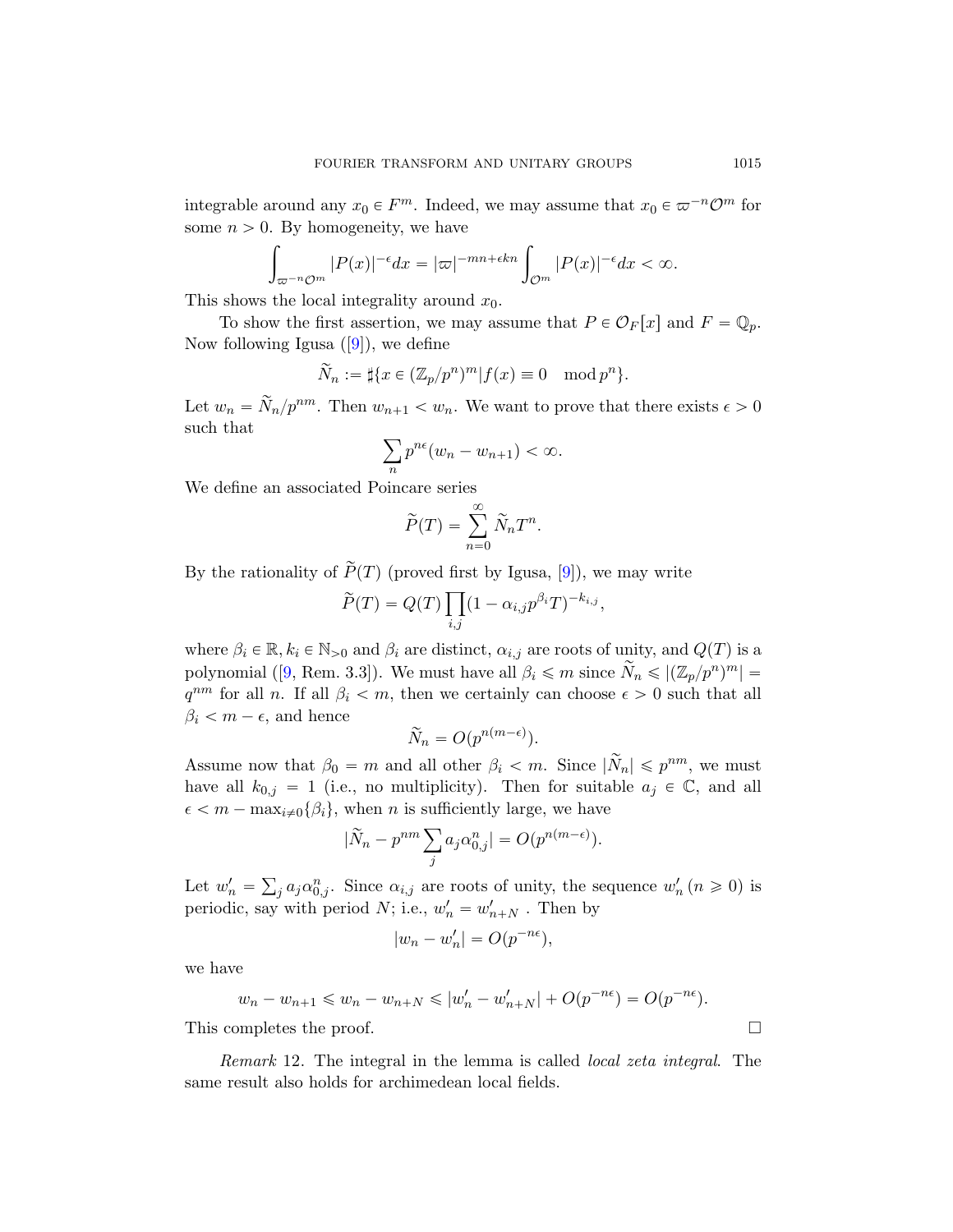COROLLARY 4.4. There exists  $\epsilon > 0$  such that the function

$$
m_{\epsilon}: x = (X, w) \in \mathcal{V} \mapsto |D(X)|^{-1/2 - \epsilon} \log |\Delta(x)|
$$

is locally integrable on V.

*Proof.* Let  $\Omega$  be a compact subset of  $V$ . In Young's inequality

$$
ab\leqslant \frac{a^p}{p}+\frac{b^q}{q},\quad a,b,p,q>0, \frac{1}{p}+\frac{1}{q}=1,
$$

we let  $p = 1 + \epsilon_1$  t[o obtain](#page-43-0)

$$
m_{\epsilon}(x) \leqslant \frac{|D(X)|^{-(1/2+\epsilon)(1+\epsilon_1)}}{1+\epsilon_1} + \frac{|\log |\Delta(x)||^q}{q}.
$$

We now need to use the Lie algebraic version of  $[25, Th. 15]$ ; namely, there exists  $\epsilon_2 > 0$  such that the function  $X \mapsto |\Delta(X)|^{-1/2-\epsilon_2}$  is locally integrable on  $\mathfrak{U}(W)$ . This implies that for an appropriate choice of  $\epsilon, \epsilon_1$ , the first term above is locally integrable on  $\mathfrak{U}(W)\times W$ . Lemma 4.3 implies that the second term is also locally integrable. This completes the proof.  $\Box$ 

In summary, we have showed that

COROLLARY 4.5. For any  $f \in \mathcal{C}_c^{\infty}(\mathcal{V})$ , we have

- the absolute value of the orbital integral  $x \mapsto |O(x, f)|$  is locally integrable on  $\mathcal{V}$ ;
- if  $X \in \mathfrak{h}(F)$  is regular semisimple, the function  $w \mapsto |O((X, w), f)|$  is locally integrable on W;
- if  $w \in W$  is regular semisimple, the function  $X \mapsto |O((X, w), f)|$  is locally integrable on  $\mathfrak{h}(F)$ .

A relative local trace formula. We now show a local trace formula for the H-action on  $\mathcal V$ . We fix an H-invariant bilinear form

$$
\langle \cdot, \cdot \rangle: \mathcal{V} \times \mathcal{V} \to F
$$

such that its restriction to any invariant subspace is nondegenerate. (Obviously such a form exists.) We would like to consider the partial Fourier transform with respect to an invariant subspace  $V_0$  of  $V$ . Let  $V_0^{\perp}$  be the orthogonal complement of  $V_0$ , and write  $x = (y, z)$  according to the decomposition  $V =$ 

$$
\mathcal{V}_0 \oplus \mathcal{V}_0^{\perp}.
$$
 We define a partial Fourier transform  $\mathcal{F}_{\mathcal{V}_0} f$ :  
(4.6)  $\mathcal{F}_{\mathcal{V}_0} f(y, z) = \int_{\mathcal{V}_0} f(y', z) \psi(\langle y, y' \rangle) dy', \quad f \in \mathcal{C}_c^{\infty}(\mathcal{V}), \quad y \in \mathcal{V}_0, z \in \mathcal{V}_0^{\perp}.$ 

We will choose the self-dual measure on  $V_0$ . Then the fact that Fourier transform is an isometry on  $L^2$  space can be written as

(4.7) 
$$
\int_{\mathcal{V}_0} f_1(y) \overline{f}_2(y) dy = \int_{\mathcal{V}_0} \mathcal{F}_{\mathcal{V}_0} f_1(y) \overline{\mathcal{F}_{\mathcal{V}_0} f}_2(y) dy.
$$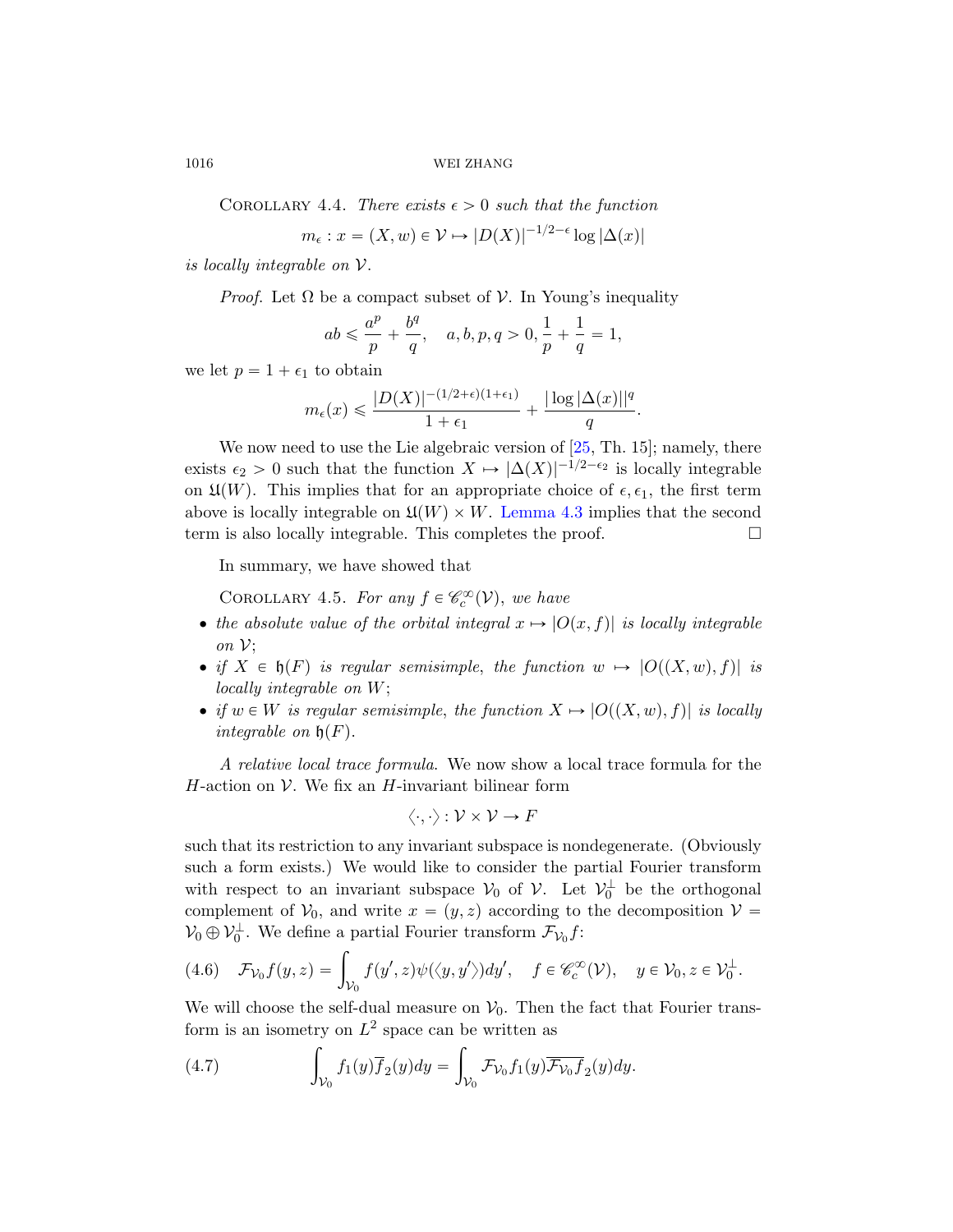It is clear that for two orthogonal subspace  $V_0$ ,  $V_1$ ,

$$
\mathcal{F}_{\mathcal{V}_0 \oplus \mathcal{V}_1} = \mathcal{F}_{\mathcal{V}_0} \circ \mathcal{F}_{\mathcal{V}_1} = \mathcal{F}_{\mathcal{V}_1} \circ \mathcal{F}_{\mathcal{V}_0}
$$

.

<span id="page-46-1"></span>Returning to our case,  $V$  is  $\mathfrak{U}(W) \times W$  (i.e., either  $\mathfrak{gl}_n \times F_n \times F^n$  for  $E = F \times F$ , or  $\mathfrak{U}(W) \times W$  for a Hermitian space W for a quadratic field E extension). In each case we have an abelian 2-group of Fourier transforms generated by the two partial transforms  $\mathcal{F}_{\mathfrak{U}(W)}$ ,  $\mathcal{F}_{W}$ .

We are now ready to prove a *local relative trace formula for Lie algebras*. The name comes from the analogous (but much more difficult to prove) result of Waldspurger ([51]).

THEOREM 4.6. Let V be  $\mathfrak{U}(W)\times W$  and  $\mathcal{V}_0$  an invariant-subspace. We write  $x = (y, z)$  according to the decomposition  $V = V_0 \oplus V_0^{\perp}$ . Fix a regular semisimple  $z \in V_0^{\perp}$ . For  $f_1, f_2 \in \mathcal{C}_c^{\infty}(\mathcal{V})$ , we define an iterated integral

(4.8) 
$$
T(f_1, f_2) = \int_{\mathcal{V}_0} \left( \int_{H(F)} f_1((y, z)^h) \eta(h) dh \right) f_2(y, z) dy,
$$

where  $\eta$  is trivial in the unitary case. Then we have

(4.9) 
$$
T(f_1, f_2) = T(\hat{f}_1, \check{f}_2),
$$

where  $\hat{f}$  ( $\check{f}$ , resp.) denotes the partial Fourier transform associated to  $\mathcal{V}_0$ , with respect to  $\psi$  ( $\psi_{-1}$ , the complex conjugate of  $\psi$ , resp.).

Proof. We consider the unitary case. The linear case is similar. The idea is the same as in Harish-Chandra's work on the representability of the character of a supercuspidal representation. Take a sequence of increasing compact subsets  $\Omega_i$  of H such that  $H = \cup_{i=1}^{\infty} \Omega_i$ . Define

$$
O_i(x, f) = \int_{\Omega_i} f(x^h) dh.
$$

Then it is clear that for a regular semisimple  $X$ ,

$$
O(x, f) = \lim_{i \to \infty} O_i(x, f).
$$

<span id="page-46-0"></span>By (4.7), for any  $f_1, f_2 \in \mathscr{C}_c^{\infty}(\mathcal{V})$ , we have

$$
\int_{\mathcal{V}_0} f_1((y, z)^h) f_2(y, z) dy = \int_{\mathcal{V}_0} \hat{f}_1((y, z)^h) \check{f}_2(y, z) dy,
$$

noting that the Fourier transform commutes with the  $H$ -action. Therefore, we have

(4.10)  

$$
\lim_{i \to \infty} \int_{\Omega_i} \left( \int_{\mathcal{V}_0} f_1((y, z)^h) f_2(y, z) dy \right) dh = \lim_{i \to \infty} \int_{\Omega_i} \left( \int_{\mathcal{V}_0} \hat{f}_1((y, z)^h) \check{f}_2(y, z) dy \right) dh.
$$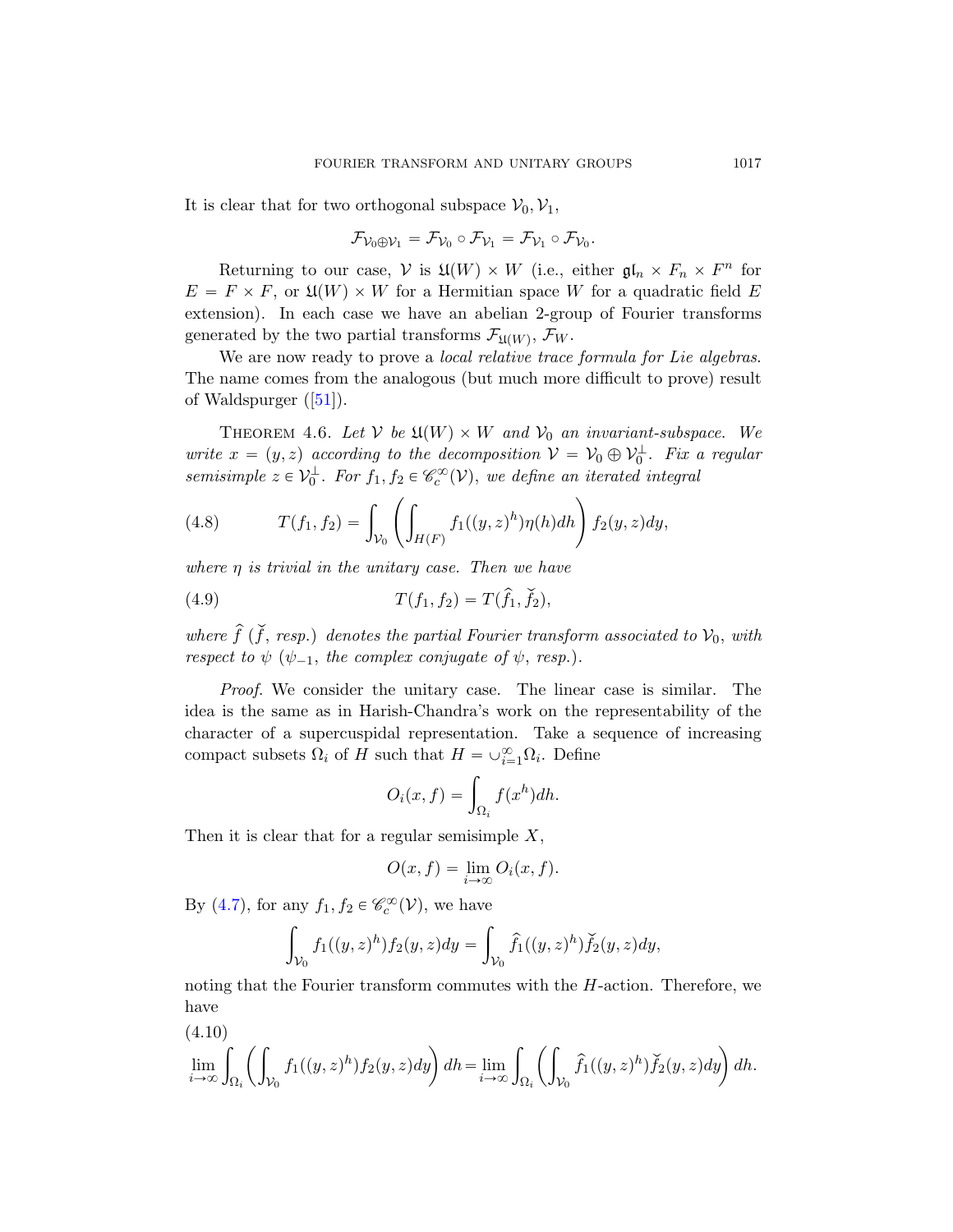As  $\Omega_i$  is compact, we may interchange the order of integration. Obviously we have  $|O_i((y, z), f_1)| \leq |O_i((y, z), |f_1|)|$ . When z is regular semisimple, by Corollary 4.5 the function  $y \mapsto |O((y, z), |f_1|)$  is locally integrable on  $\mathcal{V}_0$ . By Lebesgue's dominated convergence theorem we obtain

$$
\lim_{i \to \infty} \int_{\Omega_i} \left( \int_{\mathcal{V}_0} f_1((y, z)^h) f_2(y, z) dy \right) dh = \int_{\mathcal{V}_0} O((y, z), f_1) f_2(y, z) dy = T(f_1, f_2).
$$

<span id="page-47-0"></span>Similarly, we obtain  $T(\hat{f}_1, \check{f}_2)$  from the right-hand side of (4.10). This completes the proof.  $\Box$ 

A consequence. Now we specialize to the case  $n = 1$ . We deduce the representability of the Fourier transform of an orbital integral on  $W = M \times M^*$ where  $M$  is a one-dimensional  $F$ -vector space and  $M^*$  is its dual. We than have  $H = GL(M) \simeq GL_{1,F}$  $H = GL(M) \simeq GL_{1,F}$  $H = GL(M) \simeq GL_{1,F}$  acting on W.

COROLLARY 4.7. For any quadratic character  $\eta$  (possibly trivial), the Fourier transform of the orbital integral

(4.11) 
$$
\widehat{O}_w(f) := \omega(w) \int_H \widehat{f}(w^h) \eta(h) dh, \quad f \in \mathscr{C}_c^{\infty}(W),
$$

(here  $\omega(w)$  is the transfer factor defined in (3.7) for  $n = 1$ ) is represented by a locally constant H-invariant function on the regular semisimple locus  $W_{rs}$ denoted by  $\kappa^{\eta}(w, \cdot)$ ; i.e., for any  $f \in \mathscr{C}_c^{\infty}(W)$ , we have

$$
\widehat{O}_w(f) = \int_W f(w') \omega(w') \kappa^{\eta}(w, w') dw'.
$$

The same result holds for the unitary case. Moreover, we may let F be a product of fields and the same result holds.

Proof. The proof is along the same line as the proof of Harish-Chandra of the representability of Fourier transform of orbital integrals ([26, Lemma 1.19, p. 12]). With the local trace formula Theorem 4.6, it remains to note that the Howe's finiteness conjecture holds for the H[-a](#page-77-0)ction on W by  $[42, Th. 6.1]$ . In the next two subsections we will prove a more explicit result when  $\eta$  is [n](#page-76-0)ontrivial quadratic.

Obviously the kernel function  $\kappa^{\eta}(w, w')$  can be viewed as a locally constant function on  $W_{rs} \times W_{rs}$  invariant under  $H \times H$ .

Remark 13. Unfortunately, the Howe's finiteness conjecture (cf. [42, Th. 6.1]) fails for the *H*-action on  $\mathfrak{gl}_n \times F_n \times F^n$  when  $n \geq 2$ . Therefore, the proof of Harish-Chandra ([26]) does not work and the representability of the Fourier transform of H-orbital integral remains open when  $n \geq 2$ .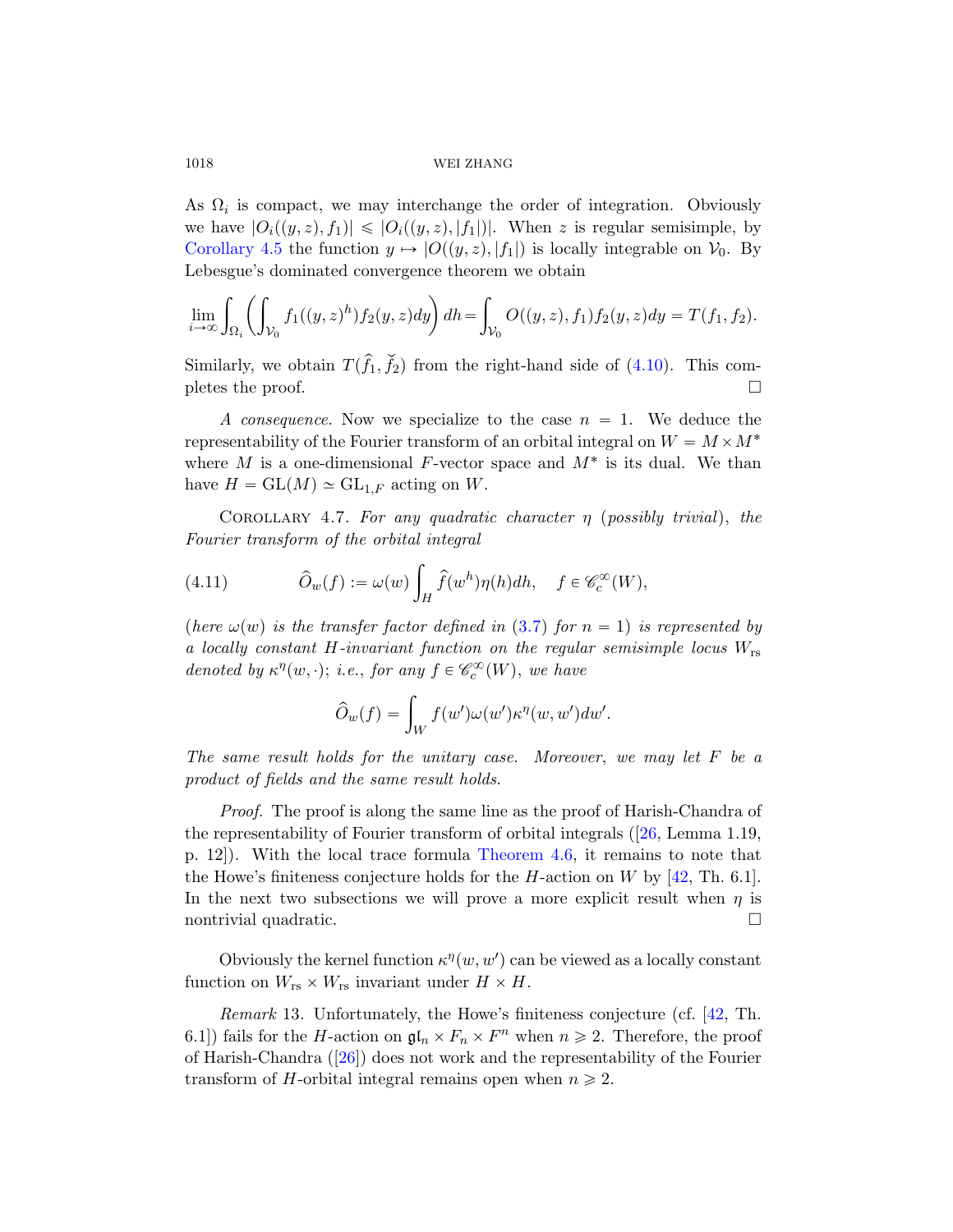4.2. A Davenport–Hasse type relation. We show a Davenport–Hasse type relation between two "Kloosterman sums." It will be used to show that the Fourier transforms preserve smooth transfer when  $n = 1$ .

<span id="page-48-0"></span>Local constants. We first recall the definition and some basic properties of the Langlands constant ([7,  $\S$ §29, 30]). Fix a nontrivial character  $\psi$  of F. For a field extension  $K/F$  $K/F$  of local fields, we define a character of K by  $\psi_K = \psi \circ \text{tr}_{K/F}$ . Let  $1_K$  be the trivial character of the Weil group  $W_K$ . Then the Langlands constant is defined to be

(4.12) 
$$
\lambda_{K/F}(\psi) := \frac{\epsilon(\text{Ind}_{K/F}1_K, s, \psi)}{\epsilon(1_K, s, \psi_K)},
$$

which is a constant independent of s  $([7, \S 30])$ . In particular, it is given by

(4.13) 
$$
\lambda_{K/F}(\psi) := \epsilon(\mathrm{Ind}_{K/F}1_K, 1/2, \psi).
$$

The character of the abelianization  $W_F^{\text{ab}} \simeq F^{\times}$ ,

$$
(4.14) \t\t \eta_{K/F} := \det(\mathrm{Ind}_{K/F} 1_K),
$$

is a quadratic character. For  $a \in F^{\times}$ , we denote by  $\psi_a$  the character of F defined by  $\psi_a(x) = \psi(ax)$ . We then have

$$
\lambda_{K/F}(\psi_a) = \eta_{K/F}(a)\lambda_{K/F}(\psi).
$$

Moreover, we have

$$
\lambda_{K/F}(\psi)^2 = \eta_{K/F}(-1).
$$

[In](#page-74-2) particular,  $\lambda_{K/F}(\psi) \in \mu_4$  is a fourth root of unity.

We first show that the epsilon factor is essentially a Gauss sum. Let  $\psi$  be a nontrivial additive character, and let  $dx$  be the self-dual measure on  $F$ . We choose a Haar measure  $d^{\times} x = \frac{dx}{|x|}$  $\frac{dx}{|x|}$  on  $F^{\times}$ . For a quasi-character  $\chi$  of  $F^{\times}$ , we may define its real exponent  $\text{Re}(\chi)$  to be the unique real number r such that  $|\chi(x)| = |x|^r$  for all  $x \in F^{\times}$ . We denote  $\hat{\chi} = \chi^{-1}|\cdot|$ . Let  $\gamma(\chi, \psi)$  be the gamma factor in Tate's thesis  $([7, §23])$ .

LEMMA 4.8. The gamma factor  $\gamma(\chi, \psi)$  as a meromorphic function of  $\chi$ (namely, its value at  $\chi | \cdot |^s$  is meromorphic for  $s \in \mathbb{C}$ ) is given by

(4.15) 
$$
\gamma(\chi, \psi) = \int_{F^{\times}} \psi(x) \widehat{\chi}(x) \frac{dx}{|x|} = \int_{F} \psi(x) \chi^{-1}(x) dx.
$$

Here the right-hand side is interpreted as

$$
\int_{|x|
$$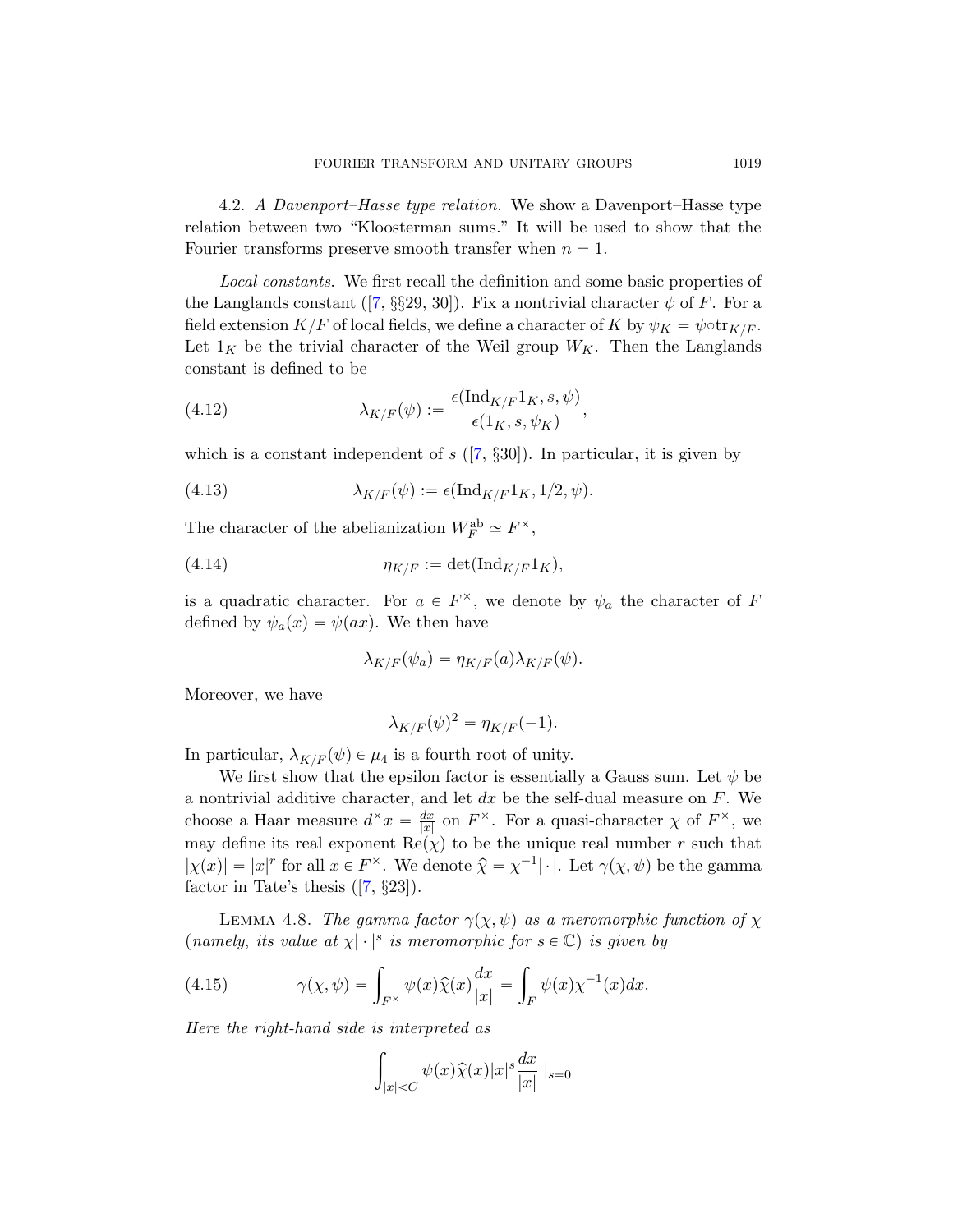for any C lar[ge](#page-74-2) enough. In particular, the gamma factor  $\gamma(\chi, \psi)$  is holomorphic when  $\text{Re}(\chi) < 1$ , and its value is given by an absolutely convergent integral

$$
\gamma(\chi, \psi) = \int_{|x| < C} \psi(x) \chi^{-1}(x) dx
$$

when C large enough.

*Proof.* By definition, we have  $([7, \S 23])$ 

$$
\gamma(\chi, \psi) = \frac{\zeta(\hat{f}, \hat{\chi})}{\zeta(f, \chi)}.
$$

Note that it does not depend on the choice of any Haar measure on  $F^{\times}$ . We have chosen  $\frac{dx}{|x|}$ . Let  $f_n = 1_{1+\varpi^n \mathcal{O}_F}$ . Then we have

$$
\widehat{f_n}(x) = \psi(x)\widehat{1}_{\varpi^n \mathcal{O}_F}(x) = \psi(x)|\varpi|^n \widehat{1}_{\mathcal{O}_F}(x\varpi^n).
$$

If n is larger than the conductor of  $\chi$ , we have

$$
\zeta(f_n,\chi)=|\varpi|^n\text{vol}(\mathcal{O}_F).
$$

Let m be the integer such that  $\hat{1}_{\mathcal{O}_F} = vol(\mathcal{O}_F) \cdot 1_{\varpi^{-m}\mathcal{O}_F}$ . Then we have

$$
\zeta(\widehat{f_n}, \widehat{\chi}) = \int_{F^{\times}} \psi(x) |\varpi|^n \widehat{1}_{\mathcal{O}_F}(x \varpi^n) \widehat{\chi}(x) \frac{dx}{|x|}
$$
  
= vol(\mathcal{O}\_F)|\varpi|^n \int\_{\varpi^{-n-m} \mathcal{O}\_F} \psi(x) \widehat{\chi}(x) \frac{dx}{|x|}.

The right-hand side is interpreted in the sense of analytic continuation. Therefore, for  $n$  large enough, we have

$$
\gamma(\chi, \psi) = \int_{\varpi^{-n-m} \mathcal{O}_F} \psi(x) \widehat{\chi}(x) \frac{dx}{|x|}.
$$

This completes the proof.

Kloosterman sums. We have some Kloosterman sums. Let  $E/F$  be a (genuine) quadratic field extension. Our first Kloosterman sum is defined for  $a = A\overline{A} \in NE^{\times}$ :

(4.16) 
$$
\Phi(a) = \Phi_{E/F}(a) := \int_{E^1} \psi_E(Ax) d^{\times} x.
$$

The measure on  $E^1$  is chosen such that for all  $\phi \in \mathcal{C}_c^{\infty}(E)$ ,

$$
\int_{E^{\times}} \phi(X) \frac{dX}{|X|_E} = \int_{F^{\times}} \int_{E^1} \phi(At) dt \, d^{\times} a,
$$

where  $NA = a$  and  $dX$  is the self-dual measure on E with respect to the character  $\psi_E$ .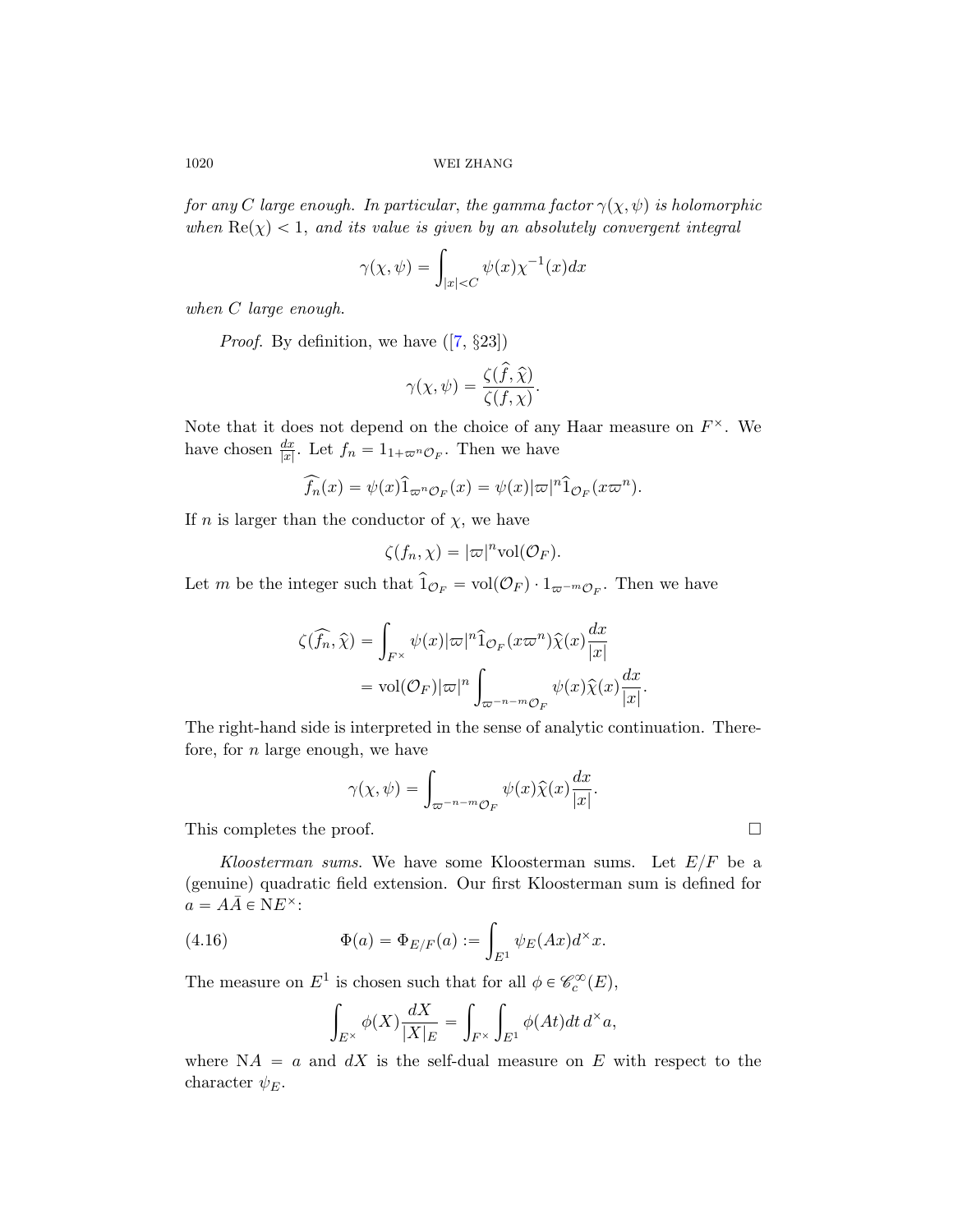Our second Kloosterman sum is defined for  $a \in F^{\times}$ :

<span id="page-50-0"></span>(4.17) 
$$
\Psi(a) = \Psi_{E/F}(a) := \int_{F^\times} \psi(x + \frac{a}{x}) \eta(x) d^\times x, \quad \eta = \eta_{E/F}.
$$

The right-hand side is interpreted as ż

(4.18) 
$$
\int_{1/C<|x|
$$

for sufficiently large C (depending on  $a$ ). Note that this integral becomes a constant when  $C$  is large enough.

We also define some auxiliary functions on  $F^{\times}$  indexed by  $C \in \mathbb{R}$ :

(4.19) 
$$
\Psi_C(a) := \int_{|a|/C < |y| < C} \psi(a/y + y) \eta(y) d^{\times} y, \quad a \in F^{\times}.
$$

We set  $\Psi_{\infty} = \Psi$ . It is clear that, as  $C \to \infty$ , the functions  $\Psi_C$  converge to  $\Psi_{\infty}$ pointwisely.

LEMMA 4.9. The function  $\Psi_C$  (possibly  $C = \infty$ ) is a locally constant function on  $F^{\times}$ . Moreover, there a[re co](#page-50-0)nstants  $\beta_1, \beta_2$  independent of  $C \in$  $\mathbb{R} \cup \{\infty\}$  such that

$$
|\Psi_C(a)| \leq \beta_1 |\log|a| + \beta_2
$$

for all  $a \in F^{\times}$ .

*Proof.* Let B be such that  $\psi(x) = 1$  if and only if  $|x| \le B$ . If  $|a| < B^2$ , either  $|x| < B$  or  $|a/x| < B$ . So we may bound the integral (4.18) by

$$
\left|\int_{|x|
$$

Since  $\psi$  is oscillating when  $|x| \geq B$ , it is easy to see that the second term is bounded above by a constant independent of  $a$  and  $C$ . The first term is equal to

$$
\left|\int_{|x|>a/B,|a|/C<|x|  

$$
\leqslant \left|\int_{a/B<|x|
$$
$$

The first term of the last line is at most

$$
_{a/B<|x|
$$

which is of the form  $\beta_1 |\log |a| + \beta_2$  for some constants  $\beta_1, \beta_2$ . Now, possibly enlarging  $\beta_2$  by a constant independent of a and C, we complete the proof.  $\Box$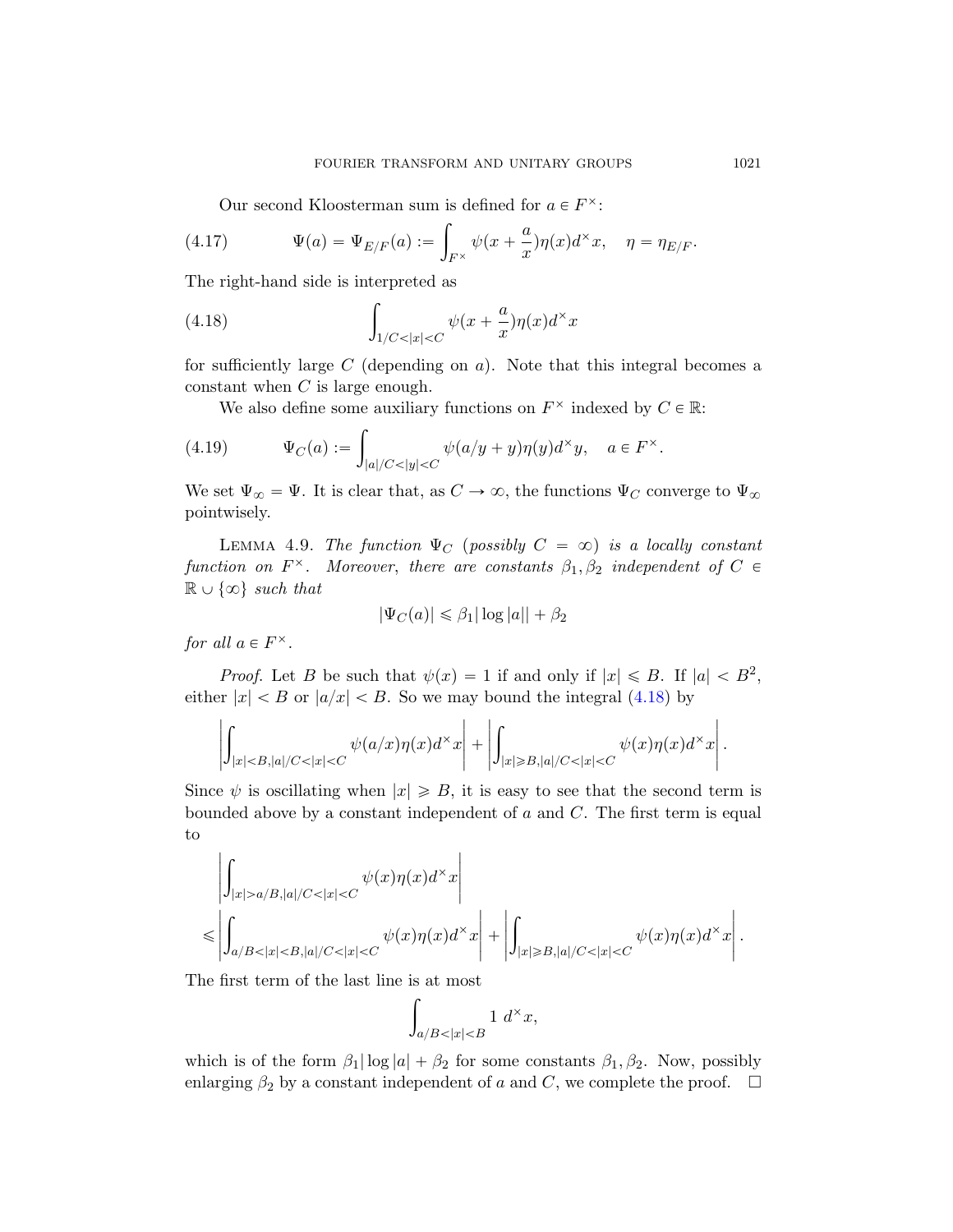We now study t[he a](#page-78-0)symptotic behavior of  $\Psi_C(a)$  and  $\Phi(a)$  when |a| is large.

LEMMA 4.10. There are constants A and  $\alpha$  independent of  $C \in \mathbb{R} \cup \{\infty\}$ such that when  $|a| > A$ , we have

$$
|\Psi_C(a)| < \alpha |a|^{-1/4}, \quad |\Phi(a)| < \alpha |a|^{-1/4}.
$$

*Proof.* The proof follows the strategy of [51, Prop. VIII.1]. We only prove the case for  $\Psi_C$  since the same proof with simple modification also applies to Φ.

Denote by  $v: F^{\times} \to \mathbb{Z}$  the valuation on F. We may choose a constant c such that whenever  $m \geq c$ , the exponential map

$$
\pi^m \mathcal{O}_F \to F^\times
$$

$$
t \mapsto e^t = \sum_{i \geq 0} \frac{t^i}{i!}
$$

converges, and for  $t \in \varpi^m \mathcal{O}_F$ , we have

(\*)  
\n
$$
\begin{cases}\nv(\frac{e^t + e^{-t}}{2} - 1) = v(t^2/2), \\
v(\frac{e^t - e^{-t}}{2}) = v(t).\n\end{cases}
$$

Let  $K_m$  be the image of  $\varpi^m \mathcal{O}_F$ . It is easy to see that  $K_m = 1 + \varpi^m \mathcal{O}_F$ . Let d be the conductor of  $\psi$ ; i.e.,  $\psi(x) = 1$  if  $v(x) \le d$  and  $\psi(x) \ne 1$  for some  $x \in F$ with  $v(x) = d - 1$ .

Now we choose  $\ell \in \mathbb{Z}$  such that

$$
(**) \qquad \qquad \ell > 4c - 2d + 10.
$$

Now assume that  $v(a) < -\ell$ . To explain the idea, we first claim that when  $v(a) < -\ell, \Psi_C(a) = 0$  unless  $a \in (F^{\times})^2$ . To see this, suppose that a is not a square. Then we have  $|a/x \pm x| = \max\{|x|, |a/x|\} \geq |a|^{1/2}$  and

(4.20) 
$$
\Psi_C(a) = \sum_{v(a/C) < i < v(C)} \int_{v(x) = i} \psi(ax^{-1} + x) \eta(x) d^{\times} x.
$$

Here we understand  $v(C) = -\log_q C$ , where  $q = \# \mathcal{O}_F/(\varpi)$ . For a fixed i, let  $n > c$  be such that

$$
n + \min\{i, v(a) - i\} < d < 2n + \min\{i, v(a) - i\}.
$$

Such *n* exists due to (\*\*). Then we have a nontrivial character of  $\varpi^{n}O_{F}$ defined by

$$
t \mapsto \psi(ax^{-1}e^{-t} + xe^{t})\eta(x)
$$
  
=  $\psi((ax^{-1} - x)t + (ax^{-1} + x)t^{2}/2 + \cdots)\eta(x)$   
=  $\psi((ax^{-1} - x)t)\eta(x).$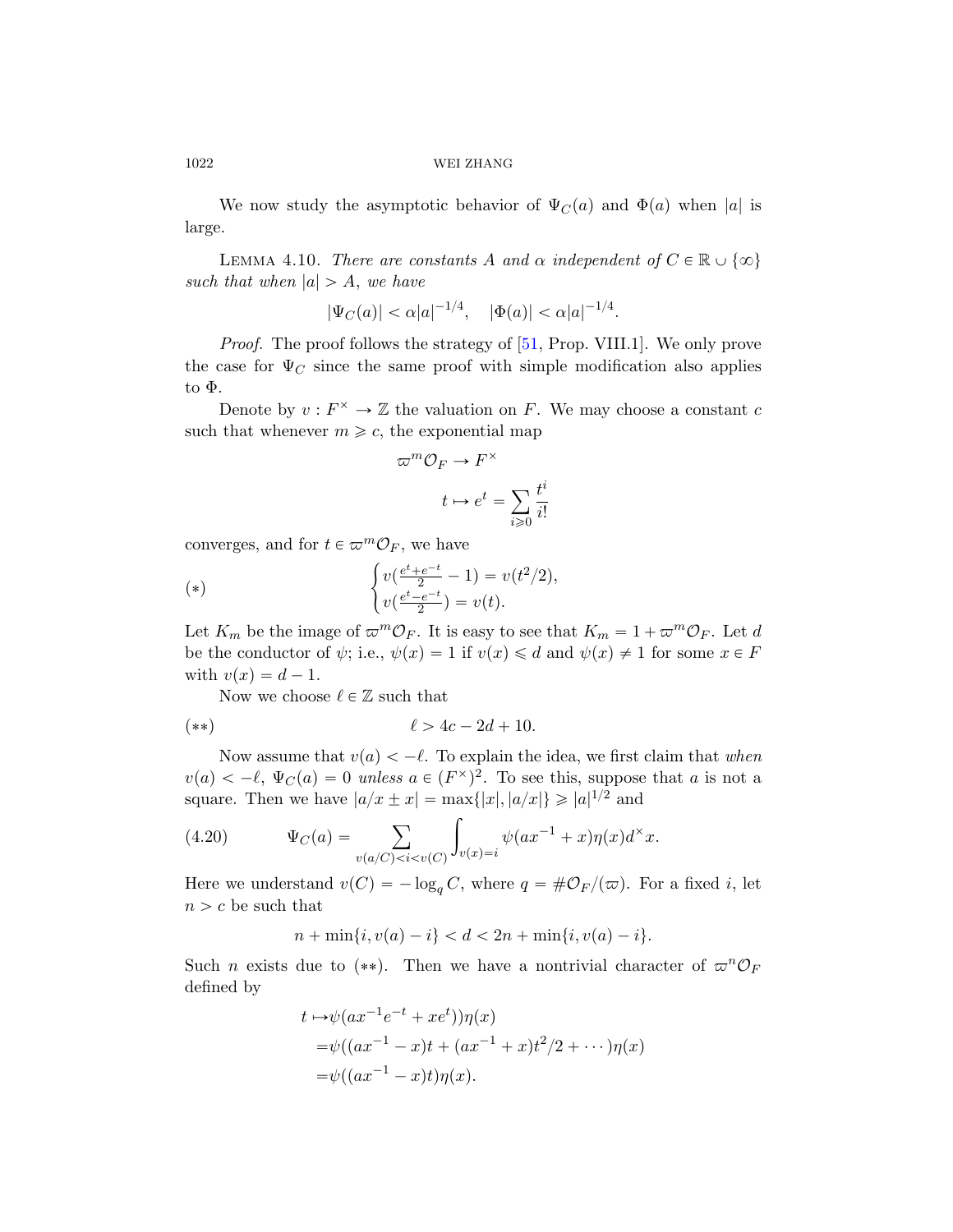Hence in (4.20), the integral over  $v(x) = i$  can be broken into a sum of integrals over  $xK_n$  where x runs over  $\omega^i \mathcal{O}_F / K_n$ . Using the exponential map, each term is of the form

$$
|x|^{-1} \int_{K_n} \psi(ax^{-1}k^{-1} + xk)\eta(x)d^xk
$$
  
=  $|x|^{-1} \int_{\varpi^n \mathcal{O}_F} \psi(ax^{-1}e^{-t} + xe^t)\eta(x)dt$   
=  $|x|^{-1}\eta(x)\psi((ax^{-1} - x)t)dt = 0.$ 

<span id="page-52-0"></span>This completes the proof the claim.

Now we may assume that  $a = b^2$  is a square. A change of variable yields

(4.21) 
$$
\Psi_C(a) = \eta(b) \int_{|b/C| < x < |C/b|} \psi(b(x^{-1} + x)) \eta(x) d^{\times} x.
$$

For a fixed x, we look for an integer  $n$  such that

$$
\begin{cases} n + v(b) + v(x - x^{-1}) < d, \\ 2n + v(b) > d. \end{cases}
$$

For example, we may take  $n = 1 + [(d - v(b))/2] > c$  (due to  $(**)$ ). Then the condition becomes

(\*\*\*) 
$$
v(x - x^{-1}) < d - 1 - v(b) - [(d - v(b))/2] = [(d - 1 - v(b))/2].
$$

If this last inequality h[olds,](#page-52-0) we have  $v(xk - x^{-1}k^{-1}) = v(x - x^{-1})$  for  $k \in K_n$ . This is obvious if  $v(x) \neq 0$ ; if  $v(x) = 0$ , then the difference

$$
(x - x-1) - (xk - x-1k-1) = x(1 - k)(1 + x-2k-1)
$$

has valuation at least  $v(1 - k) \geqslant n > v(x - x^{-1})$ . In particular, for those x satisfying  $(**)$ , we may write the integral in  $(4.21)$  as a disjoint union of the form

$$
\sum_{x} |x|^{-1} \eta(x) |x|^{-1} \int_{\varpi^n \mathcal{O}_F} \psi(b(x^{-1} - x)t) dt = 0.
$$

Therefore, we have proved that the only possible nonzero contribution comes from those x violating (\*\*\*). In particular,  $|\Psi_C(a)|$  is bounded by the volume of x such that  $v(x-x^{-1}) \geqslant [(d-1-v(b))/2]$ . It is easy to see that the volume is bounded by  $\alpha |b|^{-1/2} = \alpha |a|^{-1/4}$  for some constant  $\alpha$  independent of C.

*Remark* 14. Just like  $[51, Prop. VIII.1]$ , the same argument in the proof above actually yields a formula of  $\Psi(a)$  and  $\Phi(a)$  for large a.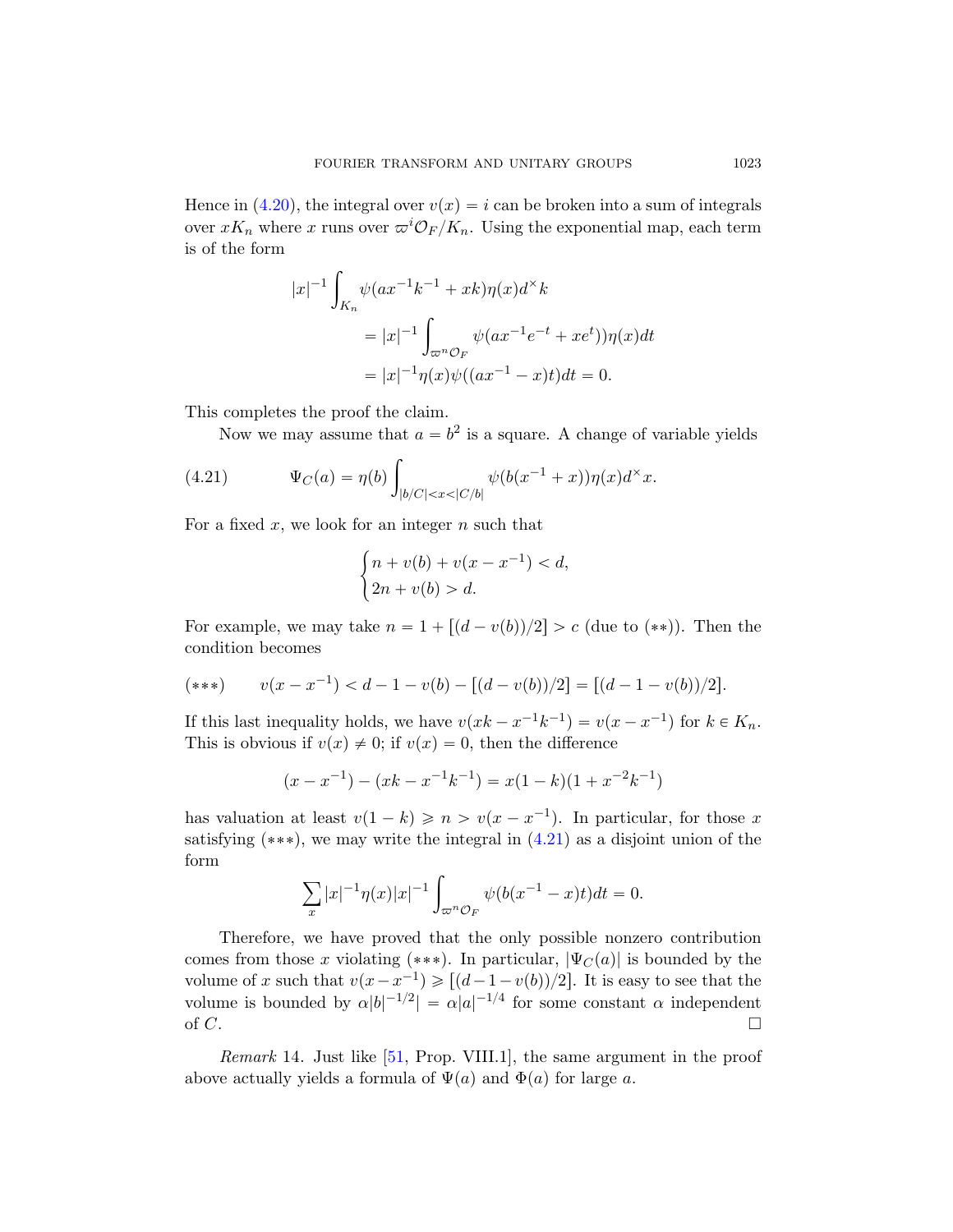A Davenport–Hasse type relation. We first establish one more lemma.

LEMMA 4.11. When  $\frac{3}{4} < \text{Re}(\chi) < 1$ , we have

$$
\gamma(\chi, \psi)\gamma(\chi\eta, \psi) = \int_F \Psi(a)\chi^{-1}(a)da,
$$

where the integral converges absolutely. Similarly, when  $\frac{3}{4} < \text{Re}(\chi) < 1$ , we have

$$
\gamma(\chi_E, \psi_E) = \int_F \Phi(a) \chi^{-1}(a) da.
$$

*Proof.* By Lemma 4.8, for C large enough, we have  
\n
$$
\gamma(\chi, \psi)\gamma(\chi\eta, \psi) = \int_{|x| < C} \psi(x)\hat{\chi}(x)d^\times x \int_{|x| < C} \psi(y)\hat{\chi}\hat{\eta}(y)d^\times y.
$$

This is equal to

$$
\int_{|x|,|y|\n
$$
=\int_{F^{\times}}\left(\int_{|a|/C<|y|\n
$$
=\int_{F^{\times}}\Psi_C(a)d^{\times}a.
$$
$$
$$

<span id="page-53-0"></span>The function  $|\Phi_C(a)|$  is bounded by  $\beta_1 |\log |a| + \beta_2$  when a is small by Lemma 4.9 and bounded by  $\alpha |a|^{1/4}$  when a is large by Lemma 4.10. The first result now follows from Lebesgue's dominance convergence theorem. Similarly, the second result follows from the fact that  $|\Phi(a)|$  is bounded by a constant when |a| is s[mall](#page-48-0) and by  $\alpha |a|^{1/4}$  when |a| is large.

The Davenport–Hasse type relation alluded in the title is as follows.

THEOREM 4.12. For all  $a \in F^{\times}$ , we have

$$
\Psi(a) = \Phi(a)\lambda_{E/F}(\psi).
$$

*Proof.* Note that  $L(\text{Ind}_{K/F} 1<sub>K</sub>, s) = L(1<sub>K</sub>, s)$ . Thus we have an equivalent form of the Langlands constant by  $(4.12)$ :

$$
\lambda_{K/F}(\psi)=\frac{\gamma(\mathrm{Ind}_{K/F}1_K,s,\psi)}{\gamma(1_K,s,\psi_K)}.
$$

Now let  $K = E$ . Then for all characters  $\chi$  of  $F^{\times}$  such that  $\frac{3}{4} < \text{Re}(\chi) < 1$ , by Lemma 4.11 we have

$$
\int_F \Psi(a)\chi^{-1}(a)da = \lambda_{E/F}(\psi)\int_F \Phi(a)\chi^{-1}(a)da.
$$

Both integrals converge absolutely. The theorem now follows easily.  $\Box$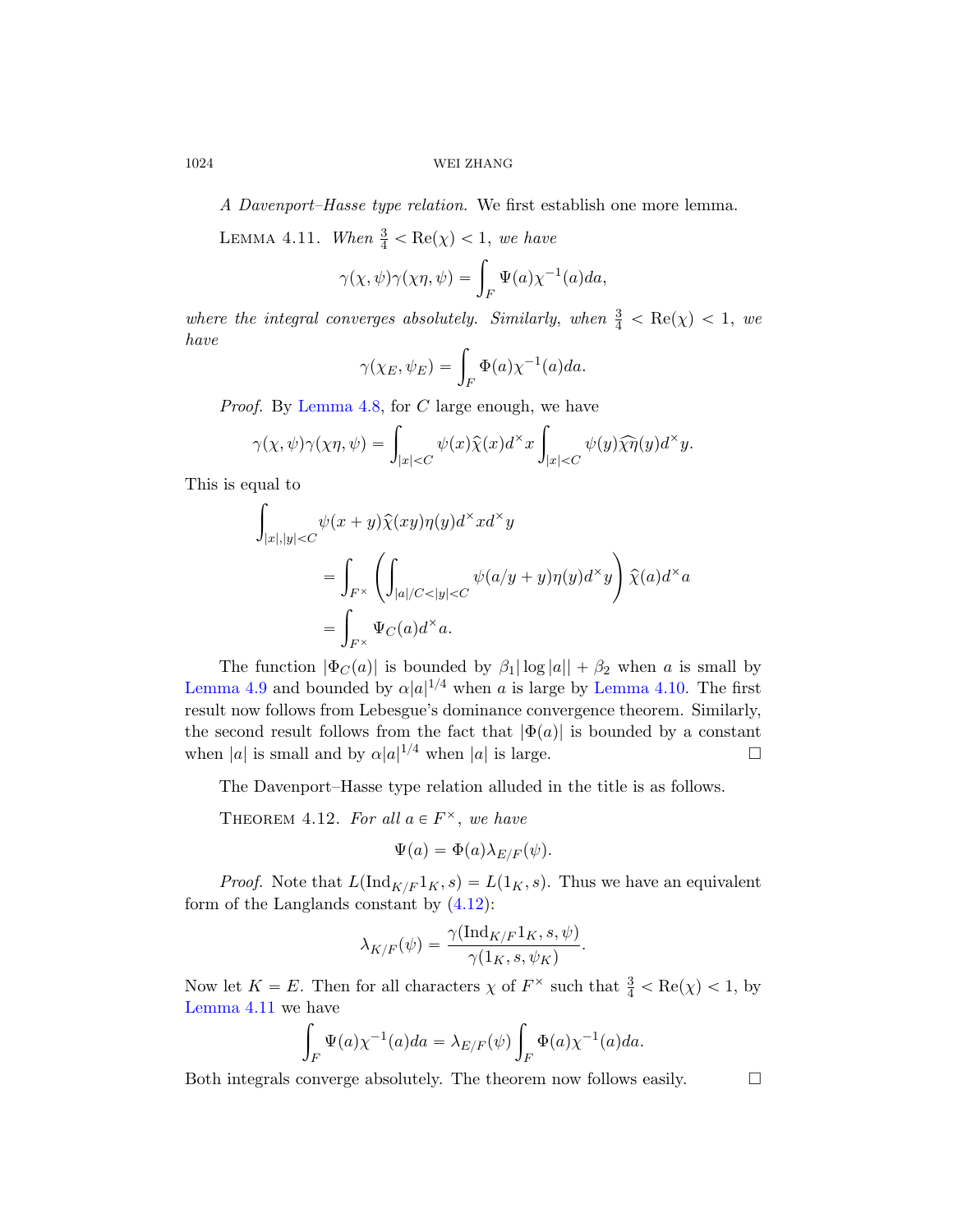<span id="page-54-0"></span>4.3. A property under base change. For later use we need a property of the Langlands constant (4.12) under base change. If  $K = K_1 \times K_2 \times \cdots \times K_m$ , we Langiands constant (4.12) under base change. If  $K = K_1 \times K_2 \times \cdots \times K_m$ , we define  $\lambda_{K/F}(\psi)$  as the product  $\prod_{i=1}^m \lambda_{K_i/F}(\psi)$ . Similarly,  $\epsilon(\text{Ind}_{K/F}1_K, 1/2, \psi)$ define  $\lambda_{K/F}(\psi)$  as the product  $\prod_{i=1}^m \lambda_{K_i/F}(\psi)$ . Similarly,  $\epsilon(\text{Ind}_{K/F}1_K, 1/2, \psi)$  is by definition  $\prod_{i=1}^m \epsilon(\text{Ind}_{K_i/F}1_{K_i}, 1/2, \psi)$ . Recall that for an arbitrary field extension  $K/F$  of degree d, w[e may](#page-54-0) define a discriminant  $\delta_{K/F} \in F^{\times}/(F^{\times})^2$ as follows. Choose an F-basis  $\alpha_1, \ldots, \alpha_d$  of K, and let  $\sigma_1, \ldots, \sigma_d$  be all Fembeddings of  $K$  into an algebraic closure of  $F$ . Then it is easy to see that

(4.22) 
$$
\det(\sigma_j(\alpha_i))_{1\leq i,j\leq d}^2 \in F^{\times}.
$$

<span id="page-54-2"></span><span id="page-54-1"></span>If we change the F-basis, this only changes by a square in  $F^{\times}$ . So we define  $\delta_{K/F}$  to be the class in  $F^{\times}/(F^{\times})^2$  of the determinant (4.22). If  $K = F(\alpha)$  and  $\alpha$  has minimal polynomial f, then  $\delta_{K/F}$  is the class of the discriminant of the polynomial f. In particular, in this case we can choose a representative of  $\delta_{K/F}$ such that it lies in  $(-1)^{d(d-1)/2}N_{K/F}K^{\times}$ . Finally, for a quadratic character  $\eta$ of  $F^{\times}$ , it makes sense to evaluate  $\eta(\delta_{K/F})$ . We extend the definition in the evident way to a product of fields  $K = K_1 \times K_2 \times \cdots \times K_m$ .

The proper[ty we](#page-54-1) need is the following

THEOREM 4.13. Let  $E/F$  be a quadratic field extension, and let  $F'/F$  be a field extension of degree d. Let  $E' = E \otimes_F F'$ . Then we have

(4.23) 
$$
\lambda_{E'/F'}(\psi_{F'}) = \lambda_{E/F}^d(\psi_F) \eta_{E/F}(\delta_{F'/F}).
$$

Proof. First of all we have the following simple observation. If we replace  $\psi$  by  $\psi_a$ ,  $a \in F^{\times}$ , the rig[ht-han](#page-54-1)d side of (4.23) changes by a factor  $\eta_{E/F}(a)^d$  and the left-hand side of (4.23) changes by a factor  $\eta_{E'/F'}(a) = \eta_{E/F}(\mathcal{N}_{F'/F} a)$  $\eta_{E/F}(a^d)$ . Therefore, it suffices to prove the identity for any one choice of  $\psi$ . Note that (4.23) is equivalent to

$$
\epsilon(\eta_{E'/F'},1/2,\psi_{F'})=\epsilon(\eta_{E/F},1/2,\psi_F)^d\cdot\eta_{E/F}(\delta_{F'/F}).
$$

LEMMA 4.14. If  $E/F$  is unramified, then (4.23) holds.

*Proof.* We may choose  $\psi$  to have conductor equal to zero. Since  $\eta_{E/F}$  is unramified, we have

$$
\epsilon(\eta_{E/F}, 1/2, \psi_F) = 1.
$$

Now  $\psi_{F'}$  has conductor denoted by k that is equal to the valuation of the different  $\mathcal{D}_{F'/F}$ ; namely,  $\mathcal{D}_{F'/F} = (\varpi_{F'})^k$ . Let e be the ramification index and  $f = d/e.$ 

*Case I: f is even.* Then  $E \subset F'$  is a subfield. In particular,  $N_{F'/F}F'^{\times} \subset$  $N_{E/F}E^{\times}$ . In this case, the left-hand side of (4.23) is equal to 1 as  $\eta_{E'/F'}$  is trivial. As we may choose a representative of  $\delta_{F'/F}$  in  $(-1)^{d(d-1)/2}N_{K/F}K^{\times} \subset$  $N_{E/F} E^{\times}$ , we see that  $\eta_{E/F}(\delta_{F'/F}) = 1$ .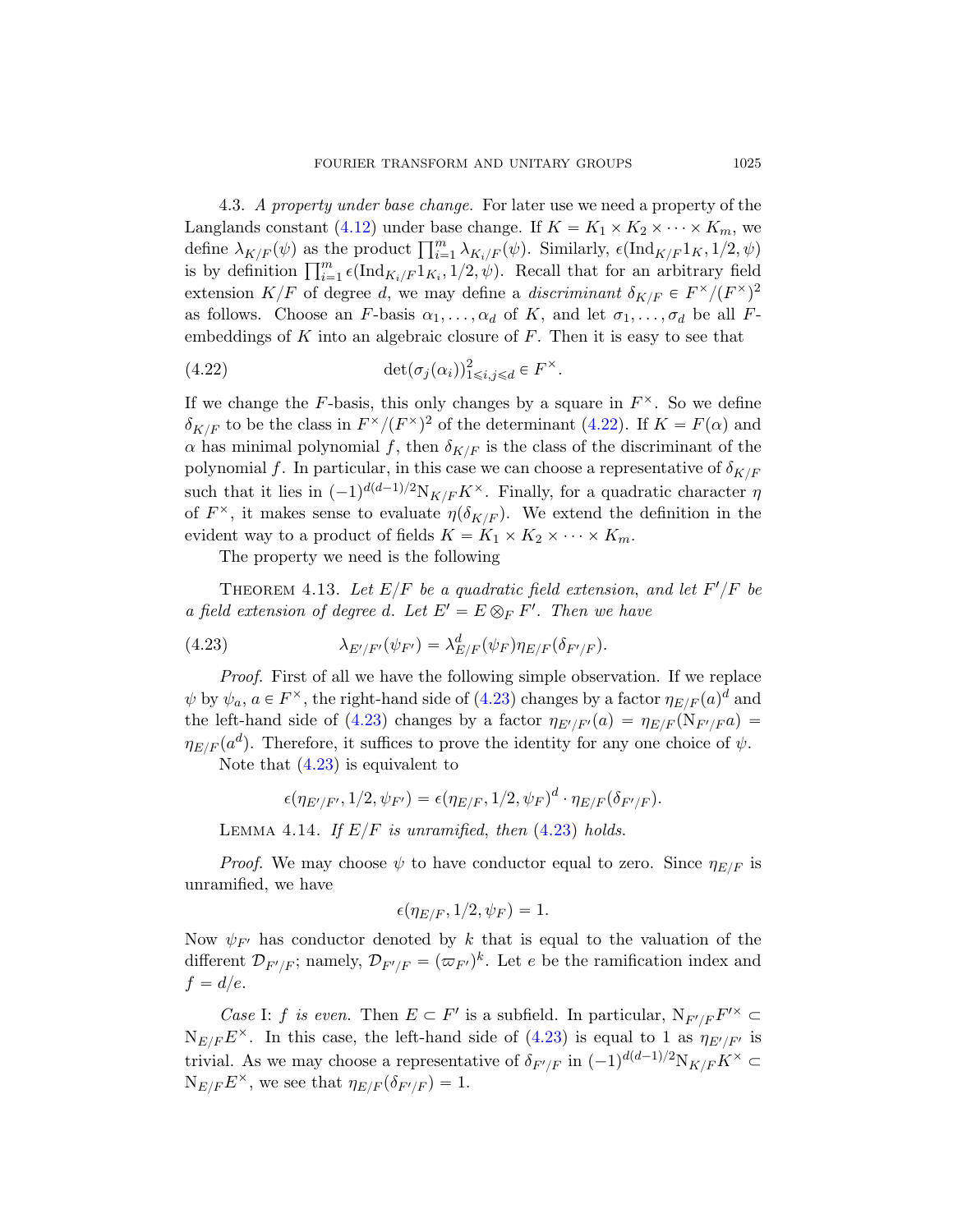Case II: f is odd. Then  $\epsilon(\eta_{E/F}, 1/2, \psi_F) = (-1)^k$ . Note that  $N_{F'/F}(\varpi_{F'}) \in$  $(\varpi_F)^f \mathcal{O}_F^{\times}$ . So we have  $N_{F'/F} \mathcal{D}_{F'/F} = (\varpi_F)^{kf}$ . Since f is odd, kf and k have the same parity. Since the valuation of  $N_{F'/F}\mathcal{D}_{F'/F}$  has the same parity as the valuation of  $\delta_{F'/F}$ , we see that  $\eta_{E/F}(\delta_{F'/F}) = (-1)^{kf} = (-1)^k$  as desired.  $\Box$ 

LEMMA 4.15. If  $E/F$  is archimedean, then (4.23) holds.

*Proof.* The case  $F = \mathbb{C}$  is obvious. Now we assume that  $F = \mathbb{R}$  and  $E = \mathbb{C}$ . Then the only nontrivial case we need to consider is when  $F' = \mathbb{C}$ . Then the left-hand side is equal to one. For the right-hand side, we have

$$
\lambda_{E/F}(\psi)^2 = \eta_{E/F}(-1) = -1.
$$

And

$$
\eta_{E/F}(D_{F'/F})=-1.
$$

This completes the proof.

We now treat the general case for  $E/F$ . We use a global argument. To do so we want to globalize the quadratic extension  $E/F$ . We use the following lemma from [14,  $\S$ 14].

LEMMA 4.16. Let  $E/F$  be a quadratic extension of non-archimedean local fields. Then there exist a totally real number field  $\mathcal F$  with  $F$  as its completion at a place  $v_0$  of F and a quadratic totally imaginary extension  $\mathcal E$  of F with corresponding completion E at  $v_0$  such that E is unramified over F at all finite places different from  $v_0$ .

Since the global epsilon factor satisfies

$$
\epsilon(\mathrm{Ind}_{\mathcal{E}/\mathcal{F}}1_{\mathcal{E}}, s, \psi_{\mathcal{F}}) = \epsilon(1_{\mathcal{E}}, s, \psi_{\mathcal{E}}),
$$

we have a product formula

$$
\prod_v \lambda_{\mathcal{E}_v/\mathcal{F}_v}(\psi_v) = 1,
$$

where  $\mathcal{E}_v$  is a product of field extensions of  $\mathcal{F}_v$  and v runs over all places of  $\mathcal{F}$ . We choose a finite extension  $\mathcal{F}'$  of  $\mathcal F$  such that  $v_0$  is inert and  $\mathcal{F}'_{v_0} \simeq F'$ . Such a choice obviously exists. Then it is clear that  $(4.23)$  holds for all  $\mathcal{E}_v/\mathcal{F}_v$  at a choice obviously exists. Then it is clear that (4.23) holds for all  $\mathcal{E}_v/\mathcal{F}_v$  at those  $v \neq v_0$ . By the global identity and  $\prod_v \eta_{\mathcal{E}_v/\mathcal{F}_v}(\delta_{\mathcal{F}'/\mathcal{F}}) = 1$ , we immediately deduce (4.23) at the place  $v_0$ . This completes the proof of Theorem 4.13.  $\Box$ 

4.4. All Fourier transforms preserve transfer. Now we need to consider simultaneously the general linear case and the unitary case. Let  $E/F$  be a fixed quadratic field extension. We set up some notation. We will use  $\mathcal{V}'$  to denote  $\mathfrak{gl}_n(F) \times F^n \times F_n$ . There are two isomorphism classes of Hermitian spaces of dimension n, which we will denote by  $W_1, W_2$  respectively. Then we let  $V_i$  denote  $\mathfrak{U}(W_i) \times W_i$  for  $i = 1, 2$ .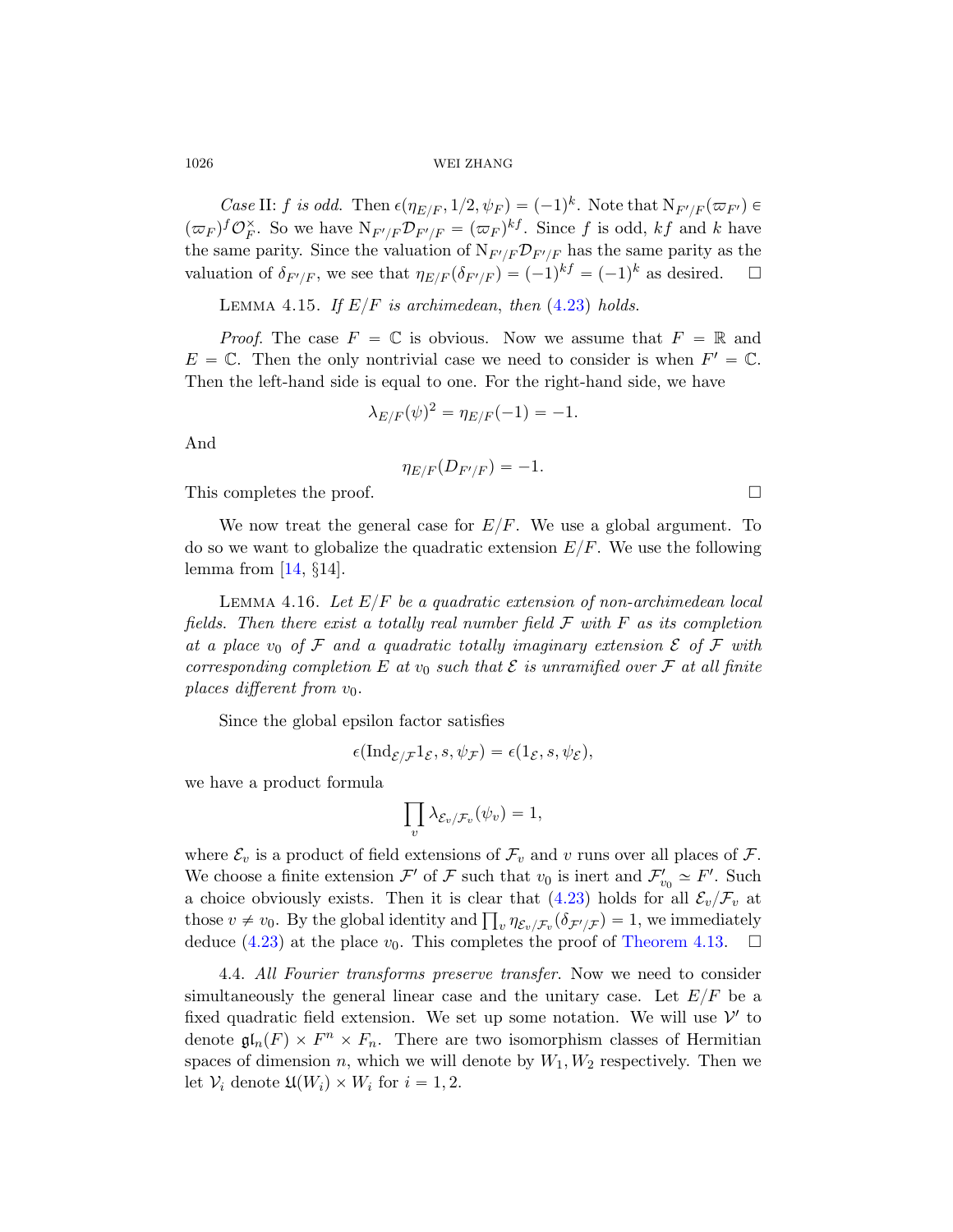Note that we have an obvious way to match the partial Fourier transforms on  $\mathcal{V}'$  and  $\mathcal{V}_i$ . Recall that all Haar measures to define Fourier transform are chosen to be self-dual.

THEOREM 4.17. For any a fixed Fourier transform  $\mathcal{F}$ , there exists a constant  $\nu \in \mu_4$  depending only on  $n, \psi, E/F$  and the Fourier transform F with the following property: if  $f \in \mathcal{C}_c^{\infty}(\mathcal{V})$  and the pair  $(f_i \in \mathcal{C}_c^{\infty}(\mathcal{V}_i))_{i=1,2}$  are smooth transfer of each other, so are  $\nu \mathcal{F}(f)$  and  $(\mathcal{F}(f_i))_{i=1,2}$ .

*Proof.* We now let  $\mathcal{F}_a$  ( $\mathcal{F}_b$ ,  $\mathcal{F}_c$ , resp.) be the Fourier transform with respect to the total space (the subspace  $\mathfrak{U}(W), W$ , resp.). Consider the following three statements:

- $A_n$ : For all  $E/F$ ,  $\psi$ , and  $W_i$  of dimension n, there is a constant  $\nu \in \mu_4$  with the property that if  $f \in \mathcal{C}_c^{\infty}(\mathcal{V}')$  and  $f_i \in \mathcal{C}_c^{\infty}(\mathcal{V}_i)$   $(i = 1, 2)$  match, then so do  $\nu \mathcal{F}_a(f)$  and  $\mathcal{F}_a(f_i)$ .
- $B_n$ : For all  $E/F$ ,  $\psi$ , and  $W_i$  of dimension n, there is a constant  $\nu \in \mu_4$  with the property that if  $f \in \mathcal{C}_c^{\infty}(\mathcal{V}')$  and  $f_i \in \mathcal{C}_c^{\infty}(\mathcal{V}_i)$   $(i = 1, 2)$  match, then so do  $\nu \mathcal{F}_b(f)$  and  $\mathcal{F}_b(f_i)$ .
- $C_n$ : For all  $E/F$ ,  $\psi$ , and  $W_i$  [of dimension](#page-56-0) n[, if](#page-58-0)  $f \in \mathcal{C}_c^{\infty}(\mathcal{V}')$  and  $f_i \in \mathcal{C}_c^{\infty}(\mathcal{V}_i)$  $(i = 1, 2)$  match, then so do  $\lambda_{E/F}(\psi)^{-n} \mathcal{F}_c(f)$  and  $\mathcal{F}_c(f_i)$ .

The theorem follows immediately if we prove the following three claims:

<span id="page-56-0"></span>(1)  $A_{n-1} \Rightarrow B_n$ ,

$$
(2) C_1 \Leftrightarrow C_n,
$$

(3)  $B_n + C_n \Rightarrow A_n$ .

The proofs the three claims are provided below in Lemma 4.18, 4.19, 4.21, respectively.

LEMMA 4.18.  $A_{n-1} \Rightarrow B_n$ .

*Proof.* W[e no](#page-30-0)w use  $\hat{f}$  to denote the Fourie[r tra](#page-41-1)nsforms with respect to  $\mathfrak{gl}_n$ and  $\mathfrak{U}(W)$ [. We first con](#page-46-1)sider the general linear side. We let  $W = F_n \times F^n$  and consider it as an  $F \times F$ -module of rank n with the Hermitian form  $(w, w) = uv$ if  $w = (u, v) \in F_n \times F^n$ . We also denote the normalized orbital integral

<span id="page-56-1"></span>(4.24) 
$$
O_{X,w}^{\eta}(f) = \omega(X,w)O_{X,w}(f), \quad (X,w) \in \mathcal{V}',
$$

where  $\omega(X, w)$  is the transfer factor (3.7) and  $O_{X,w}(f)$  is defined by (4.5).

By the local trace formula Theorem 4.6, for  $w \in W$  with  $(w, w) \neq 0$ ,  $f \in \mathscr{C}_c^{\infty}(\mathcal{V}')$  and  $g \in \mathscr{C}_c^{\infty}(\mathfrak{gl}_n(F))$ , we have

$$
(4.25) \quad \int_{\mathfrak{gl}_n(F)} O_{X,w}^{\eta}(f)\omega(X,w)g(X)dX = \int_{\mathfrak{gl}_n(F)} O_{X,w}^{\eta}(\widehat{f})\omega(X,w)\breve{g}(X)dX.
$$

Let  $(w)^{\perp}$  be the orthogonal complement of  $(F \times F)w$  in W. Up to the  $H =$  $GL_{n,F}$ -action, we may choose w of the form  $(e, de')$ , where  $e = (0, \ldots, 0, 1)$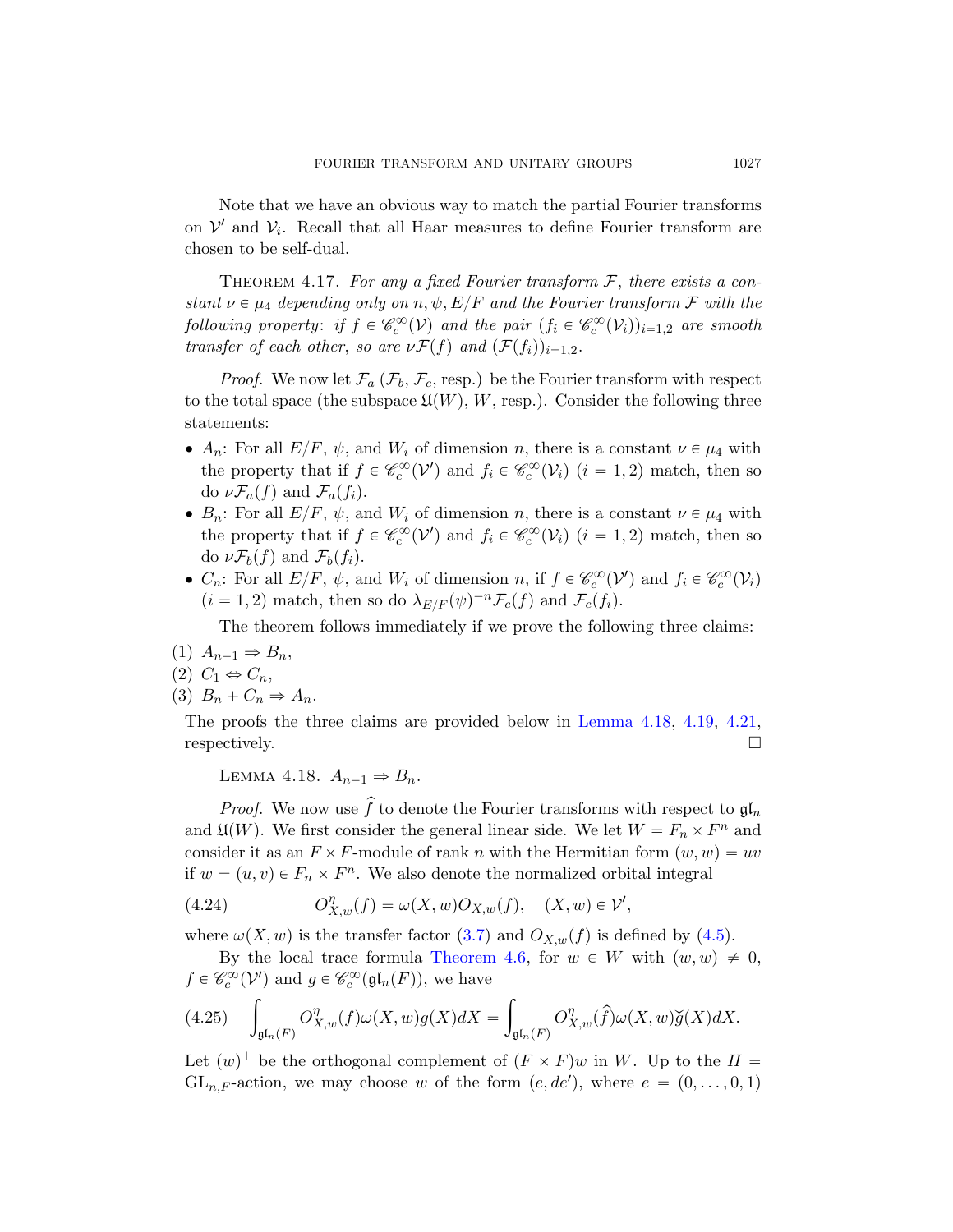and  $d \in F^{\times}$  is the Hermitian norm  $(w, w)$ . Then the stabilizer of w in H can be identified with  $GL_{n-1,F}$  (with the embedding into  $GL_{n,F}$  as before). If  $h \in GL_{n-1}(F)$ , we have  $O_{X,w}^{\eta}(f) = O_{X^h,w^h}^{\eta}(f) = O_{X^h}^{\eta}(f)$  $y_{X^h,w}(f)$ . Then we may rewrite the left-hand side of  $(4.25)$  as

$$
\int_{\mathfrak{gl}_n(F)} O_{X,w}^{\eta}(f) \omega(X,w) g(X) dX
$$
\n
$$
= \int_{Q(F)} O_{X,w}^{\eta}(f) \left( \int_{\mathrm{GL}_{n-1}(F)} \omega(X^h, w) g(X^h) dh \right) dq(X),
$$

where  $Q_{n-1} = \mathfrak{gl}_n/\mathbb{GL}_{n-1}$ , q is the quotient morphism and the measure is a suitable one on  $Q(F)$  such that for all  $g \in \mathcal{C}_c^{\infty}(\mathfrak{gl}_n(F)),$ 

$$
\int_{\mathfrak{gl}_n(F)} g(X) dX = \int_{Q(F)} \left( \int_{\mathrm{GL}_{n-1}(F)} g(X^h) dh \right) dq(X).
$$

Note that  $\omega(X^h, w) = \eta(h)\omega(X, w)$  for  $h \in GL_{n-1}(F)$ . Now it is easy to see that when we restrict the transfer factor  $\omega(X, w)$  to  $X \in \mathfrak{gl}_n$ , it is a constant multiple of the transfer factor we have used to define the  $GL_{n-1,F}$ -orbital integral. Moreover, this constant [depen](#page-56-1)ds only on  $w$  and is denoted by  $c_w$ . So we have ż

$$
\int_{\mathrm{GL}_{n-1}(F)} \omega(X^h, w) g(X^h) dh = \omega(X, w) \int_{\mathrm{GL}_{n-1}(F)} g(X^h) \eta(h) dh = c_w O_X^{\eta}(g).
$$

Then this depends only on the  $GL_{n-1}(F)$ -orbit of X.

We have a similar result for the right-hand side of (4.25). The constant  $c_w$  is then canceled. Replacing g by  $\hat{g}$ , we deduce from  $(4.25)$  that

(4.26) 
$$
\int_{Q(F)} O_{X,w}^{\eta}(f) O_X^{\eta}(\hat{g}) dq(X) = \int_{Q(F)} O_{X,w}^{\eta}(\hat{f}) O_X^{\eta}(g) dq(X).
$$

Note that the Fourier transform here is  $\mathcal{F}_b$  for  $GL_n$ -action on  $\mathcal{V}'$  but it is the  $\mathcal{F}_a$  for the  $GL_{n-1}$ -action on  $\mathfrak{gl}_n$ .

<span id="page-57-0"></span>In the unitary case we also have a similar equality for  $i = 1, 2$  (without the issue of transfer factors):

$$
\int_{Q(F)} O_{X,w}(f_i) O_X(\hat{g}_i) dq(X) = \int_{Q(F)} O_{X,w}(\hat{f}_i) O_X(g_i) dq(X).
$$

Here the stabilizer of w in  $\mathfrak{U}(W)$  replaces  $GL_{n-1,F}$ . Note that we have identified the categorical quotient  $Q$  with  $Q_i$  as before.

Now suppose that  $f \leftrightarrow (f_i)$ . We want to show that for some constant  $\nu$ ,

(4.27) 
$$
\nu O_{X^0,w^0}^{\eta}(\hat{f}) = O_{X_i^0,w_i^0}(\hat{f}_i)
$$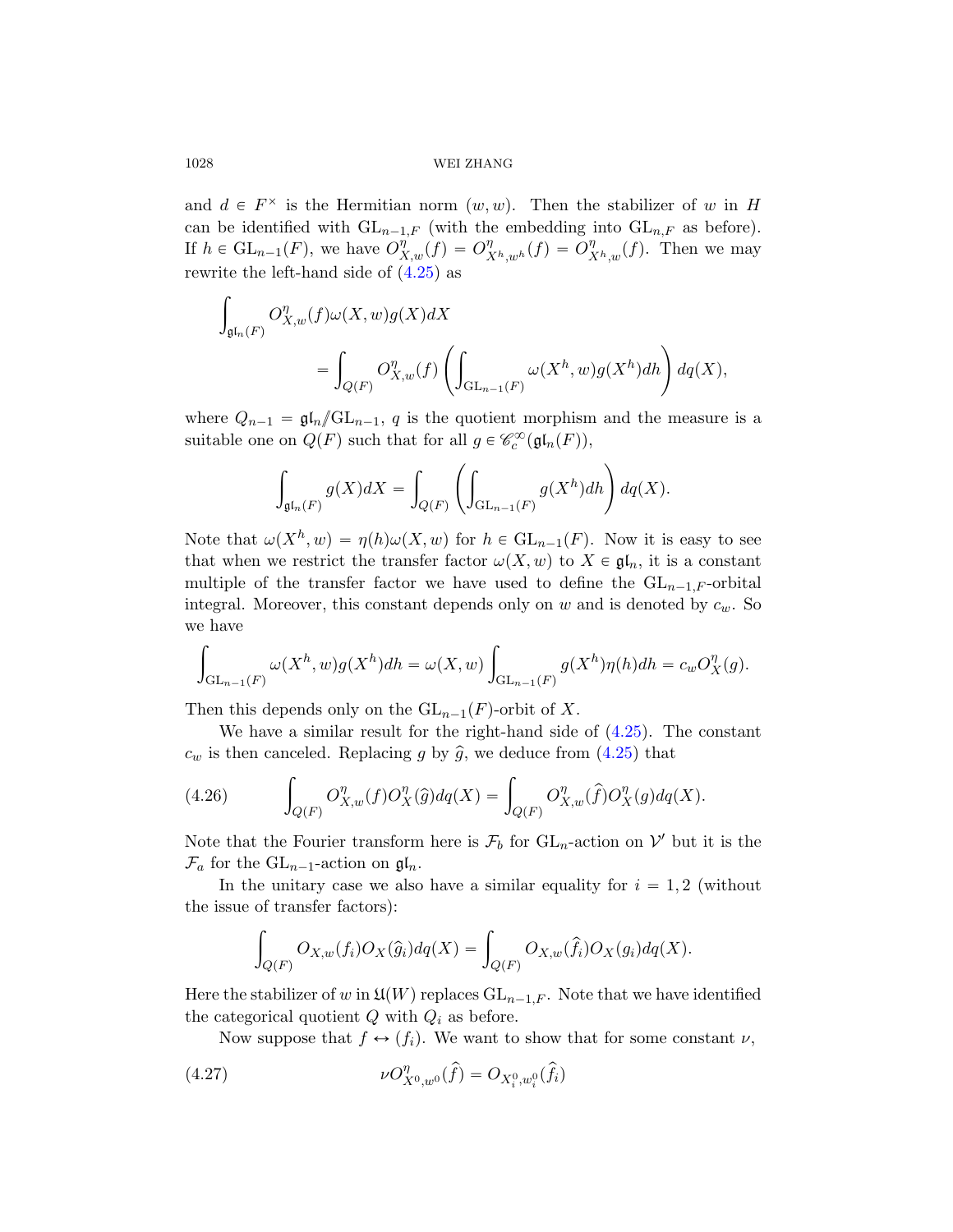for any *strongly* regular semisimple  $(X^0, w^0) \leftrightarrow (X_i^0, w_i^0)$ . This would imply the equality for all matching regular semisimple elements by the local constancy of orbital integrals (Lemma 3.12).

We may choose  $g \leftrightarrow (g_i)$  such that

- ' Both are supported in the regular semisimple locus.
- [There exists](#page-38-0) a small (open and compact) neighborhood  $\mathcal U$  of  $q(X^0) \in Q(F)$ with the following properties:
	- (1) the functions on U given by  $q(X) \mapsto O_{X,w^0}^{\eta}(\widehat{f})$  and  $q(X_i) \mapsto O_{X_i,w_i^0}(\widehat{f}_i)$ are constant;
	- (2) the functions on  $Q(F)$  given by  $q(X) \rightarrow O_X^{\eta}(g)$  and  $q(X_i) \rightarrow O_X(g_i)$  are the characteristic function  $1_{\mathcal{U}}$ .

This is clearly possible by Lemma 3.12. For such a choice, we have

$$
\int_{Q} O_{X,w^0}^{\eta}(f) O_X^{\eta_i}(\hat{g}) dq(X) = O_{X^0,w_i^0}^{\eta}(\hat{f}) \left( \int_{\mathcal{U}} dq(X) \right), \quad i = 1,2.
$$

<span id="page-58-0"></span>Now by  $A_{n-1}$ , for some constant  $\nu$  independent of  $g, g_i$ , we have

$$
\nu O_X^{\eta}(\widehat{g}) = O_{X_i}(\widehat{g}_i)
$$

whenever  $X \leftrightarrow X_i$ . Now the desired equality (4.27) follows immediately for the same constant  $\nu$  as in  $A_{n-1}$ . This proves that  $A_{n-1} \Rightarrow B_n$ .

LEMMA 4.19.  $C_1 \Leftrightarrow C_n$ .

*Proof.* It suffices to show  $C_1 \Rightarrow C_n$ . Now we will use  $\hat{f}$  to denote the Fourier transform with respect to  $W = F_n \times F^n$  and  $W_i$  respectively. We want to show that if f and  $f_i$  match, then for strongly regular  $(X, w) \leftrightarrow (X_i, w_i)$ , we have

(4.28) 
$$
\lambda_{E/F}(\psi)^n O_{X,w}^{\eta}(\hat{f}) = O_{X_i,w_i}(\hat{f}_i).
$$

For a regular semisimple  $X \in \mathfrak{gl}_n(F)$ , let T be the centralizer of X in H and t For a regular semisimple  $X \in \mathfrak{gl}_n(F)$ , let T be the centralizer of X in H and t<br>its Lie algebr[a.](#page-74-3) Then T is isomorphic to  $\prod_j F_j^{\times}$  for some field extensions  $F_j/F$ its Lie algebra. Then T is isomorphic to  $\prod_j F_j^{\gamma}$  for some field extensions  $F_j/F$  of degree  $n_j$  with  $\sum_{j=1}^r n_j = n$ . For a regular semisimple  $X_i \in \mathfrak{U}(W_i)$ , let  $T_i$ be the centralizer of  $X_i$  in  $H_i$  and  $t_i$  its Lie algebra. Let  $E_j = E \otimes_F F_j$ . As  $X, X_i$  have the same characteristic polynomial, we know that  $T_i$  is isomorphic  $X$ ,  $X_i$  have the same characteristic polynomial, we know that  $T_i$  is isomorphic<br>to  $\prod_j \text{Res}_{F_j/F} E_j^1$  for the same tuple of field extensions  $F_j/F$ . Here  $E^1$  is the kernel (as an algebraic group) of norm homomorphism  $N_{E/F}: E^{\times} \to F^{\times}$ . Let  $F' := \prod_i F_j, E' := F' \otimes_F E$ . By [3, §5], W is a rank-one Hermitian space over E' with unitary group  $U(W, E'/F') \simeq T$ . We may identify F' with the subalgebra  $F[X] \subset \mathfrak{gl}_n$ .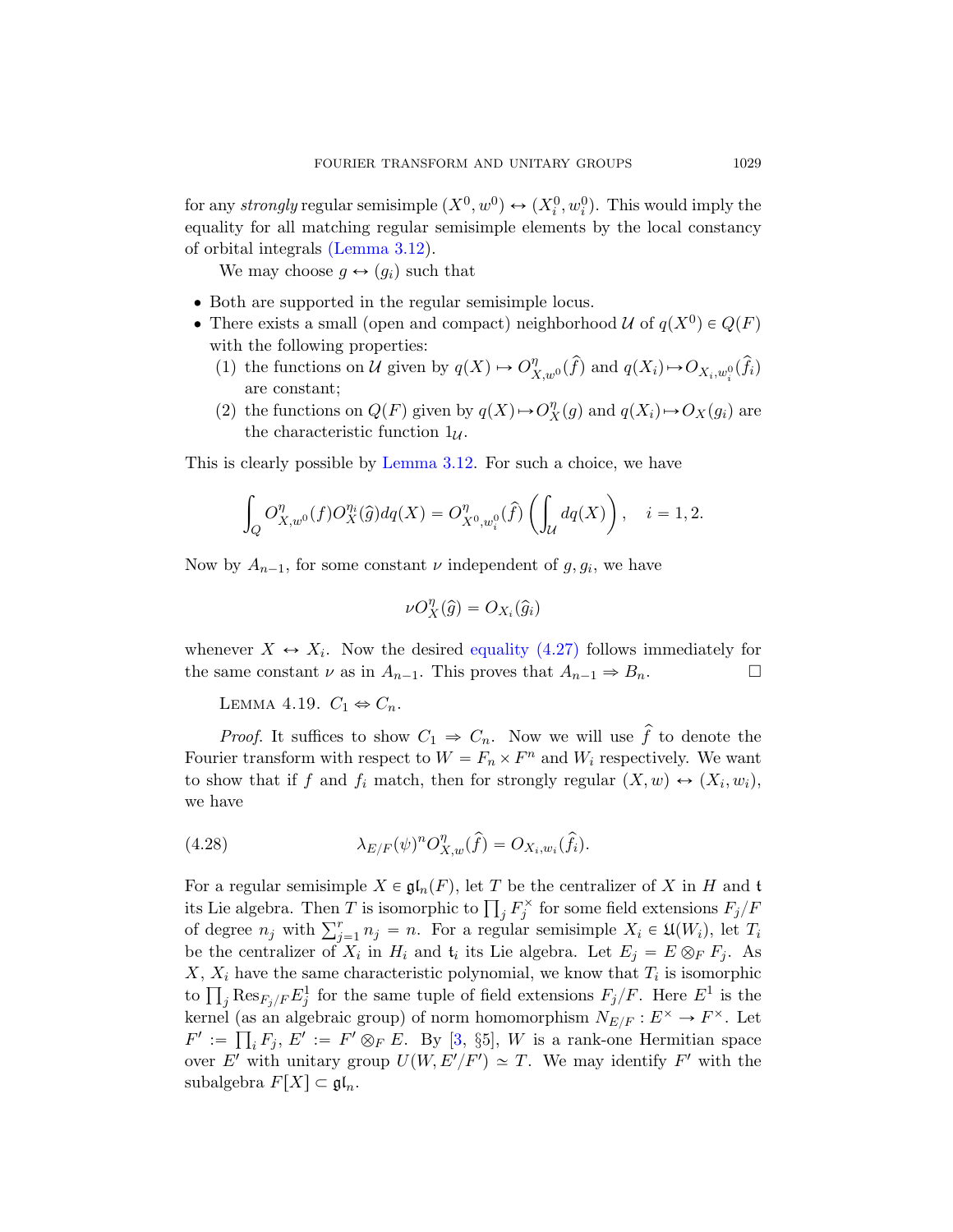For a more intrinsic exposition, we let  $M$   $(M^*$ , resp.) denote  $F_n$   $(F^n, F_n)$ resp.) and  $\mathfrak{gl}_n = \text{End}(M)$ . We may describe the transfer factor as follows:

$$
\omega(X, u, v) = \eta\left(\frac{u \wedge Xu \wedge X^2u \cdots \wedge X^{n-1}u}{\omega_0}\right), X \in \text{End}(M), u \in M, v \in M^*,
$$

where  $\omega_0$  a fixed generator of the F-line  $\wedge_F^n M$ . If we change the generator  $\omega_0$ , the transfer factor only changes by a constant in  $\{\pm 1\}.$ 

Then under the action of  $F' = F[X]$ , M is a free F'-module of rank one. In this way,  $M^* = \text{Hom}_F(M, F)$  is canonically isomorphic to  $\text{Hom}_{F'}(M, F').$ Indeed, we may define an F'-linear pairing  $(\cdot, \cdot)_{F'} : M \times M^* \to F'$  such that for all  $\lambda \in F', x \in M, y \in M^*$ , we have

$$
\mathrm{tr}_{F'/F}(\lambda x, y)_{F'} = (\lambda x, y)_F.
$$

Fixi[ng a generator](#page-47-0) of  $\wedge^1_{F'}M \simeq F'$ , we define a transfer factor  $\omega(w) \in {\pm 1}$ corresponding to the case  $n = 1$ . We also have a compatibility  $\eta_{E/F}(\mathcal{N}_{F'/F}x) =$  $\eta_{E'/F'}(x)$  and  $N_{F'/F}x = \det(x)$  when  $x \in F' = F[X]$ .

We then have an inversion formula as follows.

LEMMA 4.20. For a regular semisimple  $X \in \mathfrak{gl}_n(F)$  with centralizer  $T \simeq$  $\int_{\mathcal{J}} \operatorname{Res}_{F_j/F} \mathrm{GL}_1$ , let  $\hat{\kappa}^{\eta}(w, w')$  be the locally constant  $T \times T$ -invariant function on  $W_{rs} \times W_{rs} \to \mathbb{C}$  given by Corollary 4.7. Then we have

$$
\widehat{O}_{X,w}^{\eta}(f) = \eta_{E/F}(\delta_{F'/F}) \int_{Q(F')} O_{X,w'}^{\eta}(f) \kappa^{\eta}(w,w') dq(w'),
$$

where  $Q = (M \times M^*)/\text{Res}_{F'/F}\text{GL}_1$ .

*Proof.* Without loss of generality, we may assume that  $f = \phi \otimes \varphi$ ,  $\phi \in$  $\mathscr{C}_c^{\infty}(\mathfrak{gl}_n(F)), \varphi \in \mathscr{C}_c^{\infty}(M \times M^*)$ . We now see that the orbital integral can be rewritten as

$$
O_{X,w}^{\eta}(\phi \otimes \hat{\varphi}) = \omega(X,w)/\omega(w) \int_{T \setminus H} \phi(X^h) \eta(h) O_w^{\eta}(\hat{h}\hat{\varphi}) dh
$$
  

$$
= \omega(X,w)/\omega(w) \int_{T \setminus H} \phi(X^h) \eta(h) O_w^{\eta}(\hat{h}\hat{\varphi}) dh,
$$

where we write  ${}^h\varphi(w) = \varphi(w^{h^{-1}})$ .

By Corollary 4.7, we have

(4.29) 
$$
O_w^{\eta}(\hat{\varphi}) = \int_{Q(F')} O_{w'}^{\eta}(\varphi) \kappa^{\eta}(w, w') dq(w').
$$

Reversing the argument we obtain

$$
O_{X,w}^{\eta}(\phi\otimes\hat{\varphi})=\omega(X,w)\omega(w)\int_{Q(F')}\omega(X,w')\omega(w')O_{X,w'}^{\eta}(\phi\otimes\varphi)\kappa^{\eta}(w,w')dq(w').
$$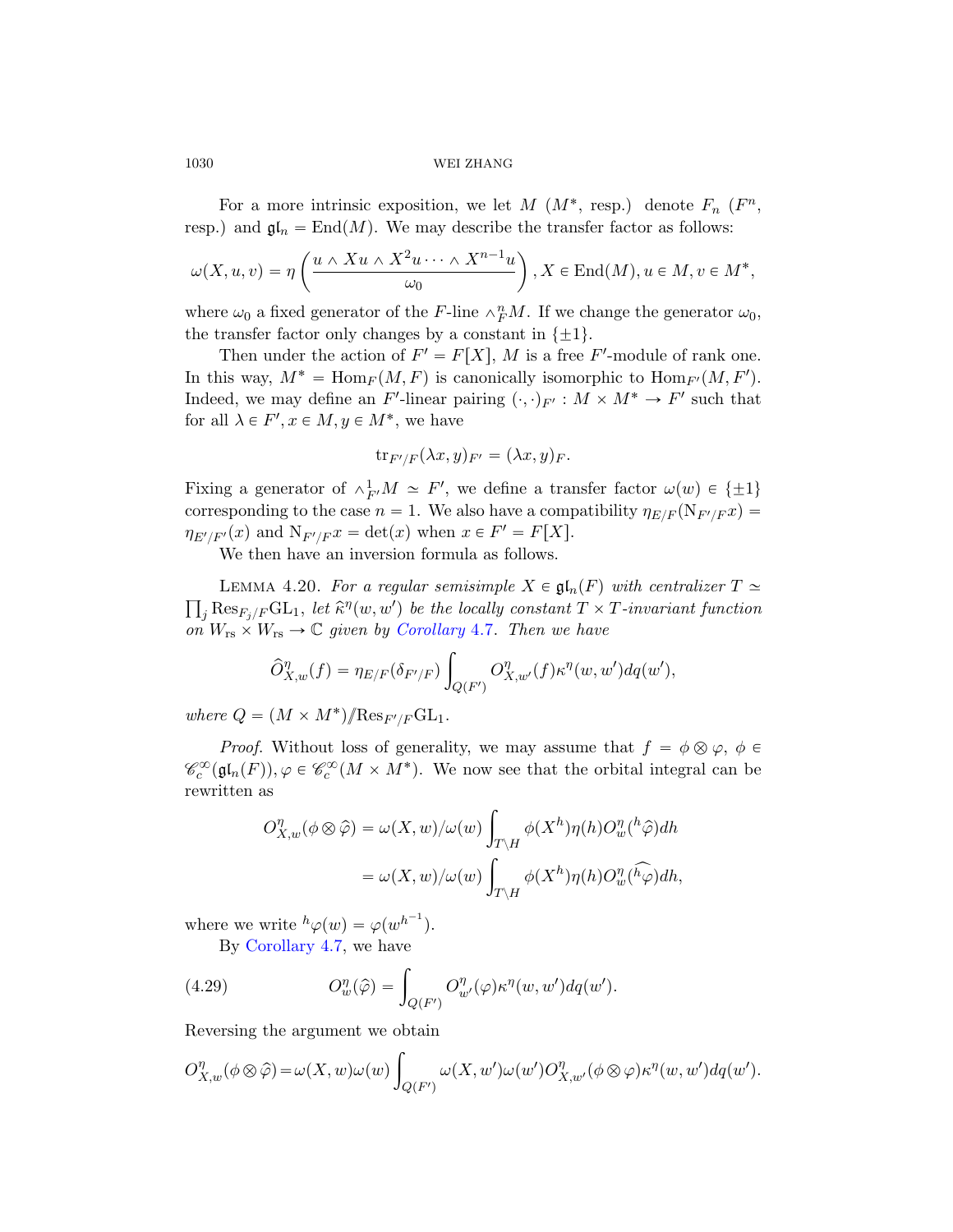It is easy to verify that

$$
\omega(X, w)\omega(X, w') = \eta(\delta_X)\omega(w)\omega(w'),
$$

<span id="page-60-1"></span>where  $\delta(X)$  is the discriminant of the characteri[stic po](#page-53-0)lynomial of X. In particular,  $\eta(\delta_X) = \eta(\delta_{F'/F})$ . Note that the product  $\omega(X, w)\omega(X, w')$   $(\omega(w)\omega(w'),$ resp.) does not depend on the choice of the generator of the F-line  $\wedge^n_F M$  (the  $F'$ -line  $\wedge^1_{F'}M = M$ , resp.). This completes the proof.

Similarly, we also have an inversion formula in the unitary case with a different kernel function denoted by  $\kappa_i(w_i, w'_i)$ . Finally we note that the kernel functions a[re giv](#page-60-1)en by the Kloosterman sums relative to  $E'/F'$ . By Theo[rem 4.12, we](#page-54-2) have

(4.30) 
$$
\kappa^{\eta}(w, w') = \lambda_{E'/F'}(\psi_{F'}) \kappa_i(w_i, w'_i)
$$

whenever  $w \leftrightarrow w_i$  and  $w' \leftrightarrow w'_i$ ,  $i = 1, 2$ .

Now the proof of  $C_1 \Rightarrow C_n$  follows from the inversion formulae, the relation between the kernel functions (4.30) and the base change property of the Langlands constant (Theorem 4.13):

$$
\lambda_{E'/F'}(\psi_{F'}) = \lambda_{E/F}^n(\psi_F)\eta(\delta_{F'/F}).
$$

<span id="page-60-0"></span>Remark 15. It is easy to see that for fixed  $X, X_i$ , the statement  $C_1$  implies that, up to a constant multiple, the partial Fourier transform have matching orbital integrals for those elem[ents with fi](#page-27-0)rst components  $X, X_i$ . The lengthy computation of the Davenport–Hasse relations is [to sh](#page-31-0)ow that this constant, a priori depending on  $X, X_i$ , is indeed independent of the choice of  $X, X_i$ .

LEMMA 4.21. 
$$
B_n + C_n \Rightarrow A_n
$$
.

*Proof.* This is obvious since  $\mathcal{F}_a = \mathcal{F}_b \mathcal{F}_c$ .

4.5. Completion of the proof of Theorem 2.6. In Section 3, we have reduced the existence of transfer on groups to the Lie algebra version: by Theorem 3.3, it suffices to show Conjecture  $\mathfrak{S}_{n+1}$ . Obviously, Conjecture  $\mathfrak{S}_{n+1}$  is equivalent to the corresponding assertion on the following subspaces:

$$
\mathfrak{sl}_n\times F_n\times F^n
$$

and for Hermitian  $W_i$ ,  $i = 1, 2$ ,

$$
\mathfrak{su}(W_i)\times W_i.
$$

Here  $\mathfrak{sl}_n$  ( $\mathfrak{sl}(W_i)$ , resp.) denotes the subspace of  $\mathfrak{gl}_n$  ( $\mathfrak{U}(W_i)$ , resp.) of tracezero elements.

We let V be either  $\mathfrak{sl}_n(F) \times F^n \times F_n$  or  $\mathfrak{sl}(W_i) \times W_i$  and let  $\eta$  be the quadratic character associated to  $E/F$  in the former case and the trivial character in the latter. For a distribution T on V, we denote by  $\hat{T}^{\mathcal{V}}, \hat{T}^{\mathcal{W}}, \hat{T}^{\mathfrak{U}(W)}$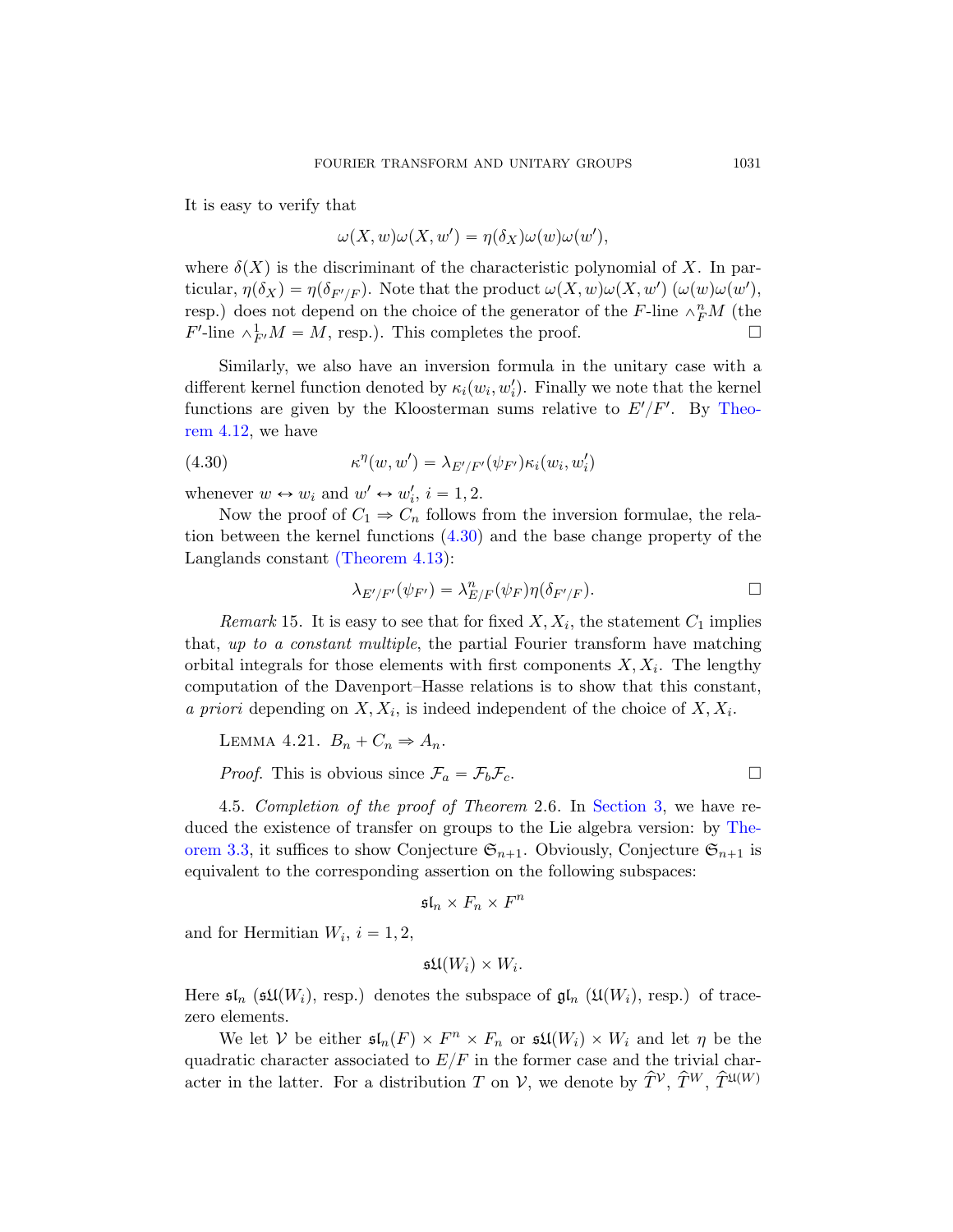the three partial Fourier transforms respectively. Similar notation applies to functions  $f$  on  $\mathcal V$ .

The following homogeneity result enables us to deduce the existence of transfe[r f](#page-74-4)rom the compatibility with Fourier transform.

THEOREM 4.22 (Aizenbud). There is no distribution  $T$  on  $V$  satisfying both of the following properties:

- (1) T is  $(H, \eta)$ -invariant (hence so is  $\hat{T}$ );
- (2)  $T, \hat{T}^{\mathcal{V}}, \hat{T}^{\mathcal{W}}, \hat{T}^{\mathfrak{U}(W)}$  are all supported in the nilpotent cone N.

*Proof.* This is proved in [1, Th. 6.2.1] for the case  $\eta = 1$ . But the same proof goes through for the nontrivial quadratic  $\eta$ .

Corollary 4.23. Set

$$
\mathscr{C}_0 = \cap_T \text{Ker}(T) \subset \mathscr{C}_c^{\infty}(\mathcal{V}),
$$

where T runs over all  $(H, \eta)$ -invariant distributions on V. Then the space  $\mathscr{C}^\infty_c(\mathcal{V})$  is the sum of  $\mathscr{C}_0$  and the image of all Fourier transforms of  $\mathscr{C}^\infty_c(\mathcal{V}-\mathcal{N})$ . Equivalently, any  $f \in \mathcal{C}_c^{\infty}(\mathcal{V})$  can be written as

$$
f = f_0 + f_1 + \hat{f}_2^{\mathcal{V}} + \hat{f}_3^{\mathcal{W}} + \hat{f}_4^{\mathfrak{U}(W)},
$$

where  $f_0 \in \mathscr{C}_0$ ,  $f_i \in \mathscr{C}_c^{\infty}(\mathcal{V} - \mathcal{N}), i = 1, 2, 3$ .

*Proof.* Let  $\mathscr C$  be the subspace spanned by  $\mathscr C_0$  and the image of all Fourier transforms of  $\mathcal{C}_c^{\infty}(\mathcal{V}-\mathcal{N})$ . If the quotient  $L = \mathcal{C}_c^{\infty}(\mathcal{V})/\mathcal{C}$  is not trivial, then there m[ust exist a no](#page-18-0)ntrivial linear functional on  $L$ . This induces a nonzero distribution T on V. As T is zero on  $\mathcal{C}_0$ , T is  $(H, \eta)$ -invariant. As T is zero on  $\mathscr{C}_{c}^{\infty}(\mathcal{V}-\mathcal{N})$ , it is [supported on](#page-33-0)  $\mathcal{N}$ . Similarly, all Fourier transforms  $\hat{T}^{\mathcal{V}}, \hat{T}^{W}, \hat{T}^{\mathfrak{U}(W)}$  are  $(H, \eta)$ -invariant and supported on N. This contradicts Theorem 4.22.

Finally we return to prove Theo[rem 2.6.](#page-40-1)

*Proof.* By abuse of notation, we still denote by  $Q = \mathbb{A}^{2n}$  the categorical quotient of  $V$  by H. By the localization principle Proposition 3.8, it is enough to prove the existence of local transfers at all  $z \in Q(F)$  (not necessarily regular semisimple elements). We will prove this by induction on n. If  $z \in Q(F)$  is [no](#page-33-0)nzero, the stabilizer of z is strictly smaller than  $H$ . By Proposition 3.16, the local transfer around  $z$  is implied by the local transfer around 0 for the sliced representations. The sliced representations are (possibly a product) of the same type with smaller dimension (with possibly a base change of the base field  $F$ ). Then by induction hypothesis, we may assume the existence of local transfers at all nonzero semisimple  $z \in Q(F)$ . Therefore, by the localization principle Proposition 3.8 (or, what its proof shows), we know the existence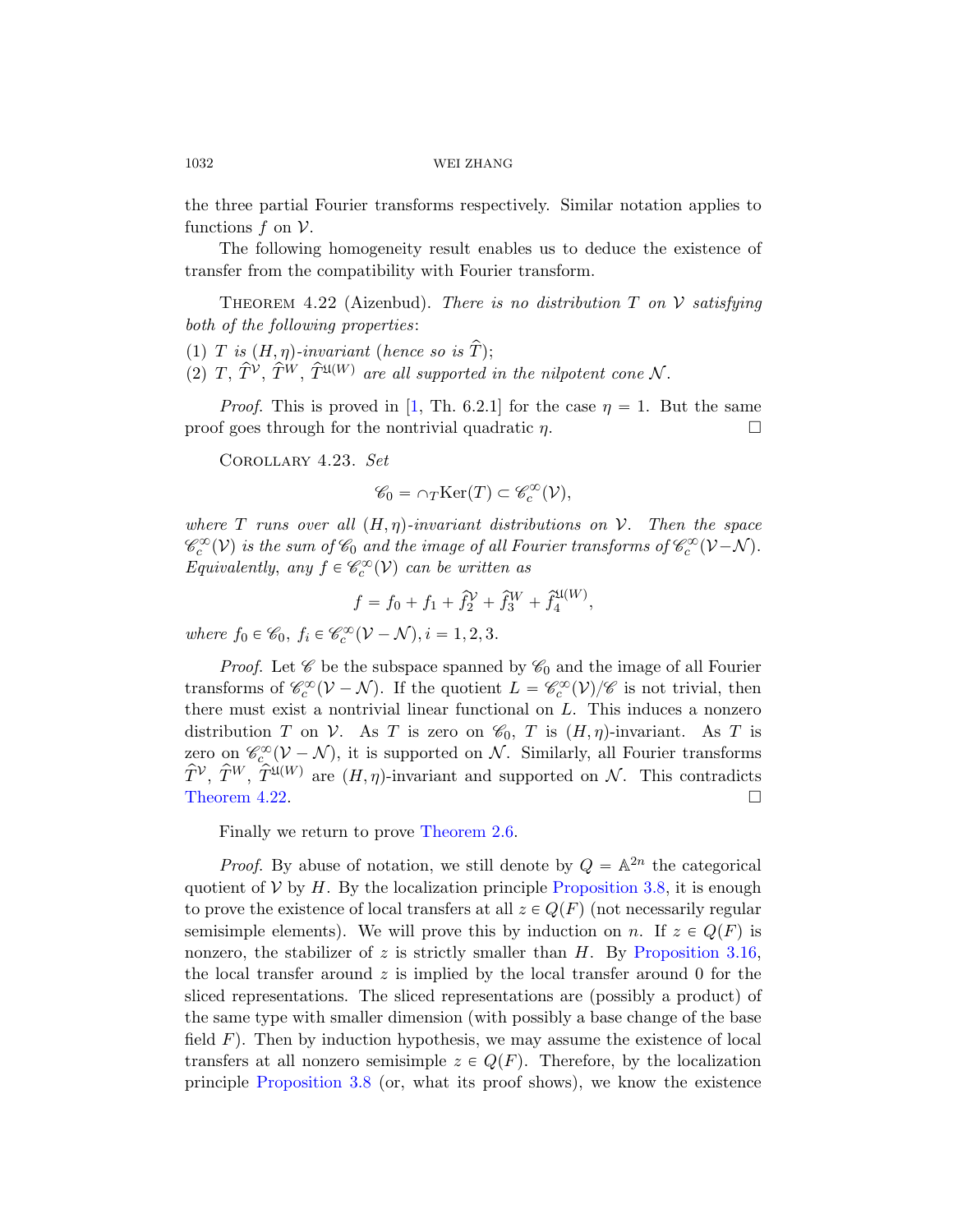of smooth transfer for functions supported away from the nilpotent cone. By Theorem 4.17 on the compatibility with Fourier transforms, this implies the existence of smooth transfer for functions  $\hat{f}$  where f is supported away from the nilpotent cone a[nd](#page-62-0)  $\hat{f}$  is one of the three Fourier transforms. By Corollary 4.23, we have proved the existence of smooth transfer for all functions  $f$ . (Those in  $V_0$  clearly admit smooth transfers.) This completes the proof of Theorem 2.6.  $\Box$ 

# Appendix A. Spherical characters for a strongly tempered pair

# BY ATSUSHI ICHINO<sup>2</sup> AND WEI ZHANG

Let F be a non-archimedean local field. We consider a pair  $(G, H)$  where G is a reductive group and H is a subgroup. We will also denote by  $G, H$ the sets of  $F$ -points. We will assume that  $H$  a spherical subgroup in the sense that  $X := G/H$  with the G-action from the left is a spherical variety. Following [46, §6], we say that the pair  $(G, H)$  is strongly tempered if for any tempered unitary representation  $\pi$  of G, and any  $u, v \in \pi$ , the associated matrix coefficient  $\phi_{u,v}(g) := \langle \pi(g)u, v \rangle (\langle \cdot, \cdot \rangle)$  is the Hermitian G-invariant inner product) satisfies

$$
\phi_{u,v}|_H \in L^1(H).
$$

To check whether a pair  $(G, H)$  is strongly tempered, one uses the Harish-Chandra function Ξ. Let  $\pi_0$  be the normalized induction of the trivial representation of a Borel B of G, and let  $v_0$  be the unique spherical vector such that  $\langle v_0, v_0 \rangle = 1$ . Then  $\Xi$  is the matrix coefficient

$$
\Xi(g)=\langle gv_0,v_0\rangle.
$$

We have  $\Xi(q) \geq 0$  for any  $q \in G$ . Then  $(G, H)$  is strongly tempered if  $\Xi|_H \in$  $L^1(H)$ .

<span id="page-62-0"></span>The major examples are those appearing in the Gan–Gross–Prasad conjecture:

- Let V be an orthogonal space of dimension  $n+1$  and W a codimensionone subspace (both nondegenerate). Let  $SO(V)$  and  $SO(W)$  be the corresponding special orthogonal groups. Let  $G = SO(W) \times SO(V)$ , and let  $H \subset G$  be the graph of the embedding  $SO(W) \hookrightarrow SO(V)$ induced by  $W \hookrightarrow V$ .
- $G = GL_n \times GL_{n+1}, H$  is the graph of the embedding of  $GL_n \hookrightarrow GL_{n+1}$ given by  $g \mapsto diag(g, 1)$ .

<sup>2</sup>Atsushi Ichino: Department of Mathematics, Kyoto University, Kitashirakawa Oiwakecho, Sakyo-ku, Kyoto 606-8502, Japan. Email: ichino@math.kyoto-u.ac.jp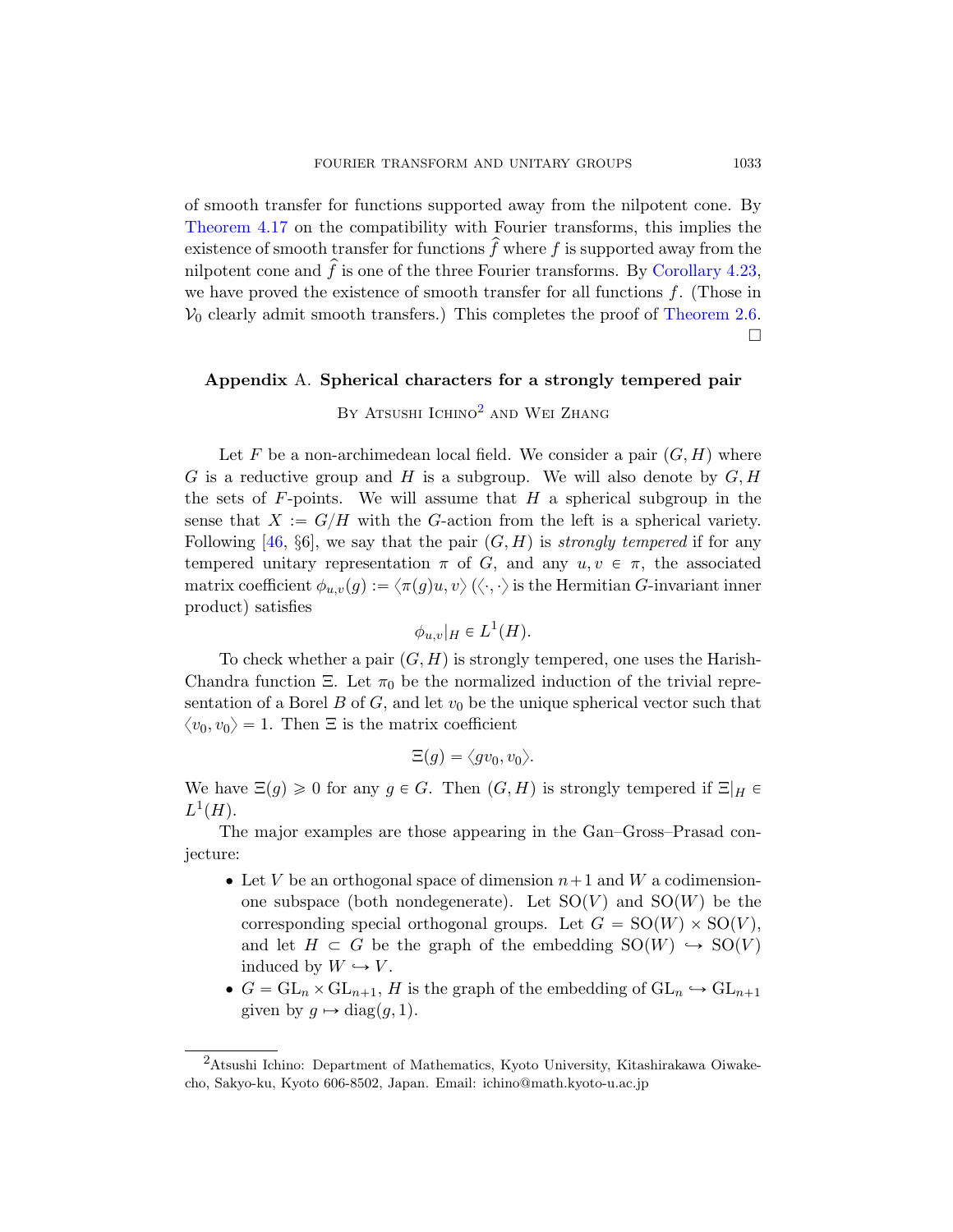#### 1034 APPENDIX BY ATSUSHI ICHINO AND WEI ZHANG

• Let  $E/F$  $E/F$  be a quadratic extension of fields. Let V be a Hermitian space of dimension  $n + 1$  and W a codimension-one subspace (both nondegenerate). Let  $U(V)$  and  $U(W)$  be the corresponding unitary groups. Let  $G = U(W) \times U(V)$ , and let  $H \subset G$  be the graph of the embedding  $U(W) \hookrightarrow U(V)$  induced by  $W \hookrightarrow V$ .

A proof of the fact that these pair  $(G, H)$  are strongly tempered can be found in [31] for the orthogonal case and [29] for the linear and unitary cases.

Assume that  $(G, H)$  are strongly tempered. Then for any tempered representation  $\pi$  of G, following [31] we may define a matrix coefficient integration

$$
\nu(u,v):=\int_H \langle \pi(h)u,v\rangle dh.
$$

Obviously  $\nu \in \text{Hom}_{H \times H}(\pi \otimes \tilde{\pi}, \mathbb{C})$ . The integral is absolutely convergent by the strong temperedness.

The following is a conjecture of Ichino–Ikeda in their refinement of the Gan–Gross–Prasad conjecture.

THEOREM A.1 (Sakellaridis–Venkatesh [46]). Assume  $(G, H)$  is strongly tempered and  $X = G/H$  is wavefront. Let  $\pi$  be an irreducible representation. Assume that  $\pi$  is a discrete series representation or  $\pi = \text{Ind}_{P}^{G}(\sigma)$  for a discrete series representation  $\sigma$  of the Levi of a parabolic subgroup P. Then  $\text{Hom}_H(\pi,\mathbb{C}) \neq 0$  if and only if v does not vanish identically.

The result is also proved in the orthogonal case by Waldspurger.

For the rest of the appendix, let  $\pi$  be a *tempered* representation. We further assume that

$$
\dim \text{Hom}_H(\pi,\mathbb{C}) \leq 1.
$$

All the examples we listed earlier satisfy this condition.

Let  $\ell \in \text{Hom}_H(\pi, \mathbb{C})$ . Then we define a spherical character associated to  $\ell$ to be a distribution on G such that

$$
\theta_{\pi,\ell}(f):=\sum_{v\in\mathcal{B}(\pi)}\ell(\pi(f)v)\overline{\ell(v)},\quad f\in\mathscr{C}_c^\infty(G),
$$

<span id="page-63-0"></span>where  $\mathcal{B}(\pi)$  is an orthonormal basis of  $\pi$ . The distribution is bi-H-invariant for the left and right translation by H. Obviously the distribution  $\theta_{\pi,\ell}$  is nonzero if and only if the linear functional  $\ell$  is nonzero.

This note is to prove the following

THEOREM A.2. Assume that  $\ell \neq 0$ . Fix any open dense subset  $G_r$  of G. Then the restriction of the distribution  $\theta_{\pi,\ell}$  to  $G_r$  is nonzero. Equivalently, there exists  $f \in \mathcal{C}_c^{\infty}(G_r)$  such that  $\theta_{\pi,\ell}(f) \neq 0$ .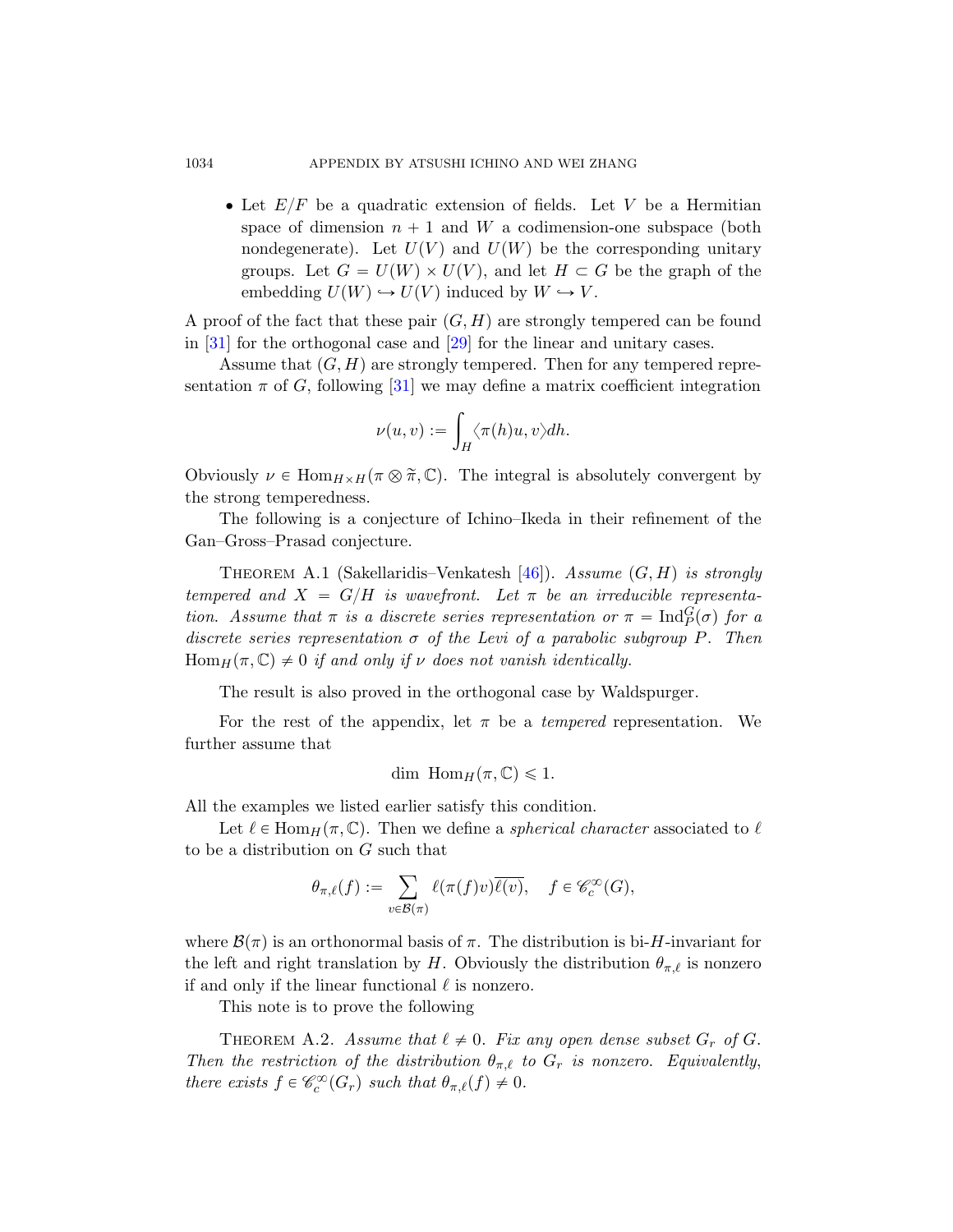<span id="page-64-2"></span><span id="page-64-0"></span>We make some preparation first. By the theorem of Sakellaridis–Venkatesh above, there exist  $v_0 \in \pi$  such that<br> $\ell(v) = \int \langle \pi \rangle$ 

$$
\ell(v) = \int_H \langle \pi(h)v, v_0 \rangle dh, \quad v \in \pi.
$$

LEMMA A.3. For [all](#page-77-1)  $f \in \mathcal{C}_c^{\infty}(G)$ , we have

$$
\theta_{\pi,\ell}(f) = \int_H \int_H \left( \int_G f(g) \Phi(h_2gh_1) dg \right) dh_1 dh_2,
$$

where

(A.1) 
$$
\Phi(g) = \langle \pi(g)v_0, v_0 \rangle, \quad g \in G.
$$

*Proof.* The proof is analogous to that of [40, Th. 6.1]. We may rewrite  $\theta$ as

$$
\theta_{\pi,\ell}(f) = \sum_{v \in \mathcal{B}(\pi)} \ell(\pi(f)v)\overline{\ell(v)}
$$
  
= 
$$
\sum_{v \in \mathcal{B}(\pi)} \int_H \langle v, \pi(f^*)\pi(h^{-1})v_0 \rangle dh \int_H \langle \pi(h^{-1})v_0, v \rangle dh.
$$

<span id="page-64-1"></span>By  $\varphi =$  $v \in \mathcal{B}(\pi) \langle \varphi, v \rangle v$ , for any  $\varphi \in \pi$ , we [have](#page-64-0) ż ż

$$
\theta_{\pi,\ell}(f) = \sum_{v \in \mathcal{B}(\pi)} \int_H \int_H \langle \pi(h_1^{-1})v_0, \pi(f^*)\pi(h_2^{-1})v_0 \rangle dh_1 dh_2
$$
  
= 
$$
\int_H \int_H \left( \int_G f(g) \langle \pi(h_2gh_1)v_0, v_0 \rangle dg \right) dh_1 dh_2.
$$

<span id="page-64-3"></span>We consider the orbital integral of the matrix coefficient 
$$
\Phi
$$
 as in Lemma A.3:  
(A.2) 
$$
O(g, \Phi) = \int_H \int_H \Phi(h_1gh_2) dh_1 dh_2,
$$

as well as the orbital integral  $O(q, \Xi)$  of the Harish-Chandra function  $\Xi$ . The following lemma shows that the integral  $(A.2)$  converges for all but a measurezero set of  $g \in G$ .

LEMMA A.4. The function  $g \mapsto O(g, \Xi)$  on G is locally  $L^1$ . Equivalently, for any  $f \in \mathscr{C}_c^{\infty}(G)$ , the following integral is absolutely convergent:

$$
\int_G |f(g)O(g,\Xi)| dg < \infty.
$$

*Proof.* Consider a special maximal compact open subgroup  $K$  of  $G$  such that we have the following relation for a suitable measure on  $K$ :

(A.3) 
$$
\int_{K} \Xi(gkg')dk = \Xi(g)\Xi(g').
$$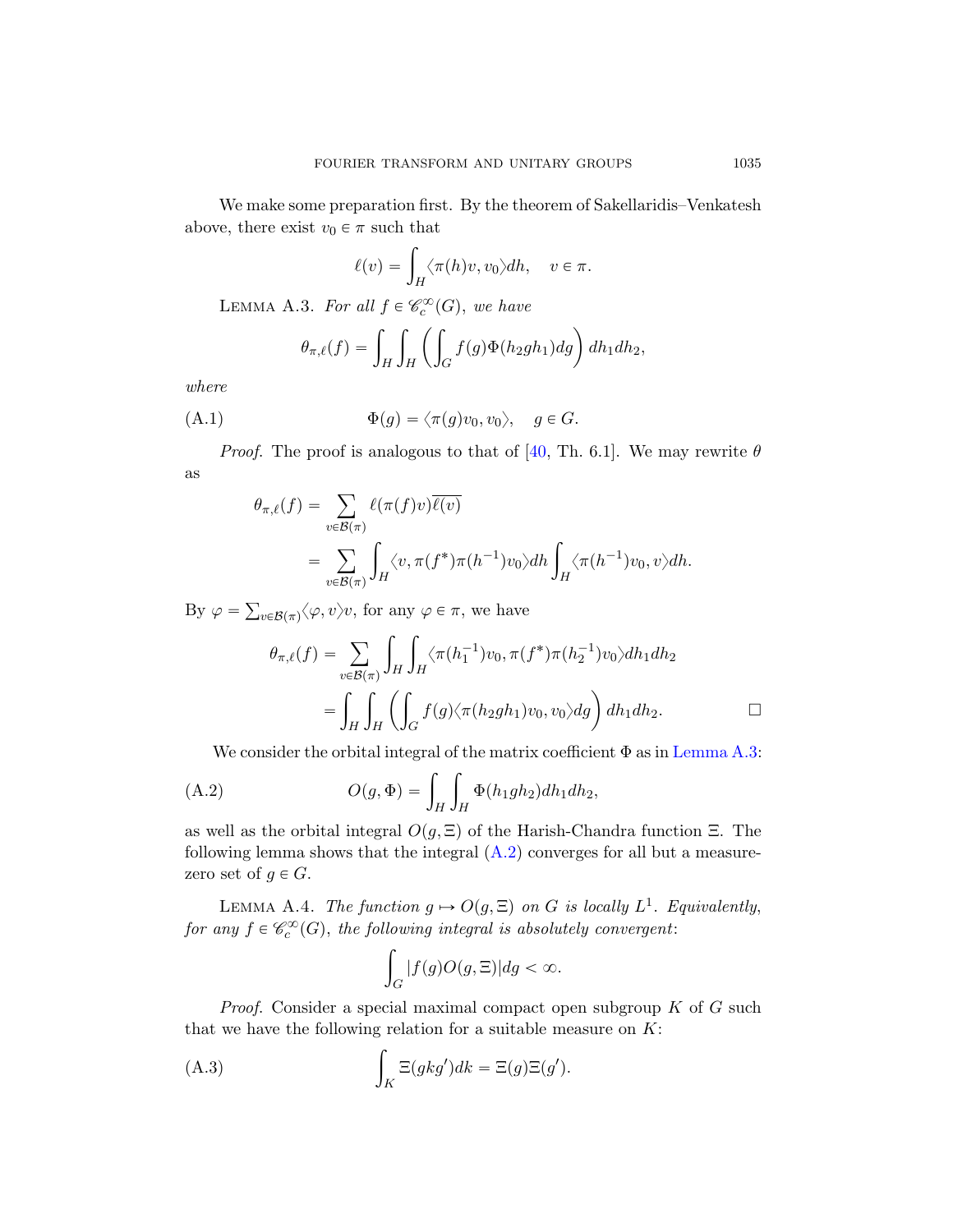Such K exists ([47]). Without loss of generality, we may assume that f is the characteristic function of  $KgK$  for some  $g \in G$ . We then have

$$
\int_G |f(g)O(g,\Xi)| dg = \int_K \int_K \int_H \int_H \Xi(h_1k_1gk_2h_2) dh_1 dh_2 dk_1 dk_2.
$$

By  $(A.3)$ , this is equal to ˆż ż

$$
\left(\int_K \int_H \Xi(h_1 k_1 g) dh_1 dk_1\right) \left(\int_H \Xi(h_2) dh_2\right).
$$

<span id="page-65-0"></span>By  $(A.3)$  again, we obtain ˆż

$$
\Xi(g)\left(\int_H \Xi(h_1)dh_1\right)\left(\int_H \Xi(h_2)dh_2\right) < \infty.
$$

By Fubini's theorem, this shows

$$
\int_G |f(g)O(g,\Xi)| dg < \infty.
$$

LEMMA A.5. Let  $\Phi$  be the matrix coefficient in  $(A.1)$ . The function  $g \mapsto$  $O(g, \Phi)$  on G is locally  $L^1$ , and for any  $f \in \mathscr{C}_c^{\infty}(G)$ , we have<br> $\theta_{\pi,\ell}(f) = \int f(g)O(g, \Phi)dg.$ 

$$
\theta_{\pi,\ell}(f) = \int_G f(g)O(g,\Phi)dg.
$$

*Proof.* For any tempered representation  $\pi$  of G and a matrix coefficient  $\phi_{u,v}$  associated to  $u, v \in \pi$ , we have

$$
|\phi_{u,v}(g)| \leq c\Xi(g), \quad g \in G
$$

for some constant  $c > 0$ . By Lemma A.4, the function  $g \mapsto f(g)O(g, \Xi)$  is in  $L^1(G)$ . In particular, this implies that the triple integral

$$
\int_G \int_H \int_H |f(g)| \Xi(h_2gh_1) dh_1 dh_2 dg
$$

is abs[olutely conver](#page-63-0)gent. By Fubini's theorem we may interchange the order of integration in the following: ˆż

$$
\int_G \int_H \int_H f(g) \Phi(h_2gh_1) dh_1 dh_2 dg = \int_H \int_H \left( \int_G f(g) \Phi(h_2gh_1) dg \right) dh_1 dh_2.
$$

This is equal to  $\theta_{\pi,\ell}(f)$  by Lemma A.3.

Now we return to prove Theorem A.2. Since  $\theta_{\pi,\ell}$  is nonzero, there exists  $f \in \mathscr{C}_c^{\infty}(G)$  such that

$$
\theta_{\pi,\ell}(f) \neq 0.
$$

Equivalently, by Lemma A.5,

$$
\int_G f(g)O(g,\Phi)dg \neq 0.
$$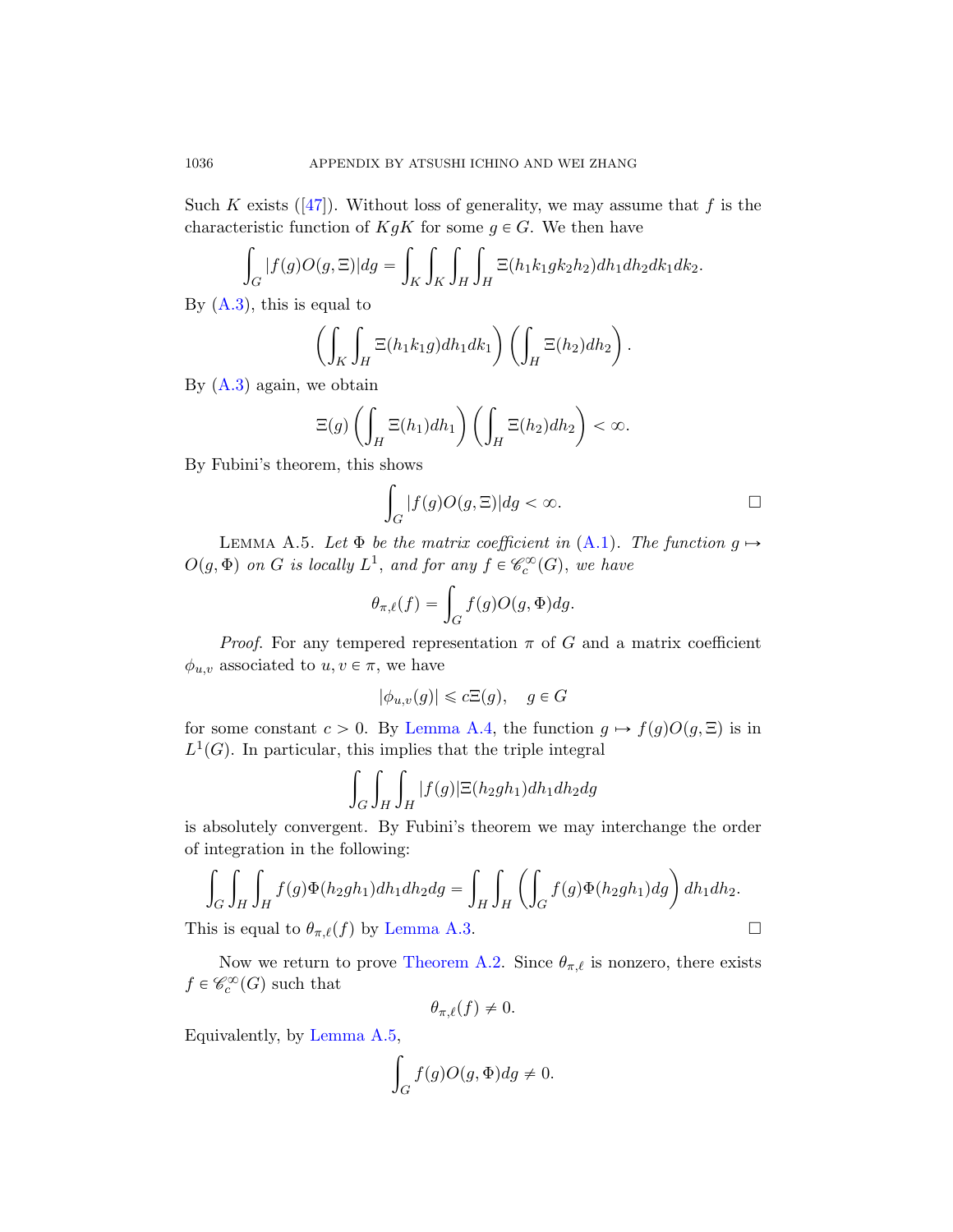As  $G_r$  is open and dense, we may choose  $f_n \in \mathcal{C}_c^{\infty}(G_r)$  such that point-wisely on  $G_r$ [, we have](#page-64-3)

$$
\lim_{n \to \infty} f_n = f.
$$

Without loss of generality, we may assume that  $f \ge 0$  point-wisely and  $f - f_n \ge 0$ point-wisely. Then we have

$$
|(f(g) - f_n(g))O(g, \Phi)| \leq 2f(g)|O(g, \Phi)|,
$$

which is integrable on  $G$  by Lemma A.4. By Lebesgue's dominated convergence theorem, we have

$$
\lim_{n \to \infty} \int_G (f(g) - f_n(g)) O(g, \Phi) dg = 0.
$$

Since  $\int_G f(g)O(g,\Phi)dg \neq 0$ , we have for *n* large enough,

$$
\int_G f_n(g)O(g,\Phi)dg \neq 0,
$$

or equivalently,

$$
\theta_{\pi,\ell}(f_n) \neq 0.
$$

As  $f_n \in \mathcal{C}_c^{\infty}(G_r)$ , this completes the proof of Theorem A.2.

Remark 16. When comparing with the property of the usual character as established by Harish-Chandra, some questions remain for the spherical characters in this notes. For example, [is the function](#page-74-5)  $g \mapsto O(g, \Phi)$  continuous or even locally constant on an open dense subset? If  $\pi$  is super-cuspidal, one may prove that the function  $g \mapsto O(g, \Phi)$  is locally constant on some open dense subset in the unitary case listed in the examples.

#### Appendix B. Explicit étale Luna slices

In this appendix, we construct étale Luna slices explicitly (Theorem  $B.5$ ). We will first describe the sliced representations at a semisimple element of  $\mathfrak S$  or  $\mathfrak{U}(V)$ . Then we exhibit an étale Luna slice at x. Some of the key construction is already i[n \[4](#page-77-2)3]. But we need to show that their construction actually gives ´etale Luna slices. The steps are close to the Harish-Chandra's descent method  $(cf. [35]).$ 

Sliced representations at semisimple elements. We start with  $\mathfrak{U}(V)$ , where  $V = W \oplus Eu$ . It suffices to consider  $\mathfrak{U}(W) \times W$ . We may write an element in  $\mathfrak{U}(W) \times W$  as  $(X, w), X \in \mathfrak{U}(W), w \in W$ . Denote by  $W_2$  the subspace of W generated by  $X^i w, i \geq 0$ . By [43, Th. 17.2], for  $(X, w)$  to be semisimple, it is necessary that  $W_2$  is a nondegenerate subspace. In this case, we have an orthogonal decomposition  $W = W_1 \oplus W_2$ . Then X stabilizes both subspaces and we may write  $X = diag[X_1, X_2]$  for  $X_i \in \mathfrak{U}(W_i)$ . Then  $(X, w)$  is semisimple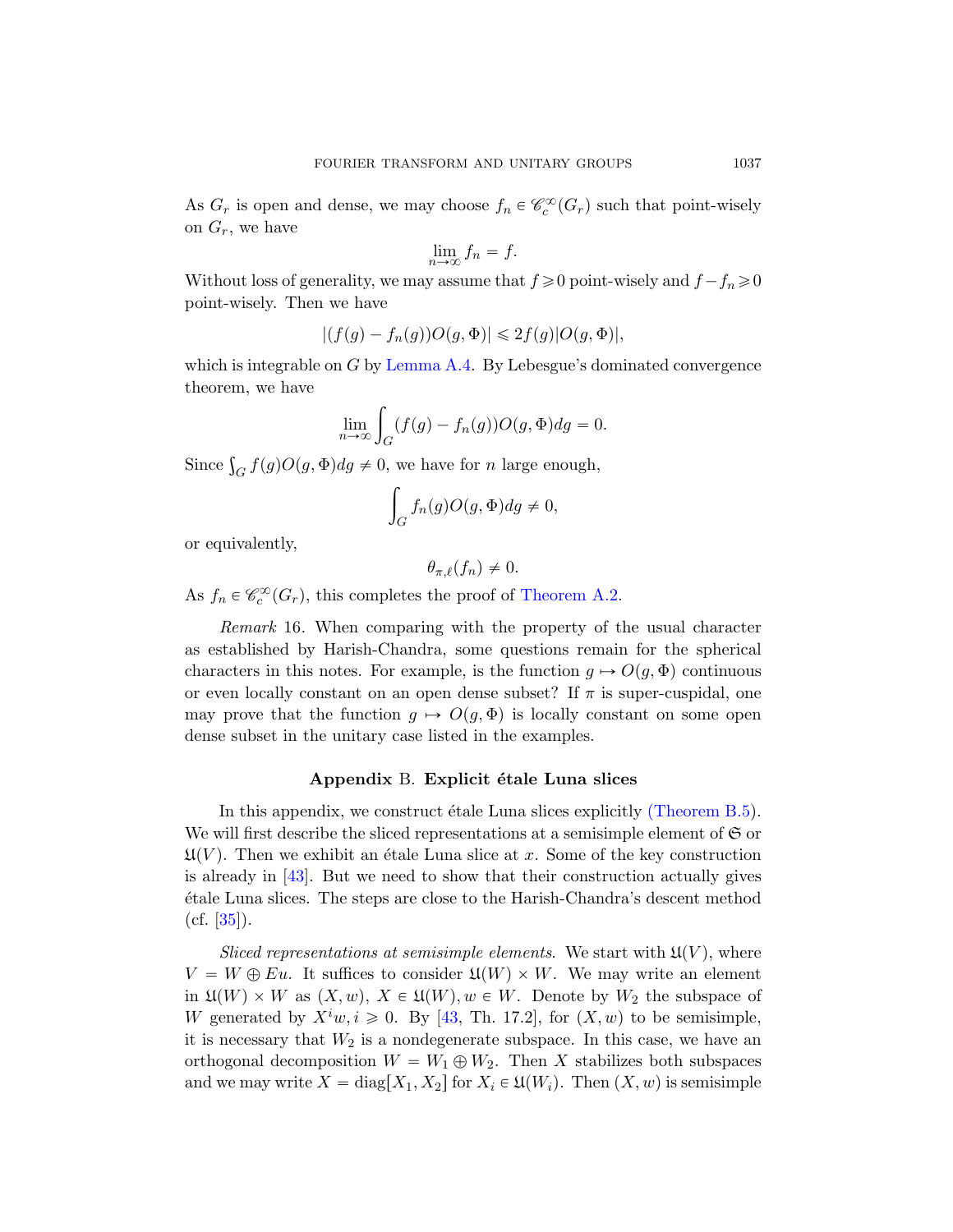if and only if  $X_2$  is semisimple (in the usual sense) in  $\mathfrak{U}(W_2)$ . It is also selfevident that  $(X_2, w)$  defines a regular semisimple element relative to the action of  $U(W_2)$  on  $\mathfrak{U}(W_2) \times W_2$ . Then the stabilizer of  $(X, w)$  is isomorphic to  $U(W_1)_{X_1}$ , the stabilizer of  $X_1$  under the action of  $U(W_1)$ . It is a product of the restriction of scaler of unitary group of lower dimension over an extension of F (including the general linear group). Let  $\mathfrak{U}(W_1)_{X_1}$  be the respective Lie [a](#page-74-3)lgebra. Then  $U(W_1)_{X_1}$  $U(W_1)_{X_1}$  $U(W_1)_{X_1}$  acts on  $\mathfrak{U}(W_1)_{X_1} \times W_1$ . This representation of  $U(W_1)_{X_1}$  is a product of representations of the same type (including the general linear case). The sliced representation at  $x$  is then isomorphic to the product of the above representation of  $U(W_1)_{X_1}$  on  $\mathfrak{U}(W_1)_{X_1} \times W_1$  and the representation of the trivial group on the normal space at  $(X_2, w)$  of  $U(W_2)$ -orbit of  $(X_2, w)$ in  $\mathfrak{U}(W_2)\times W_2$ .

<span id="page-67-0"></span>We have a similar description for  $\mathfrak{S}_n$  (cf. [43], [3]). Indeed we consider an equivalent version: the restriction of the adjoint action of  $GL_{n+1,F}$  on  $\mathfrak{gl}_{n+1,F}$ to  $GL_{n,F}$ . We describe the general form of a semisimple element in the Lie algebra  $\mathfrak{gl}_{n+1,F}$ . Let

(B.1) 
$$
x = \begin{pmatrix} X & u \\ v & d \end{pmatrix}, \quad X \in \mathfrak{gl}_{n,F},
$$

where  $u \in F^n$ ,  $v \in F_n$  and we use  $F^n$  ( $F_n$  resp.) to denote the *n*-dimensional space of column (row, resp.) vect[ors.](#page-77-2) There is an obvious pairing between  $F<sup>n</sup>$ and  $F_n$ . Let  $U_2$  be the subspace of  $F^n$  spanned by  $u, Xu, \ldots, X^n u$ , and similarly, let  $V_2$  be the subspace of  $F_n$  spanned by  $v, vX, \ldots, vX^n$ . Let  $V_1 := U_2^{\perp} \subset$  $F_n$  ( $U_1 := V_2^{\perp}$ , resp.) be the orthogonal complement of  $U_2$  ( $V_2$ , resp.). Then for x to be semisimple, it is necessary that  $F_n$  ( $F^n$ , resp.) is the direct sum of  $U_2^{\perp}$  and  $V_2$  ( $V_2^{\perp}$  and  $U_2$ , resp.). Assuming this, according to the decomposition  $F^n = U_1 \oplus U_2$ , we may write  $X = \begin{pmatrix} X_{11} & X_{12} \\ 0 & X_{22} \end{pmatrix}$ ing this, according to the decomposition<br> $\begin{pmatrix} \frac{x_{11}}{X_{12}} \\ 0 \end{pmatrix}$ . Then by [43, §8], for such x to be semisimple, it is necessary and sufficient that  $X_{11} \in End(U_1)$  is semisimple in the usual sense and  $X_{12} = 0$ .

So[me](#page-76-3) auxiliary construction. Now we construct étale Luna slices for semisimple elements. As we shall see, the general case is basically a composition of two extreme cases:

- (1) the case  $w = 0$  (namely,  $r = 0$  minimal);
- (2) the case  $x = (X, w)$  $x = (X, w)$  $x = (X, w)$  is regular semisimple (namely,  $r = 0$  maximal).

The first case is essentially the same as the classical case (the Luna slice for the adjoint representation; cf. [35, §14]). For the second case we have to resort to the existence theorem of Luna. The general case can be reduced to those two basic cases.

We first describe a locally closed subvariety of  $x = (X, w)$  following [43, §18]. The case for G is similar, following [43, §7]. Let  $(X, w)$  be as above.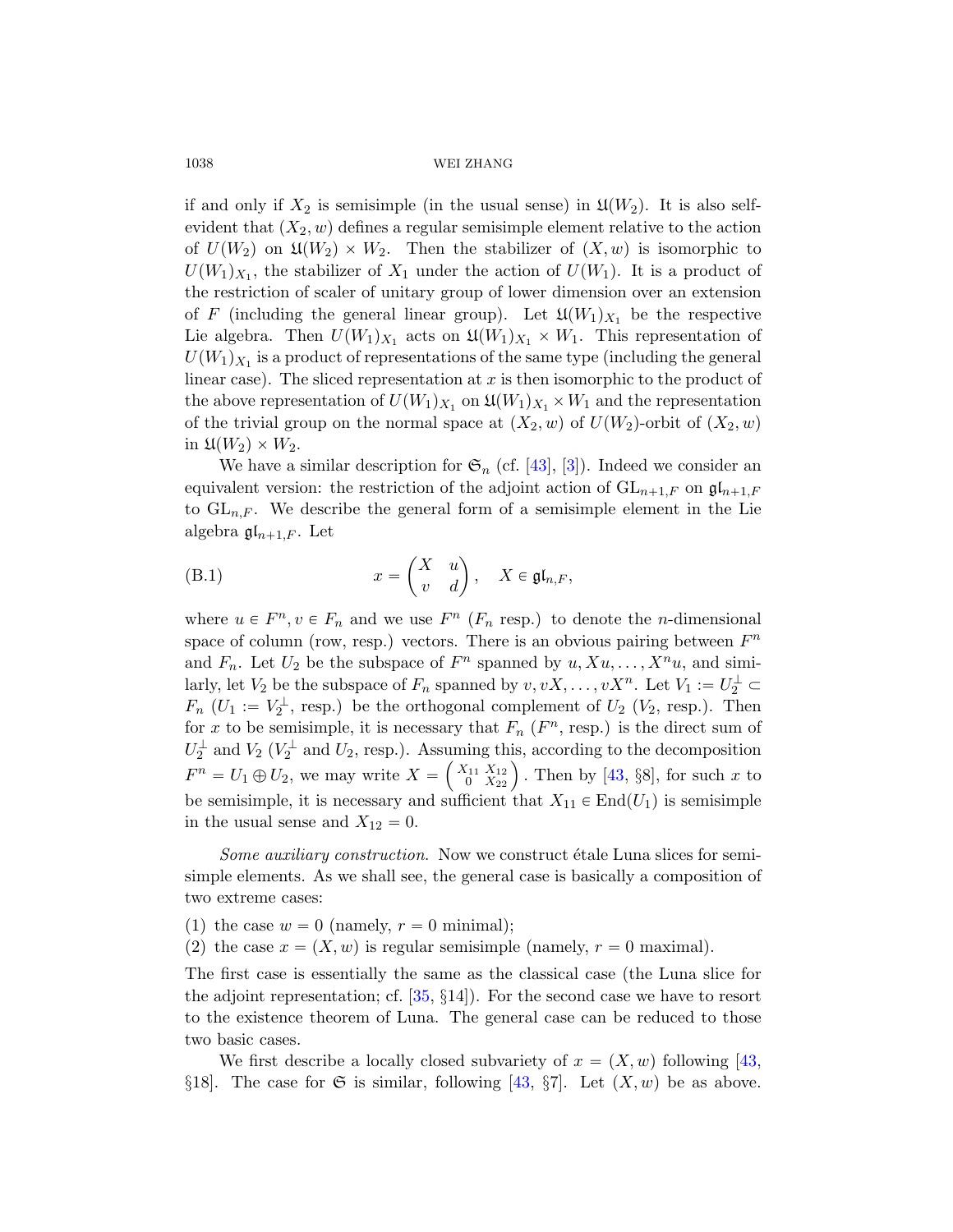Then we have an orthogonal decomposition  $W_1 \oplus W_2$ . Denote  $r = \dim W_2 \geq 1$ . We define a closed subvariety  $\Xi$  of  $\mathfrak{U}(W)\times W$  consisting of  $(Y, u)$  such that  $u, Yu, \ldots, Y^{r-1}u$  span  $W_2$ . In particular, a semisimple  $x = (X, w)$  belongs to Ξ. In [43, §18], Rallis and Schiffmann have defined an isomorphism of varieties

(B.2) 
$$
\iota_1: \quad \Xi \to (\mathfrak{U}(W_1) \times W_1) \times (\mathfrak{U}(W_2) \times W_2)_{rs}
$$

whose inverse is defined as follows. According to the decomposition  $W_1 \oplus W_2$ we may write  $Y$  as ˆ

$$
\begin{pmatrix} Y_{11} & Y_{12} \\ Y_{21} & Y_{22} \end{pmatrix}.
$$

Then  $Y_{12} \in \text{Hom}(W_2, W_1)$ . Define  $u' = Y_{12}Y^{r-1}u \in W_1$ . Then  $\iota_1^{-1}$  maps  $(Y, u)$  to  $((Y_{11}, u'), (Y_{22}, u))$ . It is then easy to see that  $Y^{i}u = Y_{22}^{i}u \in W_2$  for  $i = 0, 1, \ldots, r - 1$ . Therefore,  $(X_{22}, u)$  is a regular semisimple element. It is not hard to see that this defines an isomorphism. Moreover, it is equivariant under the action of  $U(W_1) \times U(W_2)$ : on the left-hand side the action is the restriction of that of  $U(W)$  to the subgroup; on the right-hand side the action is the product of the action of the two unitary groups  $U(W_i)$  on  $\mathfrak{U}(W_i) \times W_i$ . Then the morp[hism](#page-67-0)  $\iota$  induces a morphism between the categorical quotients

$$
\iota_1^{\sharp} : (\mathfrak{U}(W_1) \times W_1) / U(W_1) \times (\mathfrak{U}(W_2) \times W_2)_{\text{rs}} / U(W_2) \to (\mathfrak{U}(W) \times W) / U(W).
$$

Similarly, we have morphisms still denoted by  $\iota_1$  and  $\iota_1^{\sharp}$  in the general linear case  $\mathfrak{S}$ . We have an equivalent version for the restriction of the adjoint action of  $GL_{n+1,F}$  on  $\mathfrak{gl}_{n+1,F}$  to  $GL_{n,F}$ . We describe the analogous construction for this. Let  $x \in \mathfrak{gl}_{n+1,F}$  be semisimple given by  $(B.1)$ , and denote  $r = \dim U_2 = \dim V_2$ . Without [los](#page-77-2)s of generality, we may assume  $U_2 = F^r$  embedded into  $F^n$  by sending u to  $(0, \ldots, 0, u);$  similarly for  $V_2, U_1, V_1$ . Then we define a closed subvariety Ξ consisting of

<span id="page-68-0"></span>(B.3) 
$$
y = \begin{pmatrix} Y & u' \\ v' & d' \end{pmatrix}
$$

such that  $u', Yu', \ldots, Y^n u'$  span  $U_2$  and  $v', v'Y, \ldots, v'Y^n$  span  $V_2$ . Then similarly, we have an isomorphism  $([43, \S7])$ 

(B.4) 
$$
\iota_1: (\mathfrak{gl}_{n-r,F} \times F^{n-r} \times F_{n-r}) \times (\mathfrak{gl}_{r,F} \times F^r \times F_r)_{rs} \times F \to \Xi
$$

such that  $\iota^{-1}$  maps y to  $((Y_{11}, Y_{12}Y_{22}^{r-1}u, vY_{22}^{r-1}Y_{21}), (Y_{22}, u, v), d)$ . It also induces a morphism still denoted by

$$
\iota_1^{\sharp}: (\mathfrak{gl}_{n-r} \times F^{n-r} \times F_{n-r})/\!\!/ \mathrm{GL}_{n-r} \times (\mathfrak{gl}_r \times F^r \times F_r)_{rs}/\!\!/ \mathrm{GL}_r \times F \to \mathfrak{gl}_{n+1}/\!\!/ \mathrm{GL}_n.
$$

LEMMA B.1. The morphism  $\iota_1^{\sharp}$  is étale for both  $\mathfrak{gl}_{n+1}$  (equivalently,  $\mathfrak{S}_{n+1}$ ) and  $\mathfrak{U}(W)\times W$ .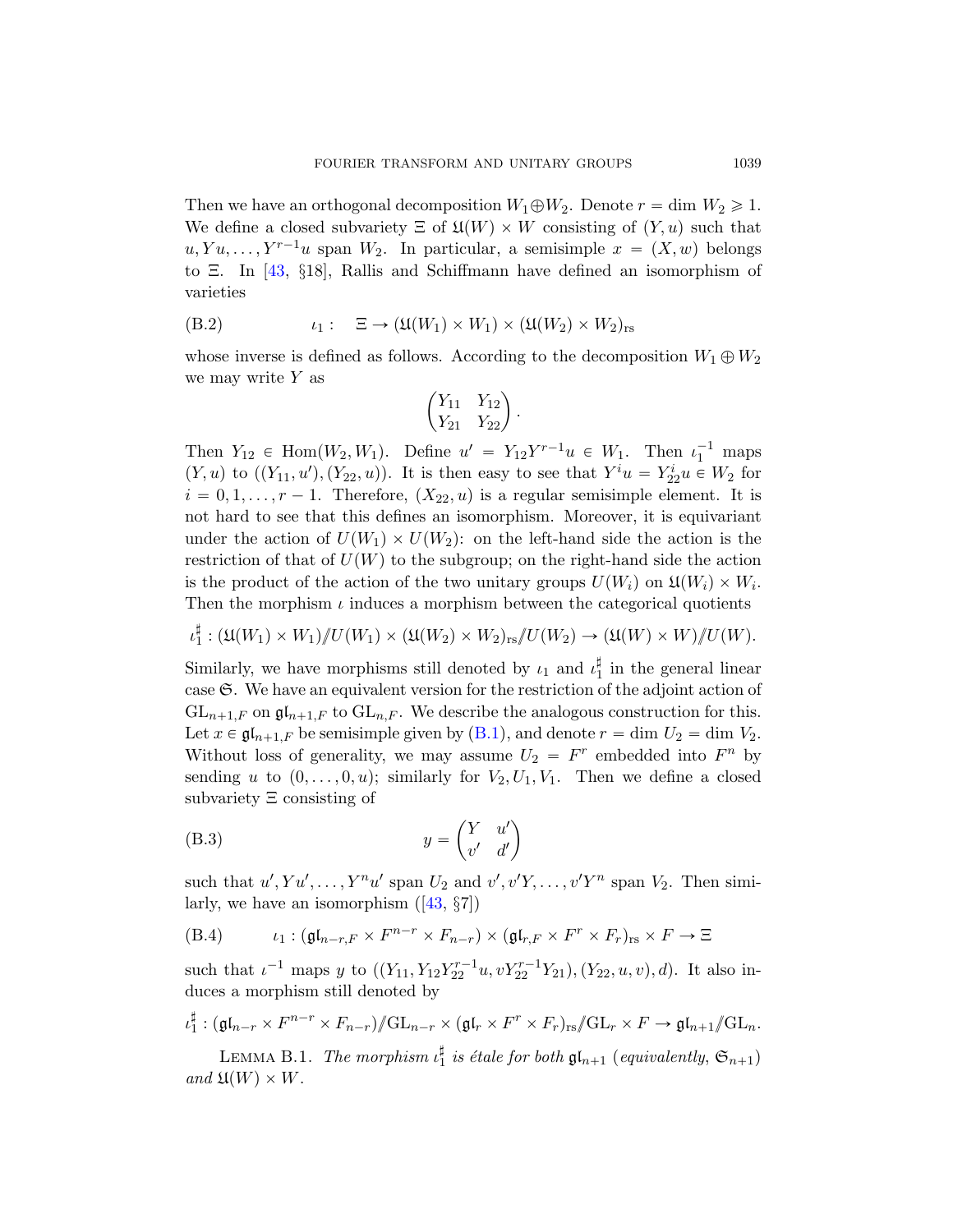Proof. We will use the coordinates described earlier for these categorical quotients involved in the morphism  $\iota_1^{\sharp}$ . By Jacobian criterion for étaleness, it suffices to show that the Jacobian of  $\iota_1^{\sharp}$  is nonzero everywhere. Indeed we will show the Jacobian is a nonzero constant. Therefore, it suffices to compute the Jacobian over the algebraic closure. In particular, it suffices to consider the equivalent qu[esti](#page-28-0)on for the  $GL_{n,F}$ -action on  $\mathfrak{gl}_{n+1,F}$ . Note that the Jacobian is a regular function on the source of the morphism  $\iota_1^{\sharp}$ . It is then enough to show that it is a [non](#page-28-0)zero constant on a Zariski open subset. Recall that by Lemma 3.1, the categorical quotient  ${\mathfrak g}{\mathfrak l}_{n+1,F}/{\rm GL}_{n,F}$  is given by

$$
Spec(F[\alpha_1,\ldots,\alpha_{n+1},\beta_1,\beta_2,\ldots,\beta_n]),
$$

where the invariants are defined by  $(3.4)$ :

$$
\alpha_i = \text{tr } \wedge^i x, \quad \beta_j = e x^j e^*, \quad x \in \mathfrak{gl}_{n+1,F}.
$$

Another choice of invariants is given by (3.4) so that we may also identify the categorical quotient  ${\mathfrak g}{\mathfrak l}_{n+1,F}/{\rm GL}_{n,F}$  as

$$
\operatorname{Spec}(F[\alpha'_1,\ldots,\alpha'_n,d,\beta'_1,\ldots,\beta'_n]),
$$

<span id="page-69-0"></span>where

$$
\alpha_i' = \text{tr } \wedge^i X, \quad \beta_j' = vX^{j-1}u,
$$

where x is as in  $(B.1)$ . In particular, the Jacobian of the isomorphism

$$
\psi = \psi_n : \operatorname{Spec}(F[\alpha'_1, \dots, \alpha'_n, d, \beta'_1, \dots, \beta'_n])
$$
  

$$
\rightarrow \operatorname{Spec}(F[\alpha_1, \dots, \alpha_{n+1}, \beta_1, \beta_2, \dots, \beta_n])
$$

is a nonzero constant

(B.5) 
$$
\frac{\partial(\alpha_1,\ldots,\alpha_{n+1},\beta_1,\beta_2,\ldots,\beta_n)}{\partial(\alpha'_1,\ldots,\alpha'_n,d,\beta'_1,\ldots,\beta'_n)} = \kappa_n \in F^{\times}.
$$

To indicate the dependence on n we will write the invariants as  $\alpha_i(n), \beta_i(n)$ , etc.

We choose an auxiliary open subvariety of  $\mathfrak{gl}_{n+1}$  consisting of strongly regular elements in the sense of Jacquet–Rallis [34]. More precisely, they are in the  $GL_{n,F}$ -orbits of elements of the form

$$
x = x(a_1, ..., a_{n+1}, c_1, ..., c_n)
$$
  
=  $\begin{pmatrix} a_1 & 1 & & & \\ c_1 & a_2 & 1 & & \\ & \cdots & \cdots & & \\ & & & c_{n-1} & a_n & 1 \\ & & & & c_n & a_{n+1} \end{pmatrix}$ ,  $a_i \in F, c_j \in F^{\times}$ .

All such x's with  $a_{n+1} = 0$  form a locally closed subvariety denoted by  $\Theta_n$  of  $\mathfrak{gl}_{n+1,F}$ . Note that  $\dim \Theta_n = 2n$ . For  $d \in F$ , let  $\delta_n(d)$  be the matrix with only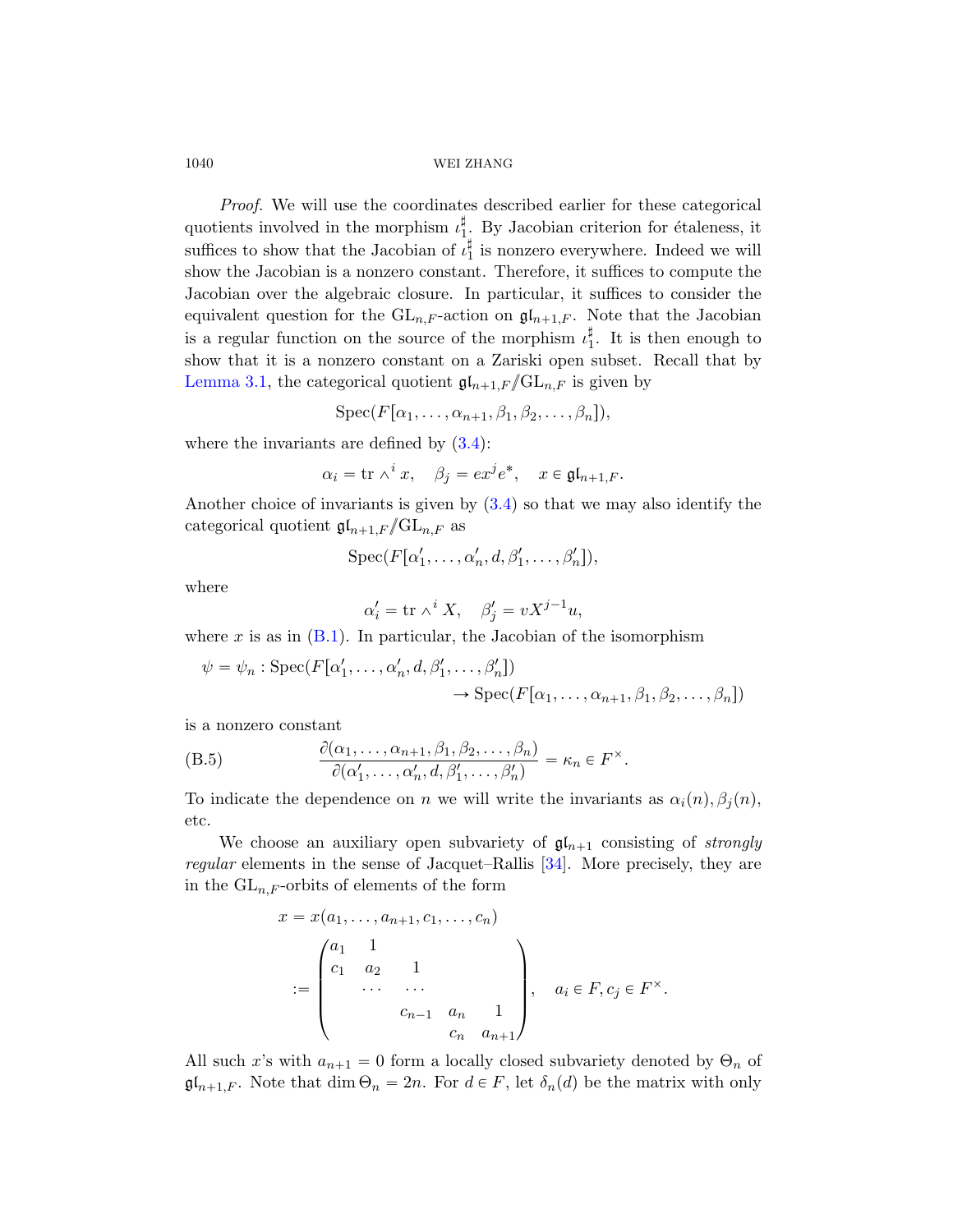<span id="page-70-0"></span>nonzero entry d at the position  $(n + 1, n + 1)$ . For  $(x, d) \in \Theta_n \times F$ , taking invariants  $\alpha_i, \beta_j$  of  $x + \delta_n(d)$  yields a morphism with Zariski dense image:

$$
\xi = \xi_n : \Theta_n \times F \to \operatorname{Spec}(F[\alpha_1, \ldots, \alpha_{n+1}, \beta_1, \beta_2, \ldots, \beta_n]).
$$

Then we claim that the Jacobian of  $\xi_n$  is given by

(B.6) 
$$
\frac{\partial(\alpha_1,\ldots,\alpha_n,d,\beta_1,\ldots,\beta_n)}{\partial(a_1,\ldots,a_n+1,c_1,\ldots,c_n)} = (-1)^{n(n-1)/2} \kappa_1 \kappa_2 \cdots \kappa_n c_2 c_3^2 \cdots c_n^{n-1}.
$$

We prove (B.6) by induction on n. It is easy to very this for  $n = 1$ . Now for  $n > 1$ , we may w[rite](#page-67-0)  $\xi_n = \xi'_n \circ \psi_n$ . As  $d = a_{n+1}$ , we have

$$
\frac{\partial(\alpha'_1,\ldots,\alpha'_n,d,\beta'_1,\ldots,\beta'_n)}{\partial(a_1,\ldots,a_{n+1},c_1\ldots,c_n)}=\frac{\partial(\alpha'_1,\ldots,\alpha'_n,\beta'_1,\ldots,\beta'_n)}{\partial(a_1,\ldots,a_n,c_1,\ldots,c_n)}.
$$

Note that  $\alpha'_i(n) = \alpha_i(n-1)$  and for  $x \in \Theta_n$ ,  $\beta'_1(n)(x) = c_n$  and

$$
\beta_j'(n)(x) = c_n \beta_{j-1}(n-1)(X), \quad j \ge 2,
$$

since  $(0, \ldots, 0, c_n) = c_n e_n$ . Here X is as in  $(B.1)$ . This gives us

$$
\frac{\partial(\alpha'_1,\ldots,\alpha'_n,\beta'_1,\ldots,\beta'_n)}{\partial(a_1,\ldots,a_n,c_1\ldots,c_n)}=\frac{\partial(\alpha'_1,\ldots,\alpha'_n,\beta'_1,\ldots,\beta'_{n-1})}{\partial(a_1,\ldots,a_n,c_1,\ldots,c_{n-1})},
$$

which is eq[ual to](#page-69-0)

$$
(-1)^{n-1}c_n^{n-1}\frac{\partial(\alpha_1(n-1),\ldots,\alpha_n(n-1),\beta_1(n-1),\ldots,\beta_{n-1}(n-1))}{\partial(a_1,\ldots,a_n,c_1,\ldots,c_{n-1})}.
$$

By induction hypothesis, the Jacobian of  $\xi_n'$  is

$$
(-1)^{n(n-1)/2} \kappa_1 \kappa_2 \cdots \kappa_{n-1} c_2 c_3^2 \cdots c_n^{n-1}.
$$

Together with the Jacobian of  $\psi_n$  (B.5), we have proved (B.6).

Now we return to the morphism  $\iota_1^{\sharp}$ . We have an obvious isomorphism

$$
\phi: \Theta_{n-r} \times \Theta_r \times F \to \Theta_n \times F,
$$

which sends the triple

$$
(x(a_1,..., a_{n-r}, 0, c_1,..., c_{n-r}), x(a_{n-r+1},..., a_n, 0, c_{n-r+1},..., c_n), d)
$$

to  $x(a_1, \ldots, a_{n+1}, c_1, \ldots, c'_{n-r}, c_{n-r+1}, \ldots, c_n)$  with

$$
a_{n+1} = d
$$
,  $c'_{n-r} = c_{n-r} \prod_{i=1}^{r} c_{n-r+i}$ .

We have the product

$$
\xi_{n-r,r}: \Theta_{n-r} \times \Theta_r \times F
$$
  
\n
$$
\to (\mathfrak{gl}_{n-r} \times F^{n-r} \times F_{n-r})/\!\!/ \mathrm{GL}_{n-r} \times (\mathfrak{gl}_r \times F^r \times F_r)_{rs}/\!\!/ \mathrm{GL}_r \times F.
$$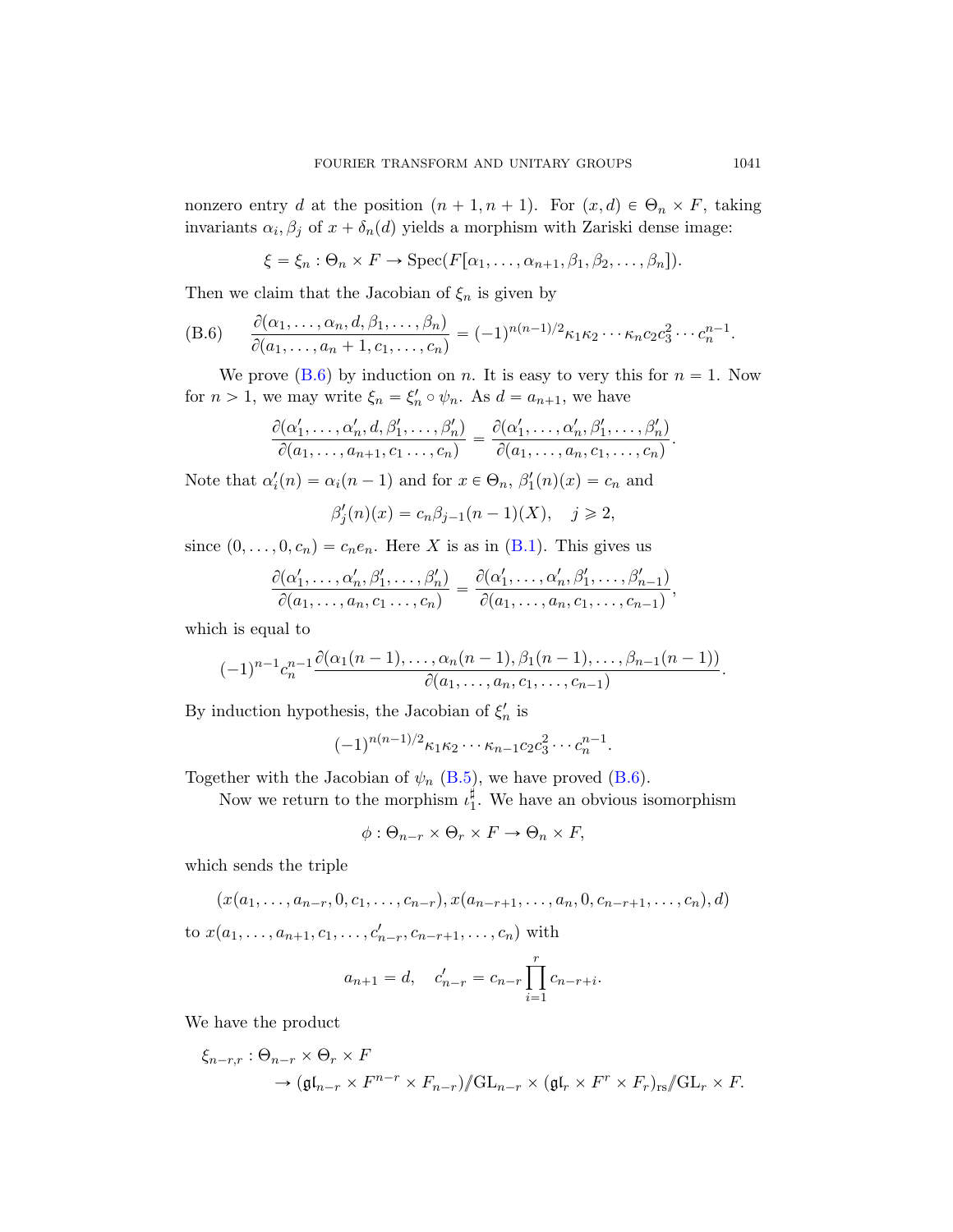It is to easy to see that the following diagram commutes:

$$
\Theta_{n-r} \times \Theta_r \times F \xrightarrow{\phi} \Theta_n \times F
$$
  
\n
$$
\downarrow \xi_{n-r,r}
$$
  
\n
$$
(\mathfrak{gl}_{n-r} \times F^{n-r} \times F_{n-r})/\!\!/ \mathrm{GL}_{n-r} \times (\mathfrak{gl}_r \times F^r \times F_r)_{rs}/\!\!/ \mathrm{GL}_r \times F \longrightarrow \mathfrak{gl}_{n+1}/\!\!/ \mathrm{GL}_n.
$$

Then the Jacobian of  $\iota_1^{\sharp}$  restricted to the image of  $\xi_{n-r,r}$  is equal to the ratio of the Jacobian of  $\xi_n$  over the product of that of  $\xi_{n-r,r}$  and  $\phi$ . By (B.6), we obtain that this ratio is a nonzero constant times

$$
\frac{c_2 c_3^3 \cdots c_n^{n-1}}{c_2 c_3^2 \cdots (c_{n-r} \prod_{i=1}^r c_{n-r+i})^{n-r-1} \cdot c_{n-r+2} c_{n-r+3}^2 \cdots c_n^{r-1} \cdot \prod_{i=1}^r c_{n-r+i}} = 1.
$$

This shows that the Jacobian of  $\iota_1^{\sharp}$  is a nonzero constant on a Zariski dense subset and hence itself a nonzero constant on the s[ourc](#page-76-3)e of  $\iota_1^{\sharp}$ . This completes the proof that  $\iota_1^{\sharp}$  is étale.

The construction of étale Luna slices. We now refine the morphism  $\iota_1$ defined by (B.2) and (B.4). We consider the semisimple element  $x = (X, w)$ in the unitary case. Then  $X_{11}$  is semisimple in the usual sense. Therefore, we may consider the Lie algebra  $\mathfrak{U}(W_1)_{X_{11}}$  of the stabilizer  $U(W_1)_{X_{11}}$  and an open subvariety  $\mathfrak{U}(W_1)_{X_{11}}'$  of  $\mathfrak{U}(W_1)_{X_{11}}$  consisting of those Y such that (cf. [35, 14.5])

(B.7) 
$$
\det(\operatorname{ad}(Y); \mathfrak{U}(W_1)/\mathfrak{U}(W_1)_{X_{11}}) \neq 0.
$$

To simplify notation, for  $\mathfrak{U}(V)$  we denote

(B.8) 
$$
\mathcal{V} = \mathfrak{U}(W) \times W, \quad \mathcal{V}_x = (\mathfrak{U}(W_1)_{X_{11}} \times W_1) \times (\mathfrak{U}(W_2) \times W_2)
$$

and

(B.9) 
$$
H = U(W), \quad H_i = U(W_i), \quad H_x = U(W_1)_{X_{11}},
$$

where the last group is isomorphic to the stabilizer of  $x$ . Set

(B.10) 
$$
\mathcal{V}_x' = (\mathfrak{U}(W_1)_{X_{11}}' \times W_1) \times (\mathfrak{U}(W_2) \times W_2)_{rs}.
$$

Then  $x \in \mathcal{V}'_x$ . Let  $\iota_2$  be the restriction of  $\iota_1$  to  $\mathcal{V}'_x$ . Then the morphism  $\iota_2$  is  $H_x$ -equivariant and it induces a morphism

(B.11) 
$$
\iota_2^{\sharp} : \mathcal{V}_x'/H_x \times H_2 \to \mathcal{V}/H.
$$

Note that the morphism  $\iota_2$  also induces a morphism

$$
(B.12) \t\t\t t : H \times_{(H_x \times H_2)} V'_x \to V
$$

by sending  $(h, x)$  to  $h \cdot \iota_2(x)$ . Similar construction applies to  $\mathfrak{gl}_{n+1}$  (equivalently,  $\mathfrak{S}$ ).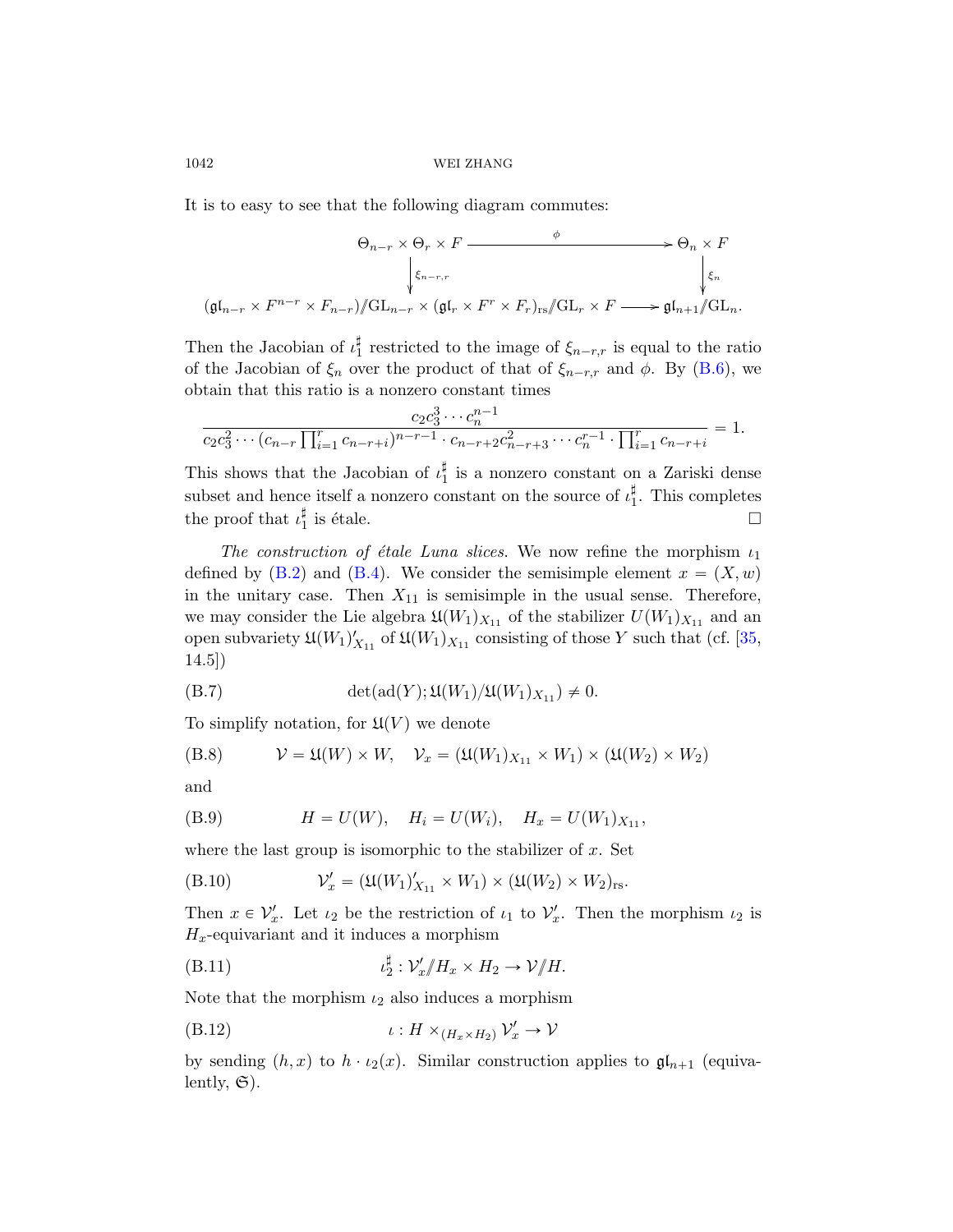LEMMA B.2. The morphism  $\iota_2^{\sharp}$  is étale for both  $\mathfrak{gl}_{n+1}$  (equivalently,  $\mathfrak{S}$ ) and  $\mathfrak{U}(V)$ .

Proof. By Lemma B.2, it suffices to show that the morphism

$$
(\mathfrak{U}(W_1)'_{X_{11}} \times W_1) / U(W_1)_{X_{11}} \to (\mathfrak{U}(W_1) \times W_1) / U(W_1)
$$

<span id="page-72-0"></span>is étale. It is not hard to show that the Jacobian of this morphism at the image of  $(Y, u) \in \mathfrak{U}(W_1)_{X_{11}}' \times W_1$  is given by, up to a sign,

$$
\det(\mathrm{ad}(Y);\mathfrak{U}(W_1)/\mathfrak{U}(W_1)_{X_{11}}).
$$

This is nonzero by the definition of  $\mathfrak{U}(W_1)_{X_{11}}'$ 

LEMMA B.3. The morphism  $\iota$  is étale.

Proof. We show this in the unitary case. It suffices to show that the differential d<sub>i</sub> at  $(1, y)$  induces an isomorphism between the tangent spaces. We first assume that  $X_{11}$  is a scaler. Then  $H_x = H_1$ . Suppose  $y = (Y, u) \in \mathcal{V}_x$ . Then it is not hard to see that for  $\Delta Y = \text{diag}(\Delta Y_{11}, \Delta Y_{22}), \Delta u = (\Delta u_1, \Delta u_2),$ we have

$$
\iota_2(Y + \Delta Y, u + \Delta u) = \iota(Y, u) + \Delta \iota_2(Y, u) + \text{higher terms},
$$

where

$$
\Delta \iota_2(Y, u) := \begin{pmatrix} \Delta Y_{11} & \phi_{\Delta u_1} \\ \cdots & \Delta Y_{22} \end{pmatrix},
$$

where the part " $\dots$ " is determined by the Hermitian condition and  $\phi_{\Delta u_1}$  $Hom(W_2, W_1)$  is the homomorphism that sends  $Y_{22}^i u_2$  to 0 for  $i = 0, 1, ..., r-2$ and  $Y_{22}^{r-1}u_2$  to  $\Delta u_1$ .

Then the differential d<sub>l</sub> at  $(1, y)$  is given by

$$
d\iota: \mathfrak{U}(W) \times_{\mathfrak{U}(W_1)_{X_{11}} \times \mathfrak{U}(W_2)} V_x \to V,
$$
  

$$
(\Delta X, (\Delta Y, \Delta u)) \mapsto ([\Delta X, \text{diag}(Y_{11}, Y_{22})] + \Delta \iota_2(Y, u), \Delta u_2 + \Delta X \cdot u_2).
$$

Here the left-hand side means the quotient of  $(\mathfrak{U}(W) \times \mathcal{V}_x)/\mathfrak{U}(W_1)_{X_{11}} \times \mathfrak{U}(W_2)$ . By comparing the dimension, it suffices to show that  $d\iota$  is injective. Suppose that  $d\iota(\Delta X, (\Delta Y, \Delta u)) = 0$ . By the action of  $(\mathfrak{U}(W) \times \mathcal{V}_x)/\mathfrak{U}(W_1)_{X_{11}} \times \mathfrak{U}(W_2)$ , we may assume that

$$
\Delta X = \begin{pmatrix} 0 & \phi \\ \cdots & 0 \end{pmatrix}, \phi \in \text{Hom}_E(W_2, W_1).
$$

Then we need to show that  $\phi = 0$  and  $(\Delta Y, \Delta u) = 0$ . From the diagonal blocks, it is easy to see that  $\Delta Y = 0$ . Note that now we have  $\Delta X \cdot u_2 = \phi(u_2) \in W_1$ . Therefore,  $\Delta u_2 + \Delta X \cdot u_2 = 0$  implies that both  $\Delta u_2 = 0$  and  $\phi(u_2) = 0$ . Now we use the condition from the off-diagonal block to obtain

$$
Y_{11}\phi - \phi Y_{22} + \phi_{\Delta u_1} = 0 \in \text{Hom}_E(W_2, W_1).
$$

.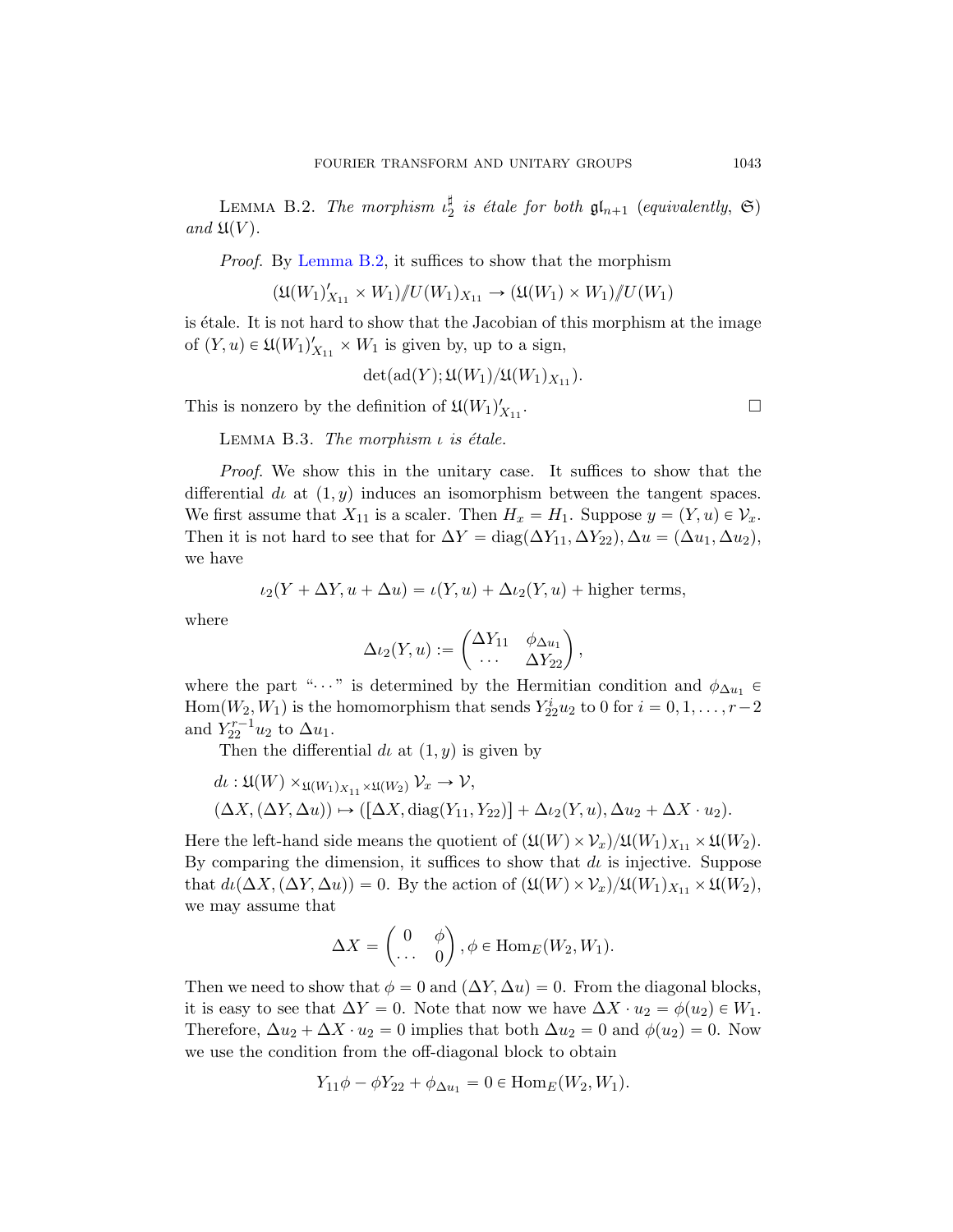1044 WEI ZHANG

Since  $(Y_{22}, u_2)$  is regular semisimple, the vectors  $u_2, Y_{22}u_2, \ldots, Y_{22}^{r-1}u_2$  form a basis of  $W_2$ . We apply the above homomorphism to  $Y_{22}^i u_2$ :

$$
\phi Y_{22}^{i+1} u_2 = Y_{11} \phi Y_{22}^i u_2 + \phi_{\Delta u_1} Y_{22}^i u_2.
$$

Since  $\phi u_2 = 0$ , we may show that  $\phi Y_{22}^{i+1} u_2 = 0$  recursively. This shows that  $\phi = 0 \in \text{Hom}(W_2, W_1)$ . This completes the proof when  $X_{11}$  is a scalar.

Now we consider a general semisimple  $X_{11}$ , and  $H_x \simeq U(W_1)_{X_{11}}$ . Then the assertion follows if we show that the following analogous morphism is  $\acute{e}t$  at the

$$
H_1 \times_{H_x} (\mathfrak{U}(W_1)_{X_{11}}' \times W_1) \to \mathfrak{U}(W_1) \times W_1.
$$

Similar argument to the above works, and we omit the details.  $\Box$ 

LEMMA B.4. For both  $\mathfrak{gl}_{n+1,F}$  (equivalently,  $\mathfrak{S}$ ) and  $\mathfrak{U}(V)$ , the following diagram is Cartesian:

$$
H \times_{(H_x \times H_2)} \mathcal{V}'_x \xrightarrow{\iota} \mathcal{V}
$$
  
\n
$$
\downarrow \qquad \qquad \downarrow \qquad \pi
$$
  
\n
$$
\mathcal{V}'_x \mathcal{N}(H_x \times H_2) \xrightarrow{\iota_x^{\sharp}} \mathcal{V} \mathcal{N} H.
$$

Proof. Thanks to the previous lemmas, now the proof is similar to that of [35, Lemma 14.1]. We need to show that the induced morphism

 $\gamma: H\times_{(H_x\times H_2)} \mathcal{V}'_x\to \mathcal{V}'_x\mathcal{}/(H_x\times H_2)\times_{\mathcal{V}/H} \mathcal{V}$ 

is an isomorphism. It suffices to show that in an algebraic closure the induced map on the geometric points is bijective. From this we see that the question becomes equivalent for both  $\mathfrak{gl}_{n+1}$  (equivalently,  $\mathfrak{S}$ ) and  $\mathfrak{U}(W)$ . To simplify exposition, we consider the unitary case.

Actually the bijectivity holds for any field as we now show. To show the surjectivity, we may write an element  $\mathcal{V}'_x \mathcal{N}(H_x \times H_2) \times_{\mathcal{V}/H} \mathcal{V}$  as  $((Y', u'), (Y, u)),$ where  $(Y', u') \in V'_x$  is abused to denote its image in the quotient. Then  $\iota_2^{\sharp}(Y', u') = \pi(Y, u)$ . This implies the fundamental matrix of  $u, Yu, \ldots, Y^{r-1}u$ is equal to that of  $u'_2, Y'_{22}u'_2, \ldots, Y_{22}^{'r-1}u'_2$ , which is nondegenerate. By Witt's theorem there exists an  $h \in H$  such that  $h(Y_{22}^{'i}u_2') = Y^i u$  for  $0 \leq i \leq$  $r-1$ . We may thus assume that  $u = u'_2, Y_{22} = Y'_{22}$ . The rest follows from [35, Lemma 14.1].

To show [the](#page-76-0) injectivity, without loss of generality it suffices to show that if

$$
\gamma(1,y)=\gamma(h,z),
$$

then  $h \in H_x \times H_2$  and  $y = hz$ . It suffices to show  $h \in H_x \times H_2$  since the second assertion follows from this. Denote  $y = (Y, u)$  and  $z = (Z, w)$ . Then h obviously preserves the subspace  $W_2$  and hence  $W_1$ , too. It follows that  $h \in H_1 \times H_2$ . The rest follows from [35, Lemma 14.1].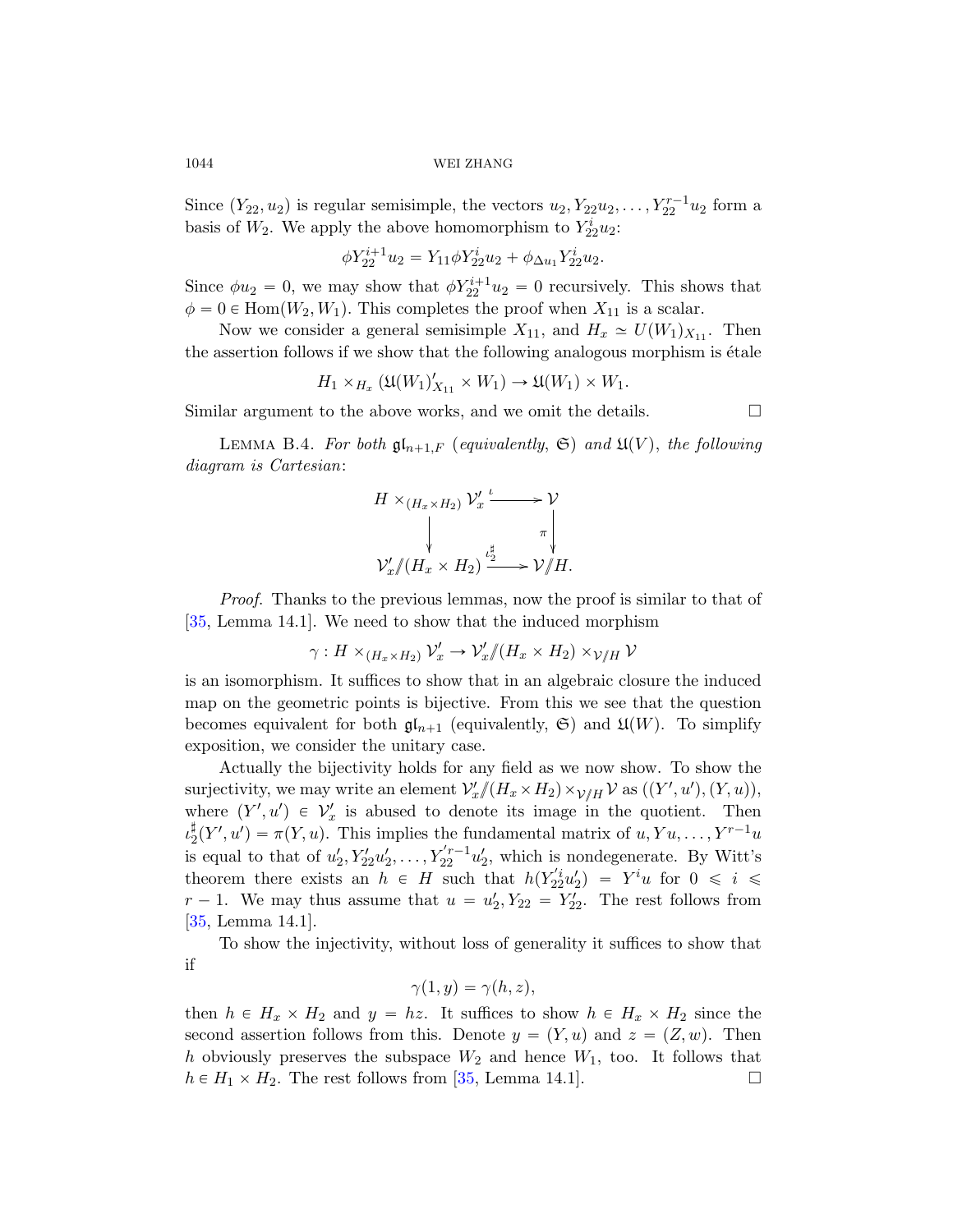THEOREM B.5. Let  $x \in V$  be a semisimple element. We use the notation from  $(B.8)$ – $(B.10)$ . Choose an étale Luna slice  $Z_2$  of  $(X_{22}, w)$  (which is  $H_2$ -regular semisimple) for the action of  $H_2$  on  $\mathfrak{U}(W_2)\times W_2$ . Then the image  $H_2$ -regular semisimple) for the action of  $H_2$  on  $\mathfrak{U}(W_2) \times W_2$ . Then of  $(\mathfrak{U}(W_1)'_{X_{11}} \times W_1) \times Z_2$  under  $\iota_2$  defines an étale Luna slice at x.

*Proof.* The space  $V_x$  in (B.8) is (isomorphic to) the sliced representation at x. Then the result follows from Lemmas B.3 and B.4.  $\Box$ 

 $Remark 17.$  One may make the étale slice for a regular semisimple element more explicit by using the explicit section of the categorical quotient in Lemma 3.1.

Remark 18. Obviously, this also gives us a way to choose an analytic Luna slice once we choose an analytic Lun[a slice for the](http://www.ams.org/mathscinet-getitem?mr=3038552)  $H_2$ -regular semisimple [element](http://dx.doi.org/10.1007/s11856-012-0088-y)  $(X_{22}, w)$ .

## References

- [1] [A. Ai](http://www.zentralblatt-math.org/zmath/en/search/?q=an:1221.22018)zenbud[, A partial analog of the integrability t](http://dx.doi.org/10.1215/00127094-2009-044)heorem for distributions on  $p$ -adic spaces and applications, *[Israel J](http://www.ams.org/mathscinet-getitem?mr=2680495). Math.* **193** [\(2013](http://www.zentralblatt-math.org/zmath/en/search/?q=an:1202.22012)), 233–262. MR 3038552. Zbl [1270.22008](http://dx.doi.org/10.4007/annals.2010.172.1413). http://dx.doi.org/10.1007/s11856-012-0088-y.
- [2] A. AIZENBUD and D. GOUREVITCH, Generalized Harish-Chandra descent, Gelfand pairs, and an [Archimedean ana](http://www.arxiv.org/abs/1205.2987)log of Jacquet-Rallis's theorem, Duke Math. J. 149 (2009), 509–567, with an appendix by the authors and Eitan Sayag. MR [2553879](http://www.arxiv.org/abs/1212.0951). Zbl 1221.22018. http://dx.doi.org/10.1215/00127094-2009-044.
- [3] A. AIZENBUD, D. GOUREVITCH, S. RALLIS, and G. SCHIFFMANN, Multiplicity one theorems, Ann. of Math. 172 [\(2010\),](http://www.ams.org/mathscinet-getitem?mr=2726107) [1407–1434.](http://www.zentralblatt-math.org/zmath/en/search/?q=an:1244.11046) MR 2680495. Zbl 1202. 22012. [http://dx.doi.org/10.40](http://dx.doi.org/10.4007/annals.2010.172.2135)07/annals.2010.172.1413.
- [4] R. Beuzart-Plessis, La conjecture locale de Gross-Prasad pour les représentations tempérées des groupes u[nitaires.](http://www.ams.org/mathscinet-getitem?mr=2234120)  $\frac{r}{r}$  arXiv 1205.2987.
- [5] [R. Beuzart-Plessis](http://dx.doi.org/10.1007/3-540-31511-X), Endoscopie et conjecture raffin´ee de Gan-Gross-Prasad pour les groupes unitaires. arXiv 1212.0951.
- [6] J. Bruinier and K. Ono, Heegner divisors, L-functions and harmonic weak [Maass form](http://www.zentralblatt-math.org/zmath/en/search/?q=an:0787.22016)s, Ann. of Math. 172 (2010), 2135–2181. MR 2726107. Zbl 1244. 11046. http://dx.doi.org/10.4007/annals.2010.172.2135.
- [7] C. J. BUSHNELL and G. HENNIART, [The Local L](http://www.zentralblatt-math.org/zmath/en/search/?q=an:0537.12011)[anglan](http://dx.doi.org/10.1007/BF01389133)ds Conjecture for  $GL(2)$ , [Grundl](http://dx.doi.org/10.1007/BF01389133). Math. Wissen. 335, Springer-Verlag, New York, 2006. MR 2234120. Zbl 1100.11041. http://dx.doi.org/10.1007/3-540-31511-X.
- [8] C. J. BUSHNELL and P. C. KUTZKO, The Admissible Dual of  $GL(N)$  via Compact Open Subgroups, Ann. of Math. Stud. 129, Princeton Univ. Press, Princeton, NJ, 1993. MR 1204652. Zbl 0787.22016.
- [9] J. DENEF, The rationality of the Poincaré series associated to the  $p$ -adic points on a variety, Invent. Math. 77 (1984), 1–23. MR 0751129. Zbl 0537.12011. http: //dx.doi.org/10.1007/BF01389133.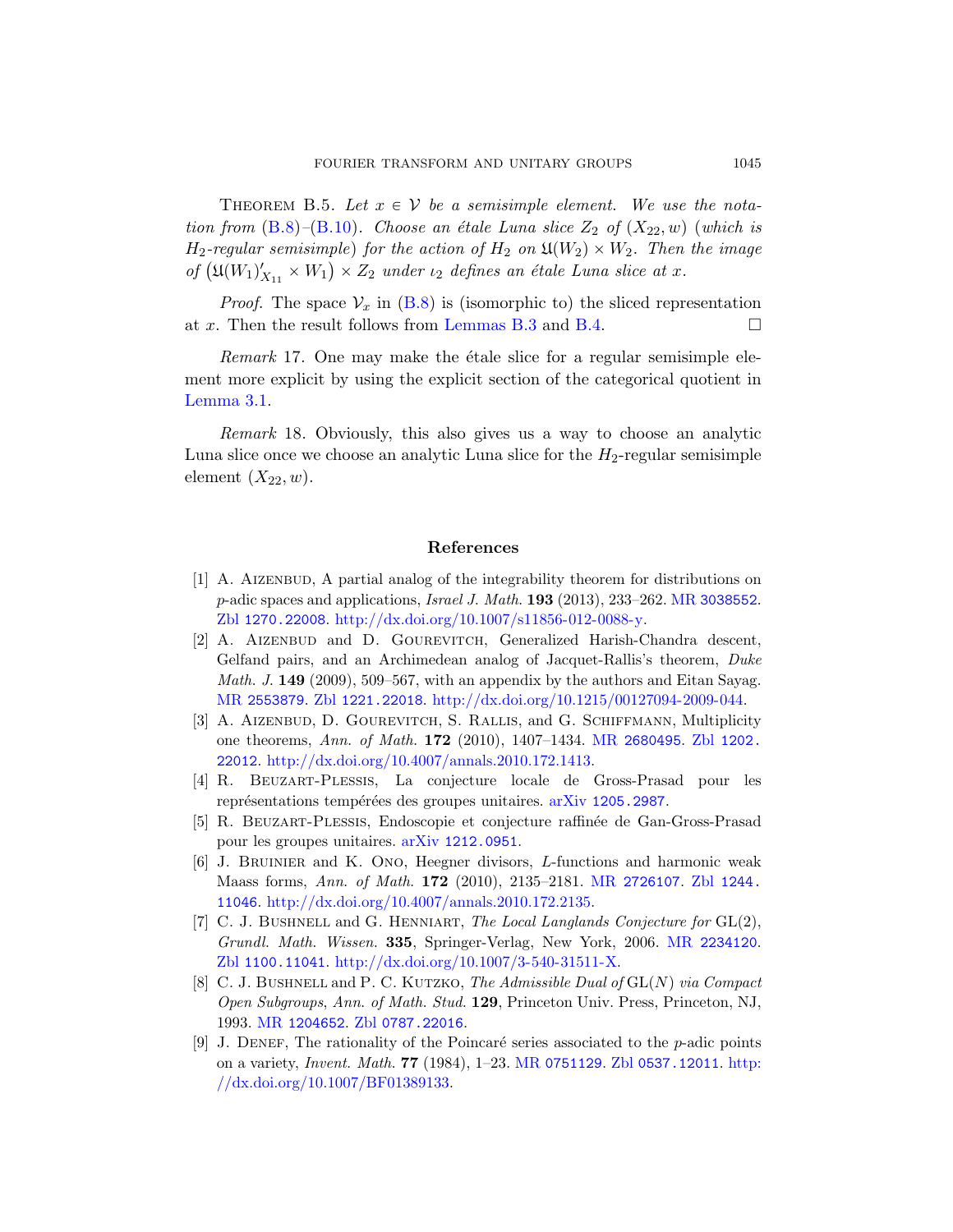## [1046](http://www.ams.org/mathscinet-getitem?mr=1111204) [WEI ZHANG](http://dx.doi.org/10.1515/crll.1991.418.139)

- [10] Y. Z. Flicker, Twiste[d tensors and](http://www.ams.org/mathscinet-getitem?mr=1344660) [Euler products,](http://www.zentralblatt-math.org/zmath/en/search/?q=an:0983.11023) Bull. Soc. Math. France 116 [\(1988\), 295–313.](http://projecteuclid.org/euclid.pja/1195510651) MR 0984899. Zbl 0674.10026. Available at http://www. numdam.org/item?id=BSMF\_1988\_116\_3\_295\_0.
- [11] Y. Z. Flicker, On distinguished representations, J. Reine Angew. Math. 418 (1991), 139–172. MR 1111204. Zbl 0725.11026. http://dx.doi.org/10.1515/crll. 1991.418.139.
- [12] Y. Z. Flicker and [D. Zinovi](http://www.ams.org/mathscinet-getitem?mr=3202556)ev[, On poles of tw](http://www.zentralblatt-math.org/zmath/en/search/?q=an:1280.22019)isted tensor L-functions, Proc. Japan Acad. Ser. A Math. Sci. 71 (1995), 114–116. MR 1344660. Zbl 0983.11023. Available at http://projecteuclid.org/eu[clid.pja/119551](http://www.ams.org/mathscinet-getitem?mr=3052279)0651.
- [13] W. T. Gan, B. H. Gross, and D. Prasad, Symplectic local root numbers, central critical L-values, and restriction problems in the representation theory of classical groups, in Sur les Conjectures [de Gross et P](http://www.ams.org/mathscinet-getitem?mr=2787690)rasad. I, Astérisque  $346$ , [Soc. Math. France, Paris, 2012, pp. 1–1](http://dx.doi.org/10.1017/S1474748010000198)10. MR 3202556. Zbl 1280.22019.
- [14] W. T. Gan, B. H. Gross, and D. Prasad, Restrictions of representations of classical [groups: Exam](http://www.ams.org/mathscinet-getitem?mr=0881269)[ples, in](http://www.zentralblatt-math.org/zmath/en/search/?q=an:0625.10020) Sur les [Conjectures](http://dx.doi.org/10.2307/1971310) de Gross et Prasad. I, Astérisque 346, Soc. Math. France, Paris, 2012, pp. 111–170. MR 3052279. Zbl 1279.22023.
- [15] W. T. Gan and A. Ichino, On endoscopy and the refined Gross-Prasad con[jectur](http://www.zentralblatt-math.org/zmath/en/search/?q=an:1007.22022)e for  $(SO_5, SO_4)$ , *J. Inst. Math. Jussieu* 10 (2011), 235–324. MR 2787690. Zbl 1241.11058. [http://dx.doi.org/10.1017/S1](http://dx.doi.org/10.1007/BF02784154)474748010000198.
- [16] P. B. GARRETT, Decomposition of Eisenstein series: Rankin triple products, [Ann](http://www.ams.org/mathscinet-getitem?mr=2053953). of Math. 125 [\(1987\)](http://www.zentralblatt-math.org/zmath/en/search/?q=an:1057.11029), 209–235. MR [0881269](http://dx.doi.org/10.1090/S0894-0347-04-00455-2). Zbl 0625.10020. http://dx. doi.org/10.2307/1971310.
- [\[17](http://dx.doi.org/10.1090/S0894-0347-04-00455-2)] S. Gelbart, H. Jacquet, and J. Rogawski, Generic representations for the unitary group in three variables, Israel J. Math. 126 (2001), 173–237. MR 1882037. Zbl 1007.22022. http://dx.doi.org/10.1007/BF02784154.
- [18] D. Ginzburg, D. Jiang, and [S. Ral](http://www.ams.org/mathscinet-getitem?mr=2192823)lis[, On th](http://www.zentralblatt-math.org/zmath/en/search/?q=an:1115.11027)e nonvanishing of the [central value of the Rank](http://dx.doi.org/10.1515/9783110892703.157)in-Selberg L-functions, J. Amer. Math. Soc. 17 (2004), 679–722. MR 2053953. Zbl 1057.11029. http://dx.doi.org/10.1090/ S0894-0347-04-00455-2.
- [19] D. Ginzburg, D. Jiang, and S. Rallis[, On the non](http://www.numdam.org/item?id=CM_1992__81_2_143_0)vanishing of the central value of the Rankin-Selberg L-functions. II, in Automorphic Representations, L-Functions and Applications: Progress and Prospects, Ohio State Univ. Math. Res. Inst. Publ. 11, de Gruyter, Berlin, 2005, [pp. 157–191.](http://www.ams.org/mathscinet-getitem?mr=1186476) MR 2192823. Zbl 1115. 11027. [http://dx.doi.org/10.1515/97](http://dx.doi.org/10.4153/CJM-1992-060-8)83110892703.157.
- [20] B. H. GROSS and S. S. KUDLA, Heights and the central critical values of triple product L-functions, Compositio Math.  $81$  (1992), 143–209. MR 1145805. Zbl 0807.11027. Available at  $\frac{http://www.numdam.org/item?id=CM_1992_81_8}{http://www.numdam.org/item?id=CM_1992_81_81_8}$ 2 143 0.
- [21] B. H. GROSS and D. PRASAD, On the decomposition of a representation of  $\mathrm{SO}_n$ when restricted to  $SO_{n-1}$ , *Canad. J. Math.* 44 (1992), 974–1002. MR 1186476. Zbl 0787.22018. http://dx.doi.org/10.4153/CJM-1992-060-8.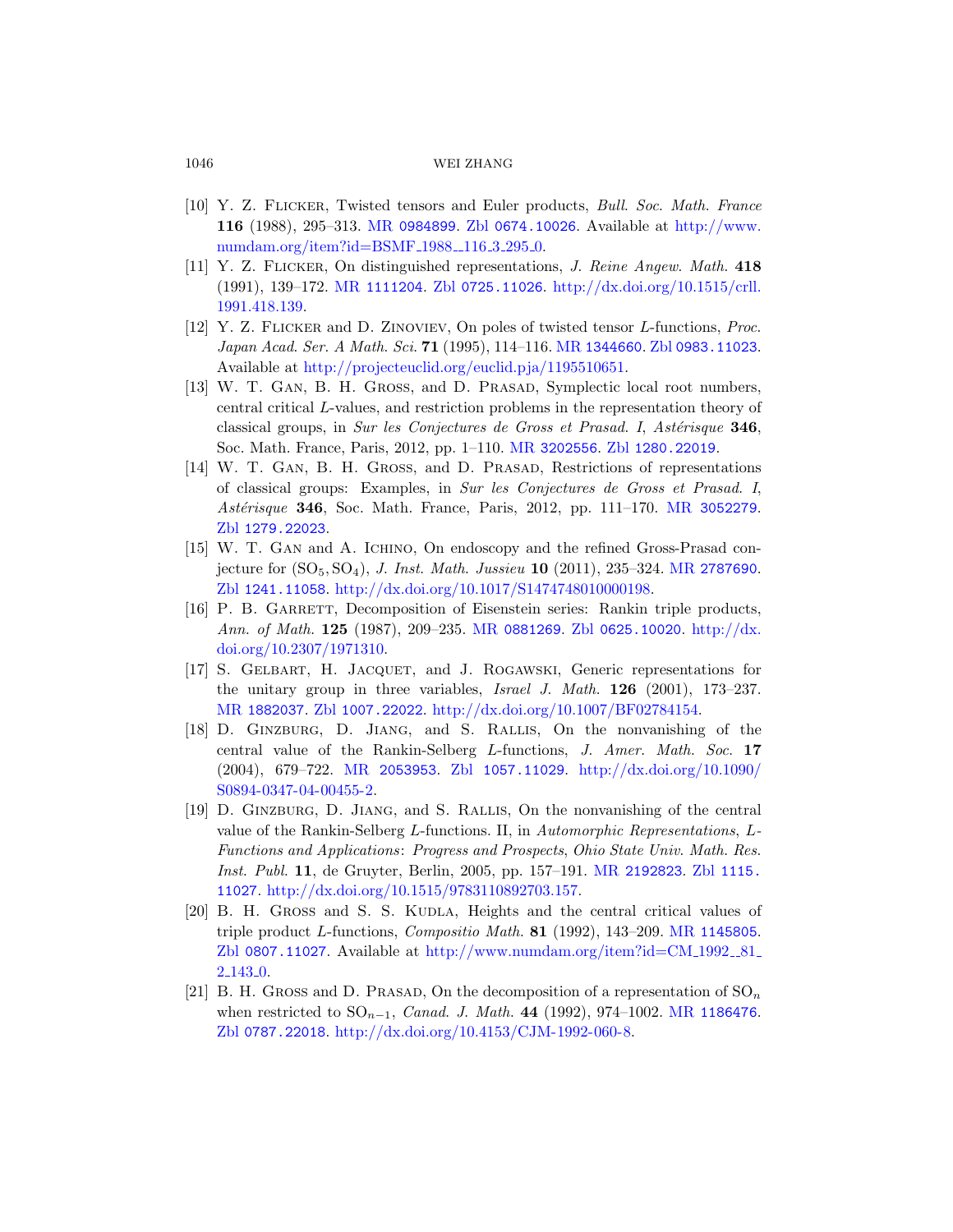- [22] B. H. Gross and D. Prasad, On irreducible representations of  $SO_{2n+1}\times SO_{2m}$ , [Canad](http://www.zentralblatt-math.org/zmath/en/search/?q=an:0575.14004). J. Math. 46 (1994), 930–950. MR 1295124. Zbl 0829.22031. http://dx. doi.org/10.4153/CJM-1994-053-4.
- [23] B. H. Gross and D. B. Zagier, Heegner points and derivatives of L-series, [Inven](http://www.zentralblatt-math.org/zmath/en/search/?q=an:0202.41101)t. Math. 84 (1986), 225–320. MR 0833192. Zbl 0608.14019. http://dx.doi. org/10.1007/BF01388809.
- [24] G. Harder, R. P. Langlands, and M. Rapoport, Algebraische Zyklen auf Hilbert-Blumenthal-Flächen, J. Reine Angew. Math. 366 (1986), 53–120. MR 0833013. Zbl 0575.[14004](http://www.ams.org/mathscinet-getitem?mr=0579175).
- [25] Harish-Chandra, Harmonic Analy[sis on Reductive](http://www.zentralblatt-math.org/zmath/en/search/?q=an:0433.22012) p-adic Groups, Lecture Notes in Math. 162, Springer-Verlag, New York, 1970, notes by G. van Dijk. MR 0414797. Zbl [0202.4](http://www.zentralblatt-math.org/zmath/en/search/?q=an:1080.11039)1101.
- [26] [Harish](http://www.ams.org/mathscinet-getitem?mr=2058614)-Chandra, Admissible invariant distributions on reductive p-adic groups, in Lie T[heories and th](http://www.ams.org/mathscinet-getitem?mr=2127943)[eir Applications](http://www.zentralblatt-math.org/zmath/en/search/?q=an:1071.22025) ([Proc. Ann. Sem](http://dx.doi.org/10.4310/AJM.2004.v8.n4.a19). Canad. Math. Congr., [Queen's](http://dx.doi.org/10.4310/AJM.2004.v8.n4.a19) Univ., Kingston, Ont., 1977), Queen's Papers in Pure Appl. Math. 48, Queen's Univ., Kingston, Ont., 1978, pp. 281–347. MR 0579175. Zbl 0433.22012.
- [27] M. HARRIS and S. S. KUDLA, On a conjecture of Jacquet, in *Contributions to* Automorphic Forms, Geometry, and Number Theory, Johns Hopkins Univ. Press, 2004, pp. 35[5–371.](http://www.ams.org/mathscinet-getitem?mr=2449948) MR 2058614. Zbl [1080.](http://www.zentralblatt-math.org/zmath/en/search/?q=an:1222.11065)[11039](http://dx.doi.org/10.1215/00127094-2008-052).
- [28] M. HARRIS and J.-P. LABESSE, Conditional base change for unitary groups, Asian J. Math. 8 (2004), 653–683. MR 2127943. Zbl 1071.22025. http://dx.doi. org/10.4310/AJM.2004.v8.n4.a19.
- [29] [R. N.](http://www.ams.org/mathscinet-getitem?mr=2585578) HARRIS[, The refi](http://www.zentralblatt-math.org/zmath/en/search/?q=an:1216.11057)[ned Gross-Prasad conjectu](http://dx.doi.org/10.1007/s00039-009-0040-4)re for unitary groups. arXiv 1201.0518.
- [30] A. ICHINO, Trilinear forms and the central values of triple product L-functions, Duke Math. J. 145 (2008), 281–307. MR 2449948. Zbl 1222.11065. http://dx. doi.org/10.1215/00127094-2008-052.
- [31] A. Ichino and T. Ikeda, On the periods of automorphic forms on special orthogonal gr[oups and the](http://www.ams.org/mathscinet-getitem?mr=0367077) [Gross-Prasad co](http://www.zentralblatt-math.org/zmath/en/search/?q=an:0271.20022)njecture, Geom. Funct. Anal. 19 (2010), 1378–1425. MR 2585578. Zbl 1216.11057. http://dx.doi.org/10.1007/ s00039-009-0040-4.
- <span id="page-76-0"></span>[32] A. ICHINO and S. YAMANA, Periods of automorphic forms: the case of  $GL_{n+1} \times$  $GL_n, GL_n$ , 2013, preprint.
- [33] J.-i. Igusa, Geometry of absolutely admissible representations, in Number Theory, Algebraic Geometry and Commutati[ve Algebra](http://www.ams.org/mathscinet-getitem?mr=2192014), in Honor of Yasuo Akizuki, Kinokuniya, Tokyo, 1973, pp. 373–452. MR 0367077. Zbl 0271.20022.
- [34] H. JACQUET and S. RALLIS, On the Gross-Prasad conjecture for unitary groups, in On Certain L-Functions, Clay Math. Proc. 13, Amer. Math. Soc., Providence, RI, 2011, pp. 205–264. MR 2767518. Zbl 1222.22018.
- [35] R. E. KOTTWITZ, Harmonic analysis on reductive  $p$ -adic groups and Lie algebras, in Harmonic Analysis, the Trace Formula, and Shimura Varieties, Clay Math. Proc. 4, Amer. Math. Soc., Providence, RI, 2005, pp. 393–522. MR 2192014. Zbl 1106.22013.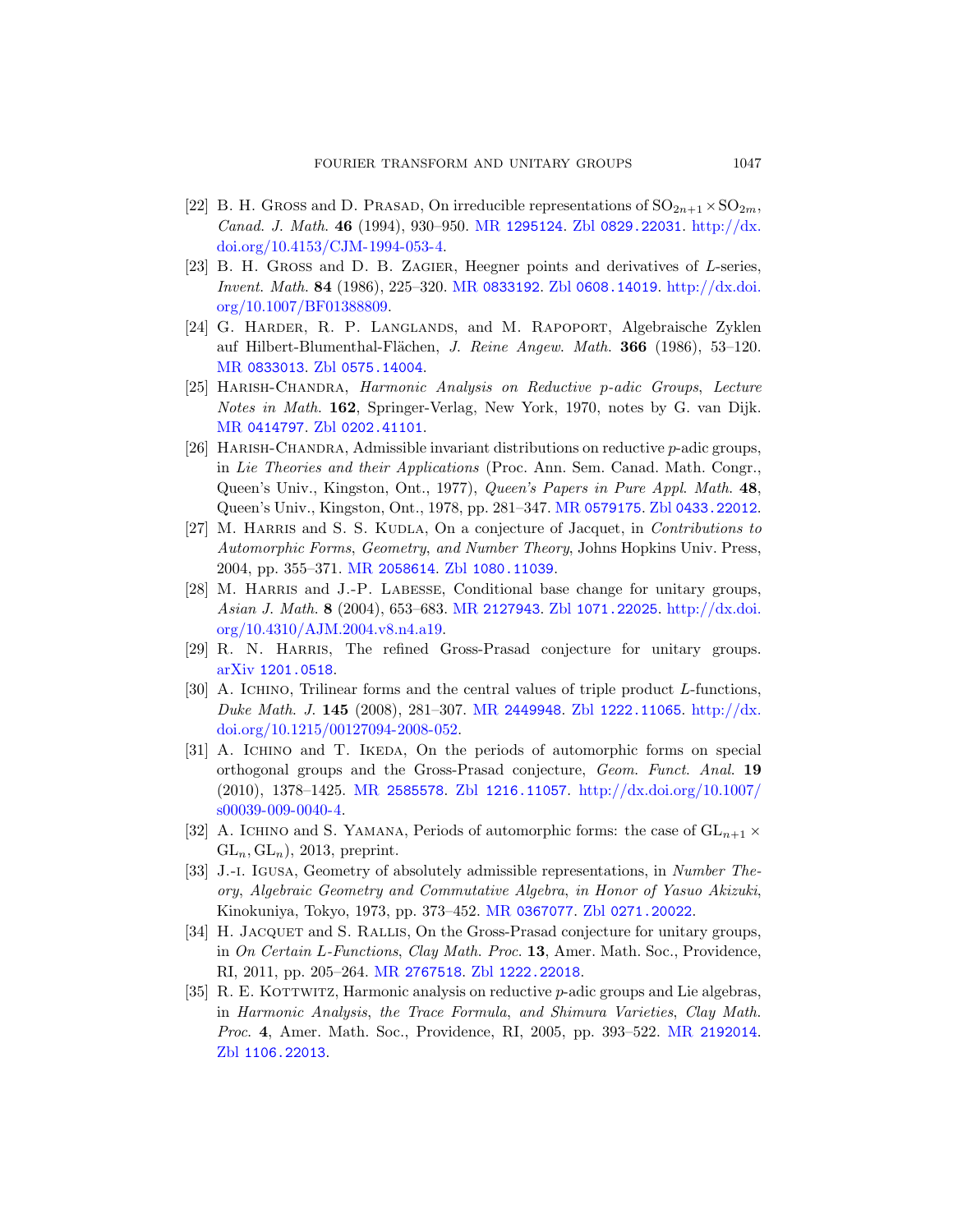## 1048 [WEI ZHANG](http://www.ams.org/mathscinet-getitem?mr=3058848)

- [36] S. S. KUDLA, M. RAPOPORT, and T. YANG, Modular Forms and Special Cycles on Shimura Curves, Ann. of Math. Stud. 161, Princeton Univ. Press, Princeton, NJ, 2006. MR 2220359. Zbl 1157.11027.
- [37] C. Mœglin and J.-L. Waldspurger, [Sur les Conjec](http://www.ams.org/mathscinet-getitem?mr=1304906)tures de Gross et Prasad. II, Astérisque 347, Soc. Math. France, Paris, 2012. MR 3058848. Zbl 1257. 22002.
- [38] C.-P. Mok, Endoscopic classification of representations of quasi-split unitary [groups, to appear in](http://dx.doi.org/10.1090/conm/449/08717) Mem. Amer. Math. Soc. arXiv 1206.0882v1.
- [39] D. MUMFORD, J. FOGARTY, and F. KIRWAN, Geometric Invariant Theory, third ed., Ergeb. Math. Grenzgeb. 34, Springer-Verlag, New York, 1994. MR 1304906. Zbl 1222[.22018](http://www.zentralblatt-math.org/zmath/en/search/?q=an:1129.22010).
- [\[40](http://dx.doi.org/10.1215/S0012-7094-07-13823-7)] [F. Mur](http://www.ams.org/mathscinet-getitem?mr=2318284)naghan, Spherical [characters: the supercuspid](http://dx.doi.org/10.1215/S0012-7094-07-13823-7)al case, in Group Representations, Ergodic Theory, and Mathematical Physics: A Tribute to George W. Mackey, Co[ntemp](http://www.ams.org/mathscinet-getitem?mr=1375304). Math. 449[, Amer. Math](http://www.zentralblatt-math.org/zmath/en/search/?q=an:0861.22011). Soc., Providence, RI, 2008, pp. 301– 313. MR 2391809. http://dx.doi.org[/10.1090/conm/44](http://www.arxiv.org/abs/0705.2168)9/08717.
- [41] D. Prasad, Relating invariant linear form and local epsilon factors via global methods, *Duke Math. J.* **138** (2007), 233–261, with an appendix by Hiroshi Saito. MR [231828](http://www.ams.org/mathscinet-getitem?mr=0700135)4. Zbl [1129.220](http://www.zentralblatt-math.org/zmath/en/search/?q=an:0523.22015)10. [ht](http://dx.doi.org/10.1215/S0012-7094-83-05006-8)tp://dx.doi.org/10.1215/ [S0012-7094-07-13823](http://dx.doi.org/10.1215/S0012-7094-83-05006-8)-7.
- [42] C. Rader and S. Rallis, Spherical characters on p-adic symmetric spaces, [Amer](http://www.arxiv.org/abs/1203.0039). J. Math. 118 (1996), 91–178. MR 1375304. Zbl 0861.22011.
- [43] S. Rallis and G. Schiffmann, Multiplicity one conjectures. arXiv 0705.2168.
- [44] D. RAMAKRISHNAN, A theorem on  $GL(n)$  à là Tchebotarev, 2012, preprint.
- [45] J. D. ROGAWSKI, Representations of  $GL(n)$  and division algebras over a p-adic [field,](http://www.zentralblatt-math.org/zmath/en/search/?q=an:0458.22006) Duke Math. J. 50 (1983), 161–196. MR 0700135. Zbl 0523.22015. http:  $//dx.doi.org/10.1215/S0012-7094-83-05006-8.$
- [46] Y. [Sakellaridis](http://www.ams.org/mathscinet-getitem?mr=2874638) and [A. Venkate](http://www.zentralblatt-math.org/zmath/en/search/?q=an:1239.22014)sh[, Periods and har](http://dx.doi.org/10.4007/annals.2012.175.1.2)monic analysis on spher[ical](http://dx.doi.org/10.4007/annals.2012.175.1.2) varieties. arXiv 1203.0039.
- [47] A. J. SILBERGER, Introduction to Harmonic Analysis on Reductive p-adic Groups, Math. Notes 23, Princeton Univ. Press, Princeton, NJ, 1979, based on lectures by Harish-C[handra at the](http://www.ams.org/mathscinet-getitem?mr=1100485) [Institute for Adv](http://www.zentralblatt-math.org/zmath/en/search/?q=an:0789.14008)anced Study, 1971–1973. MR 0544991. Zbl 0458.22006.
- [48] B. SUN and C.-B. ZHU, Multiplicity one [theorems: the](http://www.ams.org/mathscinet-getitem?mr=0783511) Archimedean case, Ann. of Math. 175 [\(2012\), 23–44.](http://www.numdam.org/item?id=CM_1985__54_2_173_0) MR 2874638. Zbl 1239.22014. http://dx.doi.org/ 10.4007/annals.2012.175.1.2.
- [49] E. B. VINBERG and V. L. POPOV, Invariant theory, in Algebraic Geometry, 4 (Russian), Itogi Nauki i Tekhniki, Akad. Nauk SSSR, Vsesoyuz. Inst. Nauchn. i Tekhn. Inform., Moscow, 1989, pp. 137–314, 315. MR 1100485. Zbl 0789.14008.
- [50] J.-L. Waldspurger, Sur les valeurs de certaines fonctions L automorphes en leur centre de symétrie, Compositio Math. 54 (1985), 173-242. MR 0783511. Zbl 0567.10021. Available at http://www.numdam.org/item?id=CM\_1985\_54\_ 2.173.0.